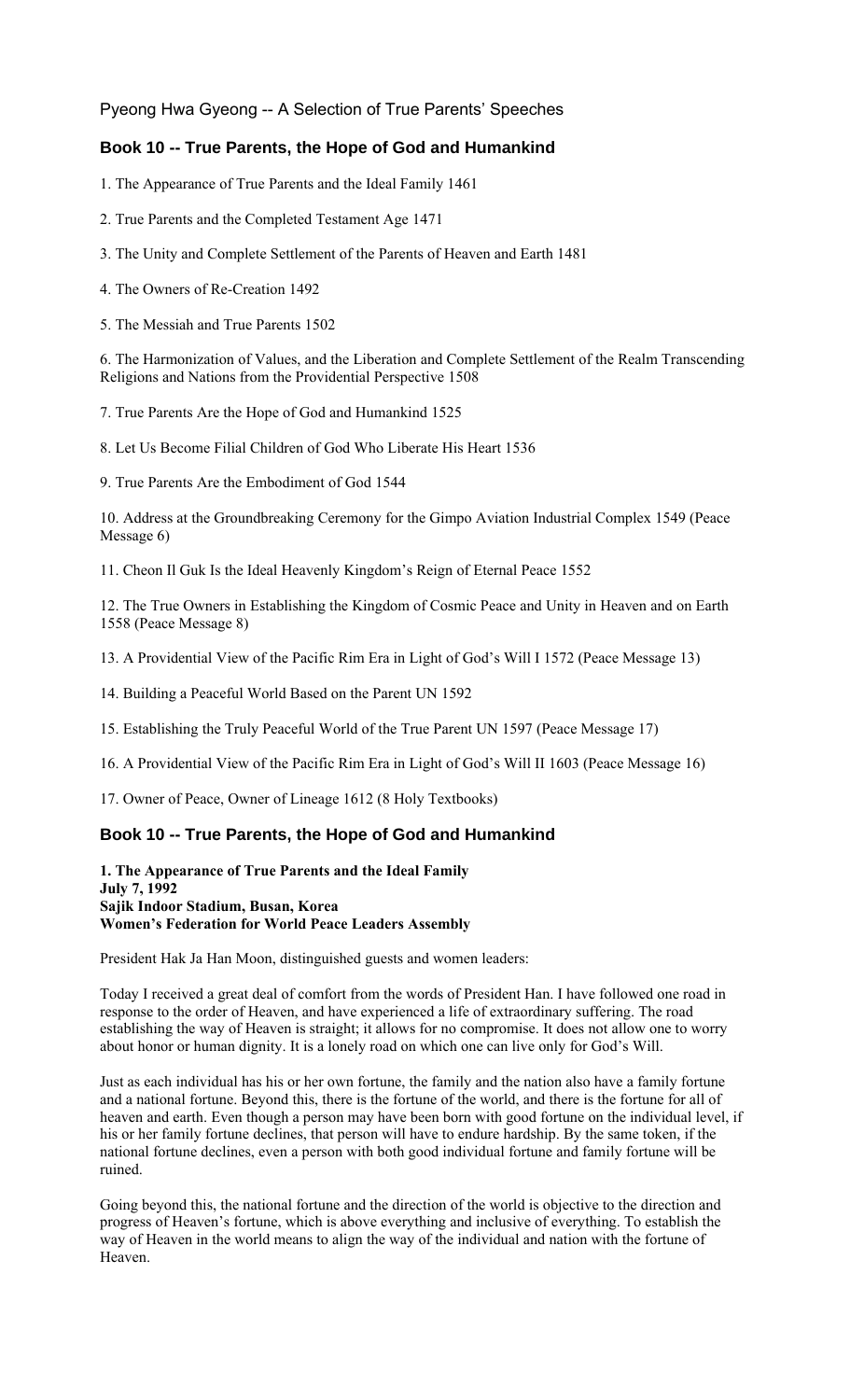Today, let us think about the evils besetting Korea and the problems of the world. These problems include economic depression, environmental pollution, political lawlessness, racial and religious strife, the decay of ethics and morality and the collapse of values. Is there anyone who can bring a fundamental solution to these evils and problems? It has not been possible through human wisdom or effort. We have not been able to solve these problems by mobilizing economic and governmental power. In fact, the evils of humanity are gradually wreaking greater damage.

Now humanity has to humbly listen to the voice of Heaven and find the road of resolution directed by God. This country and its people must accept my teachings. I say this not because I am trying to exalt myself; it is because it is the Will of God. God has revealed the principles of Heaven through me, and He has given me the answers to the fundamental problems of humankind.

### **Achieving a victorious foundation amid adversity**

My life has been truly difficult. I have been beaten, persecuted and unfairly imprisoned by one government after another. Prejudice and malice on the part of some Christian leaders led them to spread and then exploit wild rumors about me. However, thanks to the protection of God, I have miraculously laid a victorious worldwide foundation. It is a foundation that is without precedent in history.

In America, which is the prepared nation that represents world Christianity, I have built a foundation beyond that of any other non-white person. Of course, I had to suffer from racial discrimination and religious prejudice; I had to prevail over unfair imprisonment. Nevertheless, I rebuilt America's Christian foundation, which was shaking at its roots. I educated and trained youth who were suffering from drugs and immorality, and I gave hope to America. Neither the government nor the people of America can ignore my foundation.

The same is the case for Japan and Europe. Unification missions are developing every day in one hundred sixty countries. Each of these missions represents a powerful religious activism; it is a global movement to rebuild ethics and morality.

In the early 1980s I called for world-level academic meetings to be held with the theme of the collapse of the Soviet empire. In 1985 our academic journal published an article that has now become world famous for being the first to prophesy the collapse of the Soviet empire.

It was on the basis of this foundation that I visited the Soviet Union and met Mikhail Gorbachev. I understand that now, in three of the fifteen republics of the former Soviet Union, citizens are working to make Unificationism the national religion. Already tens of thousands of Russian university students have studied my teachings and have organized branches of the Collegiate Association for the Research of Principles (CARP), which is the Unification Church campus organization, in more than seven hundred universities. This year, tens of thousands of high school teachers and students from the former Soviet Union will attend Divine Principle workshops.

Do you think this scale of activity is the result of human power alone? It is real proof that the living God is working with us. Miracles are taking place as confirmed atheists, after five days of Divine Principle lectures, convert to a God-centered view of life and the universe.

I also have established a substantial foundation in China. I prepared trendsetting projects such as the construction of the Panda industrial city, and have had missionaries working underground. Only God knows how much I have done to bring about the unification of North and South Korea. The reunification of North and South Korea is not merely a visible and external unification; it is a providential unification centered on God. It cannot be done other than by working through my foundation.

The unification required by God's providence is not for the sake of unification in and of itself. It is brought about so that on the foundation of unification, eternal freedom, peace and happiness can blossom. It cannot be unification by force or where one side is left miserable. It must be a unity in true love, in which each side lives for the other and gives and gives again. Therefore, the reunification of the homeland cannot be exploited for the benefit of any individual, political party or government. Only when our hearts and actions, colored with love, reach the hearts of our fellow countrymen and women in the North, will true unification come about.

# **The Inter-Religious Federation for World Peace**

Women leaders! Centered on God's true love, I have expanded supra-denominational and supra-religious movements of reconciliation to the worldwide level. Without reconciliation and interchange between the divided religions, how can world peace be realized? Isn't it true that today there is still appalling religious strife in the Middle East, Ireland, the Balkans and other areas?

On August 27 of last year, I gathered together some of the highest-level religious leaders of the world and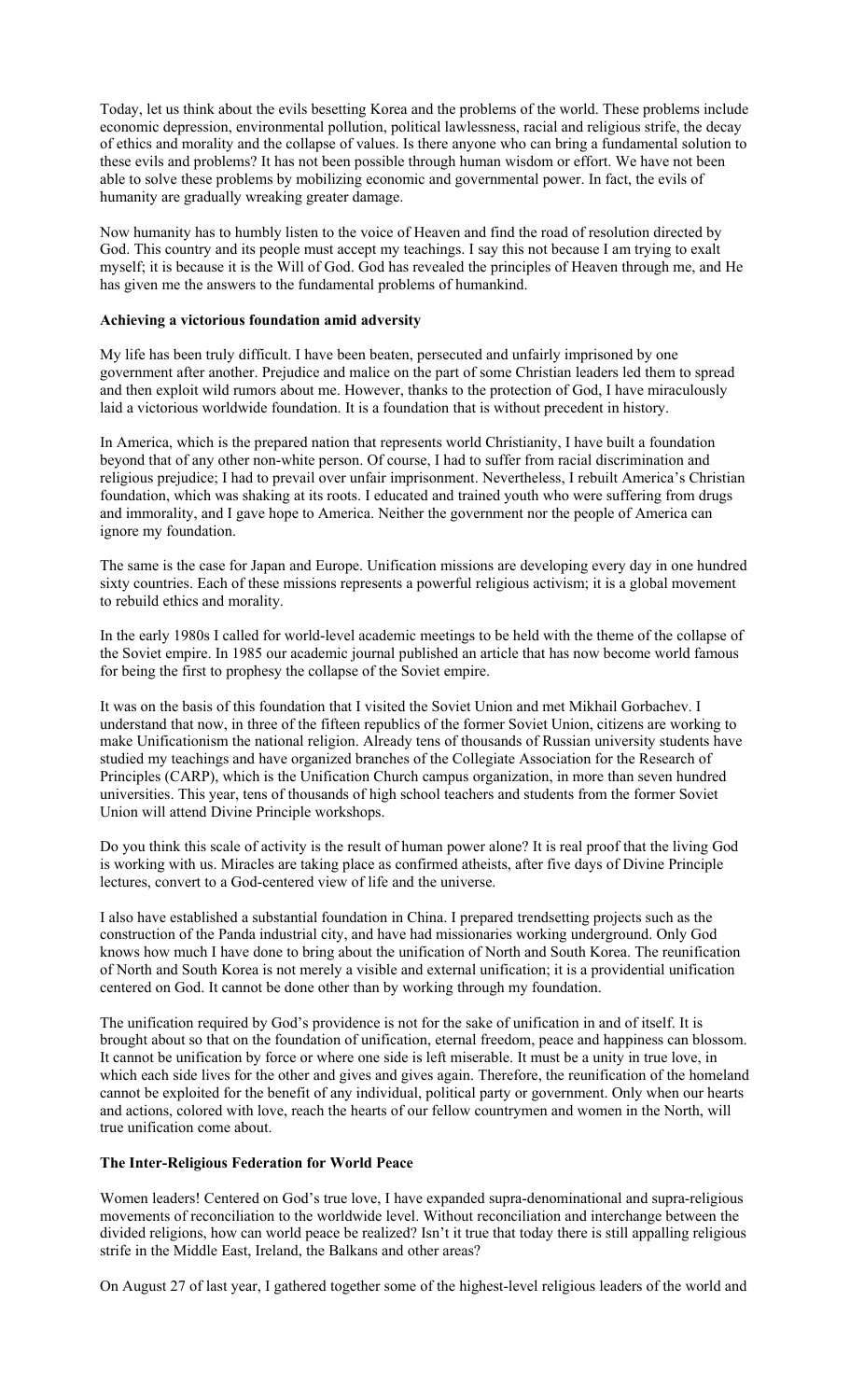established the Inter-religious Federation for World Peace. We joined together in order to realize world peace through the unity and cooperation of religious people. This organization has a supreme value. There may be important differences among religions, yet there are just as many common points, and all share the same purpose, to seek the Absolute Being.

It is an important fact that God established all religions with a providential purpose for the whole. Therefore, they must unite together.

### **God's providence of salvation**

As President Han mentioned in her address, Christianity teaches that the first human beings ate of the fruit of the tree of knowledge of good and evil. This means that our human ancestors disbelieved, committed sin and fell. If our human ancestors had not fallen, as God's precious son and daughter, namely God's prince and princess, they would have inherited God's blood lineage and God's possessions, the whole creation. They would have grown to perfection and become the ideal husband and wife of love. However, because of the Fall, they abandoned God's blood lineage, were robbed of God's possessions, and lost God's heart.

We have to take responsibility for the mission to restore the blood lineage, to restore the realm of ownership and to change the realm of the human heart, making God's providence of salvation the providence of restoration and complete recovery.

As a result of the Fall, Adam and Eve came to be one with Satan and they followed him to hell. The eldest son, Cain, followed Eve, and murdered the second son, Abel. God's providence of restoration advances when the condition to separate from Satan is established through the second son. The second son starts later and represents the side of goodness. He has to subjugate, by natural surrender, the eldest son, who starts first and represents the side of evil.

The basis of the providence of restoration is to send the restored Adam, namely the Messiah, who will change the blood lineage, ownership and heart. However, the heart embedded in the position of this original son cannot be restored at once. God accomplishes the providence gradually, starting from the position of the servant of servants.

In this world held under the power of Satan, Abel, who is on the side of good, has to complete the mission of the servant of servants by living with true love for the sake of Cain. Then Satan cannot accuse him; in fact, he cannot help but praise and recognize him. After that, Abel restores the positions of the servant, the adopted son, the illegitimate son and the direct son, following the way of love and affection. Restoration can only take place on each level when the Abel side lives for Cain's side through true love, so that Satan cannot accuse him.

If Abel, in the position of the true son or daughter, makes Cain surrender and they become one, the mother Eve can stand on their foundation, and when Eve fulfills her responsibility, the father Adam can stand on her foundation. Then God can come to dwell on that foundation and can complete the eight stages necessary for the vertical course of the providence of restoration. If we look at the stages of the providence of restoration horizontally, we find there are also eight: the individual, family, tribe, people, nation, world, cosmos and God.

#### **Head-wing thought and Godism**

Jesus came as the second Adam, the Messiah, but unfortunately the chosen people did not recognize him. Will today's Christians be able to recognize the Lord when he returns? The Lord of the Second Advent will not literally return in the air on the clouds. There are people who believe this. They are proclaiming that on October 28 of this year they will be taken up to heaven on the clouds. It will not happen like this. Please believe me, this kind of event will never happen. The Lord who departed through the cross will return through the cross.

When Jesus died on the cross, there were three types of people connected with his crucifixion. There was the first type, represented by the thief on Jesus' right. He repented of his sins and testified to Jesus. There was the second type, represented by the thief on Jesus' left. He was a sinner who did not repent and who vilified Jesus. The third type was represented by Barabbas, a criminal who was saved when the crowd chose to release him instead of Jesus, and to crucify Jesus instead.

At the time of the Second Advent, these three types are realized on the world level. Western Christianity is the first type, in the position of the thief on Jesus' right. Although they still have original sin, they believe in the

Lord and they are in the position of goodness. The materialistic, atheistic communist bloc is the second type, in the position of the thief on the left. Islam in the Middle East is the third type, in the position of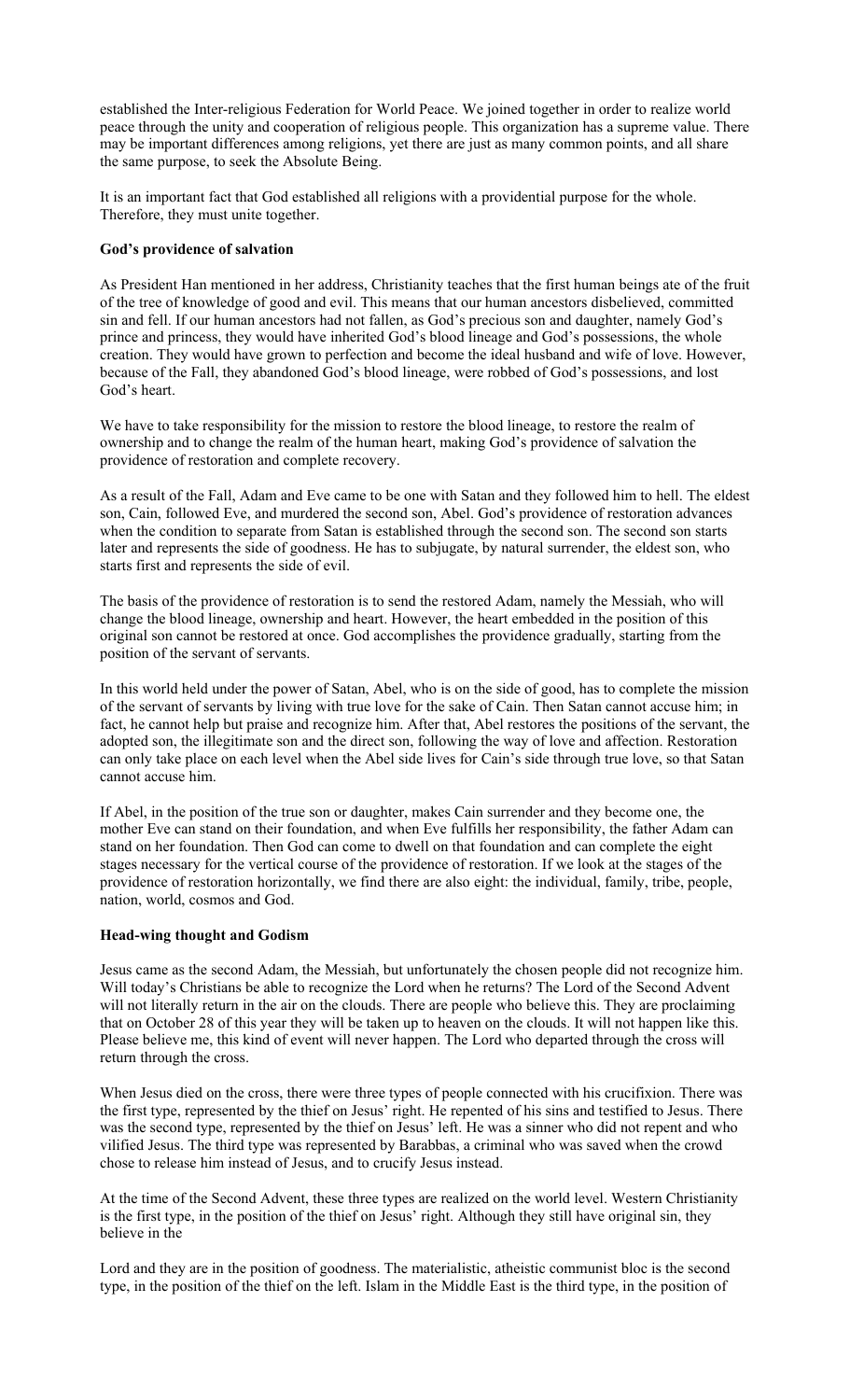Barabbas. Because Jesus died instead of him, and because Israel's rejection led Jesus to death on the cross, Islam came to occupy the Middle East, which had been divided among the tribes of Israel. The Lord of the Second Advent, in the position of Jesus, has to resolve the dismemberment of humanity that came about because of Jesus' death.

In order to guide the world, he has to bring about a religious reformation in Western Christianity, overcome the atheistic ideology of communism, and bring the communist world back to God's side. My proposed head-wing thought, Godism, is the philosophy that can overcome the left-wing and right-wing ideologies and bring about a united harmony between them.

As I have mentioned on other occasions, the left-wing and right-wing worlds are already being straightened out through head-wing thought. Also, we are tapping into the spirit of reconciliation and cooperation that exists in the religion of Islam. A miracle took place last April, when representatives from eight countries of the Middle East took part in a holy marriage Blessing. The Blessing ceremony that I conduct cleanses fallen people of the original sin. Thus I have solved the historical conflict and settled the tension between the left and the right. Furthermore, we witnessed the miracle of reconciliation in the world of Islam.

# **Heaven's will for the Lord at his Second Advent**

Such works cannot be performed through the great planning or inordinate ability of one individual alone. God chose me to be the Messiah, and through me He is performing His work of salvation.

I have fulfilled my mission as the Lord of the Second Advent, Savior and the True Parent. I am proclaiming this in this place because the time has come to do so. Those who accept this will be blessed. If the people listen to me, how good that would be for this country. How good it would be if the statesmen listened to me. Whether a person listens to me or not is his or her individual responsibility; nonetheless, the time is coming when all the people of the world will want to listen to me.

People generally believe that the Messiah is the Lord of glory wielding the authority of judgment, but they are incorrect. Of course, God does not want to see this sinful world and He has often thought about rendering judgment and wiping it out in an instant. However, the God of true love always worries about the eternal life of each human being. You have to know God's heart, which has endured for so long, trying through true love to make human beings do what is right of their own free will.

From the point of view of fallen men and women the Messiah is the Savior, but from God's point of view he is the True Parent, the True Son who will realize the ideal of true love that was lost at the beginning. The Messiah is the person who has pioneered the way of sacrifice, dedicating his life to liberate God from the grievous sorrow caused by the Fall. He is not a person who stands in a glorious position. He always weeps in concert with God's heart. He is concerned with how to make Satan surrender. He is deeply concerned and anxious over realizing God's purpose of creation. He knows better than anyone else the heart of God, who is like a servant of servants, wandering and shedding endless tears in Satan's world in search of His lost children. Unless he completely liberates God from His sorrow, he cannot accept glory from God.

#### **Completing the ideal of a true family**

Leaders of the Women's Federation for World Peace, it must have been difficult for you to hold a succession of rallies, and you probably complained about being given only ten days' notice that this rally was going to be held. However, if together with me you devote your heart sincerely every day, God's Will of goodness shall be accomplished. I have no intention of exploiting you. You need me. You have to become one with President Han and be like an extension of her. In your families you have to educate your children and your husband's properly. I want all of you, under the ideal of true love, to receive God's blessing.

What I am most concerned about is for each of your families to complete the ideal of the true family by becoming one through true love. City, town, village, county, district and neighborhood leaders of the Women's Federation for World Peace, through you, morals can be restored. Please expand this movement of true love! What movement could be more patriotic than this?

There is a mountain of work to do. We have to spread a movement for good morals, a movement for the eradication of drugs, a no-smoking and no-drinking movement, a movement to end prostitution, a movement to expose immoral behavior among the leaders of society and to inspire and encourage the youth. When you women leaders purify Korean society and achieve harmony through true love, then we can realize the cherished hope of the Korean people, the reunification of North and South Korea. Not only will our nation come to lead the world, we will see the advent of a peaceful world.

### **An effective Women's Federation**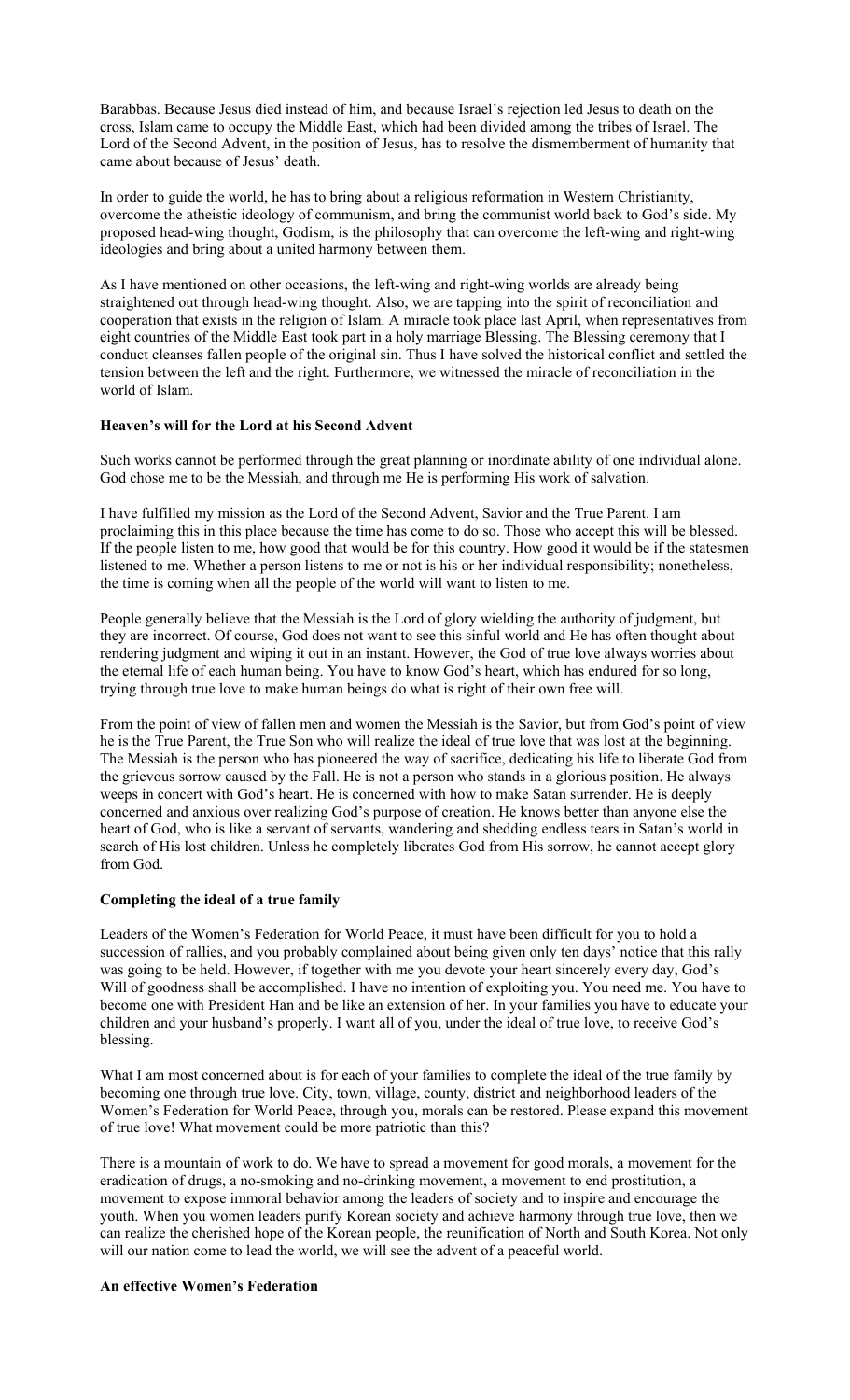Women leaders, to this day I have never directed my followers to do anything that I have not first done myself. I sincerely ask you to practice true love and devote yourselves, even if it is only one percent of what I have done, to raising up a great movement for national salvation. The most effective work of the Women's Federation is done on the level of the town, village, district and neighborhood. When the movement of true love builds on the local level, then it will reach into the community and come to settle in the family.

We have to recover the original homeland, the world before the Fall, and restore the family, which separated from God, before we can hope for eternal settlement. God has worked so hard. He has suffered so much to bring forth the perfected Adam. That is why the True Father appeared. The true man of Heaven has been born. Because Satan's world knows that this man is the true bridegroom, the teacher who comes as the King of the kingdom of heaven and earth, individuals in the world are trying to destroy him by uniting individuals, families, nations, the world and the universe against him. Despite having to suffer enormous persecution, conniving and slandering by Satan, he has gained victory on the individual, family, national, world and cosmic levels and has become one with God. As the first victor of history, he has overcome Satan's realm on all levels: the individual, family, nation, world and cosmos.

The True Mother, whose position is to follow the True Father, has for the first time in history come to stand in an equal position. Through her worldwide declaration of the liberation of women, the True Father and the True Mother will take their children, go before God, and inherit all the authority and power of Heaven. They will establish the original family, reclaim the tribe, race, nation, world and cosmos, and reorganize the perfect world of God's Will.

All men are in the position of the archangel. Therefore, their responsibility is to allow all women to return to God. Women stand in the position of the True Mother, as extensions of the perfected Eve. From the position of the extension of Eve and on the condition of oneness with the True Mother, they come to a position of oneness with the True Father. From this position they are to educate their sons and daughters in the teaching of True Parents.

# **Becoming one with True Parents' family**

On the basis of this education and their oneness with their mothers, these sons and daughters come to have the status of true sons and daughters. Then they can reeducate their worldly fathers and receive True Parents' Blessing. Thereby grafted to the True Parents, they will come to learn the family duty of true parents.

Because Adam and Eve fell on the family level, we have to accomplish restoration on the family level. Restoration has to penetrate the levels of county, district and neighborhood and settle in the family. Next, the family must meet the True Parents. The True Parents have gone over the individual peak, the national peak, the world peak and the cosmic peak, and have been victorious. However, in order to save each family they have to come back through the cosmos, the world and the nation, and return to the family level. That is the purpose of this meeting.

The April 10 rally was the True Parents' world rally. Its purpose was to provide a foundation for rallies on the national, city, county, town, village, district and neighborhood levels, until they arrive at the family level. By becoming one with True Parents' family, it is possible for you, the leaders of the Women's Federation for World Peace, to attain family restoration and become absolute victors.

Then you have to connect this to your tribe. The True Parents have already assigned tribal messiahs throughout the world. If you receive education from them and unite with them, the restoration of the nation will naturally occur. In this way the reunification of North and South Korea, of the world, and of heaven and earth will be realized. God, too, will be liberated, and we will see the age of peace centered on God.

Let the True Mother and the women of the world join together to meet the True Father who comes as the bridegroom. With you in the position of the bride, together let us restore the ideal family of creation.

I pray that you will become members of the Family Federation for World Peace and create families that will receive many blessings.

Thank you very much.

**2. True Parents and the Completed Testament Age July 28, 1993 United States Capitol Building, Washington, DC, USA Invitational address to US lawmakers (True Mother's speech)**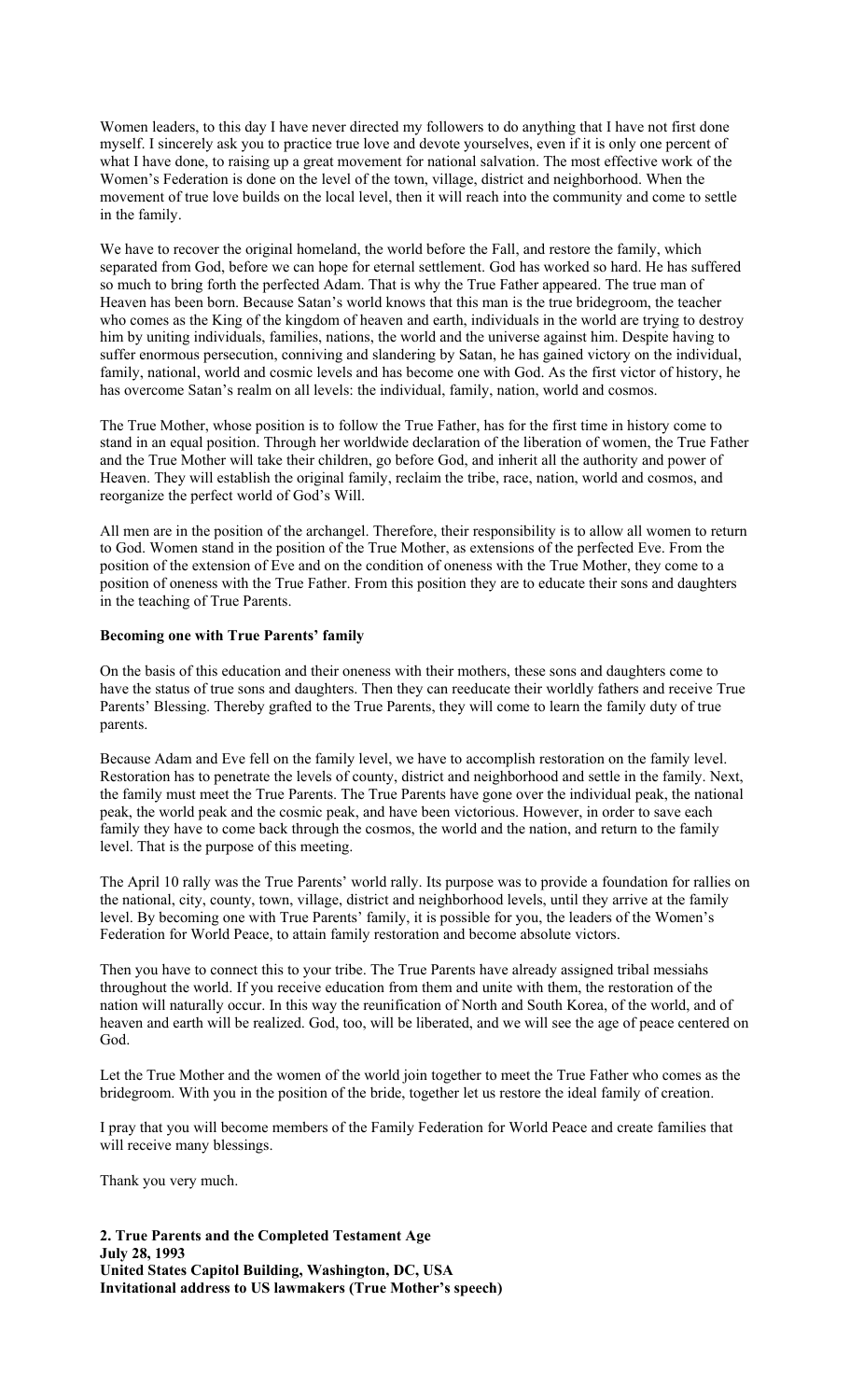Dear House and Senate members, and respected ladies and gentlemen:

I express my deepest, sincere gratitude to all of you who have honored us with your attendance. As leaders in this great nation, you all have a responsibility in guiding the United States of America, and even the world, into the upcoming new millennium. The promise of a peaceful and prosperous future depends on how we act today.

As we all know, our world today is not filled with happiness or peace; rather it is rife with conflict and despair. We are confronted with broken families and decaying social mores, among other issues. We have debated these matters numerous times, but we have yet to find a solution. Why is that? The true solution to these problems has to come from God, and not only must we deal with the phenomenal aspects of the problems, but we have to reveal the original root in order to bring a solution. To reveal this root, we need to understand deeply God's purpose of creation and realize that we are at a turning point in God's providence.

### **God's ideal of creation**

God created this world for the sake of the experience of true love. God's ideal in creating the first human ancestors, Adam and Eve, was that they perfect themselves through true love so that they could then create a good family of true love, true life and true lineage. A good family like this would have been formed on the basis of united heart and mind among family members in front of God.

If God's original ideal had been realized, there would have been no need for a Messiah or for God's providence to save humanity. Adam's family, though it was merely a single family, would have been the center of the clan, the nation and the world. It would have been the blueprint for all families in the future. It would have been the model for the realization of God's ideal world. However, this present world is far from the good world of God's ideal.

If you read the Bible carefully, you will see that the Fall of human beings involved the loss of Adam's entire family. First, the position of parents was lost through the Fall of Adam and Eve. Second, the position of children was lost as Cain murdered Abel. Because the first family practiced self-centered love, they came to multiply evil rather than goodness, and they bequeathed false life and lineage to their descendants and thus came to form a false world. Thereupon, the history of God's providence of salvation was begun.

In order to restore True Parents centered on true love, God needed a man and a woman who could stand in the stead of Adam and Eve. Only then could a true family be formed in accordance with God's original plan. To restore the original family, God needed to unite Cain and Abel so that the position of true children could be reclaimed, and then He needed to reclaim the positions of True Mother and, finally, True Father. To do so, He worked in reverse of the way by which human beings fell.

This pattern of reconciliation of Cain and Abel is the foundation and consistent formula for restoring the True Parents. The separation of Cain and Abel occurs again and again in Judeo-Christian history. God separated fallen human beings as siblings into two sides, that of Cain, symbolizing Satan, and Abel, symbolizing God, to work out the hatreds resulting from the Fall. God established the pattern of having Abel be struck first and sacrificed. As a result, Abel gained a foundation from which to stand and embrace Cain and recover the blessing given to the eldest son.

By virtue of this principle, the religion that most advances the purpose of salvation always receives Satan's most severe persecution. It walks the path of receiving constant opposition, yet continues its sacrificial effort to save the sinful world. Likewise, good people always stand in the position of being struck first and sacrificed.

#### **The violation of the first family and the course of restoration**

Ladies and gentlemen, because illicit, self-centered love invaded the first family, selfishness and greed have continued to dominate human history from the individual to the family, society, nation and world. For this reason, God's work of restoration has to begin at the individual level. Since Satan knows this, he also focuses his efforts on the individual level.

It is not by chance that self-centered individualism has become the dominant way of life in these Last Days. People feel increasingly alienated from those around them, and bear little sense of responsibility for the well-being of their country, society, or even their own family. Rising divorce rates indicate that husbands and wives feel little responsibility for their marriages. Parents do not take responsibility for their children. Individuals, devoid of any sense of human dignity, do not even take responsibility for themselves.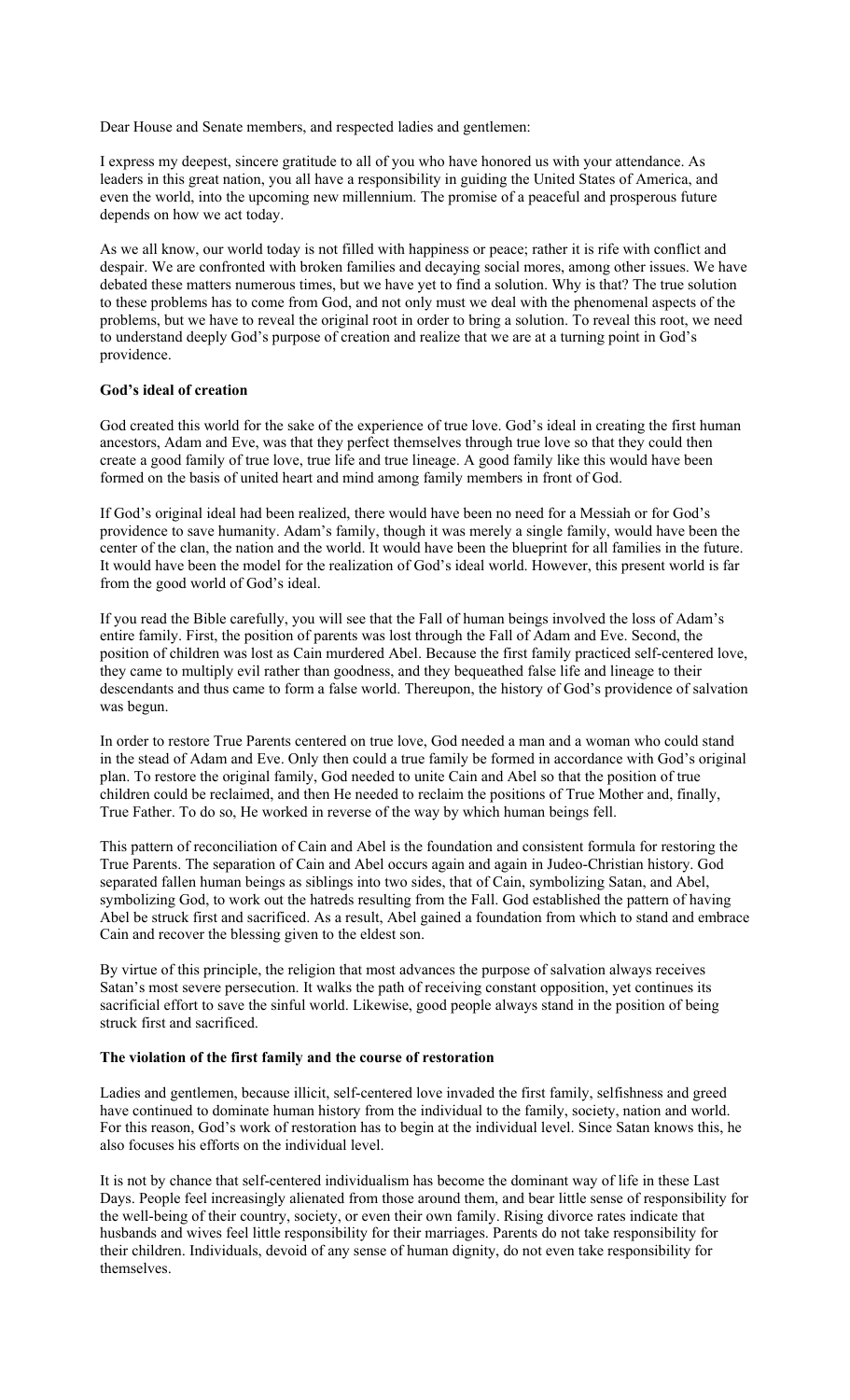America has seen such phenomena at work, expanding with the youth movement of the 1960s. Idealistic youth rejected the materialism around them in order to seek peace and love. Yet in the process they also abandoned morality and responsibility. Unable to find the true love that they sought, many disillusioned young people ended their lives through drug abuse and free sex, and the suicide rate rose dramatically.

Among all violations, the one that pains God most is free sex. A world of free sex is absolutely contrary to the Will of God. Love needs to come from the stimulation of unblemished emotion. However, free sex is totally devoid of purity or true emotion. How many of us have been touched by the cruelty of infidelity and divorce? Where is God in a one-night stand? What about the nightmares where children are sexually abused by a parent or relative? Is free sex worth the price of a broken child? Where there are homosexuality, free sex, drugs and alcoholism, the world of true love is far away. In this world, Satan openly tells people, "Drink! Smoke! Take drugs! Have sex!" The lifestyle of those who do God's Will, on the other hand, is one hundred eighty degrees different from this.

Throughout history, those who chose to walk a spiritual path of self-sacrifice have been bitterly opposed and persecuted by the rest of the world. It is only God's love and blessing which have allowed the Unification Church, despite worldwide opposition, to prosper. The fact that our church has risen from obscurity in war-torn Korea to become a world-level religious movement in only thirty-eight years testifies to God's continued guidance and support.

Ladies and gentlemen, religion teaches that what has gone wrong can be corrected through a process of restoration. In the Divine Principle, we refer to making restitution for a wrong as "indemnity'' To make restitution for her wrong actions, fallen Eve needed to take the entire responsibility. What this signifies is that Eve must first unite Cain and Abel, her children, so that they can be the foundation on which the True Parents can be restored.

Through Abel's love, Cain was supposed to recognize Abel as God's chosen person and unite with him. However, Cain murdered Abel and thus the opportunity of restoring Adam's family was lost. This was why God had to wait for a woman who could reclaim the position of Eve.

In the Bible, one of God's great heroines is Rebekah, the spouse of Isaac. As the mother of Jacob and Esau, Rebekah held the same position in Isaac's family that Eve held in Adam's family. Unlike Eve, however, Rebekah understood God's providence and helped her second son Jacob, who occupied Abel's position, gain the blessing destined for the eldest son.

When Jacob received the birthright and then Isaac's blessing, the eldest brother, Esau, just like Cain, wanted to kill him. However with Rebekah's help, these brothers ultimately did not resort to violence, but reconciled in a warm embrace. This reconciliation was a major victory for God.

This victory, nevertheless, was not complete, since the reconciliation represented only a symbolic change of blood lineage. The substantial change of blood lineage needed to be accomplished in the womb. This is the context for the enigmatic story of Tamar. By understanding that Tamar, like Rebekah, was in the position of Eve, we can see why Jesus was born of the tribe of Judah, which was her lineage.

I am sure that many of you have read the story about the birth of Tamar's twins. (Gen. 38) Tamar conceived with Judah, her father-in-law, the twins Perez and Zerah. The Bible tells us that the two sons struggled even in the womb for the position of firstborn. During Tamar's labor, Zerah's hand emerged and the midwife tied a red string around his wrist. Then, Zerah's hand disappeared back into the womb and Perez, the younger, was born as the elder. Thus, the second son reclaimed the position of the firstborn son in the womb before they were born.

In terms of conventional morality, the stories of Rebekah and Tamar are questionable at best. However, we now can see why God blessed them, and how they played the role of reclaiming His lineage from Satan, to make it possible for Jesus to be born. From this same lineage, Mary was born in Israel two thousand years later.

Mary had the responsibility of restoring eldest sonship on the family, clan and national levels through paying the indemnity necessary to unite Cain and Abel figures. At that time, the law was to stone to death any woman who became pregnant out of wedlock. Mary responded to God's call and conceived Jesus at the risk of her life.

Because of Mary's faith, and the providential victories of Rebekah and Tamar, Satan could not claim sovereignty over Jesus in Mary's womb. Jesus was born in the position of a true Son under God's perfect, direct lineage. He is the first true Son of God based on the change of the fallen blood lineage. That is why Jesus is the saint of all saints and the ancestor of the true blood lineage. His birth represented the conclusion of the Old Testament Age, the national dispensation, and the dawn of the New Testament Age, the worldwide dispensation.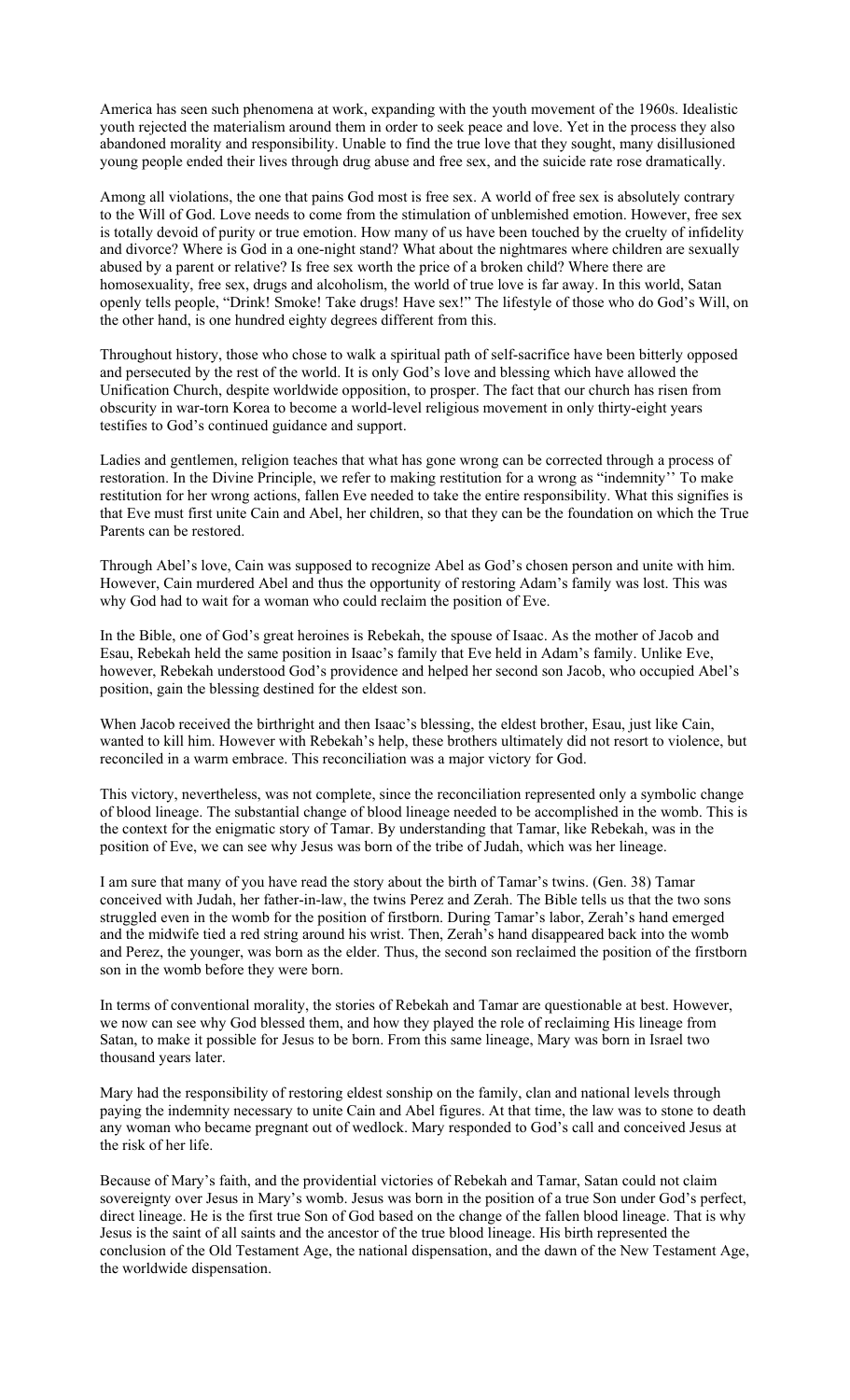Mary, in the position to restore the original Eve, needed to build unity between Jesus, who was in the position of Abel, and his elder cousin, John the Baptist, who was in the position of Cain. John had a large following and was widely respected. Their unity was crucial if the people of Israel were to identify Jesus as the Messiah. If they had become one, this would have laid the foundation for the feast of the Lamb. Jesus would have stood as the True Father of humanity, and his bride would have stood as the True Mother of humanity. Eventually, the kingdom of heaven would have been established on earth.

Even though he had received a clear revelation at the time of Jesus' baptism, John the Baptist did not become one with Jesus. Without seeing John's public support for Jesus, it was impossible for the Jewish people to believe in and follow Jesus. Alone, Jesus then undertook the difficult path of self proclamation.

Confronted by the faithlessness in Israel, Jesus determined to give his life to bring spiritual salvation to all who believe. Nonetheless, he said that he would come again in order to bring salvation on earth, which is physical salvation, on the foundation of spiritual salvation.

### **The opening of the Completed Testament Age**

This is why the mind can draw close to God through Jesus, though the body continues to struggle with evil. Even Saint Paul anguished over the contradiction between the desires of the flesh and the desires of the spirit.

Many great Christian evangelists have also suffered because of this contradiction. At the dawn of the Completed Testament Age, the crucial challenge is to accomplish both physical salvation and spiritual salvation. That is why we need the Lord of the Second Coming.

God's preparation for the Second Advent included a world-level foundation of Cain-Abel reconciliation. God carried out this dispensation through events surrounding the Second World War. The Allied countries of Great Britain, America and France represented Christianity and were in the position of Abel. The Axis countries of Germany, Japan and Italy were under the influence of nationalistic militarism and stood in the position of Cain. This war was the world-level expansion of the conflict between Cain and Abel.

Immediately after the Allied victory, great strides were taken toward a world of peace focusing on Christianity. With Great Britain in the position of Eve on the global level, and America and France representing Abel and Cain, respectively, these Allied nations stood ready to receive the Lord of the Second Advent.

Despite this preparation, God's dispensation was not fulfilled at that time. God's representative came to bring His word, yet he was met with tremendous persecution and almost universal misunderstanding. This paralleled Jesus' situation two thousand years ago. Just as the people of Israel in Jesus' time awaited the second coming of Elijah on a chariot descending from heaven, Christians awaited the Second Coming by looking for Jesus himself to descend on a cloud from the sky.

At that crucial time after the Second World War, God instructed my husband to bring a new message of truth to Christians in Korea. Korean Christian leaders, however, rejected the possibility that a humble young man had been chosen to bring a new message.

Instead of uniting with my husband, these religious leaders became jealous of him because of his growing number of followers. They blindly opposed him without hearing him out. They even spread lies about him. They exploited rumors of sexual misconduct and greed, the very antithesis of my husband's teachings, to assassinate his character. The whole world opposed his work and cast him into the wilderness.

Because Christianity did not unite with my husband after the Second World War, the moral authority of Christianity suddenly declined. America, as well as other nations that are founded on Christianity, came to face severe social and cultural crises. Thus the Cold War began. Humankind divided again into two worldwide spheres of Cain and Abel, just as it had during World War II. Denying God, just as the thief on the left denied Jesus, communism represented the Cain-type world. Christian democracies, which affirmed the existence of God, represented the thief on the right, the Abel-type world.

The first battle of the Cold War was the Korean War, which involved sixteen nations from the free world gathered under the banner of the United Nations. And then what happened? Forty years later, at the 1988 Seoul Olympics, one hundred sixty nations that were hostile toward one another could come together at one place in peace. Following that, in the year 1991, South Korea and North Korea, which represent Abel and Cain respectively on the world level, joined the United Nations. Such incidents of harmony and reconciliation have taken place in Korea because it is the nation to which God has sent True Parents.

During the forty years of the Cold War period, my husband fought to break down barriers and rebuild the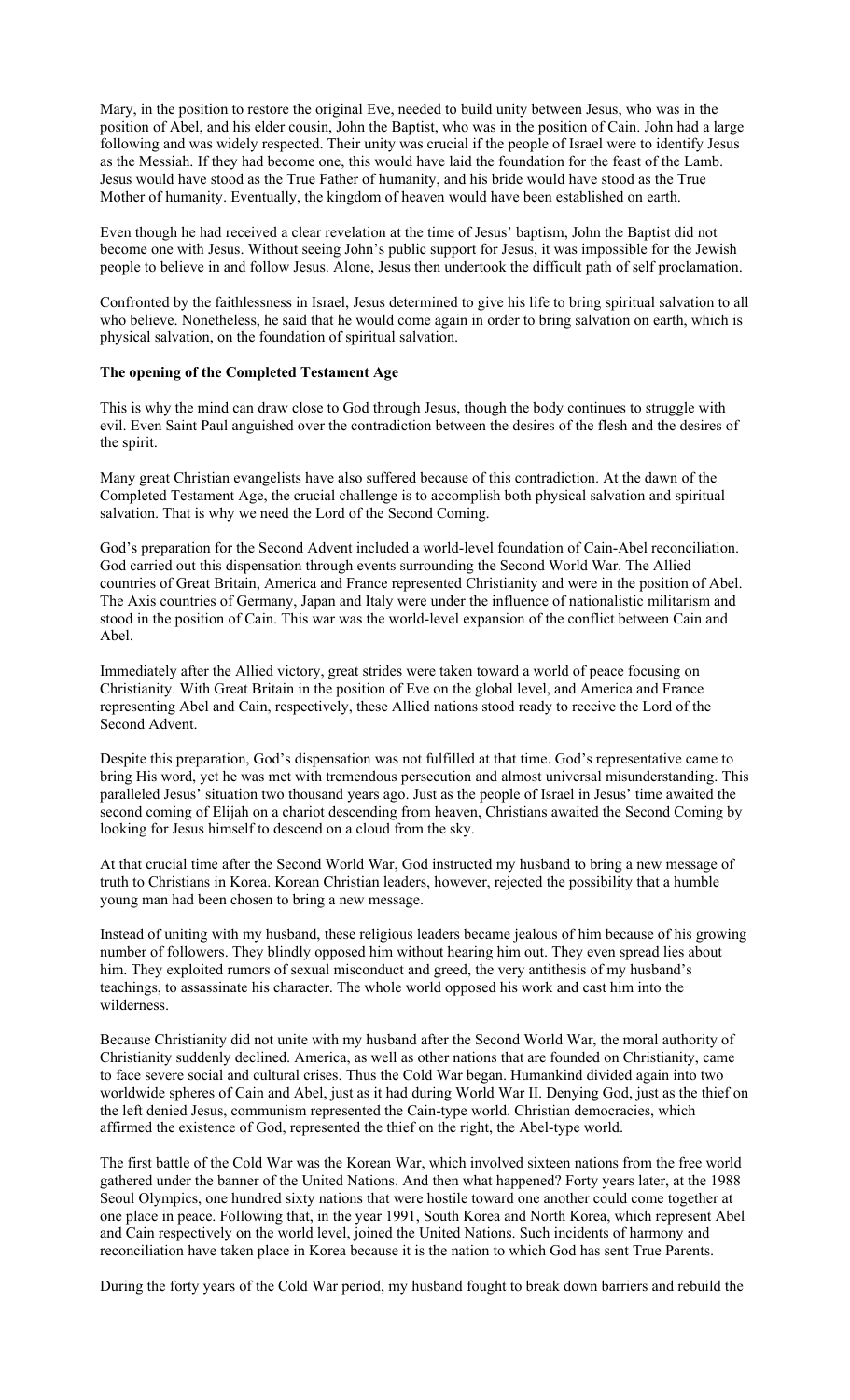foundation to receive the Messiah. During that period of time he was completely misunderstood by others. For doing God's work, he has been unjustly imprisoned six times, including three years in a North Korean communist concentration camp. Moreover, the media has vilified him as a cruel monster who brainwashes people for his own profit.

Can anyone disagree when I say that Rev. Moon is the most persecuted religious leader in the world? My heart is broken when I think of how God has suffered to see His messengers rejected time and time again. His only desire has been to comfort God's heart; yet he finds that it is God who always comforts him.

He has walked a path of indemnity and restitution to restore the mistakes of the past, including those of the Old and New Testament Ages. Korea represents the Old Testament Age, while America, a mostly Christian civilization, represents the New Testament Age. For the first twenty years, my husband walked the road of indemnity through the Old Testament Age, centering on the Korean nation and the Unification Church, representing the positions of the nation of Israel and Judaism. In the course of this work, in 1960 we established the Holy Wedding of True Parents on the national level. Then, in 1971, we moved to America. The reason America is essential to the providential dispensation is because of her close ties with the Christian churches, Judaism and Israel. During the next twenty years in the United States, we walked the path of indemnity to fulfill the New Testament Age and to begin the Completed Testament Age.

All dispensations in the Old Testament Age, New Testament Age and Completed Testament Age have to be completed centering on True Parents. Bearing this in mind, Israel, America and Korea share a common fate as nations chosen by God. That is why the United States, which represents the democratic world and the free world, needs to work to bring about the reunification of North Korea, an atheistic communist nation, and South Korea, a nation where democracy and Christianity are flourishing.

People have to realize that God blessed America not for herself, but for the sake of the world. The Pilgrims did not come here for wealth. They came here to attend God. If America does not remember the purpose for which she is blessed, then her blessing will dissipate and she will perish.

God has granted my husband an understanding of the forces involved in His providential history. The truth of God is contained in the Divine Principle. Looking at history and the stories of the Bible from a providential viewpoint, the Divine Principle unlocks the answers to questions unsolved for thousands of years. Those who have sincerely studied its contents have found it to be a true gift from God, providing solutions to the problems facing our society today. Even in the formerly communist Commonwealth of Independent States, former Soviet leaders and thousands of young people have found their lives renewed through their study of these teachings. Finally free from the oppression of communist ideology, they are hungry for spiritual truth to guide their nations.

#### **The role of women and the Blessing**

Dear friends! When the foundation of Christianity was lost after World War II, God's dispensation was delayed forty years until the year 1992. That is why, in April 1992, my husband and I founded the Women's Federation for World Peace. Last year, with the heart of True Mother, I visited twelve countries in the world, including those nations that represented Cain's side on the world level at the time of the Second World War, namely Germany, Japan and Italy, and those nations that represented Abel's side on the world level, namely the United States, Great Britain and France. Just as I had done in Russia and China, in those twelve nations I emphasized to more than a million women leaders that we have to lay down the foundation to receive True Parents. Based on this foundation, my husband and I were able to declare the advent of the Completed Testament Age as the first True Parents. I hope that all of you who have come here today will follow our lead and become true parents yourselves.

Ladies and gentlemen, at the dawn of the Completed Testament Age, the time has come for each family to take up the messianic mission and complete the work of salvation all around the world. After restoring your family, the next step is to restore your community, your tribe and your nation. We call this mission, "tribal messiahship." In the Completed Testament Age, the mother's role will be crucial. She has to unite her children with her husband and link her family with the True Parents. Already, we have sent thousands of tribal messiah missionaries around the world. Soon the original ideal of the family will be achieved worldwide.

In the completed family, grandparents will be in the position of kings and queens representing God, parents will be in the position of kings and queens representing present-day humanity, and children will be in the position of princes and princesses representing all future descendants. The past, present, and future will live together in harmony when the three generations are united.

Ladies and gentlemen, it is my great privilege to announce to you the establishment of the first true family. My husband and I, together with our thirteen children and twenty-four grandchildren, are absolutely dedicated to serving God and humanity. With three generations in one family, we have achieved, on the family level, the central root, the central trunk, and the central bud of the tree of life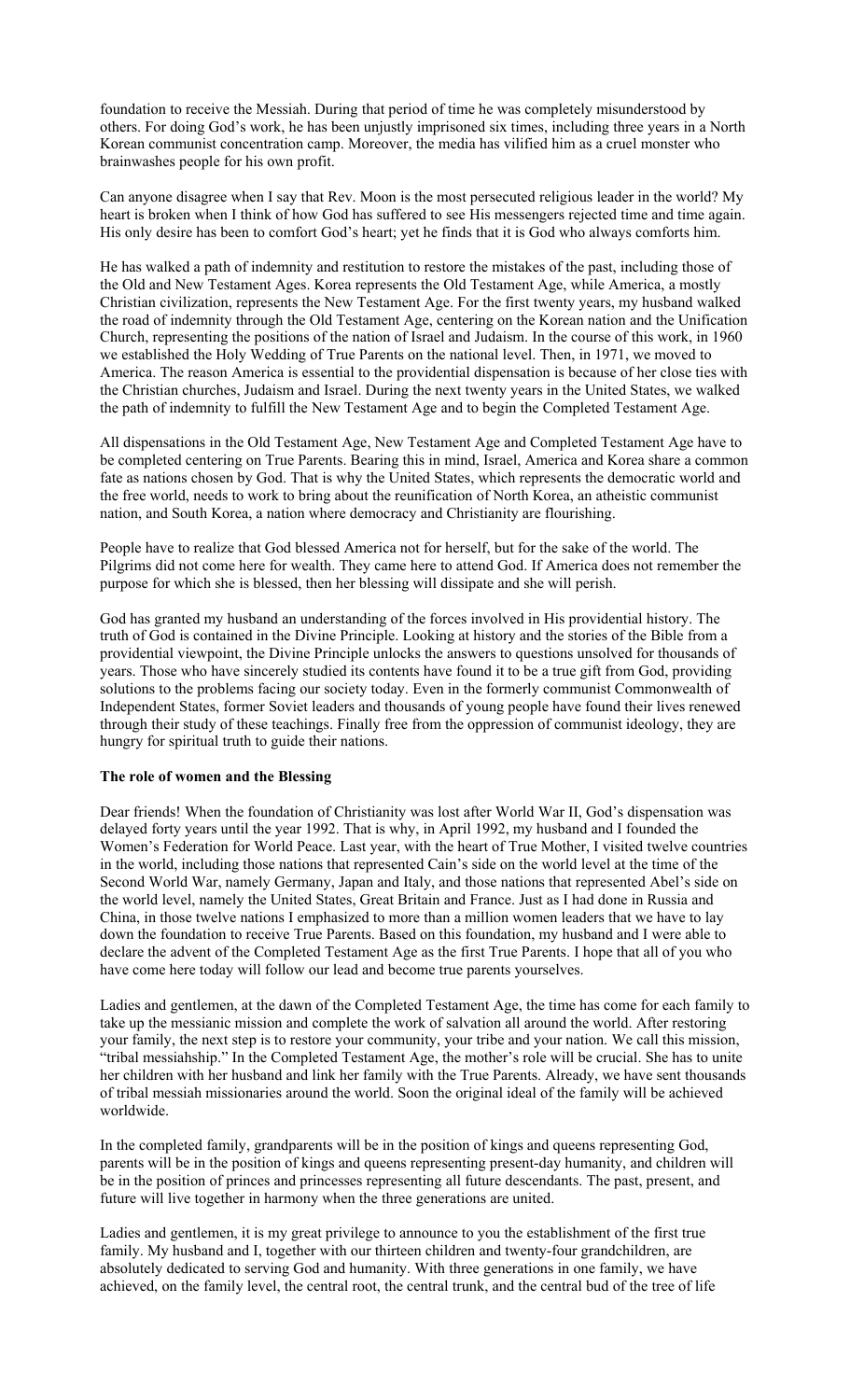mentioned in the Bible. It is our sincere hope that you will graft into this lineage and join us in our efforts to create an ideal nation and world.

With the advent of the Completed Testament Age, we will be able to fulfill God's original purpose, which was to create Adam and Eve and have them live together with God. Realizing this, we have to accomplish the unity of our mind and body, the unity of parents and children, and the unity of husband and wife. Then we can establish ideal families practicing God's love.

Last year in Korea, my husband and I officiated at the mass wedding ceremony of thirty thousand couples. They dedicated their marriages to God, to each other, and to the world. In today's homes, most parents are unable to guide their children effectively, especially in such personal matters as love and marriage. My husband and I, however, brought together young people from one hundred thirty-one nations in the world and helped them realize their precious dream of love. In this way, families centered on God can come together and build ideal nations and an ideal world.

When we are able to realize such families, social breakdown will disappear. People who have become God's true children will never become slaves to alcohol or drugs. Furthermore, by understanding the sacredness of the love between husband and wife, they will have the moral power to stand strong against illicit and promiscuous sexual relations. Lastly, when this power is pooled together, it will carry out the work of eradicating war, racism, famine and disease. On this foundation, we will be able to build a world where we can fully enjoy true freedom, peace and happiness.

Esteemed friends! It is my hope that, as leaders of this nation, you will understand the meaning of this message with a deep heart and an open mind. I sincerely pray that, by fulfilling God's ideal, we can all reach the place of His blessing.

May God bless America! Thank you very much.

### **3. The Unity and Complete Settlement of the Parents of Heaven and Earth June 21, 2002 Jamshil Indoor Gymnasium, Seoul, Korea Rally to Proclaim the Unity and Complete Settlement of the Parents of Heaven and Earth**

Distinguished ladies and gentlemen, brothers and sisters of my beloved homeland, and the seventy million people around the world who are watching this historic rally:

I offer my sincere gratitude to all who are attending this meaningful "Rally for the Unity and Complete Settlement of the Parents of Heaven and Earth." We have finally entered a truly historic and providential era worthy of great proclamation. For six thousand years, human beings have worked with unceasing effort to bring about a world of peace yearned for by heaven and earth. The heavenly fortune of the present era supports our forming it at last. In the end, however, everything will be resolved through a dear understanding of God's providence and His heart.

#### **How does a world of peace come about?**

Today people talk about a world of peace, about one world, yet the real question is whether we can find peace within ourselves. God knows this reality; thus He needs a person of firm resolve, a great person, who strives to bring unity within him or herself.

We often speak of loving, serving and sacrificing for each other. That is admirable. Loving one another means fervently giving to and sacrificing for another person, rather than taking or requesting love. The basis of peace emerges in an environment where people serve one another. Flames of revival blaze when people sacrifice themselves for the benefit of others. Flowers bloom and spread their fragrance when people serve one another. Just as the negative pole of a magnet always attracts a positive pole, we can perceive and understand God through the power of our conscience. The more we approach God, following our conscientious minds, the more we can feel peace, happiness and fulfillment within our hearts. If we follow God's love, which is the womb of peace, our internal organs will receive stimulation and vibrate with emotion. After living our lives in this way, we will end them gloriously and with confidence. Even until death, we must pray desperately as we pledge our commitment to fulfill all our responsibilities within our lifetime.

An old man's grave will not be left untended if he has prayed for the salvation of the world, defended his country and tried to prepare a foundation of happiness for humankind. His face may be furrowed with age, but the wrinkles on his forehead represent his efforts to bring peace. Although his posture may be stooped, he represents a beacon of hope.

We must overcome the sorrowful situation whereby, as selfish people, we become friends with evil and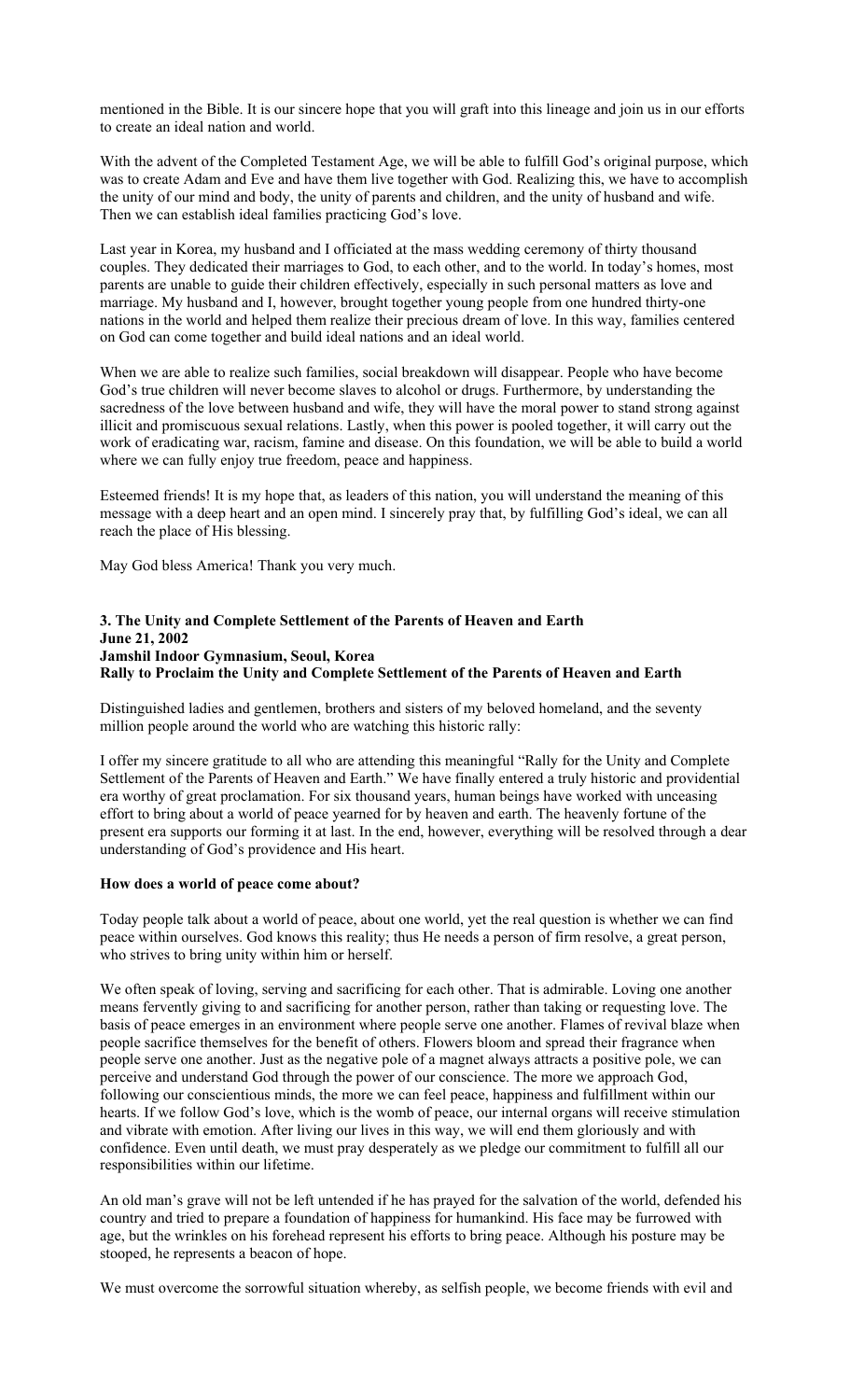offer evil a foothold to expand. We are destined to strengthen the foundation of goodness throughout our lives. Therefore we must measure our lives against that standard. We must realize that everyone has an evil self within, which pursues only selfish interests. Unless you separate from and stand strongly against this evil being, it will expand its influence with each passing day. Please recognize that you are on the pressing path of destiny and must increase your foundation of goodness yet a little more before you pass away. You must therefore constantly busy yourself, without rest.

In my lifetime I have shouldered the cross of imprisonment six times. I have been vilified in countries not my own as the leader of a heretical group, and have faced intense opposition. Yet the path of sincere devotion I am walking has been so that people of different races can receive this teaching as their mainstream philosophy, kneel in adoration in front of God and work side by side with each other. I have taught this way throughout my life no matter where I went.

Keep in mind that God, Jesus, the Holy Spirit and the saints will rejoice only when we become the elite cohort of heaven and gain success. Then a time of peace can arise.

Conflict within the individual turns into conflict within families, conflict within families into conflict within clans, conflict within clans into conflict within society, conflict within society into conflict within the nation, and conflict within the nation into global conflict. There also will arise conflict between the spirit world and the earthly world. Only when the battle between God and the countless evil spirits of Satan's world is over will the era of peace come to our universe.

You must understand that God is working through such a process, according to heavenly principles. The age of cosmic peace will arise only when, after clashing with Satan, God resolves all problems. Until the moment the core of God's sorrowful heart is healed, humankind will never find peace and the truth of heaven will never come to fruition in this world.

If a true individual were to appear, capable of liberating our Heavenly Parent and this world from sorrow and bringing the principle to build a nation of peace in heaven and on earth, that individual would have to pass through every conceivable difficulty. He or she would experience every level of desperation and sorrow, through personal tribulations and onward to face all the tribulations of humankind. He or she would have to delve into the sorrowful and desperate heart of God in order to find a way to comfort Him. Without this person, humankind will not be able to put aside its sorrowful and miserable history and build a world of peace and happiness, a garden of freedom inviolable by sorrow.

#### **Become eternal leaders for the heavenly kingdom**

If you become a representative of the philosophy of the universal kingdom of heaven, expanding the movement of God's truth, true love and true lineage, then a peaceful world can arise. In such a world, your own parents are not the only parents, your own siblings are not the only siblings and your own children are not the only children. If you can regard all people as your parents, siblings or children, then when you look upon the many who are suffering in this world of death, you will be unable to relate with them without tears. When you look at your siblings, or younger people, you will feel a strong sense of responsibility to take care of them, and with tears you will make every effort to do so. If you truly become such a person, like God, then the kingdom of heaven on earth will be built around you.

God's strategy is to receive the first blow from Satan, do everything for his sake, love him, and later receive everything from him. God does not use force to take from Satan's world, yet first freely gives love, sacrifices Himself, accepts blows and is even willing to lose His life. You must understand that God cannot sow the seeds of world peace if He does not apply this strategy.

You have to lead your family and live for your nation and the world. Spanning the ages of the individual, family, clan, tribe, people and nation, you are to fulfill the role of leading the world's peoples and nations in the right direction, through your own experience. Having fulfilled this, you must serve God from a position in which neither of you can separate from the other. Only then will the spirit world and the physical world become a united realm of peace.

You have to become guides who can direct others, as eternal leaders of the age when the heavenly kingdom is established; then you will be awarded glorious official commendations from the heavenly realm. A person who fights and bleeds profusely in the harsh process of building a new kingdom of peace, a heaven of freedom, will not perish. The blood he or she sheds is not the blood of death; it becomes the power of life. What is achieved in this manner is the foundation we have to reach, embody in our lives, and bequeath to our future generations.

"Oh, Heavenly Father! Rooted in the ideal of creation, your divine Will, in which you have always wanted to take pride, has reached fruition. The man you appointed has achieved unity within his heart, something in which you have eternally wanted to take pride since before the creation of the world." You have to pray like this before heaven and long for the day when you can move into the heavenly kingdom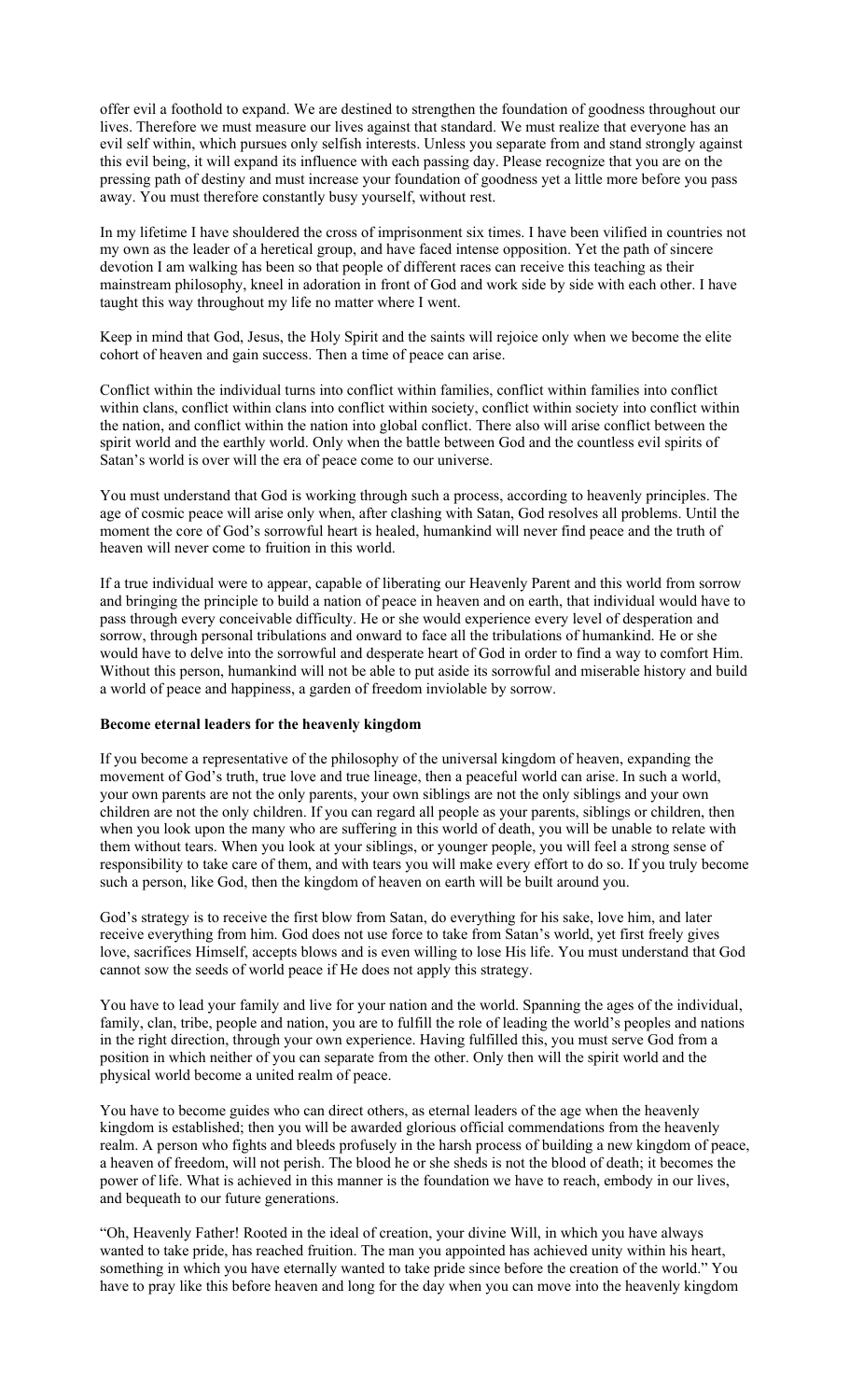of freedom and peace where God can rejoice.

#### **A new model course centered on God**

Who is the owner of Korea? He is the one who loves and values that nation more than anyone else. Therefore, if you cherish and love Korea more than anyone else, you will become the leader of its people, even if you do not ask to be in that position. Only then will the age of peace that God desires arrive.

We have to liberate God by dissolving His resentment. Any young person who takes responsibility to remove even a tiny obstacle blocking God from freely governing the nation, and who has the heart to serve God as the majestic and absolute Being who can govern all nations as the heavenly kingdom of freedom and peace, will become a truly great person. The world will take a new direction in the future because of this young person. If you vow to be like him or her, no matter how ragged you may look, you will not appear ugly. Infinite hope dwells there. That person will become the foundation for God's hope and happiness.

We are in a position to be harvested, like ripened grain. We have to be able to digest our feelings and experiences in order to produce happiness. As long as our spirits do not deviate from unity with God, is it not true that the peaceful heaven will be connected to this world as we expand this foundation to the nation and the world?

Where does the restoration of heaven begin? It begins from prison. Have you ever experienced being in prison and humming a song of gratitude, as Jesus did, with an independent and peaceful heart, a heart reflecting the original standard in the subject position?

When the apostles went through that same woeful ordeal, did God not give them the authority to open prison doors and move freely, so that their situation could be transformed into a heavenly one? God wants all of you to become people in whom God can have hope and expectation greater than He did for those apostles.

In the Last Days, there will be no way to survive if the direction of history is not reversed. At all costs we must find a new direction for history. This is the new direction of unity. Since history has come to its conclusion through the sacrifices of others, peace cannot come to this world if men and women do things in the same way they have done until now.

How can we overcome the way of the cross? We have to put the good of the nation before that of our spouse and our self, the good of the world before that of the nation, and the good of heaven and earth before that of the world. If we go this way step by step, naturally and without hesitation, the way of the cross along which all our enemies are waiting will disappear completely. We will reach a level highway, and attain liberation and freedom. Finally, we will realize the kingdom of peace in heaven and on earth, the ideal world desired by God.

# **A world of peace, unity and true love**

We have to look for God-centered patterns in that world too. The parental duty of loving children is the moral obligation of humankind. How do we implement the standard of the ideal, original way, which God designed and the Unification Church teaches? It is grounded in parental, conjugal and filial ties, and the principle of the four-position foundation. As we dream of world peace and unity, this fundamental question remains. If it is not resolved, a world of unity cannot come.

Please realize that growing out of the pattern of the individual male and female, a world of unity will emerge where the family pattern is established. Even if you, your family and your nation become a sacrifice, the gateway to a new history will open up before our very eyes, based on the thought system that imparts new values to benefit all nations of the world. This is as certain as the law of gravity. Please realize that, although this world is a world of sin and evil, by following a single direction toward deliverance from sin, the time will come when we can build a victorious heaven within the evil world.

We are to love our enemies. This is the secret method of breaking Satan's walls that surround us. The realm of equality has never existed in this world. The way to create this is to make those who strike us surrender by sacrificing for them, loving them and praying for them. By giving them the same blessings that we have, a realm of total equality will come into being.

Since we have set the stage for the final showdown with the enemy in this way, we can secure the concept of a nation of peace for the first time. An ideal model of world peace and unity will start from here. To shorten the way to Heaven, the Messiah, a specific individual, and a specific people had to take responsibility through self-sacrifice. Many saints have given up their lives for this cause. As a result, the rise and fall of many nations has leveled the hills and valleys, bringing balance.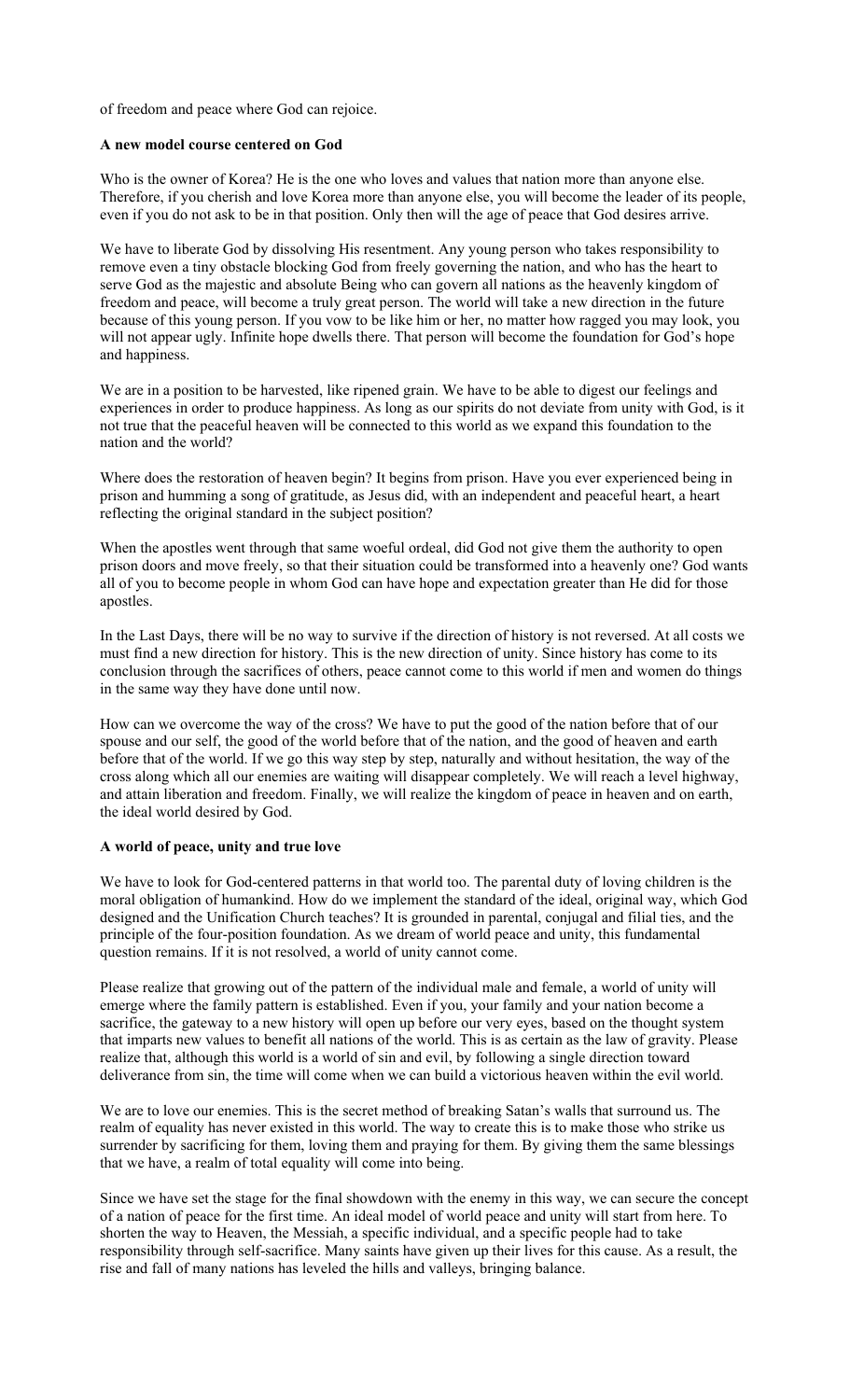The degree of equilibrium we see in the world today came about in this manner. Equality is peace. Originally, Adam and Eve, after perfecting themselves based on God's love and then becoming one, could have come to stand within a God-centered structure of relationships. In the Unification Church, this structure is called the four-position foundation. Because we lost the means to complete the four-position foundation, there has been no way to bring peace, utopia or an ideal world in any of the historical ages.

An ideal country can never arise if we deny or try to break away from the Principle. Christianity developed in a vortex of untold pressures for two thousand years, starting with persecution under the Roman Empire. Eventually Christianity absorbed Rome. Why has it declined and fallen away from God in only a few decades in freedom-loving, modern-day America? This is a puzzle. Judaism taught belief in God and all Jews loved

God, yet they have suffered so much. This is a deep mystery. The answer to both questions is that these religions did not go the way they were originally intended to go. In the Last Days, if the central people do not align with God's original true love, Satan will inevitably break them apart.

So, to reorganize the world, where can we focus? There are so many historians and intellectuals who pronounce on this matter today, but what we need is someone who can lead the world. Then how would such a person guide us? What would he teach? There are plenty of people qualified to teach how to live based on politics or political power. It is not because of a lack of money or imperfections in their political systems that they can't lead us properly. It is because they do not explain the order of love that can connect to God and His ideal. If we find the truth that can explain the order of original love and expand it throughout the world, there for the first time we will find the origin of peace, the place where our hearts can rest, and the beginning point of God's wonderful ideal.

With true love, the beginning and the end must be the same. In heaven and earth, what is needed is someone who can connect to God's heart through true love. Peace comes from a heart of true love. If our minds are truly joyful, the cosmos becomes our friend. If we have this true heart, when we encounter the cosmos, its vast expanse will play out within our minds.

In what manner will the ideal world come to humankind in the future? The world is doomed to perish if we do not make clear the proper use of our reproductive organs. We will never discover a world of peace. Look at Rome and America. The degeneration of the United States is not due to a lack of money. Until now, Americans have not been able to recognize the origin, creation and ownership of the reproductive organ. They have not known these things because of Satan. To clarify this, and to clear up all the chaos caused by the vicious and treacherous Satan on the cosmic level, I came, hoisted my banner and went forth in the name of True Parents.

When the wintry wind blows from a frigid zone into a temperate zone, the trees stand bare, stripped of their foliage and fruit. In winter, all fruit falls from the trees. Yet no matter how harsh the wind's blast, it cannot suppress the seeds that bear life. When these very seeds that demonstrate such endurance and strength germinate, a new spring garden of peace for humankind will be found. As the spring garden of liberation and hope is found, as seeds of new life are sown in the earth in this new age of humankind, let us move into the temperate zone of liberation where there is no winter. This is a perfect metaphor for the teaching of the Unification Church.

To improve ourselves, we have to go the way of hardship. Is North-South unification easy? Is unity within oneself easy? We may be able to achieve external unification between North and South, yet still be unable to achieve internal unity within ourselves. Even if we achieve outward peace in the world, we may still be unable to achieve inner peace ourselves.

If the world moves forward in one direction, aligning the past, present and future and uniting internally and externally, the opportunity for unity can come at any time. When we examine the past and the present, we see that they must be moving in one direction, toward one purpose. That purpose is peace and unity. It is one peace, not two. Then when can we ourselves attain internal unity? Are we qualified to govern a united world without first uniting ourselves? Logically speaking, we are not qualified.

If we seek to identify the most fundamental problem, it is the serious issue of unity. This is the historical problem of the universe. If a nation perishes, it is not such a problem. There were no nations in Adam's world. Managing just his own family would have sufficed. It would have been enough if the family had been intact. In the end, what matters is unity between the conscience and the physical body, and unity within the family. The issue of unity between couples, between men and women, is a global problem. If that can be achieved, the world can become a place of peace. If they are handled with true love, the world's problems will not seem difficult. Everything is resolved if there is unity between our minds and bodies, between parents and children, between husbands and wives, and between siblings.

In this evil and belligerent world, everything is in a state of struggle. This is because the mind struggles with the body. The battle of the sexes has become an accepted norm. Where in the world is the foundation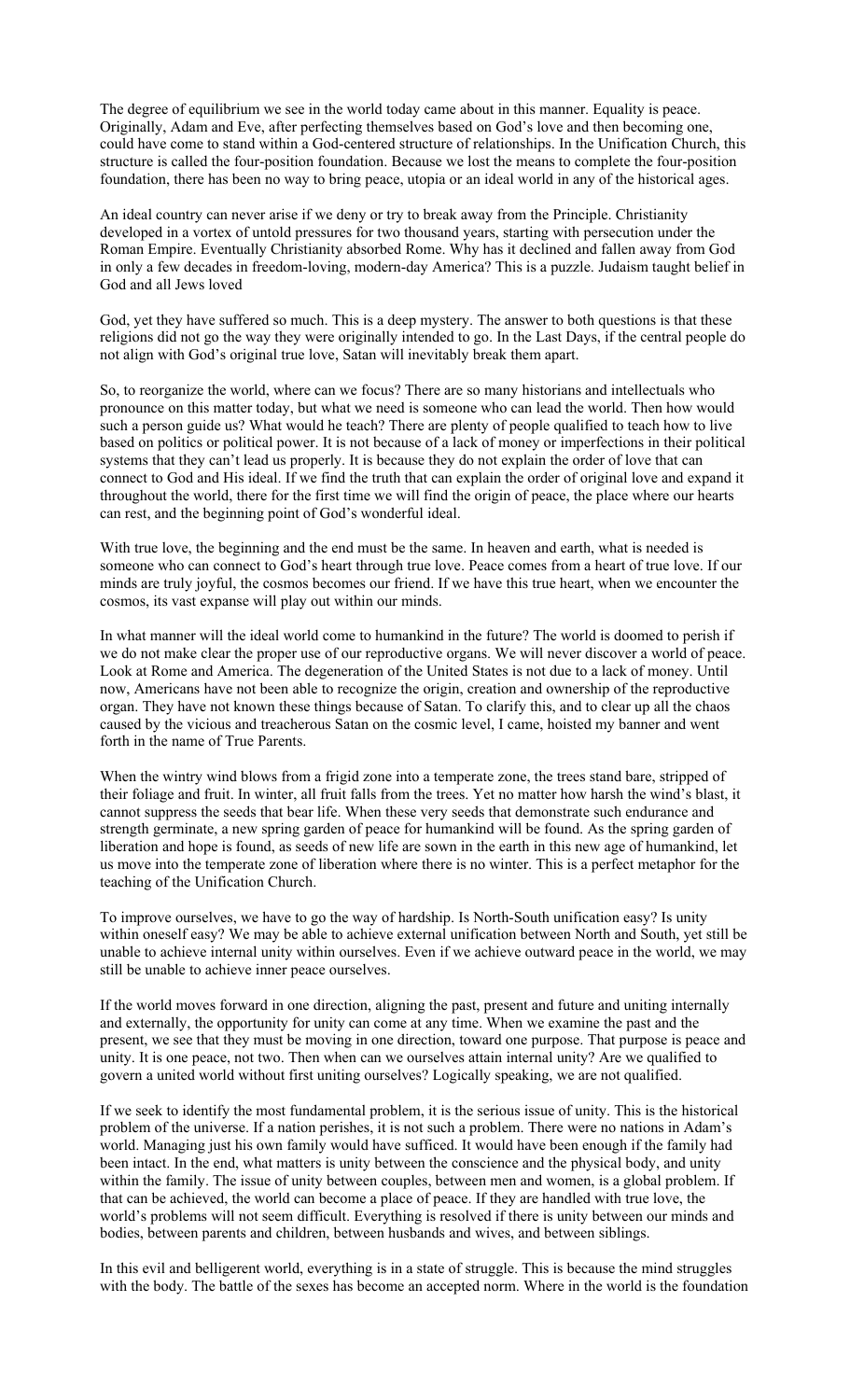for peace? It is not in Korea, not in Japan, not in the world, not in heaven; it is within oneself. If we do not bring peace between the mind and body that are at war, there will never be world peace.

### **Peace begins with me**

How, then, will the world of peace come? What is the fundamental condition? We must discover the root of unity. If we cannot locate this, we will remain forever estranged from a world of unity.

Before attempting to unite your family, you must ask yourself whether you are united in mind and body; you will find that you are not. There is a struggle between body and mind, isn't there? When a man and woman fight each other, there is no happiness, peace or hope. In the end, with their minds and bodies divided, a couple splits into four parts, two minds and two bodies, and there is conflict among them all.

The Unification Church equips you with a logical, organized system that no religion or philosophy can imitate. It teaches you to live for others based on internal integrity and motivated by God's true love. This can become the basis of world peace, the basis of peace for individuals, couples, families, tribes, peoples, nations, the world and, ultimately, the cosmos. The ideal of True Parents brings people into unity with God in true love, thus creating a peaceful, happy and hopeful world where heaven and earth are one. No one opposes these ideas. Everyone welcomes them.

What will become of the world in the future? Regardless of age or gender, all people living in the world today are longing for global unity. It is not a world of war they wish for; it is a world of peace and freedom without national boundaries, racial strife or cultural barriers. The world's people are yearning for one world of peace and freedom with a culture of true love.

A world of peace is a world of unity. In aiming for a world of peace there is only one way, not two. The world of hope and peace for which men and women, young and old, are craving, is a world of unity. Even within single nations, we see various organizations, each with its unique thought, methodology and objectives. Surveying the political landscape of Korea, the ruling and opposition parties each seek to run their own party in their own way. How many different directions will there be? Problems stem from this.

Since the dawn of history, a great number of people have worked for world peace. However the number of those capable of leading humankind with hope into the sublime, united world of tomorrow is steadily dwindling.

Where can we begin to determine the structure of such a society, going beyond all studies, research and conventional practices? The starting point must be the True God. From the beginning, the True God made man and woman through a process. If the True God cannot rediscover the path to the destination, we cannot establish the ideal of creation, the realization of the ideal world of peace.

The world of peace is a world of unity. If men and women move in a direction different from that of God, a united world of peace cannot come. The conclusion is that the two directions inevitably have to become one.

If we do not go beyond the humanistic world toward a true God-centered world, we cannot discover the way to the united world of peace. In the world of mind and body, setting up a standard of peace is the most essential thing in life.

The mind is battling against the body. In relation to this problem, where is the standard of peace? Not in the world, in the nation or in a religion. To be religious leaders, you must have absolute integrity of mind and body to establish the standard of peace within yourselves. The purpose of all education and all training and all human thought is for the realization of oneness between mind and body.

You can believe in any religious teaching, you may be a wonderful religious leader, or a great saint reigning over the world; however, as long as you are in this fallen realm, you will not be able to achieve integrity of mind and body on the same level as the eternal God.

# **God's true love, true life and true lineage and world peace**

The problem is that unless the root of peace and true love is settled in the individual realm of the heart, an ideal religion and heaven are just a dream. The source of unity is found in God, in the united realm of the True God's children. God's body and mind don't struggle.

Then why do the human mind and body struggle? The Father, the King of peace, and the son must unite in order to unite the mind and body. The origin of peace lies in the relationship of father and son, united in God's true love, true life and true lineage. True love, true life and true lineage must be united where father and son become one.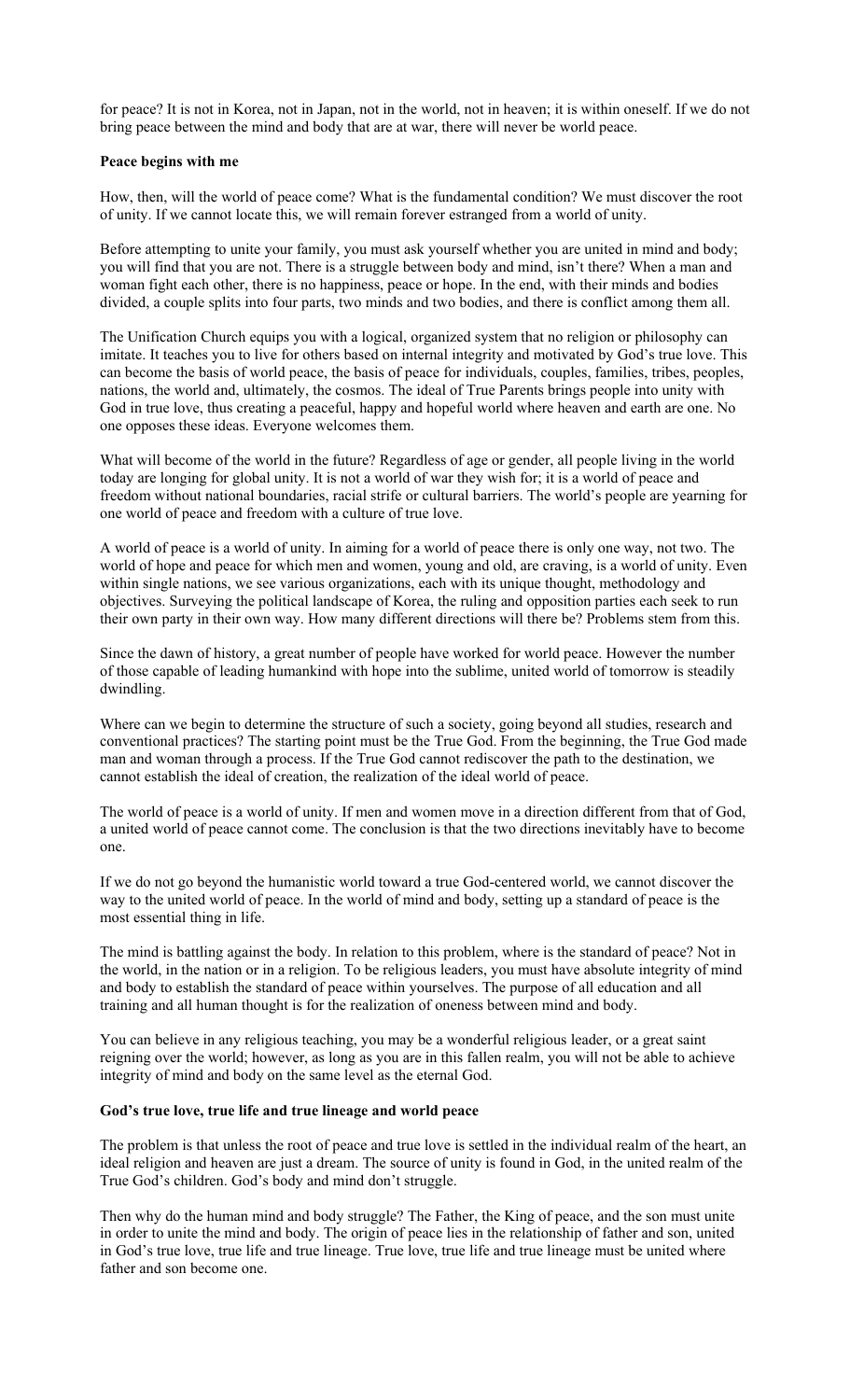We, the fallen lineage of humankind, must clearly come to know the original God and the ideal environment of the realm of heaven. The way to heaven will surely be found if we make a great effort to unite with God. This is the how the world of peace begins and spreads to every level, from the individual all the way to heaven, where the father and son live in unity and joy.

Therefore, the True Parents, who are Christ at the Second Advent, will illuminate everything in heaven and bring it into unity with the world on the earth. They will realize heaven on earth and in the spirit world.

It is through the True Parents on earth that true love, true life and true lineage are taught. All the saints and sages and all people in the spirit world want this, yet it must be accomplished through people learning the realm of oneness with True Parents on earth. Then heaven on earth and in the spirit world will be established.

Beloved people of my homeland, and all those who are observing this rally from around the world! You are truly blessed people. You are welcoming the age in which the True Parents of humankind have come, the age when the Korean Peninsula can be united through true love and truth instead of by guns and swords. It is the age when all religions can be united under True Parents' teaching, and the historical and providential age when the saints and our ancestors can descend from the spirit world and communicate with us directly.

I would like to introduce the messages of Jesus Christ and the saints in the spirit world, urging us to go beyond the barriers of race, philosophy and nationality, and build a world of peace. Please study this content in its entirety through the books that will be distributed.

I hope you will live happily and peacefully with the Parents of Heaven and Earth in the eternal heaven, both on the earth and in the spirit world, where everyone lives as one great family of true love.

May God's boundless blessings fill your family, nation and the world!

Thank you.

# **4. The Owners of Re-Creation August 15, 2003 Little Angels Performing Arts Center, Seoul, Korea World Peace Summit Conference 2003**

Respected present and former heads of state, world leaders dedicated to establishing the realm of God's ideal, leaders of youth and university students, ladies and gentlemen:

I would like first to give thanks before God, who has left behind the darkness and melancholy of the past century to bless the new millennium with bountiful hope and dreams of peace. I have invited you to hold this conference in the Republic of Korea, the only nation on Earth where the sharp conflict between democracy and communism continues to this moment. I state this not out of an individual's perspective, not because it is my homeland, but out of the perspective of God's providence, because the Korean peninsula, though small in size, is the central country to bring about peace in the twenty-first century.

I will speak today on the topic, "The Owners of Re-Creation" in order to help you understand God's providence and to clarify our mission and responsibility in building a world of peace.

# **The God of bitter sorrow becomes the God of joy**

Respected guests, we live in an age of great providential revolution. All nations and religions now have to transcend past ways of living and understand that, for very practical reasons, it is necessary to live in exact accordance with a new understanding of God's providence. This applies in the earthly world and also in the world after death, the spirit world, where we will all live after we shed our physical body.

The number of ambassadors for peace that I have appointed throughout the world now has reached the tens of thousands. The newly appointed ambassadors for peace sometimes ask, "How must we conduct our lives?"

I answer that you have to complete the course that the Unification movement has traveled in its history, which proceeds according to an established formula. You need to understand clearly the reality of the spirit world and its direct link to the earthly world. Awareness of this spiritual reality naturally forms the core and guiding content for your life. You must have conviction to live in accordance with this awareness and work in harmony with the spirit world. You have to develop confidence that this is the context in which you are to live.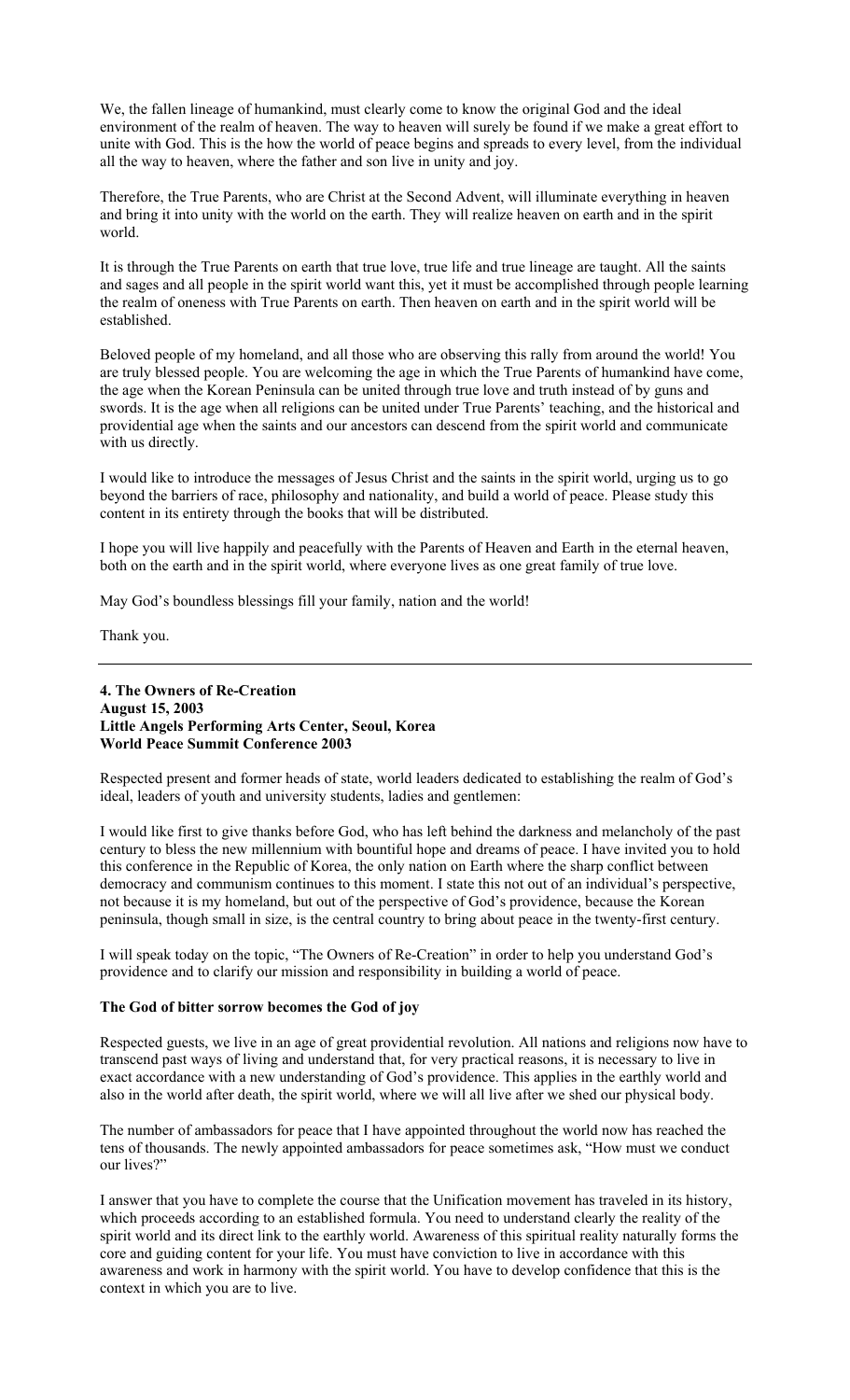Throughout the decades, the contents of my sermons have not changed. When someone lives for the accomplishment of God's Will for the new world, and if they make these teachings their basic standard, that person will be a principal actor in the effort to bring about the ideal kingdom of heaven. We need to live according to a basic rule. We have based our lives on vague concepts; however we must now live based on awareness of reality. This will bring us into oneness with Heaven, including both the spirit world and physical world. We need to unite the spiritual and physical realms within our own lives and expand this to the national realm. This is the only way to bring about the kingdom of God on earth and in heaven.

You need to understand that the position of the owner of Cheon Il Guk, the kingdom of heaven, is someone who establishes a new standard that enables the peoples of the nations around the world to transcend their current ways of thinking, which have been based on traditional philosophies and concepts. The owners of Cheon Il Guk progress to a new and higher dimension.

I was twenty-five years old when I founded the Unification movement, and I hope you understand that I founded this association based on the essential points of God's Principle. The people who joined this movement at that time lived together with the True Parents and helped usher in a new world. Due to the Fall, human beings completely lost the world God originally created, and even lost God Himself. So in pursuing the providence of re-creation, I was responsible to bring about the world God created, which was lost at the time of the human Fall. That is, I was responsible to re-create the position that Adam would have occupied had he not fallen.

Please understand that we have to liberate the God of grief to become the God of happiness. On the foundation of the Unification Church, I established the Family Federation for World Peace and Unification and, later, offered God the "Enthronement Ceremony for the Kingship of God" and "The Enthronement of the King of Blessed Families for the True Love, Peace, and Unity of the True Parents of Heaven and Earth."

### **Our families are the owners of re-creation**

Since the Fall, God has been unable to engage the created world, and yet now, through the True Parents, He can restore all things through indemnity and perfect this world. We need to understand that God is neither the owner of re-creation nor the owner who pays indemnity for Adam's Fall. These are actually Adam's responsibilities. Everything must be placed in its proper order within the time frame of Adam's generation; otherwise, there will be no way to allow God to stand in His original position. For this reason, even though He is omniscient and omnipotent, God has worked laboriously through the long course of history from a position without sovereignty over the creation. We need to come to terms with this mortifying fact. I hope you each realize that your own spiritual development occurs only when God's kingdom in the realm of daily life expands through the eras of the individual, family, tribe, people, nation, world and cosmos. If you do so, you will gain the ability to travel freely between the heavenly and earthly worlds. You will be able to attend God.

The mission of the perfected Adam will not be completed until God's kingdom, starting with His palace, is created and dedicated to Heaven. The saints and sages now in the heavenly world are not living in glory. Instead, with that goal in mind, they work continuously in order to achieve perfection. We need to understand that they will continue their efforts until they achieve the true love ideal, that is, the united realm of the liberated earthly and heavenly worlds.

You have to know that, if you are unable to complete this mission while on earth, when you arrive in the world after death you will find that you will need to go through a long training process to overcome challenges and complete what you were responsible to do on earth. Please understand that the time we have on earth is an opportunity more precious than anything else under heaven. It is our opportunity to perfect our love. It is urgent that we understand our work now is for the sake of inheriting a path that is more precious than our nation, more precious than the world, and more precious than our own love or life. The life we lead from now on has indescribable value.

It is important to understand that it is not God's responsibility to bring about God's liberation. It is our responsibility. If it were God's responsibility, He would not even have allowed Adam and Eve to commit the Fall. The staggering fact is that responsibility for the Fall lies with the family of Adam. During history before now, not a single person fully understood this point. The owner of re-creation does not refer to God; it refers to our families. This is the reason our families are so important. The foundation of Cheon Il Guk, which is the world of God's original ideal, is the family.

Please understand that when I founded this movement at the age of twenty-five, I did so with full knowledge of all these facts. As it was then, so it is now. We need to make a new starting point from this original, Adam-like position.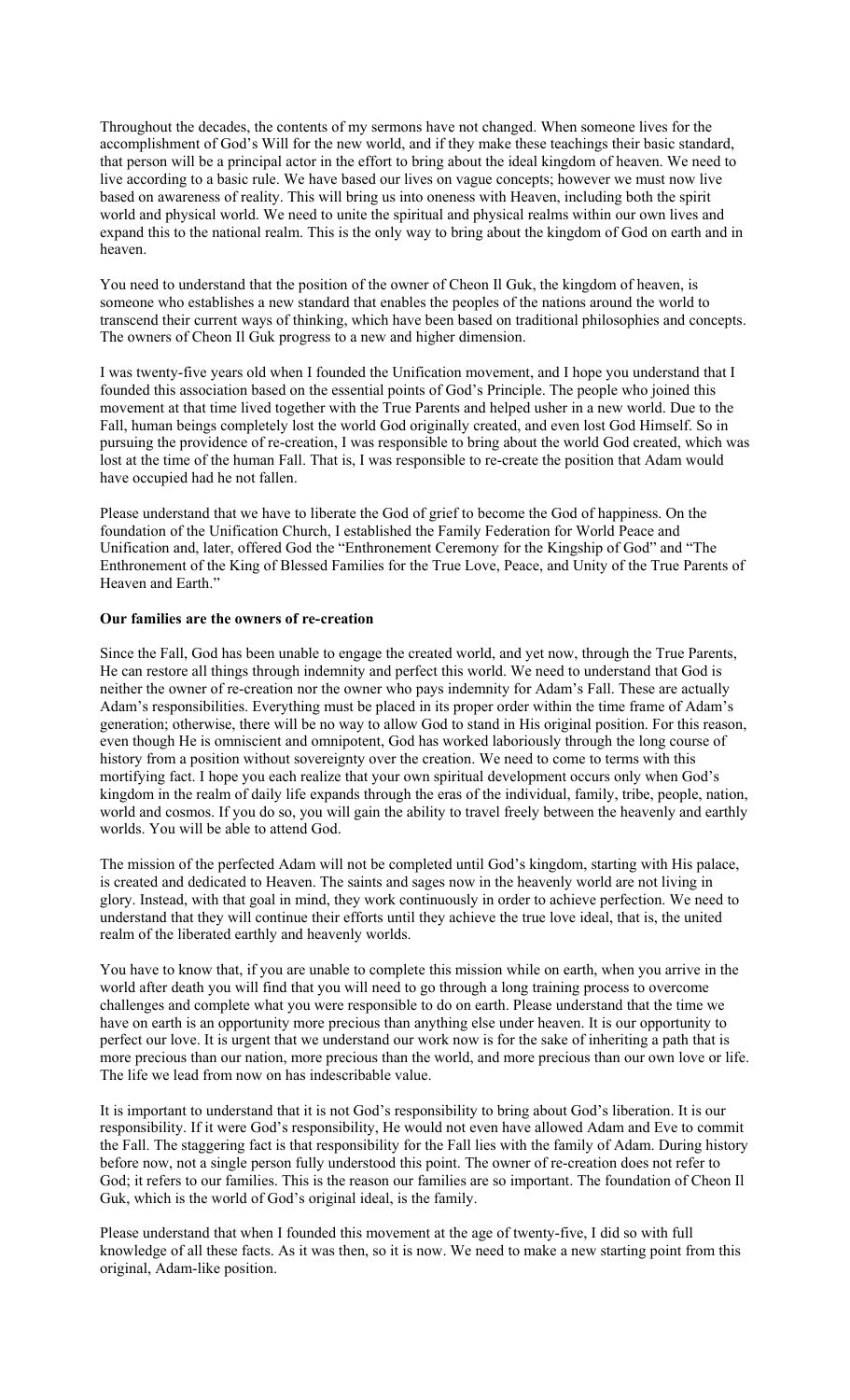### **Bequeath the tradition of purity**

Respected guests, do you know the main point of the speech I delivered at the ceremony marking the founding of the Family Party? It is an educational movement to promote good governance, and my speech concerned the recording of marriages and births. It begins not with the recording of my marriage, but with the recording of God's marriage and God's birth. God, along with Adam, never had a marriage ceremony as the Lord who created the universe. God was never able to record His birth or marriage. Who was responsible for this? It was Adam, who fell.

This is the reason that the True Parents have to liberate God on the foundation of having offered to God the Enthronement Ceremony of the Kingship of God. God originally stood in an autonomous position and could do as He pleased with every object partner in the creation of the heavens and the earth, from the smallest to the largest. However, because of the Fall, He could not make a start as the Owner of Cheon Il Guk. He could not assert Himself freely. We must understand this mortifying fact. Because it was the family of Adam and Eve that ruined the realm of creation and freedom that was originally God's, the perfected family of Adam and Eve has to remake this universe anew. Therefore, if from this moment you determine with a deep conviction to renew your family in accordance with the direction of God's will, all will go well for you.

Why do we need religion? Please be aware that religion is needed because of the human Fall. However, people are sending religions to the sidelines today. Rev. Moon and Mrs. Moon, the True Parents, are making everything under heaven new with their own hands. They have even built God's original palace, where He can be completely liberated, can enter the realm of kingship, and be restored to the rightful realm as the Owner of the heavenly kingdom. If you understand this content, you need to mark this day as a new beginning and become sons and daughters of God with strong conviction and confidence to fulfill your responsibility.

All that would remain then would be to have your family centered on God. You must make a determination also to stand with the political policies on Heaven's side and set straight the countries that until now have been associated with political policies on Satan's side and have caused Heaven to suffer by persecuting religions.

You must become owners who build the original homelands and father-lands where you would like to live. You must become people who give true love to all of nature. All things, even plants and animals, must be re-created. Because of the Fall, they lost the reciprocal realm of true love in which to exist. The realm of true love only existed until Adam and Eve reached age sixteen, their age at the time of the Fall. After their Fall, this realm was divided. We must now take responsibility as though it were a mistake committed by our own hands that ruined the entire world. The blessed family that makes the determination to take responsibility to accomplish restoration will be the owner of Cheon Il Guk.

Please realize that all humanity today stands in the position of having been born simultaneously into the realms of heaven and hell. However these two realms of good and evil are now like brothers in a family. Therefore, you need the heart to embrace a family and help the parents equally love the older and younger brothers. You need to feel a love that, based on your own experience, deeply understands and sympathizes with this family's situation. Otherwise, when you go to spirit world, you will not be able to live in a family qualified for the royal palace. Instead, you will wander continuously around that vicinity for thousands and even tens of thousands of years.

As ancestors of the coming generations, you have to dedicate all your sincerity and effort to the task of passing on a lineage of chastity and fidelity, a pure lineage based on pure love. You have a responsibility to your family that you need to fulfill before you die, even if it means that you offer up your life hundreds or thousands of times before you are able to go over that mountain. You must travel this path with a constant spirit of one heart, one body and one thought.

God has had this level of seriousness, and so Rev. Moon, who founded the Family Federation, has had unsurpassed seriousness to establish a clear family tradition of purity and fidelity. Like it or not, you have to do your best and leap ahead on this path with all your strength in order to achieve the goal. A new age of heavenly understanding is coming. The age has arrived when we can establish nations based on blessed families, that is, families that have received God's direct Blessing. Therefore, you need to set everything right and be on full alert. Please become families that produce heavenly princes and princesses who are hilly qualified to attend Heaven's ideal purpose of creation.

Please understand very clearly that the overall purpose is to inherit this foundation of victory, to live in attendance to God, and return to one nation, one culture, one world, one brother and sisterhood, and one realm that is an expansion of the one family that lives in peace on the earth and in heaven forever and ever. It is incredible that something such as the Family Party could emerge.

#### **Jesus and the cross**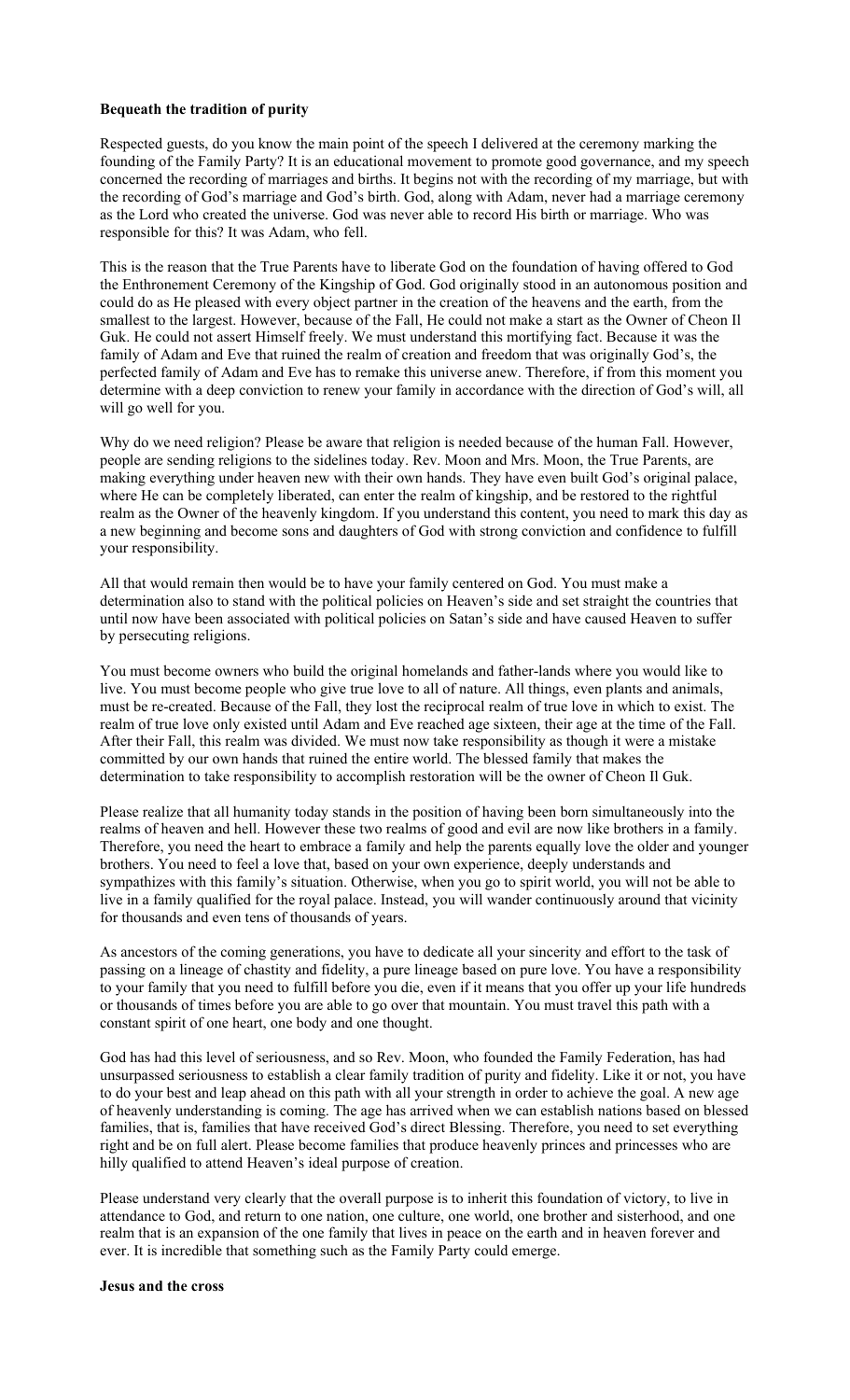Had Jesus completed the providence of restoration through indemnity, married and formed a family, he could have established in one fell swoop a foundation of marriage Blessing that would have brought the people of Israel into Heaven's realm. He could have gone on to give the Blessing in Rome. He could have accomplished the kingdom of God on earth and in heaven by the time he was in his forties. Israel and Palestine are fighting each other today because the mission of Jesus as the True Parent was not accomplished. Brothers fight and are not able to unite, because there are no True Parents. At the time of Jesus, the world would have come to have one religion, one culture, one nation and one realm of heart. When that did not happen, Islam, Judaism and Christianity separated. You must know that these developments brought God into a realm of supreme grief. Currently in America, a movement of pastors removing the cross from their churches is underway. Jesus came as the True Parent of humanity to establish God's lineage on earth; nonetheless, he was killed on the cross before he could complete this.

The value of the True Parent is greater than that of all humankind. It follows that atonement for this sin would not be made, even by the offering of the entire human race. The suffering of God's people for the past two thousand years was dreadful and appalling, yet it did not earn forgiveness for the death of Jesus. Even suffering of many times that much would not be enough. There is actually no way for any nation to pay for the sin of killing the True Parent. Because humanity still carried the sin of killing the True Parent, God could not intervene to prevent cruel persecution and genocide. We have to digest this lesson of how valuable True Parents are because we are in a similar period of history today.

We have arrived at a time when Judaism, Islam, and Christianity must overcome their historical divisions and unite throughout the world centering on the Unification Principle. The parallel historical periods of restoration through indemnity are reaching completion. This age is parallel to the age of Jesus, not on the worldwide level, but on the cosmic level. For this reason, the returning Lord must be the Messiah and Savior. The Savior must turn this world into a kingdom of heaven of peace, and in that world there can be no discord among religions.

The word "returning" means that this is the Lord who has come again. This is because the position of the Lord, as True Parent, was not established to the fullest extent when he came the first time. The Lord, having come again, must become the True Parent and bring about the liberated realm in the earthly and heavenly worlds. Human beings did not understand this historical fact, which is interwoven in the history of the providence. Now that you know this, you can climb over this mountain, enter into God's holy presence and dwell in the liberated, ideal realm.

#### **Our destiny to register our families for the heavenly kingdom**

You need to know that it remains your destiny to gain respect and praise from the highest beings of the heavenly kingdom, to register yourselves in Cheon Il Guk, which is the new global nation, and to enter that nation as new citizens. If you die and go to the spirit world without accomplishing this mission, you will be held back.

This is the reason that you need to sincerely dedicate yourselves to accomplishing all your tasks while you are alive. No one can take responsibility for your life in providential history if you commit an error on the path.

It is a great task. Exhausting your five physical senses and five spiritual senses hundreds or thousands of times over is just the beginning. Can God take responsibility for it? No, He cannot. As I said earlier, if He could take responsibility, He would never have allowed Adam and Eve to commit the Fall in the first place.

Who is the owner of re-creation? It is not God. It is you and your family. That is the reason we say in the Family Pledge to God each morning, "As the owner of Cheon Il Guk, our family..." From the minutest organism created by God, to the heavenly world and the whole universe that is more than a hundred billion times larger than the solar system, all things are arranged in a pair system. This is the orderly existence of all things within God's realm of love. Satan destroyed all this by defiling the blood lineage. So the True Parents need to relate to all things again and re-create them. You also are responsible to resolve God's grief by loving the plants, animals, seas and lands with God's true love, and to resolve the grief that accompanies humanity's inability to become true owners. That is why a new view of life, a new view of the universe, and a new view of the cosmos are to be established.

Originally, there would have been no need for a Family Party. What was needed was a family that lived in attendance to God as the Parent. Because such a family was not established, however, it must be accomplished now, bearing all costs during the course of indemnity. The Family Party was established to educate all people about the purpose of this task and how to carry it out.

# **True Parents' life is a course of deep sorrow**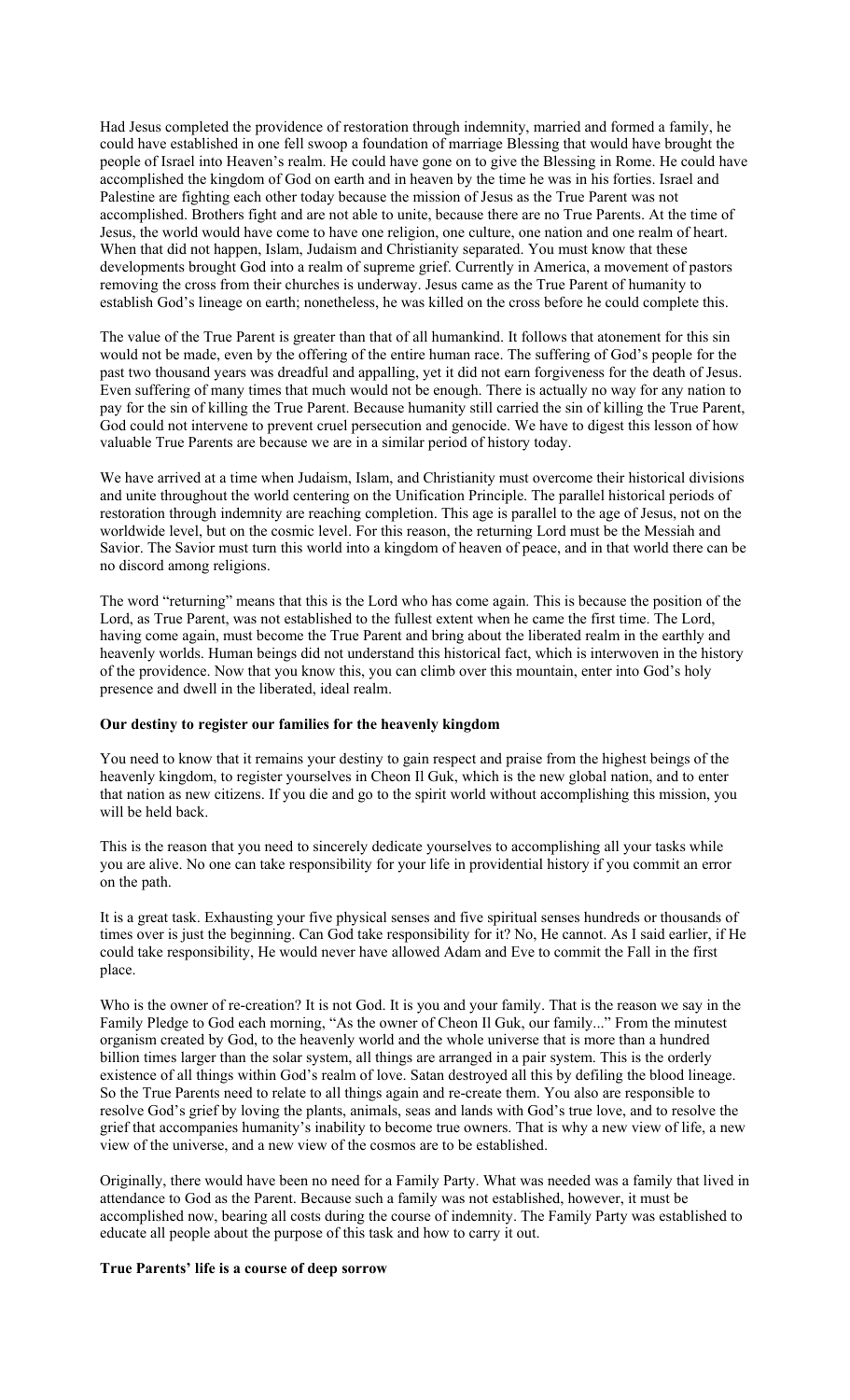You must go forward with the self-realization that yours is a family of princes among princes, princesses among princesses, and filial children, patriots, saints and sons and daughters of God. We are pioneering the path that God would like to travel. We travel in His place, as offerings. Even if you are able to receive God's love and remain in the realm of His heart for thousands, or even tens of thousands of years, you will shed tears of shame when you face the God who has suffered unimaginable grief throughout the ages. Even if you shed your blood and sweat for God to the point that your entire being is on fire, you will still feel that you are inadequate. This is the path that our families must follow in order to free ourselves of the mistake of not accomplishing our responsibility as princes and princesses seeking Heaven.

Fallen human beings destroyed the heavenly kingdom, even the heavenly palace. So we have to determine to recreate everything for God. On that foundation, our families will create filial children, patriots, saints, and sons and daughters of God, to an extent a thousand, or even tens of thousands of times greater than would have been achieved if the Fall had never occurred. If we re-create everything, then how can hell exist? The re-created world will be the core of the royal palace of the heavenly kingdom, and God will be able to dwell anywhere on the earth in the same way that He dwells in His palace.

I have traveled a suffering course in the process of founding and leading the Unification movement, but to this day none of these experiences really feel like suffering to me. I can feel this way because I have arrived at a place in my heart that profoundly comprehends, through my own experience, God's deep, wide and exalted blessing. With that, I am grateful for everything. Those who have not had experiences in this position will not understand. God Himself doesn't stand up displaying pride in front of me, for He has not been in the position to love me as His son who is liberating Him.

By Himself, God could not be liberated from His inconsolable grief, nor begin the process of truly loving human beings as His children. God's position needs to be recovered. That is, He needs to regain the position of True Parent so He can give and receive love with His children. Because the children committed the Fall, the giving and receiving of love did not come about. Human beings were forced to go through a history of grief. The marriage and even the birth of God could not be recorded, because His nation did not exist.

The life of the True Parents has also been a course of grief. The historic work of True Parents has divine value. There will be wailing and lamentation day after day when the world comes to hilly understand the content of True Parents' lives. People will weep the same way the people of Israel repent in tears at the Wailing Wall. We have to go this way to establish the realm of liberation from grief. We finally have entered an age when God can liberate all of heaven and earth through His marriage. Because God has recorded His marriage, we, as His sons and daughters, can record our births. Because God has fulfilled the covenant of three generations, He is able to return to His original position.

# **Citizens of Cheon Il Guk are the royalty of Heaven**

On the basis of the realm of the victory of the True Parents, who are the Parents of Heaven and Earth, you can now completely inherit the authority to register marriages and births. I hope that you will have faith that when you make your determination to live in this way, and become citizens of Cheon Il Guk, living with one heart, one body, one thought, and one harmony, you will absolutely become members of the royal family.

Here at the Little Angels Performing Arts Center tonight we have leaders who signed the Jerusalem Declaration, the Washington Declaration, and, now, the Seoul Peace Declaration, representing the unity of the eras of the First, Second and Third Israel. Participants in the Seoul Peace Declaration include young leaders of the second generation, who participated in the International Youth Leaders Conference held at Sun Moon University, and world leaders who have attended the International and Inter-religious Federation for World Peace Summit of World Leaders. I would like to express my sincerest gratitude to all of you.

You are leaders of the first and second generations who can inherit the realm of Heaven's chosen people. I earnestly ask that you remember that you stand here today at the site of the Seoul Declaration. You are here to become one with each other in mind and body, and answer the historic call to renew the United Nations and so recreate a new United Nations that expresses God's original ideal.

I offer gratitude to God for all these things, and pray that God's abundant blessings will be with each of you, your families, and your countries.

Thank you.

**5. The Messiah and True Parents January 27, 2004 Shilla Hotel, Seoul, Korea**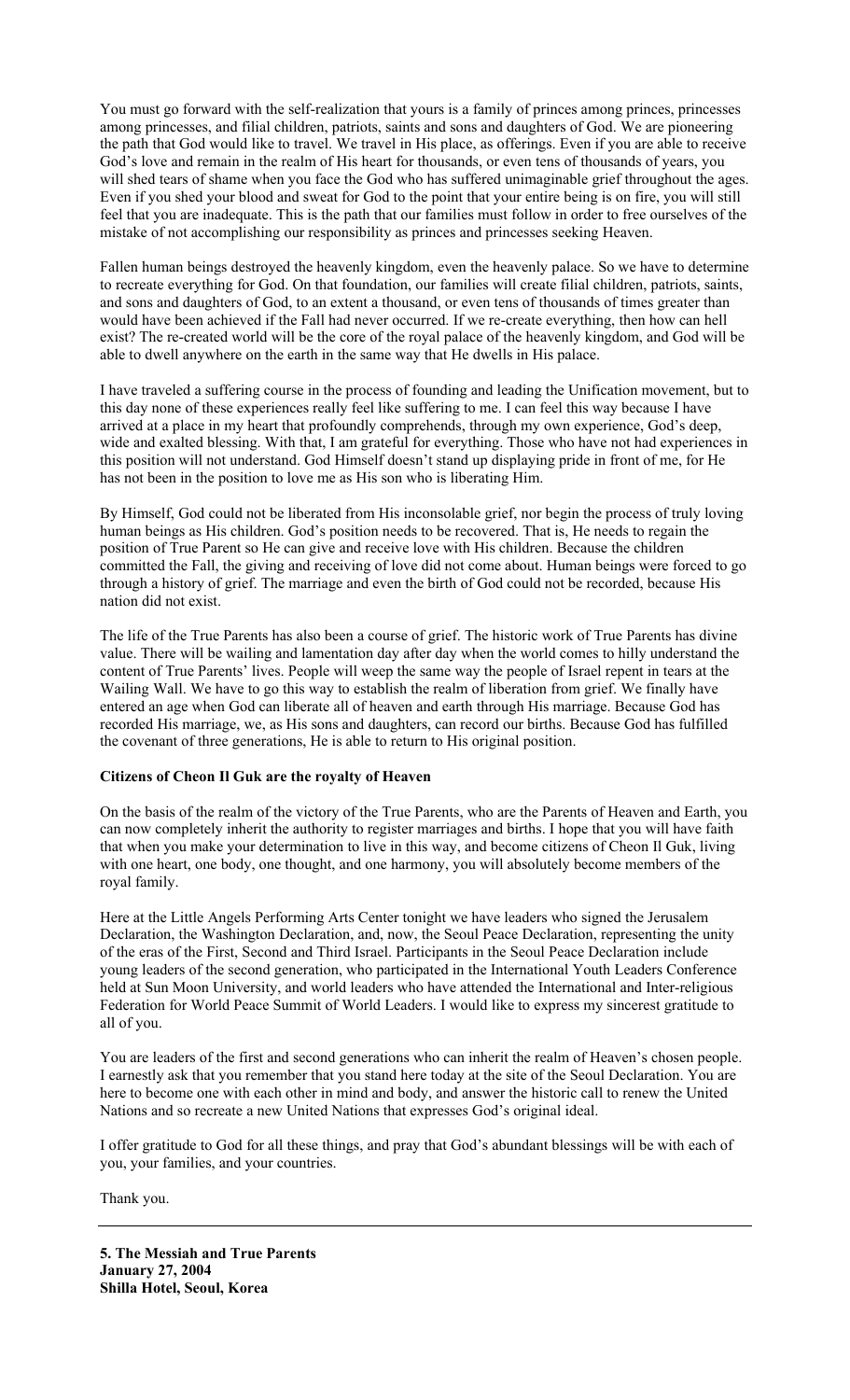### **Address at True Parents' Birthday Celebration Banquet for participants of the World Summit on Leadership and Governance**

Distinguished leaders from around the world, respected dignitaries from Korea and other countries, ladies and gentlemen:

This banquet was prepared to celebrate my eighth-fourth birthday and the birthday of my wife, Dr. Hak Ja Han Moon. Instead of receiving congratulations on our birthdays, though, the two of us would prefer to offer this banquet to the saints and sages in the spirit world who are present here now, to blessed families in the spirit world, and to the participants of the World Summit on Leadership and Governance.

### **Humanity inherited false love, false life and false lineage**

I understand that you have been engaged in discussions and meetings during the past few days on the theme, "Good Governance for a World in Crisis." I know that your hard work and passion will combine to create the opportunity for new hopes and dreams to be planted in a world that slides deeper into crisis with each passing day.

I would like to express my most sincere gratitude to each of you again for coming to my homeland, Korea, to join me in opening the fourth year of Cheon Il Guk, the Kingdom of Peace and Unification. This is a new year of great hope. Throughout my life of more than eighty years, I have maintained a tradition of speaking only the Will of Heaven. This evening, in keeping with this tradition, I would like to convey to you Heaven's message entitled, "The Messiah and True Parents."

In the beginning, God created human beings as His children. They were destined to grow to maturity, form families with His Blessing, and multiply His descendants for endless generations in a lineage of goodness unstained by sin. The first human ancestors, Adam and Eve, were to have attended God as their vertical True Parent. Then with the True Parent God as their axis, they were to have become the substantial, horizontal True Parents. In such a world, the word Messiah would never have come to exist. Their family would have been the ideal family reflecting God's ideal of creation, and the world would have been the kingdom of heaven on earth, where God's ideal of creation would have been completed. After living out their lives in this world, human beings would have automatically been registered as citizens of the kingdom of heaven in the spirit world, where they would have lived eternally in freedom, peace, and happiness.

Perfected Adam and Eve would have communicated directly with God using their five spiritual senses and, at the same time, they would have worked freely with the physical creation using their five physical senses. They would have lived as True Owners, True Parents, and True King and Queen representing both the spirit world and the physical world.

However, with the Fall of the first human ancestors, all humanity descended into a hell of hopelessness from which their efforts alone would never free them. Their five spiritual senses became paralyzed. They fell into a state similar to that of a blind person. Their eyes appear to be normal yet do not function at all. Forced to live with just their five physical senses, they were only half human. They could not see God. They could not hear His voice or feel His touch. So how could they experience His love as their own Parent or understand His suffering heart?

#### **The Messiah is the True Parent of true love, true life and true lineage**

Satan forced his way into the parental position that rightfully belonged to God, pretending to be the parent. He placed humanity in complete bondage, making them his slaves. For this reason, the love, life and lineage that we possess today is false. It is exactly that false love, false life and false lineage first planted in Adam and Eve, which persist in us today.

What great pain God must have felt as He watched human beings, born to be His direct lineal children, receive Satan's false lineage and descend to the position of servant of servants! Because God is a God of principle and law, He would not reject the principles by which He created, nor violate the ideal of creation that He established. So He has had to wait tens of thousands of years before introducing the Messiah to the course of the providence of salvation. Different religions refer to this person by different names, such as the Maitreya, the Man of the True Way, and the returning Savior. However, the person humankind needs to open the way, and the person sought by God, is one and the same person, the Messiah, who is the True Parent.

Who, then, is the Messiah, and what is he like? He is the owner and substantiation of faith, hope, and love, for the individual and also for the family, tribe, society, nation, world and cosmos. The faith and hope that remain on earth will finally bear fruit only in an age when humanity attends this person as the Messiah. This fruit contains the life and breath of human history. This fruit links human beings with Heaven. Our past, present and future are linked to it. The Messiah comes for the sake of human beings,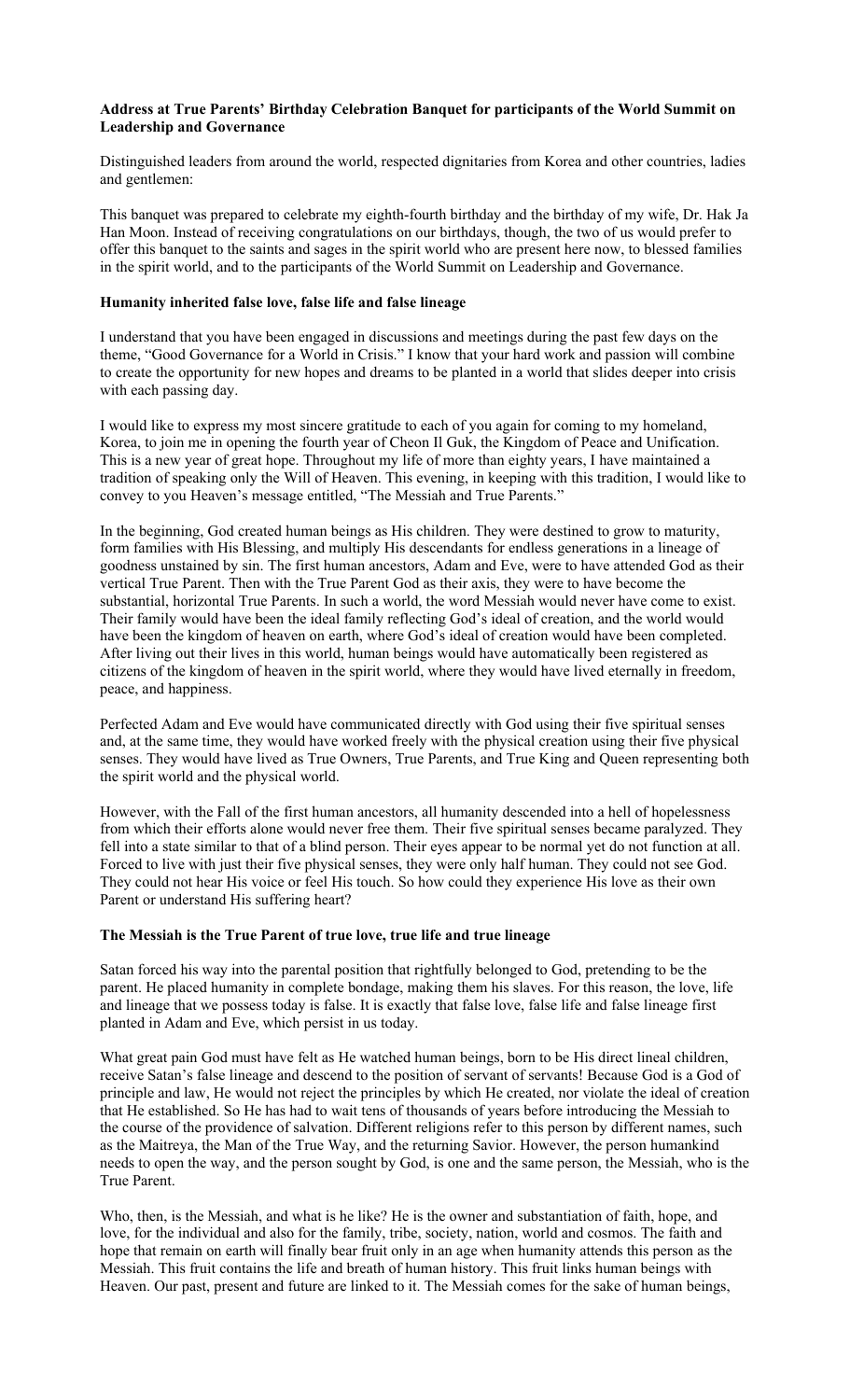who became forlorn orphans after losing their parents through the Fall. He becomes our substantial True Parent, True Owner, True Teacher and True King. He is the substantiation of God's true love, true life, and true lineage, coming to restore His lost children who have been groaning in travail under a false parent, to bring them back to their rightful position as the true sons and daughters of God.

### **Jesus came as the True Parent**

Ladies and gentlemen, Heaven sent Jesus to earth two thousand years ago as the Messiah. Jesus was none other than the one who came to embrace the children who had lost their parents and to restore them back to the original ideal of Heaven. He was the True Parent. Through the Fall, Adam and Eve lost their positions as True Parents. They were unable to receive God's Blessing and so could not form a union as a true husband and wife and could not produce true children. Their mistake meant God could not embrace a lineage of three generations, including His grandchildren. So God tearfully made preparations for a period of thousands of years, establishing the nation of Israel as His chosen people. He then sent Jesus, the Savior and Messiah, through the lineage of Abraham. Jesus came as the leader in the struggle to establish, for the first time in history, the sovereignty, land and people of the one nation of God. On that foundation, he could have changed the whole world from Satan's false blood lineage to the true blood lineage of God's goodness.

Tragically, the people of Israel whom God had chosen did not receive Jesus, and as a result he was put to death unjustly. The Messiah, Jesus, who could have restored the position of True Parents, produced true children, and risen to the position of King of kings, was prevented from establishing even the position of a true husband with God's marriage Blessing. Because of this, he could not establish the position of True Parents or multiply true children. Instead, he died on the cross.

The marriage of the Lamb of which the Book of Revelation in the New Testament speaks is none other than the ceremony by which the Messiah receives his bride and forms the union of true husband and wife. If Judaism had received and attended Jesus at that time, the world of God's earnest desire, the world of His original ideal of creation, the peaceful kingdom of heaven, would have been realized on earth at that time through Jesus' descendants. As it was, the providence of establishing True Parents that Jesus, the Second Adam, was ready to fulfill was stopped in its tracks by the faithlessness of those who had been chosen. As a result, human beings were told to wait for the Second Coming of the Messiah. Heaven had mercy yet again on pitiful humankind.

# **Rev. Moon received the mission of the True Parent**

Heaven gave its blessing by sending the Messiah of the Second Coming. He appears on the foundation of the spiritual restoration Jesus carried out throughout the two thousand years of Christian history. The returning Messiah comes with the incredible burden of completing the mission of True Parents. To accomplish his mission, he must first, above all else, achieve victory over Satan's realm. He then needs to go on to achieve victory in the spiritual realm as well. He has to fully engage both realms, neither of which can be sensed with the five physical senses, and be victorious in the life-and-death battle to subjugate the devil, Satan. Additionally, he has to win over the religious and philosophical leaders who are in the spirit world. He can accomplish none of this, however, by means of force. Centering on God's character of absolute love, he has to convince them by revealing the universal principles of religion and the universe, and in this way bring them to a natural surrender. Rev. Moon, who stands here before you, is the one who has appeared in this world bearing this incredible mission of the True Parent.

The phrase, True Parents, does not appear in any encyclopedia. It is not a phrase that I created, nor is it something that anyone in the world easily attached to me. In truth, it is the destiny and blessing that Heaven has bestowed on my wife and me. The position of True Parents carries with it the vertical missions of Savior, Messiah, and returning Lord, opportunities that have never been fulfilled in history and will never visit us again in the future. For this reason, people still affiliated with the fallen realm have to fulfill a number of conditions in order to attend the True Parents and accomplish Heaven's Will.

First, they must participate in and complete a revolution of indemnity. This means they need to cast everything aside and follow the True Parents. They have to follow the True Parents above friends, teachers, and even their parents. It is only when we have cast aside everything and reached the standard of a total living offering that Heaven can bestow blessings and grace upon us. This means that all people need to steadfastly separate from Satan's world, showing not even the slightest attachment, and return to the zero point to mark the dawn of a new creation.

Second, they need to complete a revolution of conscience. This means that they have to maintain a tradition of true love, true life and true lineage in accordance with the predisposition of the original mind and conscience endowed by God. They need to do this without compromising with any worldly sovereignty or philosophy they may encounter. They have to live a life of "high noon settlement," in which they neither cast shadows nor carry a speck of shame in the presence of the spirit world and physical world. The revolution of conscience is completed when we reach a harmonious state of one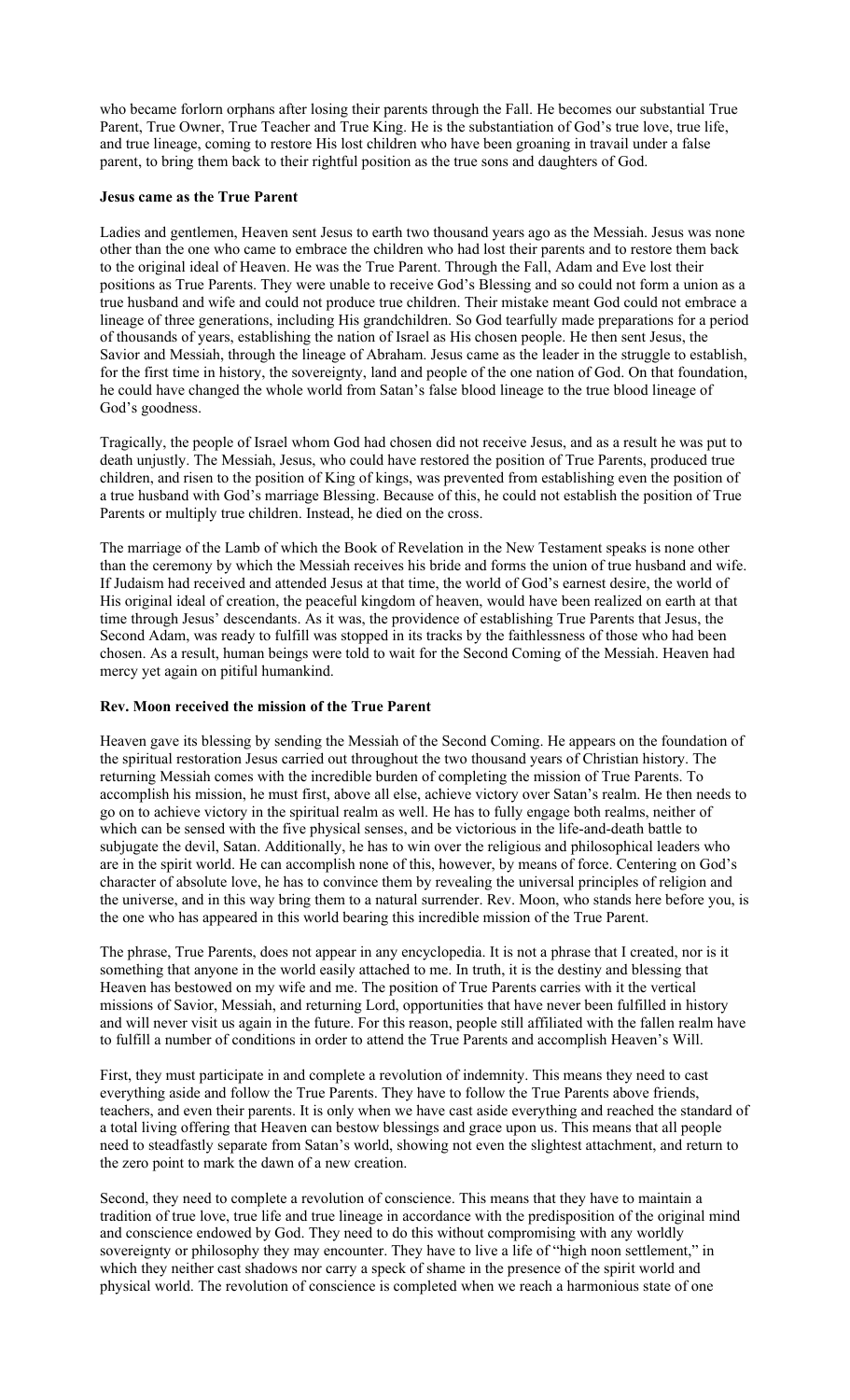mind, one body and one thought. Thus they will establish the realm of pure love and pure lineage as an eternal and unchanging tradition. In it, the age of unity and harmony will blossom.

The third condition is a revolution of heart. This means that all people will establish a world of true love, in which God will want to come to us, consult with us and reside with us. The revolution of heart is a revolution of true love, of living for the sake of others, the practice of unchanging, sacrificial love. Think of what it would be like if we each lived for the sake of others more than for ourselves. God, the root source of true love, would reside within us and would live for our sake. What greater joy and glory could there be? Where the revolution of heart has been completed, there will be no such thing as family breakdown, racial strife, international disputes, friction between religions, or any other vestiges of Satan's world. An eternal peace kingdom will be established.

#### **Revolution through indemnity, conscience and heart**

Respected guests, in 1996, my wife and I declared an end to the Unification Church and made a new beginning as the Family Federation for World Peace and Unification, to fulfill the heavenly command to build a world of peace on earth. The Will of Heaven resides not in the progress of any particular church or religion; it resides in world peace through true families. During the past decades, we have carried out countless inter-religious and international activities. On this foundation, we founded the Inter-religious and International Peace Council, that is, the Peace UN, in New York on October 3, 2003. This was a substantial beginning toward realizing a world of peace.

A movement to remove crosses from church buildings, in accordance with my declaration, is spreading in many areas of the world. Thousands of clergy have journeyed to Jerusalem, the epicenter of strife in the Middle East, to participate in inter-religious and international peace rallies. On December 22, 2003, Jewish, Christian, and Muslim clergy took each other by the hand, sang praises of peace, and performed a ceremony to crown Jesus as the King of kings. It was a miracle performed in Jerusalem's Independence Park before a crowd of some twenty thousand people. This was a day when Jesus' grief was resolved and the victory of True Parents could be declared to all of heaven and earth.

Ladies and gentlemen, in the same way that the mission of True Parents, to which my wife and I have been called, is a matter of heavenly destiny, your mission before Heaven is to join hands with us in building a peaceful kingdom of heaven on earth. Heaven's time has now arrived. I pray that you will return to your communities and work passionately as messiahs and true parents yourselves, in the effort to bring about world peace.

Thank you.

**6. The Harmonization of Values, and the Liberation and Complete Settlement of the Realm Transcending Religions and Nations from the Providential Perspective October 26, 2004 Rye Brook Hilton Hotel, Rye Brook, New York, USA Special four-city speaking tour in the United States** 

Respected leaders representing the religious, political, journalistic and academic spheres of America and the world, ladies and gentlemen:

A thousand emotions crowd my mind as I stand here today. Thirty-four years have passed since I first set foot on this land chosen by God. I came here to uphold God's will, which is to make America a foothold for world salvation by reviving Christianity and bringing reconciliation among religions.

#### **A call from Heaven to go to America**

Some of you who are sitting here may remember the warning I proclaimed when I first arrived in America. I boldly declared to the American people, "If there is an illness in your home, do you not need a doctor from outside? If your home catches on fire, do you not need fire fighters? God sent me to America as a doctor to heal this wounded land. He sent me to America as a fire fighter because this house is on fire."

In the early 1970s, I called the two hundred and seventy million people of America to a great awakening. In my second Day of Hope speaking tour I visited twenty-one major cities throughout the United States. I warned the people that God was leaving America. I clearly stated that America had no hope if it did not end the racial strife between blacks and whites, reverse the moral degradation of its youth, stem the tide of self-centered individualism, solve the problem of communism, and bring reconciliation among religions. I said do not look to the federal government or academia for the answer. I called upon enlightened religious leaders to come together, surmount differences of religion and ethnicity, and combine their strength to address these issues. Now, thirty years later, what do we see in America?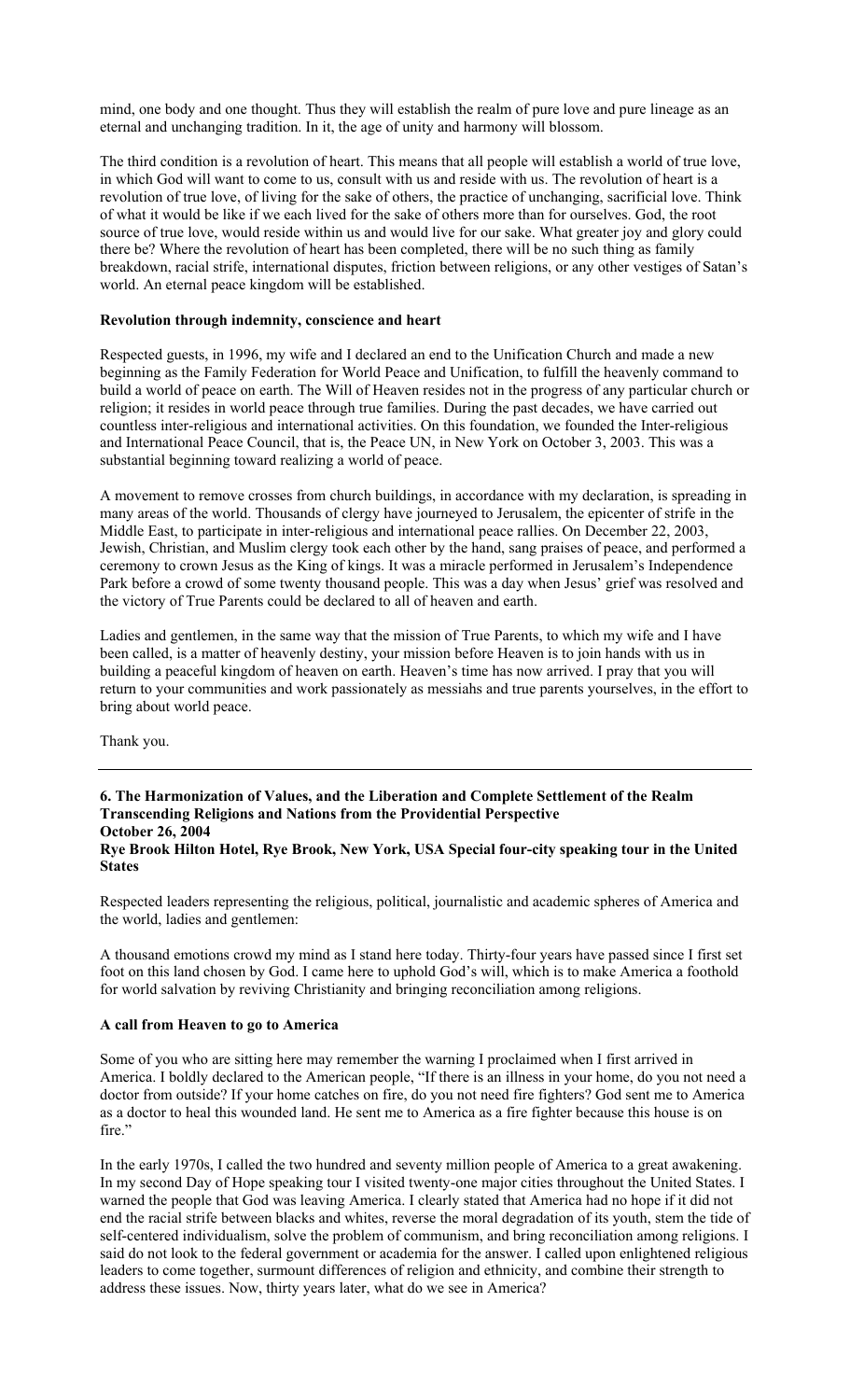Only God knows the sweat and tears I shed in America as I labored to establish world peace. You who are here today are the chosen fruit of that sweat and those tears. Yet, a thorny path still awaits this nation. I, Rev. Moon, am not an American. In accordance with God's command, I have returned to Korea to lead His providence to restore my homeland to God.

The future of this nation is now in the hands of conscientious leaders such as you. Who else will save your nation? Where else except among the people gathered here can we find a politician who would willingly sacrifice him or herself for the future of this nation, or a professor who would spend sleepless nights anguishing over its problems? You are the only ones who can do it. You must stand up now and become the locomotive that leads America's two hundred and ninety million people.

In this regard, I would like to convey a portion of a new understanding given by Heaven for this age, titled "The Harmonization of Values, and the Liberation and Complete Settlement of the Realm Transcending Religions and Nations from the Providential Perspective." Please engrave this message in your hearts. Let its teachings give you direction and purpose in living for the sake of this nation and all human beings. This message is not only for you and for the people of America; it is the new decree of Heaven, the absolute, undeniable truth, to be declared to all 6.5 billion people of the world, and even throughout the spirit world.

### **A world created for mutual relationships**

Dear guests, what was God's purpose in creating human beings? The omniscient, omnipotent and omnipresent God did not want to live in solitude. He wished for object partners whom He could love; these are human beings. God created the cosmos in stages to make an environment for human beings, and on that foundation He created human beings to receive His absolute love.

God created us to be His children. God's desire for us is unlimited. Out of love, He desires that human beings be even better and greater than He is. Don't all parents wish that their children would surpass them? This is the tradition of parental love with which God has blessed us.

God's purpose of creation is to experience complete joy in seeing His children grow to maturity in a true family, marry under His Blessing, and multiply true children who will build a true, ideal heaven on earth and in heaven, in which to live eternally. They would be the fruits of God's true love, true life and true lineage.

Does America today resemble God's ideal of heaven on earth? Can you Americans say that you possess God's true love? I am here to teach you the path to ownership of God's true love.

We become owners of true love through practice. How do you practice true love? You do this by giving first, by investing completely for your beloved, and by sacrificing and forgetting what you have given.

In the beginning, God practiced true love. Before God created human beings, He established the standard of absolute faith, absolute love and absolute obedience and then invested Himself one hundred percent. These are absolute values of love. Thus, God established the principle that we create true relationships by practicing absolute values with true love.

You cannot become an owner of true love by yourself. You have to be in relationship with a counterpart. Thus, a man and woman can never become parents without having children, and it is in the parent-child relationship that we naturally practice absolute values and become owners of parental love.

This principle also applies to God. In order for God to stand as the owner of absolute love, He needs human beings as His true children. He practices the values of absolute love as He relates with us as His object partners of love. Ultimately, the relationship between God as the subject partner and human beings as object partners becomes absolute and creates a realm of unity and perfection.

This principle applies throughout the universe, although we have not understood it. Mistakenly, we have been taught that the strong always devour and exploit the weak. The theory of the survival of the fittest, the so-called law of the jungle, is rooted in the Hellenistic worldview. It is fundamentally wrong! Its proponents overlook absolute values. These values lead to the completion of every creature. They allow each to be the owner of love by living for the greater good.

The owner of love lives for the sake of his or her object partner. They invest true love and forget ever having invested. The object partner responds to that investment of love with complete giving in return. If true love were excluded from this equation, only the concept of struggle would remain. However existence and development come not from exploitation, they come from God's Principle of Creation. He creates through a participatory process of giving and receiving rooted in love's absolute values, in which complementary partners unite to create an environment of a greater harmony.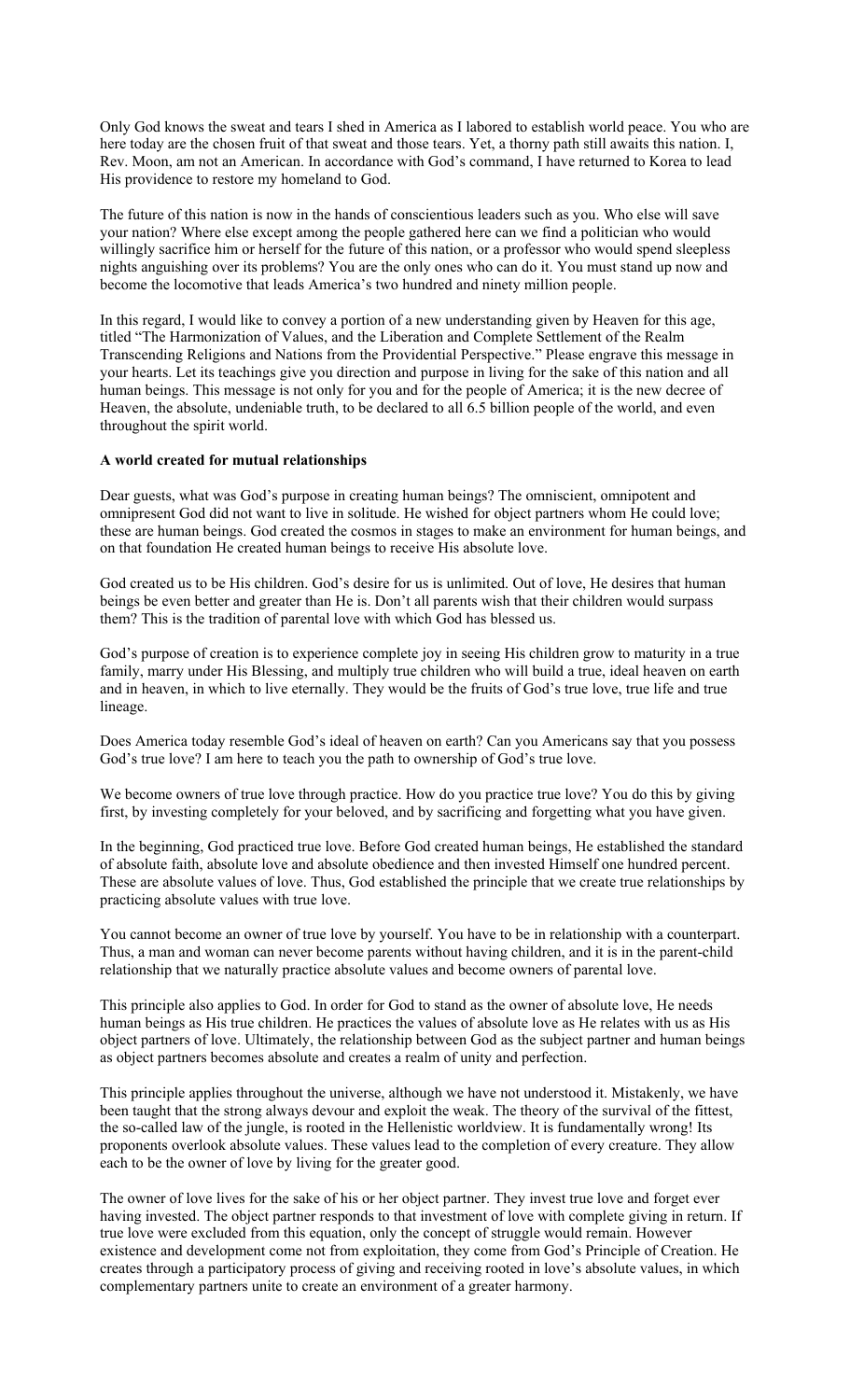Of course, entities sacrifice for the sake of a greater good, but we must not interpret this as moral evil. It is an investment for the sake of mutual development. Is it evil for an individual to sacrifice for his or her family? Is it evil for a family to sacrifice for the nation, or a nation for the world? No, these noble acts display love's absolute values. They constitute the path to fully realize true love. An owner of true love strives, first of all, to lilt up his or her object partner also as an owner of true love.

#### **Satan's self-centeredness and final struggle**

Therefore, we have to rid ourselves completely of an individualistic mindset and the self-centered behavior that flows from it. This is the root of fallen nature and the cause of evil. This applies to individual selfish behavior of men and women and to collective selfish behavior of communities and nations.

Selfish individualism stands in direct contradiction to the spirit which blossoms when we live by true love's absolute values. Instead of sacrificing and giving for the sake of others, self-centeredness makes demands upon others to sacrifice for me. It leads us to be concerned first with our own interests.

Through the Fall, Satan diabolically injected self-centeredness into the mind-body relationship. He planted this poison mushroom in the human heart. Although the embrace of self-centeredness may lead to a beautiful appearance, worldly fame and earthly comfort, it is a trap. To enter it is reckless, for it becomes an addiction and leads to hidden suffering that is difficult to escape.

Consider your physical body. Its design was present in your parents' sperm and ovum. You were born from the love of your parents. On the physical level, your father's sperm provided 0.001 percent of you and 99.999 percent came from your mother's bone, blood and flesh. Your entire body is an extension of your mother. No one is an exception to this. In this respect, there is nothing that we can call our own and no way to justify self-centered individualism.

Everything exists in relation to its complement. When we say "front," it presupposes a "back." Above is meaningful only in relation to below. Left is a precondition for right. By the same logic, masculinity presupposes the existence of femininity. The moral lesson is that men are born for the sake of women, and women are born for the sake of men. Without men, there is no need for women. In the same way, without women, men cannot claim their existence has any value. In the end, nothing is born for its own sake. All beings exist and act for the sake of a partner. This means that God created all things to move toward the ideal of His kingdom through mutual relationships.

Consider a human being's five senses. Do our eyes exist to gaze at themselves? No. Our eyes, nose, ears, mouth and hands were created to sense others. What force energizes our five senses to sustain our life and maintain our activities? It is the force that exalts the values of true love. Our five senses are tools essential for the practice of true love. Nothing comes into being for its own sake. A life for the sake of others, giving and sacrificing through love and perfecting the ownership of love through willing submission, is a life aligned with God's ideal of creation.

Today I ask you to recognize that each of you was created for the sake of your partner. The law of nature calls you to live for the sake of your partner. Practice this way of life and you will come to embody absolute values. By this, you will become an owner of true love.

When God created the first human ancestors, Adam and Eve, in the Garden of Eden, He gave them reproductive organs. Why did He do that? It was so that they could grow to maturity, marry, beget children without sin, and establish the kingdom of heaven on earth. Thus they were to perfect God's ideal of creation. Adam and Eve were to have accomplished this within their lifetime.

The problem was that Adam and Eve fell. They became people of false love, false life and false lineage. Instead of embodying and multiplying God's love, God's life and God's lineage, Adam and Eve received Satan's lineage.

They fell into disgrace and, what is worse, transmitted Satan's lineage to their children. They lost love's absolute values and became beings devoid of value. Hence, God had to watch them leave the Garden of Eden.

Adam was supposed to have become God's body on earth. Eve was supposed to have become Adam's bride and God's bride as well. However their minds and bodies were corrupted. They lost their ideals and turned into enemies. How grieved God's heart was as He viewed that tragic reality! The Fall was Adam and Eve's grave. It robbed God of what belonged to Him. The Fall is the root of free sex and the origin of self-centered individualism.

### **The Fall is the root of free sex**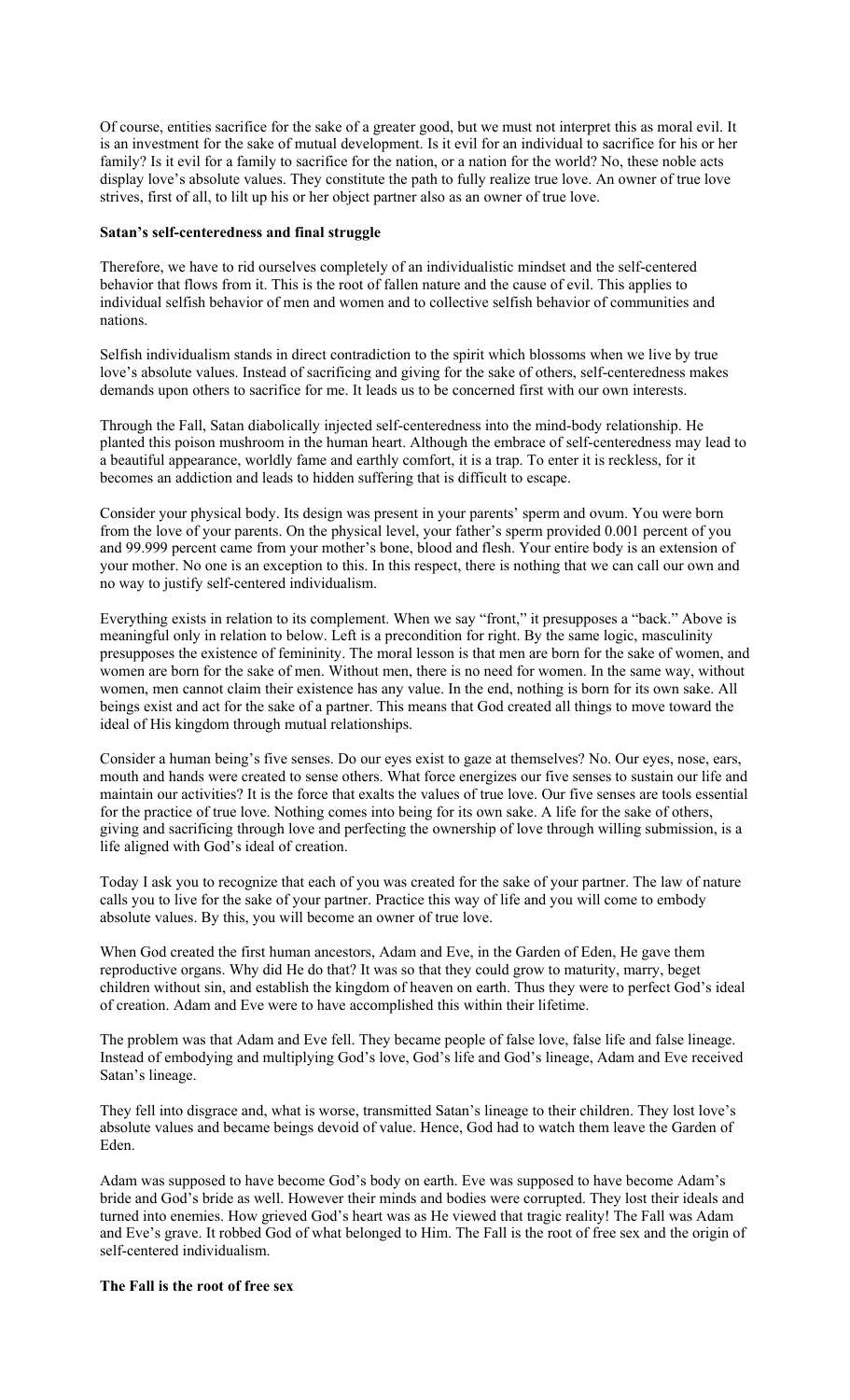Take a look around you. We see self-centered individualism of the worst kind. Over-consumption is nothing but rampant greed. Free sex is out of control among the young. In the East and West, people are throwing overboard the dignity and value of the family and pursuing physical pleasure. Millions fall into drug addiction, contract deadly diseases and meet tragic ends.

Our conscience abhors a decadent and meaningless life, so even as we pursue paths of extreme individualism and bodily pleasure, our conscience raises an alarm. Every person has a God-given original mind that longs to live in a universe, nation, neighborhood and family wrapped in the loving embrace of parents and siblings.

Still, we continue to walk contrary to the original mind's desire, and eventually the conscience burns out. Faced with the inescapable conflict between the body's selfish desires and the conscience, we deaden the pain with escapist drugs and, when driven to the edge, resort to suicide. Our lives testify to the truth of the proverb, "you shall reap what you sow." What seed did Adam and Eve sow in the Garden of Eden? They planted the seed of free sex through an illicit sexual relationship. That is why it is written that after they fell, they hid their lower parts. It was certain that in the Last Days, the time of harvest, rampant free sex among young people would manifest throughout the world.

Through promiscuity, Satan is carrying out his last campaign to deter anyone from returning to God. Satan's goal is to destroy human beings and perpetuate hell on earth.

When children are caught stealing cookies, their natural reaction is to hide their hands or mouth. If Adam and Eve had eaten literal fruit from a literal tree, they too would have hidden their hands and covered their mouths. So, I ask you, why did they hide their lower parts? We cannot deny that the human Fall was caused by an illicit sexual relationship between the first human ancestors. God could not do anything in the face of the tragedy of the Fall, because the creation of lineage was in the sphere of Adam and Eve's responsibility.

Dear guests, do you know the dividing line between heaven and hell? Is it in the air? Is it in a church sanctuary? Is it in a national government? No, the dividing line between heaven and hell is found in your reproductive organs. This is where the greatest tragedy in human history occurred, which turned heaven and earth upside-down. If you use your reproductive organ recklessly and blindly, you will surely go to hell. On the other hand, if you use it in accordance with the standard of God's absolute love, you will go to Heaven. Who can deny this? If you doubt it, I ask you to carefully read the Divine Principle, which contains the laws of Heaven that were revealed to me. If that does not satisfy your doubts, please pray about it sincerely. I am sure that God will answer your prayer.

Hundreds of thousands of young people throughout the world stopped indulging in free sex after accepting the teachings of the Rev. Moon. The message of the pure love movement, which advocates absolute sex, is now spreading like wildfire. While free sex is based upon false love and motivated by selfish desires that come from Satan, absolute sex is the expression of absolute love centered on God. Literature, films and the media have been highlighting and fanning the flames of free sex. Now, leaders of all spheres of life, including politicians, business people, writers, journalists and religious leaders, must stand as one to rid the culture of its obsession with free sex. This disease cripples individuals, families and nations.

We must bear in mind the importance of Adam's family, the ancestors of humanity. It was Adam's family that destroyed the path to true love and world peace. Yet Adam's family also had the potential to establish the absolute values of true love and lay the cornerstone of world peace. They only had to maintain pure love and receive God's Holy Marriage Blessing.

Ten years ago I brought to an end the Holy Spirit Association for the Unification of World Christianity and raised the banner of the Family Federation for World Peace and Unification because the time had come to call people of all faiths to receive the Holy Blessing. How can we transform this world of conflict and war into a world of harmony and unity? The only way is by practicing true love and establishing love's absolute values as a global ethic. These eternal, unchanging, unique and absolute values are the attributes of God, the owner of true love. We must inherit them as our own and live accordingly.

# **The preciousness of the family and true love**

Dear guests, why is the family a good thing? A good family, overflowing with the parents' love, is the place where we can express our original freedom. It doesn't matter whether a family is rich or poor; if true love is at the core, their bond of heart is liberating. That family can liberate humankind and even liberate God.

Freedom cannot exist without true love. If you visit someone as a guest, you feel reserved and inhibited. This is because initially you may lack a deep bond of true love with that household. In other words,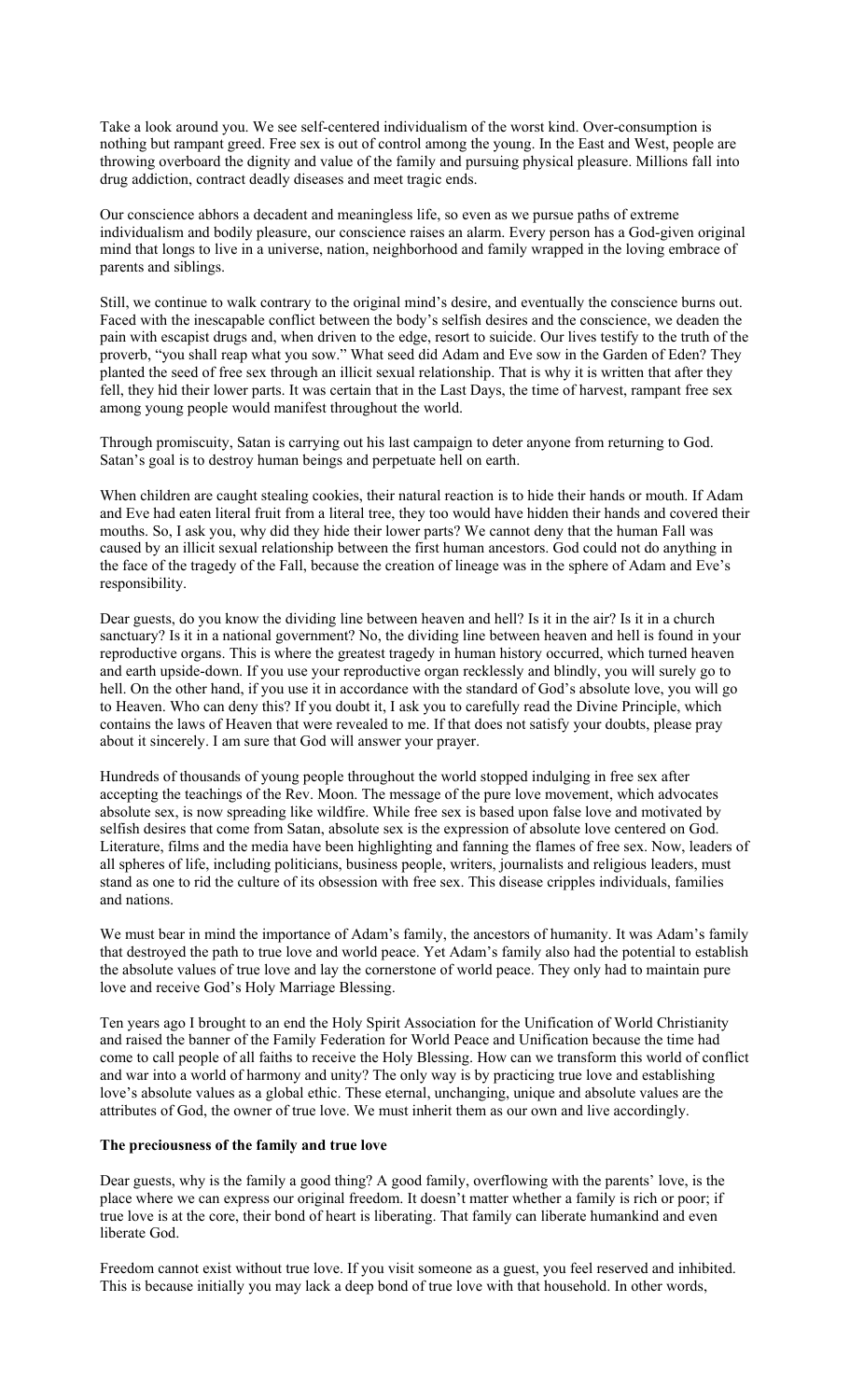because your love cannot spread in all directions, you feel awkward. However, after you visit that home many times and your bond of love with that family grows, you lose your inhibitions and begin to relate freely.

In God's blueprint for the family, the parents embody the highest and greatest value. Parents are the initiators and the center of eternal true love. No bond is closer than the life-long relationship between parent and child. When a child is born, the first person they relate to is their mother. Mother and baby share indescribable joy. When the child is happy, the parents share that happiness. When the child is sorrowful, the parents are the first to shed tears of sorrow. Thus God intends parents to be the beginning and the end of their children's joy. For this reason, we feel sympathetic and compassionate toward children who lose their parents.

A loving couple, a husband and wife, is the second most valuable existence in the family. A true husband and wife give and receive unconditional love. As newly-weds, their love does not begin as absolute, eternal love. However as their relationship matures, their love becomes an absolute bond, resembling God's attributes of absoluteness and eternity. Then their true love will bring happiness and joy to the family.

Nonetheless, even when a husband and wife enjoy the most ideal relationship, if it goes no further than the couple, it will not bring forth the absolute value of eternal happiness and joy. Couples need to have children. Imagine what would happen if all couples decided not to have children, saying that they would rather just enjoy their own happiness? Humankind would be extinct in one hundred years or less.

When a husband and wife receive love from their children, they rise to the position of parents. Only then can they be called a true couple. Therefore, in God's blueprint for the family, the third most important value is the true love of children for their parents. Children are to love and serve their parents with a bright and positive attitude, even as they seek to fulfill their goals and create a hopeful future for themselves. Their true love for their parents is original love. It adds pure and genuine value and expands the family's field of happiness. This is God's design for the family. It extends for three generations, completely endowed with love: the sacrificial love of parents for their children, the mutual love between husband and wife, and the filial love of children for their parents. Anywhere in the world, families that manifest this pattern will become the paramount, ideal, true families.

Who does the world consider to be a happy person? What is the basis of happiness? Do power and authority bring happiness? Does having tremendous wealth bring happiness? Does happiness come from possessing a unique talent? Does happiness come by becoming a world-renowned scholar or gaining a coveted position? None of these guarantee happiness. Nothing external can be the basis of eternal happiness. Sooner or later, the happiness it brings will fade and the person will renew their search for happiness. In the end, a person finds genuine happiness in a family that has loving parents, a couple bonded in true love, and children who are devoted and faithful to their parents.

Dear guests, what kind of place is heaven? According to the principle by which God created the universe, heaven is completed first on earth. Men and women are created to live in heaven while on earth in their physical bodies. Then, when they naturally discard the flesh, they will make the transition to heaven in the spirit world where they will live for eternity. Our task, then, is to build the kingdom of heaven on earth.

Then what would the kingdom of heaven on earth look like? The answer is near at hand. The kingdom of heaven has the same form as God's design for the family. In an original family there are parents of the original standard, husband and wife of the original standard, children of the original standard, and siblings of the original standard.

If the members of a family unite in true love, they automatically create harmony and unity. In this way, true love, true life and true lineage are passed on through the generations. The grandparents convey the tradition of true love to the parents. The parents bequeath the same life of true love to their children. In their sibling relationships, the children take after their grandparents and parents by living for the sake of others and forming original relationships of true love.

When this happens, that family becomes a heavenly family. Such a family may be called an original family or a true family. It is a family that fulfills God's purpose and ideal. Unfortunately, if even one of these components is missing, it is impossible to create an original family that can be a unit of the heavenly kingdom.

In an original family, love for one's parents would be stronger than the love between husband and wife, and love for one's grandparents would be stronger than the love for one's parents. This sets up the tradition and ethics of true love.

The original family is the model of the kingdom of heaven. The parents are analogous to the leader of a nation; the children correspond to the citizens of a nation, and the family's house and property correspond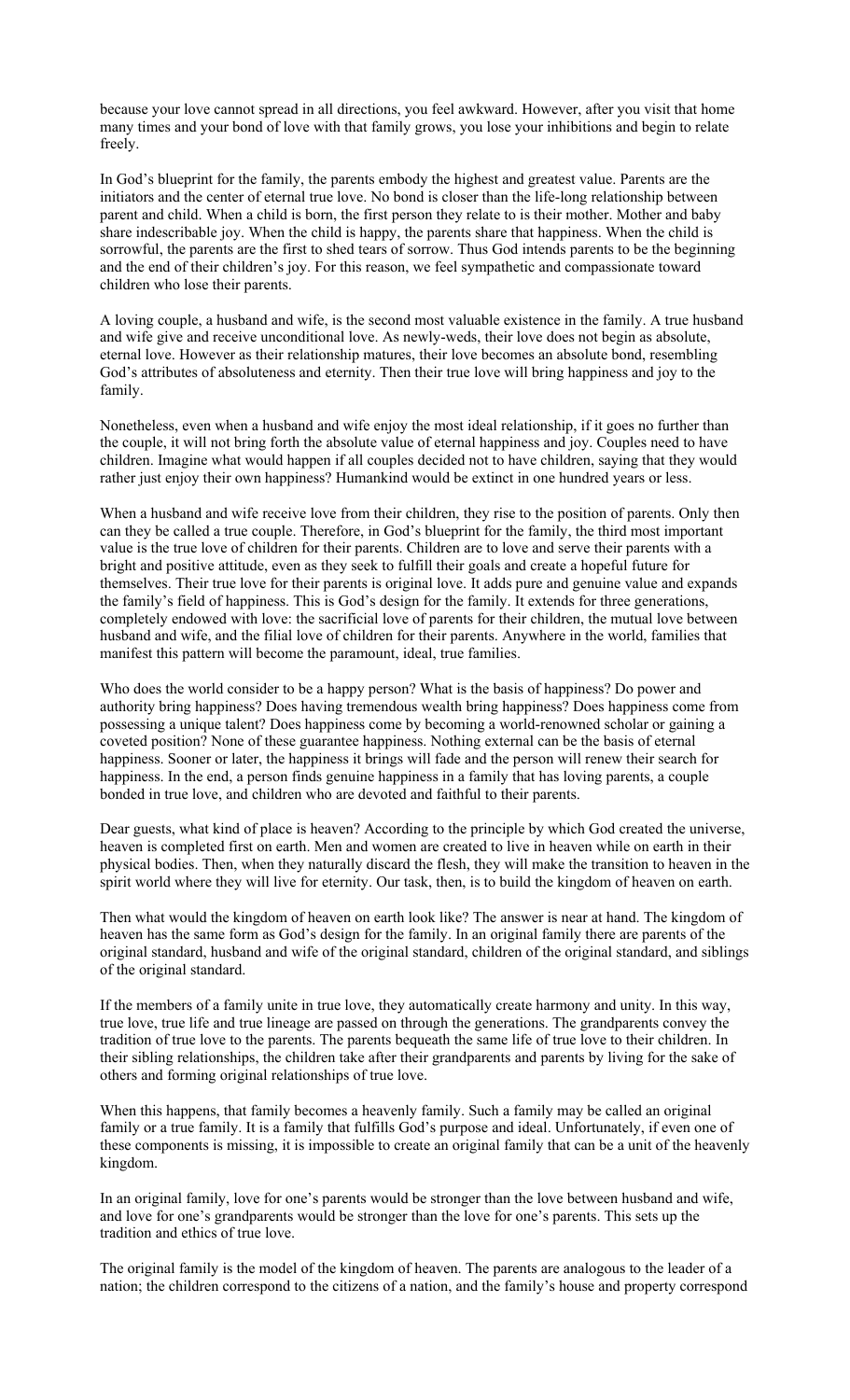to the land of that nation. When a nation's governance and social life reflect the values of true love in the original family, that nation takes the form of the kingdom of heaven.

### **Individual perfection begins with unity of mind and body**

Thus, the starting point of the kingdom of heaven lies not in the individual or in the nation, but in the family. Once we enter heaven and are surrounded by our beloved family, we will not want to leave. We can see each other hundreds and thousands of times and we will still want to see each other again and again. This is our original homeland, for which everyone longs.

Yet, heaven is not created in an instant. Just because the age has changed and heavenly fortune is with us does not mean that heaven will fall from the sky and appear before our eyes. We first must become people of character who can create heavenly families. In other words, we have to begin with individual maturity.

The path to becoming people of character, to achieving individual maturity, lies in perfecting the harmony and oneness between mind and body. Originally, God created us to live without any inner conflict. The mind is supposed to guide the body and the body act in absolute obedience to the mind. Mind and body were created to function with this perfect harmony. However, as a result of the Fall of the first ancestors, Adam and Eve, all human beings inherited fallen nature. Humankind has lived in suffering because of the unavoidable conflict between mind and body that has its roots in the Fall.

No one in history has ever achieved mind-body unity during his or her life on earth. Despite the steady progress of God's providence of restoration and His determination to save us, not a single person has been liberated from the struggle between the mind and body and achieved individual maturity. Although countless monks and hermits have followed the arduous path of asceticism, living in caves deep in the mountains and devoting their entire lives to meditation and prayer, not one has ever triumphed in that struggle. No one has known the method to win this unrelenting, internal war. The reason that even enlightened sages have been unable to end the mind-body struggle is simple. Self-discipline by itself is not enough. One needs to connect with the providence of Heaven, receive the call, complete the providence of restoration that God has guided for thousands of years, and gain victory in a position publicly recognized by heaven and earth.

Two thousand years ago, Jesus came to the earth as Savior, Messiah and True Parent. As God's only begotten Son, Jesus had the mission to complete the providence of Heaven and end forever the struggle between the mind and body. Nonetheless, when Jesus died on the cross due to the inability of crucial religious and political leaders to recognize him, he lost the position from which he could bring an end to the struggle between mind and body. Jesus took every opportunity to call people to love their enemies, yet his teachings could not bring an end to the struggle between mind and body.

#### **Rev. Moon has revealed the truth of Heaven**

Heaven can wait no longer. On the foundation of my victory, Heaven is now revealing the truth. I have completed the mission of the Lord of the Second Advent, Savior and True Parent. Now I am revealing this truth, bringing to a conclusion the final stage of the providence for humankind's salvation. The absolute values of true love that I am teaching you today will bring a revolution of character for all people. Those who follow my teachings will achieve individual maturity and participate in the construction of the ideal of Heaven on earth.

Dear guests, the only way to bring harmony and unity between mind and body is to live by the absolute values of true love. Live for the sake of others. Invest yourself with true love and forget what you have invested. Practice this, and you will reach maturity as the owner of love. You will gain the authority of a subject partner in relating to others, and they will happily respond to you. Unity of mind and body is impossible unless you practice love's absolute values, where you give yourself for the sake of others completely. Please discard self-centeredness. It is the root of fallen nature.

Ultimately, the realization of the kingdom of heaven on earth depends upon the presence of original, true families. Individuals who have achieved harmony and unity between the mind and body create such families. They will form a society, nation and world characterized by interdependence, mutual prosperity and universally shared values, in which people live in harmony focused on the greater good.

Unity between mind and body means to live in absolute obedience to the voice of the conscience. The conscience is the root of the mind. You must listen to your conscience that arises from within your mind, and be able to modify your course of action at anytime, anywhere, while remaining as clear as crystal. This is a necessary condition for becoming a true parent, a true teacher and a true leader.

Your conscience tells you to live for others according to the Principle. No matter how strong your body's desire is, if you intentionally increase the force of your conscience beyond the force of your body, your body will follow it. If you cannot, you had better decrease your body's force through fasting and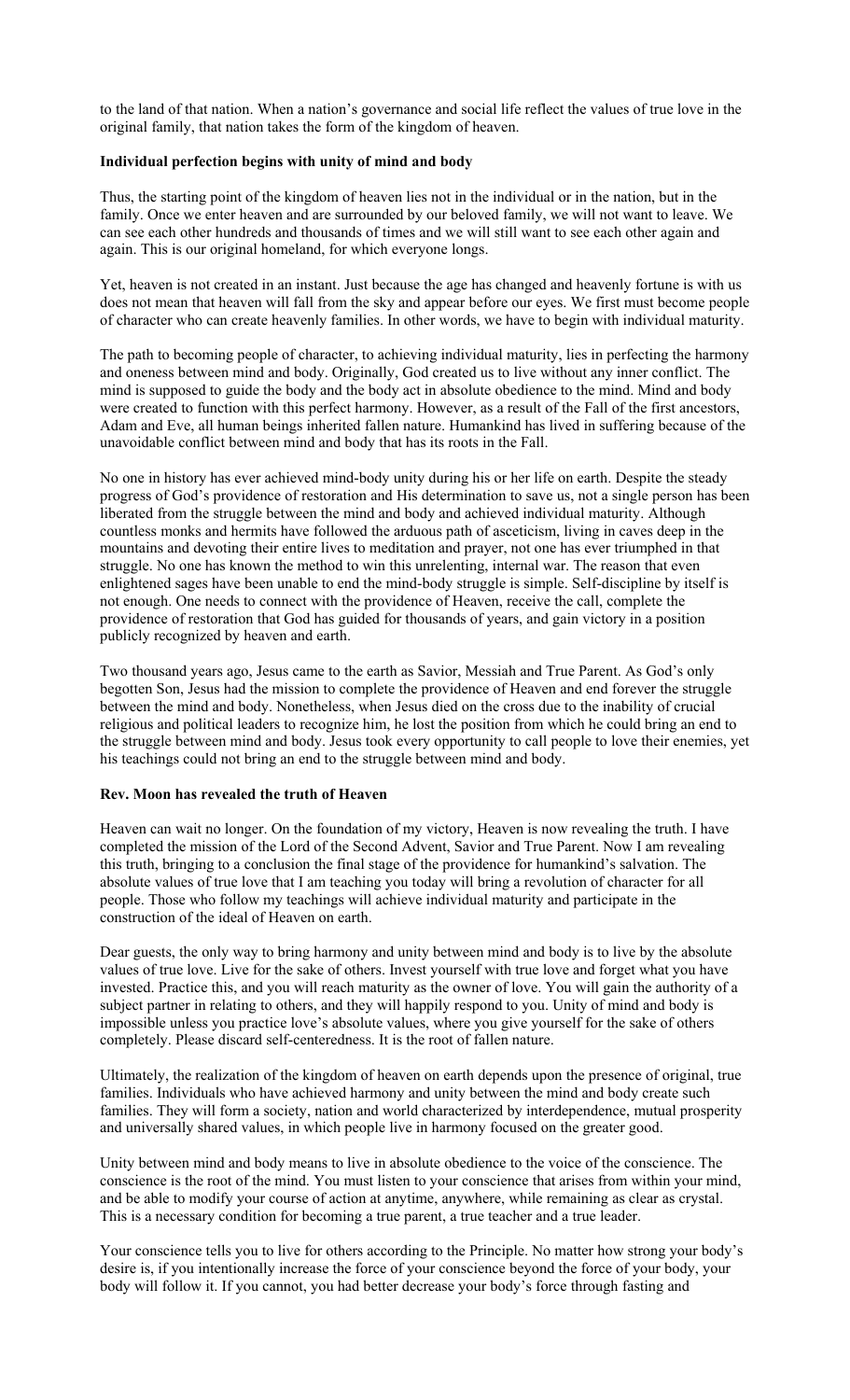asceticism. If clear water continually flows into a muddy pond, eventually the pond will become clear.

Dear guests, don't give your conscience any more grief. Don't disobey its call. Disobeying the voice of your conscience only brings sorrow to your heart. It brings sorrow to your parents, to your teachers, and even to God.

Instead, cultivate a joyful mind. Although you may be lonely, and appear miserable in the eyes of the world, create an unbreakable bond with your mind and try to be your mind's best friend. Within the harmony and unity of your mind and body, you will discover a world where all of heaven and earth are spread out before your eyes. In the state of mind-body unity, your conscience and body enter a realm of resonance. Referring to this dimension of the mind, the Buddha said, "Throughout heaven and earth, I am my own lord." Ask yourself if God is dwelling in you, and you will hear the answer. You will reach a state in harmony with nature, able to communicate freely with animals and plants. You will be able to converse freely with the beings of the spirit world. This will thoroughly prepare you for eternal life.

By attaining this unity of mind and body, and establishing the absolute values of true love in relating with your reciprocal partners, you will participate in establishing the peace kingdom on the levels of the individual, family, nation and world. This is God's most earnest desire.

### **Absolute faith, absolute love and absolute obedience**

Nonetheless, in order to attain this state of perfection, as descendants of the Fall, we first need to shed our fallen nature. How can we do this?

First, resemble God. When God created all the creatures in the universe, He practiced absolute faith, absolute love and absolute obedience. Didn't He believe and act in accordance with the absolute standard of the Principle according to the order of creation that He had established? He also planted within each of us the absolute standard of love.

In your life, too, if you adhere to and practice these three major principles: absolute faith, absolute love and absolute obedience, your happiness is guaranteed. Your good ancestors, and even the great religious leaders in the heavenly world, will assemble to guide your way. See what happens when you practice an absolute standard of faith, love and obedience for the sake of your parents, your spouse, and your brothers and sisters. Heaven will protect you to the same absolute degree. You will feel no attraction to selfish individualism or unprincipled gratification.

The second part of shedding the fallen nature comes from the fact that, by no fault of our own, we are descendants of the Fall and have inherited fallen nature from birth. Therefore, it is the urgent task of each of us to bring about three great revolutions in our individual lives. I refer to the revolution of atonement, the revolution of conscience, and the revolution of heart.

The revolution of atonement means that you offer up everything. By this offering you regain your rights of internal and external ownership and establish a standard that transcends the realm where Satan lays claim. You start with a revolution in your own life by boldly shaking off all the old habits and ways of thinking that you acquired during the age when we lived under Satan's rule, called the age before the coming of Heaven. You make that foundation in order to practice the absolute standard of true love, which is the standard for life in the age after the coming of Heaven, and live eternally as God's true children.

In addition, you go through a revolutionary course and offer to Heaven all your property, which means your right of external ownership. Then, once you have separated from Satan by cutting off all ties to Satan's world, you will inherit Heaven's blessings. Your assets now are Heaven's sanctified assets, over which Satan can never again claim ownership.

Next is the revolution of conscience. It is an internal revolution that we carry out by practicing absolute obedience to the voice of our conscience. I am sure you cannot deny that you still harbor the unending struggle between the commands of your conscience, which pursues what is good, and the inclinations of your physical mind, which follows the desires of your physical body. To bring this shameful internal conflict to an end, we need to understand the function of the conscience. The conscience knows everything about you, your every move and your every thought. It knows them before your teacher does. It knows them before your parents do. It knows them before God does.

What happens when you go against the commands of your conscience? You will be attacked by pangs of conscience. Dust will gather, decay set in, and wounds appear on your soul. You can never erase these wounds. They are fearful baggage that you carry with you when you go to the spirit world. Therefore, work in a revolutionary way to suppress your physical mind and accept the guidance of your conscience. Then you will become a clear, unblemished and clean soul that is ready for the day you make your way into the presence of God.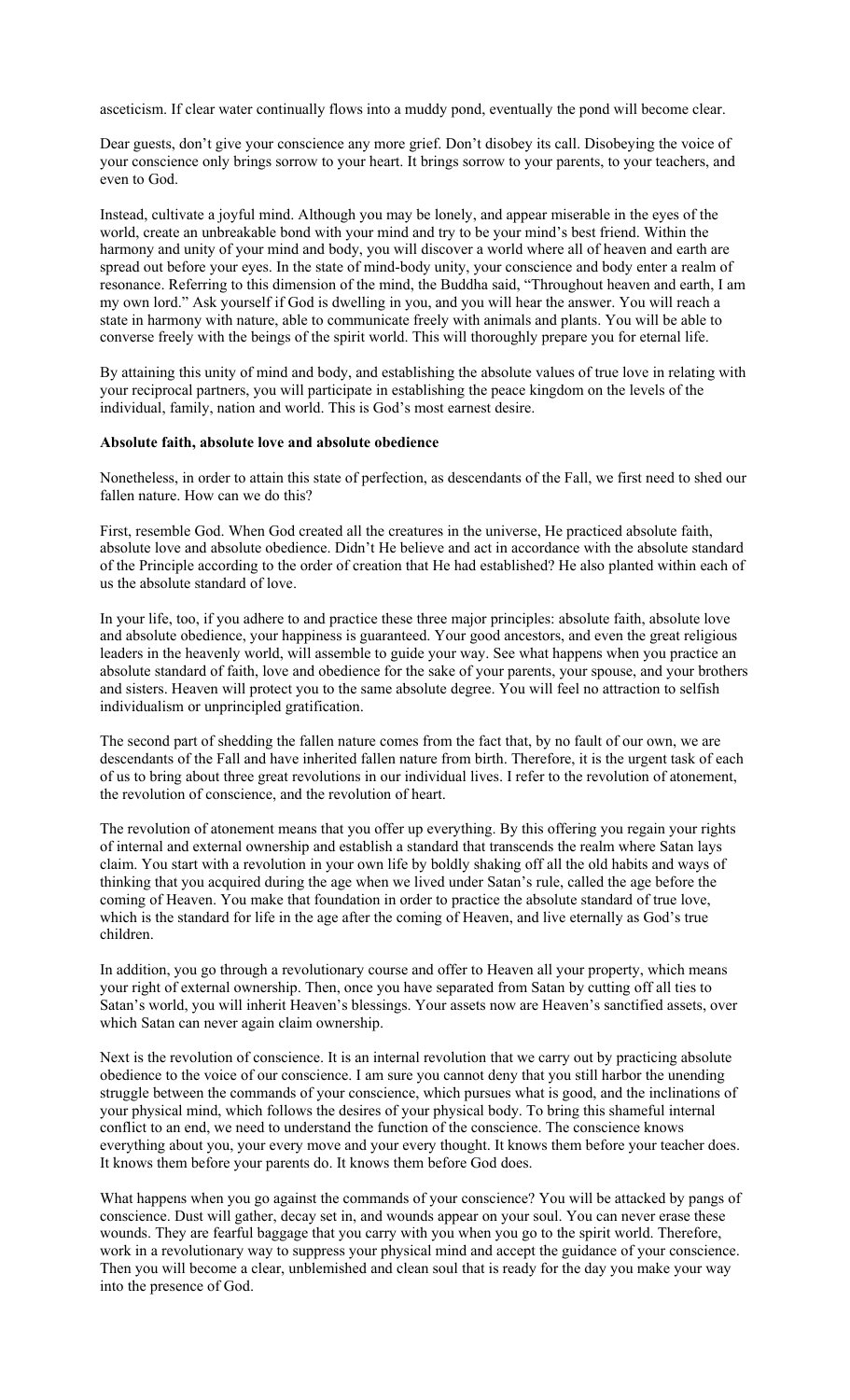Finally, there comes the revolution of heart. I have said that God created human beings as His children. What, then, is the connection that binds each of us to God? It is the love and heart between parent and child. If there is no communication of heart between parent and child, how can they maintain a relationship of love and respect? Yet human beings, having lived for thousands of years under the influence of the fallen realm, are still slaves in our hearts to false love rooted in false lineage received through false parents. To escape from this yoke, constantly pursue a life of true love, practicing forgiveness and always giving to others. Through this process, we return to the realm of God's ownership based on heart.

If your heartstrings are tied to selfish, individualistic inclinations, or are in pursuit of vanity in Satan's world, you will end up on a path of hopelessness and grief. On the other hand, if you live for the sake of others, always constructive, always seeking to be the first to yield and the first to give, your heart will be tied to the heart of God eternally.

In sum, you have to completely cut your ties with the false parent, receive the Holy Marriage Blessing from the True Parents, who have appeared in this world as the substantiations of the invisible God, and secure Heavens true lineage.

The third part of shedding fallen nature is to scrutinize your life every moment of every day. I am sure you all had experiences in school, looking at a problem on a test and not knowing whether a particular answer was right or wrong. The same is true with your overall life. I am asking you to analyze and scrutinize the innumerable different situations in daily life each moment, and determine whether you are right or wrong. In the same way Korean teachers grade tests, give yourself an O if you are right, or an X if you are wrong.

When you meet a situation and act in an affirmative and hopeful way, you get an O. By this action you set a vertical axis up to heaven and you lived as at "high-noon," without casting a shadow. Your life undoubtedly had such depth and breadth that you forgave and embraced an enemy in the spirit of true love.

When you act shamefully, however, give yourself an X. Most likely your heart was filled with negative emotions such as insecurity, irritation, bitterness or envy. Your mind and thoughts were narrow and intolerant, and you were selfish and individualistic to the point that you did not see what was happening to others around you.

I believe that your choice could not be clearer. Every moment of your lives deserves an O. You must be like an O, perfectly round and not distorted in any way. You must come to have the form of an O, in balance with the center no matter where you are. Please pursue the true O, so that you can stand in the brightly burning sunlight and not be ashamed, face the vast and infinite universe with honor, and stand before all of creation having nothing to hide.

An O symbolizes harmony, unity and peace. An X symbolizes death, while an O symbolizes love and life. When your mind and body become completely one, you will take the shape of an O. However when your mind and body are in chaos as a result of conflict, your appearance will take the shape of an X.

# **Live a life without regret**

Ladies and gentlemen, today humanity has entered the Era after the Coming of Heaven. The realm of true liberation and complete freedom stands before us. This is an event both unprecedented and unrepeatable. Shall we return gratitude and glory to God and True Parents for making this day possible?

The time has come for humanity to boldly break out of the fallen realm, covered as it is with falsehood and blood as a result of Adam and Eve's transgression. Let us rise up with extraordinary determination in response to Heaven's call!

Please give careful thought to the reasons you are here today. Is it simply because you received an invitation from the sponsors and thought you would like to attend a banquet? Whether you desired it or not, you have been called by Heaven. This is the same as it was for me when I suddenly received Heaven's call. As a young man of sixteen, I began an eighty-year course of blood, sweat and tears for the sake of bringing true liberation and complete freedom to God. For the sake of releasing humanity from Satan's yoke, you also must go forward and offer your life to accomplish God's exalted will for the liberation and complete establishment of a world transcending religions and nations.

Ladies and gentlemen, heavenly fortune is now shining upon this world. It is the sun that rises powerfully in the eastern sky. The darkness that covered this earth for tens of thousands of years is dispelled. The heavenly decree has already taken root in your heart. It is the path and a destiny that you cannot avoid. Be strong and rise up. The time has come to truly experience the meaning of Jesus' teaching that whoever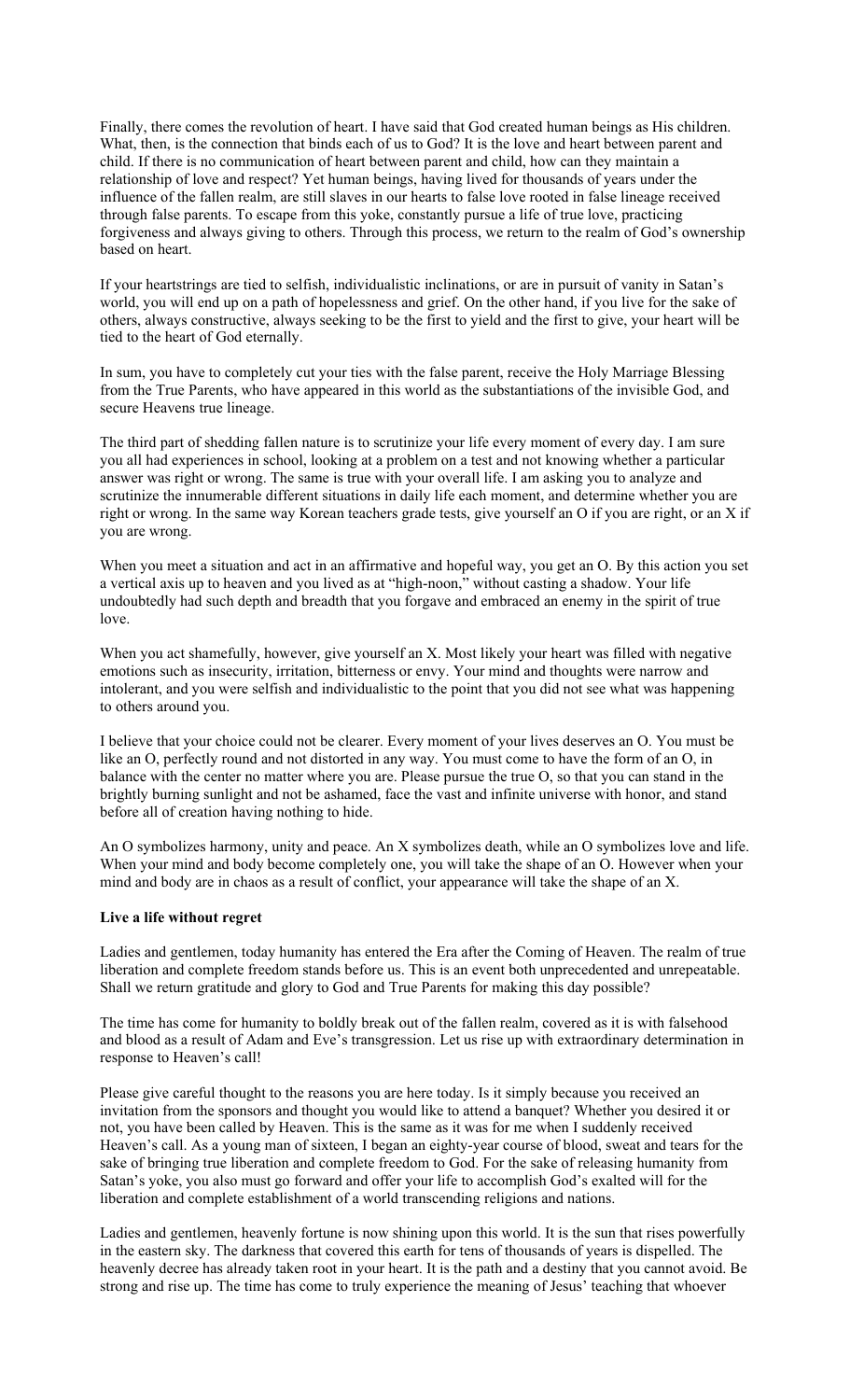wants to find their life will lose it, yet whoever is willing to lose their life for his sake will find it. All of us without exception, including myself, are bound to go to the spirit world someday. I sincerely ask you to engrave tonight's message on your heart, so that from this time forth you will live a life that will not leave you with any regrets.

This message from Heaven that I have given you tonight is my last message to God's chosen nation, America. I pray that God's blessings be upon you, your family and this nation of America for all of eternity.

Thank you.

# **7. True Parents Are the Hope of God and Humankind December 2, 2004 Yongpyeong Resort, Gangwon Province, Korea Second International Conference of the Mongolian Peoples Federation for World Peace**

Honorable guests from home and abroad, ladies and gentlemen:

I would like to extend my gratitude to all of you who have graced us with your fellowship and have come to participate in the development of the Mongolian Peoples Federation for World Peace.

This federation that I have founded does not aim at establishing another nation in the world. Nor is it the beginning of a new nationalist movement. It is a movement of harmony and unity to do away with all walls and barriers between nations and to bring together the 6.5 billion people of the world through rallying the interrelated people of Mongolian descent.

Therefore, on this day I would like to pass on to you words of truth specially given by God to all people, who are still living in a world of complete darkness, unable to see ahead. It is my hope that you will receive these words with an open heart and become the chosen people in this era of confusion and chaos. The topic I will speak on this evening is "True Parents Are the Hope of God and Humankind."

# **The Messiah as True Parents**

Ladies and gentlemen, originally, in relation to human beings, God was to have been the Teacher of teachers, Owner of owners, King of kings and Parent of parents. In other words, He was to have been the True Parent. However, through the Fall of our first ancestors, Adam and Eve, we lost God, and we have lived for thousands of years not knowing we are orphans. The history of human beings has been one of grief. We lost the True Teacher, through whom we were to learn; we lost the True Lord, whom we were to serve and honor; we lost the True King, to whom we were to be loyal; and we lost the True Parent, from whom we were to inherit the eternal and true blood lineage.

This is why the desire of fallen people is to meet the true Son of God, who is not of the fallen race and whom Satan cannot accuse. He comes as the original Adam, with the true love, true life and true lineage of Heaven. He comes as the Savior, representing the realm of the son on the national level. His coming is nothing less than the advent of the Messiah.

The Messiah comes as the perfected Adam, so he must first choose a true bride whom God can love according to the absolute standard. God then raises them to be a true husband and wife. In that position, the ideal of the original husband and wife, through which God's ideal of creation can be achieved, is completed. On that foundation, the true husband and wife can give birth to true children who have inherited the pure lineage of Heaven. These children will then begin the eternal lineage of goodness and never walk the path trod by the descendants of the Fall.

#### **True love and the true family principle**

However, the mission of the Messiah does not end there. He has to rise to the position of the True Parent and establish an absolute and true family. Based on this true family, the kingdom of heaven on earth and in heaven can be established, in which God's ideal of creation is perfected. To achieve this goal, the 6.5 billion fallen people of the world without exception have to be engrafted into the true family of the Messiah. Not only must their hearts be engrafted but also their lineage.

How can they be engrafted? All of you are wild olive trees, born with fallen nature. Even if you waited hundreds or thousands of years, no miracle or mutation that can transform wild olive trees into true olive trees would occur. Everyone would remain wild olive trees forever. What this means is that unless the lineage itself is transformed, you cannot escape from being wild olive trees. Therefore, the six-thousandyear-old wild olive tree must be completely cut at its base, and a shoot from the true olive tree must be engrafted to it. The engrafted shoot will grow into a tree, and when it matures it will bear the fruit of a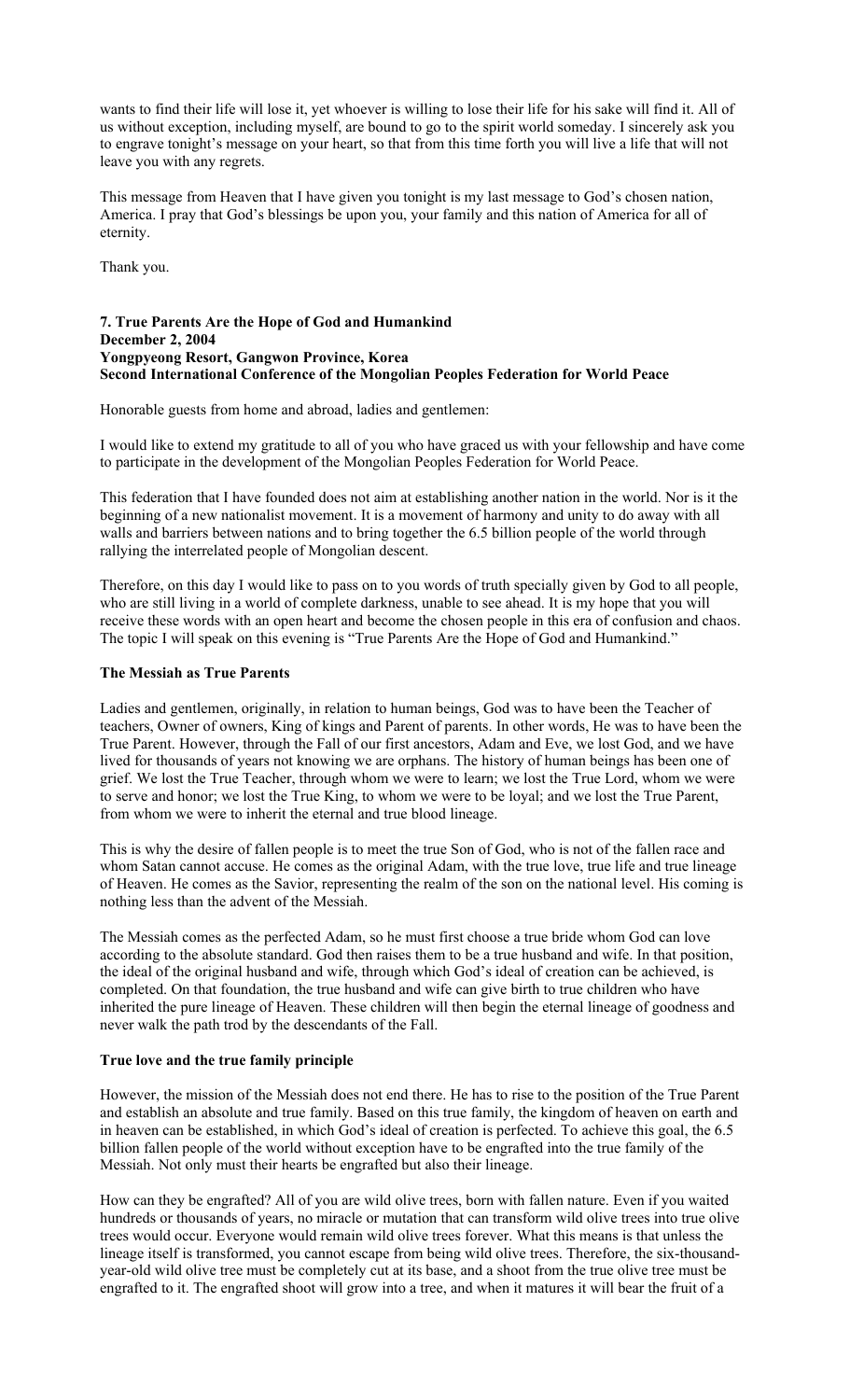true olive tree.

In the same way, fallen people must sever their connection with Satan's sinful world, and receive the Blessing through which True Parents, the true olive tree, can engraft true olive shoots to them and begin a true lineage. The true lineage begun in this way will produce true children who are the fruit of the true olive tree. This is the way fallen people can be reborn through the love of the True Parents and can inherit true life, true love and true lineage.

True parents come into existence through the birth of their true children, and thus naturally establish true families. This is the basis of the true family principle, the principle that God's purpose of creation is realized by the establishment of true families.

This true family principle is based on the principles of God's true love, by which subject and object partners give to each other and live for the sake of each other, transcending nationality and all other superficialities. This true love of God is love that gives and then forgets having given, and serves the other endlessly. It is love that builds up as time goes on. When the receiver returns more than he or she has given, the relationship continues endlessly.

When such a relationship of true love, which is sacrificial and sublime, continues and spreads throughout the world, humankind will develop into a true tribe, a true race, a true nation and one true world. Further development will bring about a true spirit world as the true physical world's counterpart. In other words, the establishment of a true cosmos will finally be achieved.

The power of true love, as can be seen, is a great and boundless power, capable of re-creating the universe. In the end, only the power of true love can establish the world God envisioned at the time of the Creation, which is the kingdom of heaven on earth and in heaven.

An ideal world is not one in which people wield power and dictate to others. It is a world where all people are brothers and sisters, a world in which our hearts are automatically moved to respond to God's love in harmony. What else would the world we all desire be like?

Ladies and gentlemen: Even God reached perfection after passing through a period of growth. Because we resemble God, we also need to go through a growth period.

Let us consider the true family principle in more detail in the context of the first family, for the family is the base for spiritual growth. In the Garden of Eden, the family of Adam was to have been the model of a true family as envisioned by God. The invisible form of God was to have materialized in visible form through the four-position foundation that God intended. God created us to be the object partners to Him as the subject partner. Children, brothers and sisters, husbands and wives, and parents had existed only as entities in His heart. He desired to perfect them in substantial form. Starting with the family of Adam, God wanted to feel infinite joy by achieving the perfection of the true love He had envisioned, with substantial children, substantial brothers and sisters, substantial husbands and wives, and substantial parents.

# **The four great realms of heart and the three great kingships**

Therefore, the core of the true family principle lies in the perfection of four great realms of heart and three great kingships. These constitute the fundamental framework for human relationships, and are absolutely necessary to true families. The four great realms of heart refers to the realms of the heart of a child toward their parents, of siblings for each other, of a husband and wife toward one another, and of parents for their children.

Everyone is born as someone's child. As we grow up, we form sibling relationships; we marry, enter a conjugal relationship and bear children, thereby becoming parents. This is the process we all must pass through. The perfection of the four great realms of heart and the three great kingships is achieved within the framework of the family.

Then, first of all, what do we mean by the perfection of the realm of the heart of a child? We are born as children of our parents; we have no choice in this. We cannot choose whom we are born to, whether we are born as the son of a president or the daughter of the greatest beauty in the world. Nevertheless, from the moment of our birth, we are destined to grow and develop under the protection of our parents. We live with and serve our parents. As we grow up in such circumstances, we learn about and nurture our heart of love and filial piety toward our parents as their children. We finally reach the point of being ready to give our lives for them.

Our parents do not teach us these things, and neither do schoolteachers. The heart of a child develops as children see their parents living lives of sacrifice and true love for their sake. As children grow and mature, they perfect their hearts. In other words, they are perfecting a standard of life in which they are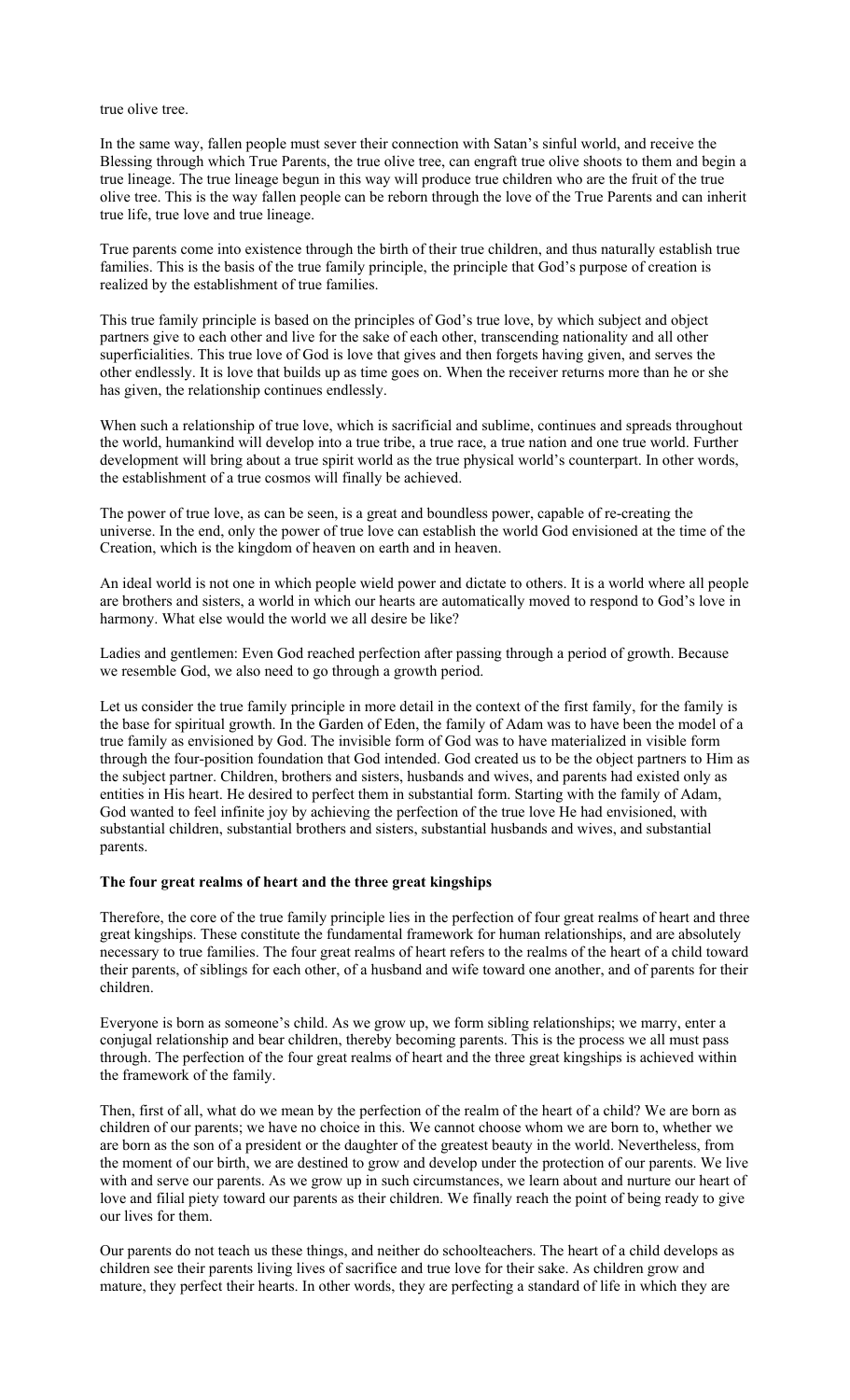willing to give everything they have for their parents and serve them forever. It is a life in which children can often read the minds of their parents before they even open their lips, and then serve them in the way they need. It is a life in which the child can know what the parents are feeling just by looking into their eyes. The child thus fulfills the duties of a true child. It is a life in which a child offers a heart that has reached an absolute standard not only toward his parents on the horizontal level but also to God, the True Parent on the vertical axis. This is the perfection of the realm of the heart of a child.

Second, perfection of the realm of the heart of a brother or sister also involves the family. It is the realm of the heart and of true love that is perfected by brothers and sisters living together in harmony, learning from and understanding the lives of their parents. It is the realm of heart in which the children learn to be like their mother and father. When you consider this from the viewpoint of human relationships, it is a relationship of front and back. If the older sibling is in the position of the subject partner, the younger is positioned as the object partner. The younger, object partner is the person who gives the older one the position of the subject partner of absolute value.

This is the perfection of a beautiful realm of heart in which the younger siblings serve and honor the older brother like a father and trust and rely on the older sister like a mother. This is the practice of true love, with the older sibling taking care of the younger as a parent would a beloved child, and the younger serving and honoring his or her elders as he would his or her parents. It is the perfection of true love between brothers and sisters, in which each makes up for what is lacking in the other, and in which each fosters good points in the other. It is the realm of heart and love between brothers and sisters who are of the same lineage and whom nothing can separate.

Those people who have perfected the realm of heart of true children and of brothers and sisters within the context of a true family will lead lives that shine brightly like the sun, even after they leave the family home. They will become people loved by all. When they meet elders, they will serve and honor them as they would their own parents, and when they meet people who are younger, they will love them as they would their own brothers and sisters. Wherever they go, whatever they do, and whomever they meet, these children will be respected as the possessors of true love and heart, under all circumstances giving more than others, working harder and longer than others, and thinking about others and sacrificing for them before thinking about themselves. Though they may be young, they will become central figures trusted and relied upon by everyone, regardless of gender and age. In this way, the perfection of the realm of heart of brothers and sisters achieved within the embrace of a family mil promote absolute values for eternal life.

#### **Recovering the realm of heart between husband and wife**

Next, how do we achieve the perfection of the realm of heart of a husband and wife? Unlike the relationship between parents and children and between brothers and sisters, the relationship between husband and wife is not an absolute one, in that they are not related by blood from the beginning. In fact, the coming together of a man and a woman from different backgrounds and families to create a new life together involves a truly revolutionary decision and vow. However, the relationship of husband and wife, once they become one in mind and body through true love, transforms into an absolute relationship, stronger even than the ties of blood. In fact, endless and boundless treasures can be found in the relationship between husband and wife. Once you become husband and wife centering on Heaven, you are in an absolute relationship, and you can never be separated from your spouse.

When we look at the family of Adam, we see that, although Adam and Eve were created as the son and daughter of God, Eve began in the position of the younger sister of Adam, and Adam was the older brother of Eve. When they grew up, they became husband and wife. In the same way, the relationship between husband and wife must begin from the level of a brother and sister who are related by blood. What this means is that everyone is born with God as his or her True Parent, and they are destined to serve Him forever.

Considering these points, how can people in a marriage relationship fall victim to divorce? How can someone even consider forsaking his or her spouse of eternal joy and happiness, when they know that the eyes of Heaven are on them and the blade of their conscience is ready to pierce them at the slightest mistake?

In the same way as the love of God is absolute, unique, eternal and unchanging, the love between husband and wife is also absolute, unique, eternal and unchanging. This is how God's principles of creation, or laws of nature, work. A husband and wife who are one in mind and body and who have perfected the realm of conjugal heart are the joy of God and the hope of the cosmos. The perfection of the realm of husband and wife is absolutely necessary to perfect the realm of heart of parents. It is the foundation, upon which the true family of absolute value and standards can be established, that will perfect the one body of God and humankind in love. Therefore, the positions of the husband and wife are also the positions through which God and the children come together, the brothers and sisters come together, and the parents come together. They are also in the position of the absolute subject partner of the four great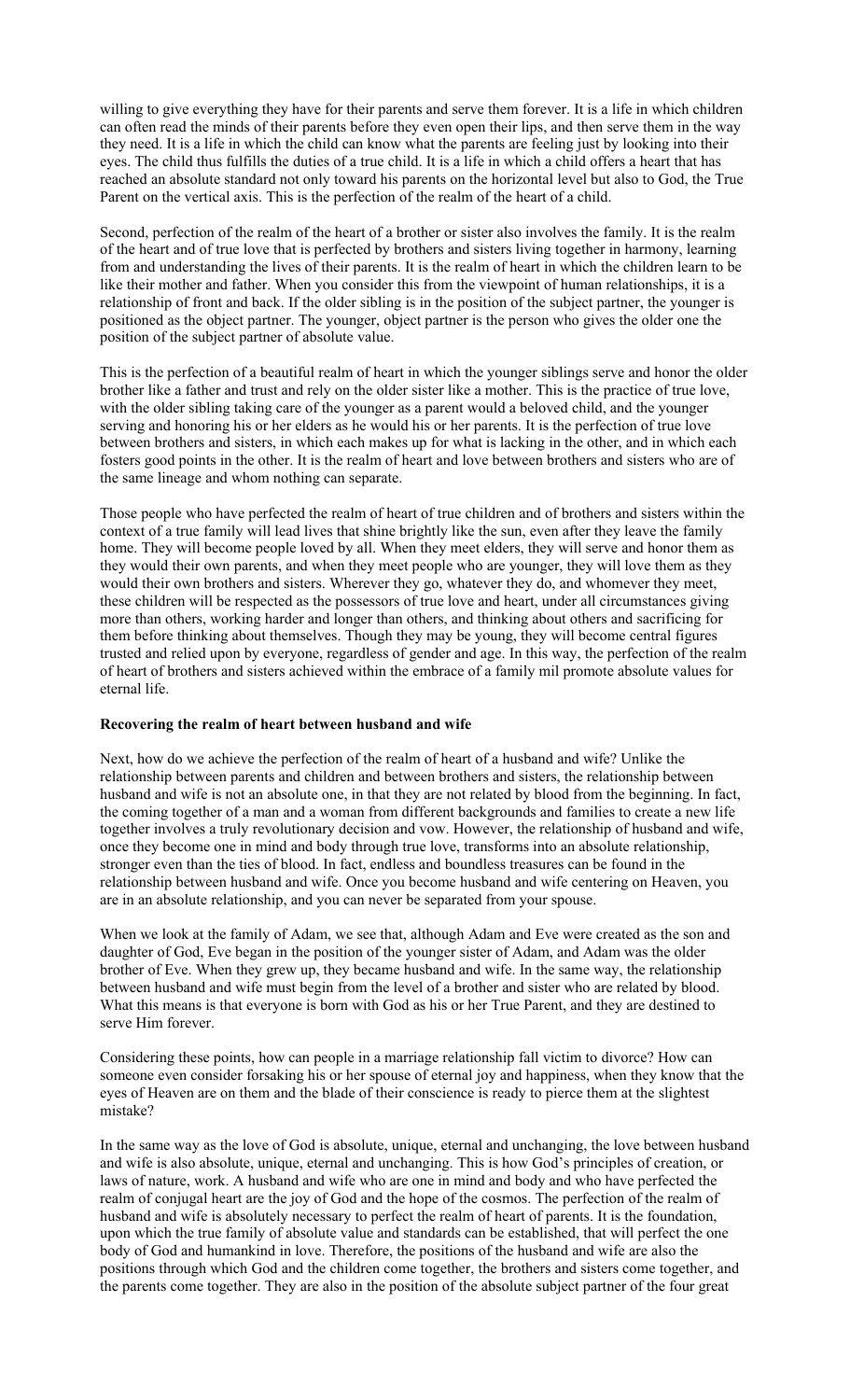realms of heart, and each is also in the position of an object partner. To the wife, the husband occupies the absolute position through which she receives the ideal son of Heaven, the older brother of Heaven, the husband of Heaven, and the father of Heaven. It is the same for the husband; to him, his wife also occupies those absolute positions.

However, due to the Fall of the first ancestors, the framework of these sacred relationships was shattered. What you must understand is that the heart of God, who is the origin of all principles and fundamental laws, is filled with grief because He has to restore His fallen children without deviating from the principles and fundamental laws He established. The moment the true husband and wife are born through the Holy Marriage Blessing, carried out based on the true love of God and conducted by the True Parents who have come to earth as the Savior of humanity and the Messiah, is the moment of liberation and freedom. It is the moment in which the grief harbored by God for the past six thousand years starts to be resolved. It is also the point of a new beginning at which family happiness is promised.

# **True Parents and the true olive tree**

Then what is the perfection of the realm of the heart of parents, and how can it be achieved? Even the greatest and most precious husband and wife become parents only when they give birth to children. The husband and wife are elevated to the position of parents only at the first cry of their firstborn child. I have already mentioned that God created us to be the object partners of His joy. In the same way, a couple's giving birth to and raising children is a work of creation in itself, in that through their children a husband and wife can feel the same eternal joy as God. Parents have to give birth to children and, from the position of the visible God, raise their children as the children of Heaven. Only by doing so can they experience and inherit that realm of heart of true parents experienced by the invisible God as He created and raised Adam and Eve. By raising their own sons and daughters, parents can experience our invisible God's work of creation. They are given the honor of becoming second creators.

Nonetheless, after God created Adam and Eve as second creators, it became His eternal grief that they did not produce for Him His granddaughters and grandsons, whom He had intended would occupy the position of the third creators. Through the Fall, their lineage was changed to that of Satan, and their children became Satan's children. Thus, they could not carry on God's true lineage.

Therefore all people, born as wild olive trees, have to be engrafted to the true olive tree through the grace of True Parents, the Messiah. Through the Holy Marriage Blessing that changes the lineage, all people have to produce children of goodness. Please realize that this act -- in other words, offering a third generation, God's grandchildren, into His embrace -- is a great act of filial piety in God's providence. This act is the appearance in history of the third creators. In this manner, in each family, the paradigm desired by God as His ideal of creation is perfected. This perfected true family can then expand throughout the globe in true tribes, true peoples, true nations and a true world and finally result in the establishment of the kingdom of heaven on earth and in heaven.

Parents are the center of families because they represent heaven. The children, on the other hand, represent earth. Heaven is in the position of the subject partner, whereas earth is positioned as the object partner. Therefore, the parents, who are the subject partner, are responsible to raise their children according to the Will of Heaven and bless them to a loving spouse. They have the responsibility to preserve the pure and good lineage that Satan can never accuse, and to prepare the ground on which this lineage of Heaven can be passed down from generation to generation. This is the only way the original parent's position, lost at the time of the Fall, can be restored, and the only way the realm of the parent's heart can be perfected.

#### **The three great kingships and the true family principle**

Ladies and gentlemen, what do you think I mean by the three great kingships?

Simply put, if the four great realms of heart are perfected centering on husband and wife becoming one flesh, then the three great kingships are perfected when Adam and Eve produce good and sinless children. God is the first generation, Adam and Eve are the second generation and their children are the third generation. When you look at your own family, the grandparents are the first generation and so represent God; the parents are the second generation; and the children are the third generation. The grandparents are the king and queen representing the past, the parents are the king and queen representing the present, and the children are the princes and princesses representing the future world. In other words, the realms of these three eras can all be established in your own family.

In this manner, the process of creation, involving origin-division-union action, unfolds in the realm of one family. The grandparents are in the position of the origin, the parents are in the position of division into two, and the children are in the position of the union of the two. By loving and serving our grandparents, we can learn about and inherit the past. By loving and serving our parents, we can learn about and become familiar with the present. And through love for our children, we can feel hope for the future.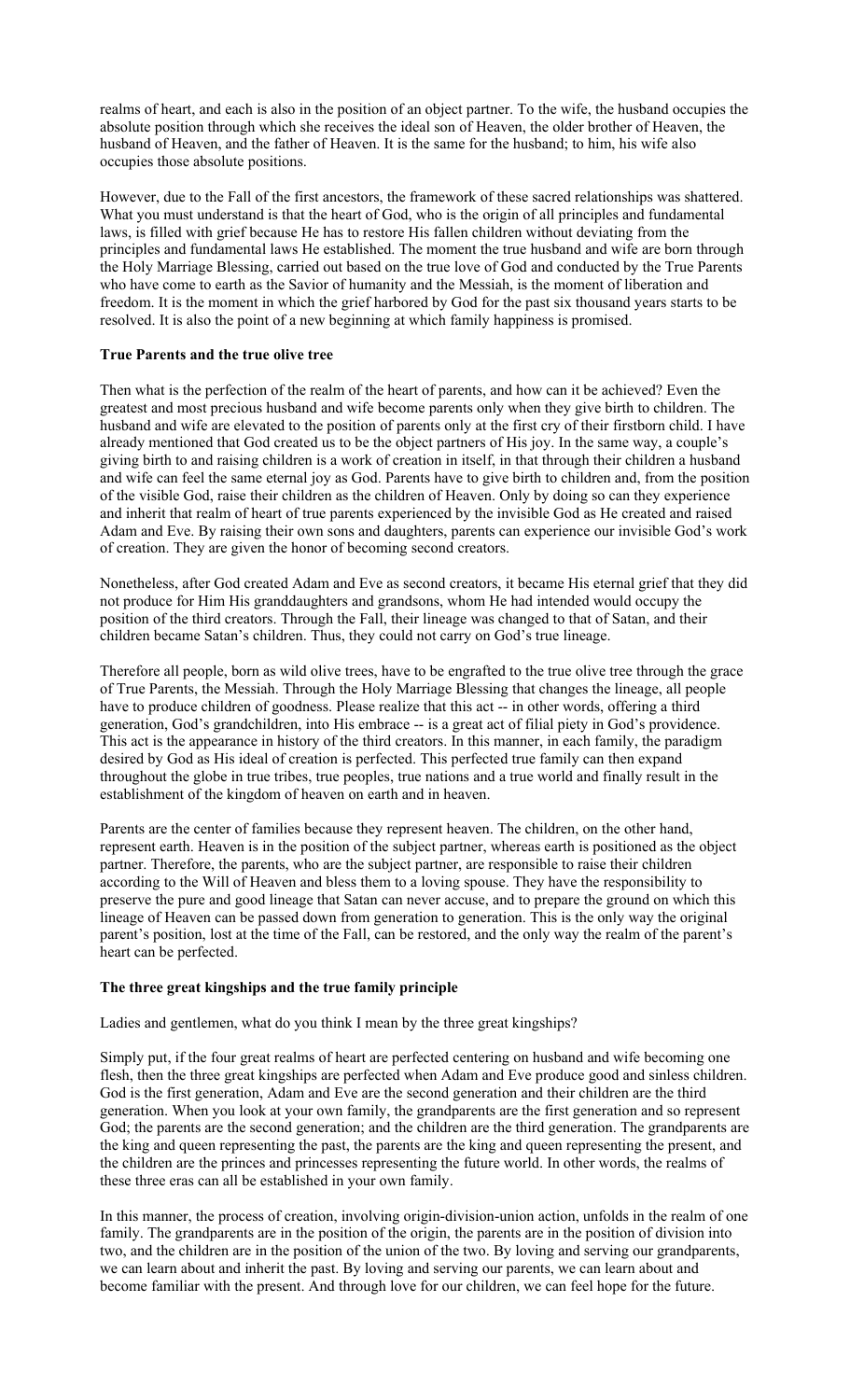If Adam and Eve had become perfect, Adam would have been the perfected Father and King of the kingdom of heaven, and Eve the perfected Mother and Queen. They would have become the lords of the family, and the kingship of the family, race, nation and world would have been established. God would have become the King of the kingdom of heaven in heaven, and Adam and Eve as the visible God would have become the King and Queen of the kingdom of heaven on earth.

Therefore, when you look at your family, the grandparents can be said to be the ambassadors plenipotentiary of Heaven, sent by God. This is why you need to serve and honor your grandparents as you would God. Moreover, the parents who serve Heaven are the king and queen of the family, embracing the 6.5 billion people in the world as one family. The children responsible for the future need to adhere to the traditions of Heaven and inherit the kingship of goodness by being devoted and loyal to their parents, the king and queen.

The manifestation of the true family principle begins when the three great kingships of Heaven are perfected in one family on the horizontal level. In this way the original family becomes the model for the kingdom of heaven on earth and in heaven, as originally intended in God's purpose of creation. In other words, the family that has perfected the four great realms of heart and the three great kingships becomes the foundation upon which the peace kingdom desired by all humanity can be established here on earth.

The family is therefore the palace of Heaven. All members of this family are the royalty of Heaven. But if grandparents, parents and children do not complete oneness in true love, neither the three great kingships nor the four great realms of heart are perfected.

Respected leaders, in the Bible there is a verse that says, "But new wine must be put into fresh wineskins." (Luke 5:38) Even without you realizing it, the Era before the Coming of Heaven, the old wineskin, has passed away. Already the Era after the Coming of Heaven, the new wineskin, has opened its gates to us. With the advent of the True Parents, heavenly fortune has arrived here on earth. With the beginning of the twenty-first century, we are actively advancing the predestined, absolute providence to establish the kingdom of heaven on earth, which is God's ideal of creation. For all of you who have received Heaven's call, there is only one path to follow and only one task to perform in order to establish the peace kingdom here on earth.

The spirit world has its gates wide open, and the four great saints, Buddha, Confucius, Jesus, and Muhammad, and millions of good ancestors also are pouring down like a great storm. They are coming to watch over everything you do and are eager to break down the thousands of barriers and limitations in the world. They are coming to establish God's kingdom of Cheon Il Guk, as we say in Korean, the era of liberation of the true heart. All of you reborn as true olive trees have to receive your good ancestors with new eyes, new ears and new hearts, and become front-runners in the practice of the true family principle.

# **The hope of the ages and the arrival of Heaven's Blessing**

Ladies and gentlemen, I clearly understand the Will of Heaven as having placed me in the position of the True Parent, as ordained by providence. As the Savior, True Parents have to fulfill their responsibility to save the world. As the Messiah, they must fulfill the responsibility of cleansing human beings of all sin. Through the Holy Marriage Blessing centered on true love, True Parents have to overfill the world with true families who will be the new true olive trees. This fortune and destiny given me by Heaven is now being fulfilled at revolutionary speed. This is clearly visible in the work being done for the establishment of God's kingdom of Cheon Il Guk by tens of thousands of blessed families, international couples flying high the flag of the Inter-religious and International Federation for World Peace or the banner of the Mongolian Peoples Federation for World Peace. They are truly the vanguard of Heaven, risking their lives for the work of God.

Now, no force on earth can extinguish this beacon of the revolution of true love. Who can stop this typhoon of the establishment of a new heaven and a new earth, when heavenly fortune is with us and the entire spirit world is working together with us? Just welcome the heavenly fortune with a humble attitude as it flows toward you like a great rising of the seas. We are now living in the era of the family. No one will get away with selfish, individualistic or unethical actions that destroy morality and go against heavenly fortune. Please establish true families that have returned to the realm of God's ideal envisioned at the Creation. Become true parents yourselves! God will reside in your family. Eternal peace and happiness will overflow in your family.

The Inter-religious and International Federation and the Mongolian Peoples Federation have already become the pillars of cloud and of fire guiding humanity. From now on, your motto must be absolute faith, absolute love and absolute obedience. Please become the vanguard establishing God's fatherland and the homeland for humanity here on earth. Let us transform the Mongolian spot into a "true-love birthmark!" I urge you to put on the helmet and armor of true love and be brave warriors freeing this world from evil forces.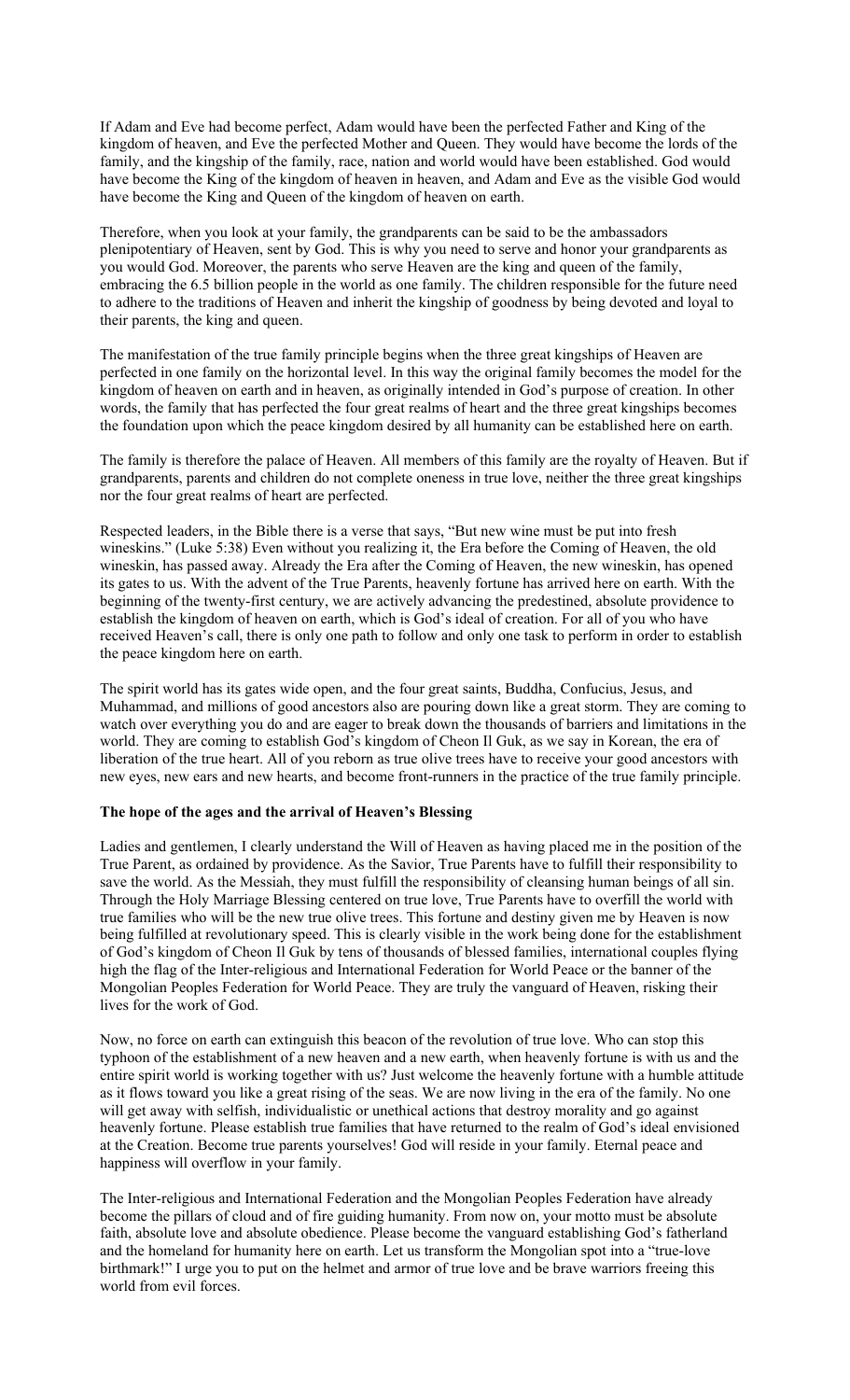It is my expectation that you will accept Heaven's decree I have passed on to you today. From now on, no matter when it is, where we are or what we are doing, we are all members of one family centered on Heaven. I hope you will remember at all times that God works miracles through your conscience.

May God's blessing be with you and the true family you establish for eternity.

Thank you.

### **8. Let Us Become Filial Children of God Who Liberate His Heart December 13, 2004 Marriott Wardman Park Hotel, Washington, DC, USA Address at the Common Legacy Breakfast Summit**

Distinguished current and former heads of state, respected members of the clergy, leaders from America and around the world, ladies and gentlemen: I come to this gathering today to deliver a message from God, a warning for the 6.5 billion people now living on earth. I know all too well God's timetable and the direction of His providence. Never in history has anyone understood with certainty God's circumstances or His heart. However today, in this era of the providential Last Days, I can reveal them to you. In so doing, I hope to present a correct understanding of the responsibility we need to shoulder and the direction we need to take. I would like to speak to you on the topic, "Let Us Become Filial Children of God Who Liberate His Heart."

### **God's bitter sorrow**

Why did God create human beings? God is the source of true love. Yet the joy of love wells up in the heart only in the context of a relationship. A solitary being cannot experience love. Even God could not experience any stimulation as long as He existed all alone. Alone, He could not love. For His love to blossom, God needed object partners to love. For this reason, God created human beings to be His children, partners in His true love.

God is the Parent of all humankind, and we are God's sons and daughters. In creating us, God invested everything, the bone of His bone, the flesh of His flesh, and the marrow of His marrow. Parents raise their children hoping to reach that most exalted place where parent and child come together, that central point where their loves converge, their lives converge, and their ideals converge. In this way, the omniscient and omnipotent God created us to grow into a position on par with Him and equal to Him in rank.

Then, what is required to complete God's ideal of creation? In addition to everything that God does, there is the human element. Because God's ideal is the oneness of God and human beings, God cannot be perfect until human beings reach perfection.

How God must have yearned for our first ancestors, Adam and Eve, to become beings of infinite value, reflecting His image! Yet, because Adam and Eve fell, God no longer had His own true sons and daughters. Tragically, God could not establish a family capable of creating deep bonds of true love and propagating a divine lineage.

Instead, the false parent seduced Adam and Eve. Their family was entangled in the chains of false love, false life and false lineage. As a consequence we, their descendants, suffer from incessant struggles between our mind and body.

Adam and Eve fought constantly, and so did their children, and murder was the result. They did not become the exalted beings that God could relate to as His eternal son and daughter. God could not glorify them as the true ancestors and True Parents of humanity. They were the only son and daughter He had, yet with their Fall, He lost them.

#### **The Fall and lineage**

What happened between Adam and Eve that caused them to fall? Was it, as the Bible literally says, that they ate the fruit of the tree of the knowledge of good and evil? Could merely eating a piece of fruit have been the original sin? Could our ancestors eating a piece of fruit doom thousands of generations of their descendants to be sinners? No. The root of sin continues on forever in accordance with the laws of inheritance because it was planted in the lineage. The only transgression that can have such lasting impact is the misuse of love, committed between two people of the opposite sex.

Eve committed adultery with the archangel Lucifer, and they became one body. When Eve then joined with Adam, she bound him in that same oneness. As a result, Adam and Eve built their family on a conjugal relationship that centered on Satan, the fallen archangel. Consequently, all human beings,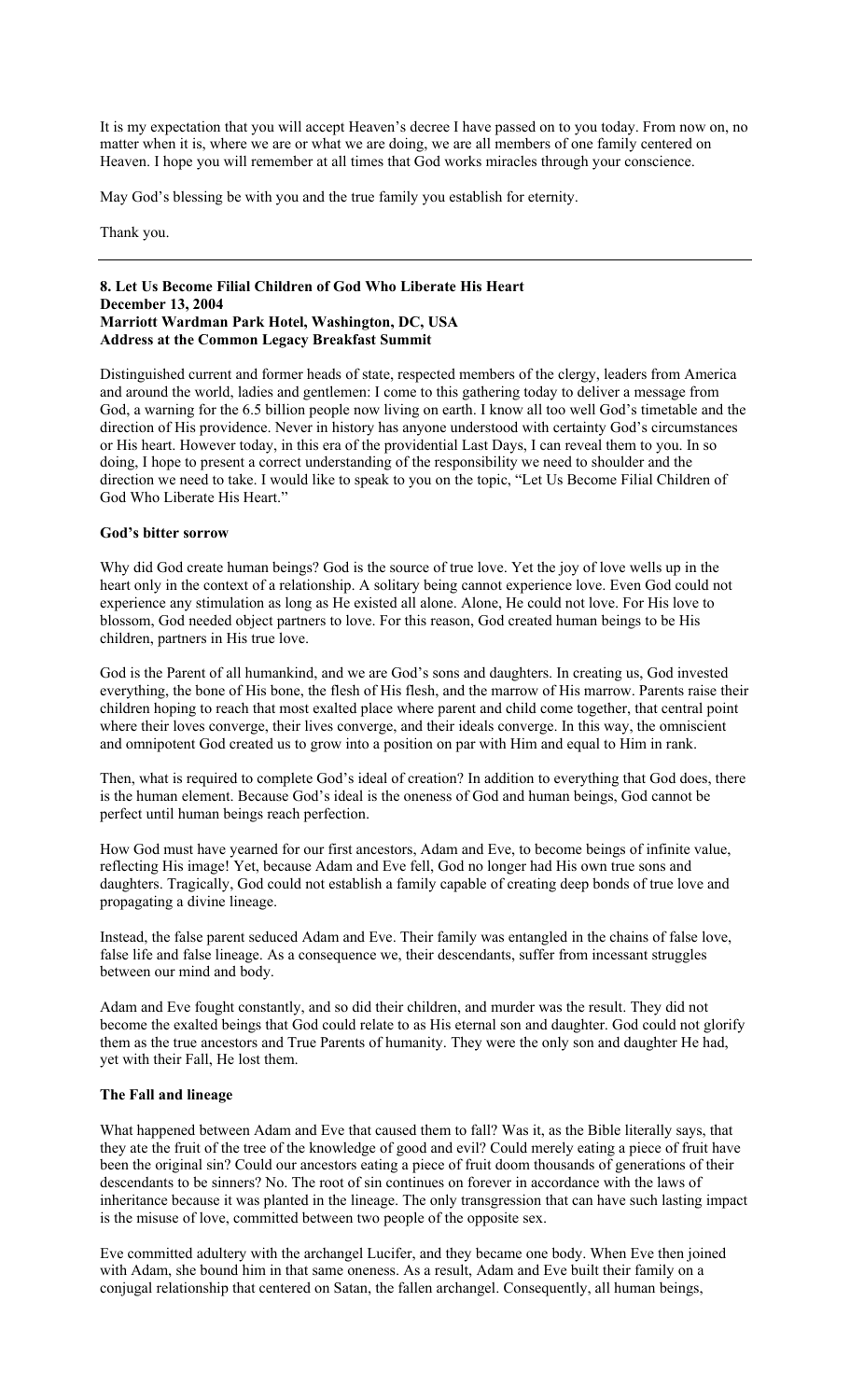because we are descendants of Adam and Eve, have inherited Satan's lineage.

According to the Principle of Creation, love determines the right of ownership. In a relationship of love, the partners have a right of ownership with respect to each other. By this principle, Satan used his ties of illicit love to claim ownership of fallen human beings. Satan took over the role of humanity's father, usurping the position of God, who is humanity's True Father. This is why Jesus, in the Gospel of John, chastised the people as children of Satan, saying, "You are of your father the devil, and you choose to do your father's desires." (John 8:44)

Christians today may think an almighty Jehovah sits on His royal throne and, because He is omniscient and omnipotent, gives orders as He pleases and has everything go exactly as He wants. In reality, God sits in a place of wretchedness and harbors tremendous grief. God intended that Adam and Eve become the ideal counterparts for His pure, essential love. Can you imagine the sorrow in God's heart when they fell? It was infinitely worse than the sorrow that Adam and Eve experienced; indeed, no one in this world has experienced anything nearly as painful. The pain of loss is in proportion to the preciousness of what is lost. Carrying this grieving heart, to this day God has pursued the path of restoration to recover His lost children.

There is nothing vague or ambiguous about God. He possesses a definite character. He desires to form a relationship of the highest true love with human beings. He desires to share with each of us the most exalted love and joy eternally. Nonetheless, God lost the starting point for this, due to the mistake of our first ancestors. The Fall of Adam and Eve caused so much damage.

God is the original True Parent, yet He was robbed of His rightful parental position. How heartbroken He is over this! God looks upon His fallen children, who inherited the lineage of the enemy Satan and refuse even to recognize that He exists. How excruciating must be the pain in God's heart each and every moment, as He observes humanity's wretched condition!

For God, nothing was more precious than to have flesh and blood counterparts who could share His true love. God would not have traded His beloved children for the entire universe. His sorrow upon losing them was equal to what it would have been had He lost the entire creation. He felt that His entire purpose for creating the universe had collapsed. He became a God whose enemy robbed Him of His cosmic throne. The fact that God invested His heart so completely, in keeping with the principles of absolute faith, absolute love and absolute obedience, made the results of the Fall even more devastating. God was plundered of His ideal, plundered of His beloved son and daughter, and plundered of His sovereignty over the cosmos. And yet, the innocent God has had to suffer all these years and endure Satan's accusations and slander.

Seeing the history of lamentation that befell the world following the Fall, the Book of Genesis says that God grieved in His heart. (Gen. 6:6) Also, the Apostle Paul said that the creation has been groaning, eagerly awaiting the appearance of the sons and daughters of God, and that we ourselves groan inwardly as we wait for adoption, the redemption of our bodies. (Rom. 8:23) All creatures desire to escape this realm of lamentation.

God's inmost heart is broken as He surveys people struggling, leading lives of no value, having lost the glorious value with which they were originally created. God cries out in grief and agony, saying, "You are supposed to be my direct lineal children, possessing My love, My life and My lineage. You ought to be enjoying all the glory of the kingdom of heaven. My heart is grieved to see you wearing the mask of the defeated, struggling in pain and lamenting in despair until the end of your meaningless lives."

# **God's providence of restoration**

Do you think that God, omniscient and omnipotent, seated on a glorious throne, would say to His children, "Come up here; I'm not going to leave this seat?" Or is it more likely that He would kick the throne out of the way and come down to where we are? It is important for you to know that for tens of thousands of years, even millions of years, God has been wailing tearfully, crying out, "O My son! O My daughter!" You may ask how the omniscient and omnipotent God could be in such a pitiable state. God cannot get over the shock of losing His beloved sons and daughters.

If there were a way for God to solve this problem on His own, He would not have had to travel the long, lonely path of suffering through the providence of restoration. No caring parent would stand by idly while his or her child suffers. And because we are His children, it is impossible for the all-loving God to abandon humanity, and let us perish eternally. God is absolutely committed to recovering us and, with us, the world that He originally envisioned. This is the reason that God has ceaselessly worked His providence of restoration to save human beings.

You need to be aware of how intensely God has labored to make progress in the providence of restoration. God is our True Parent. As He carried out the providence, His heart felt human pain as His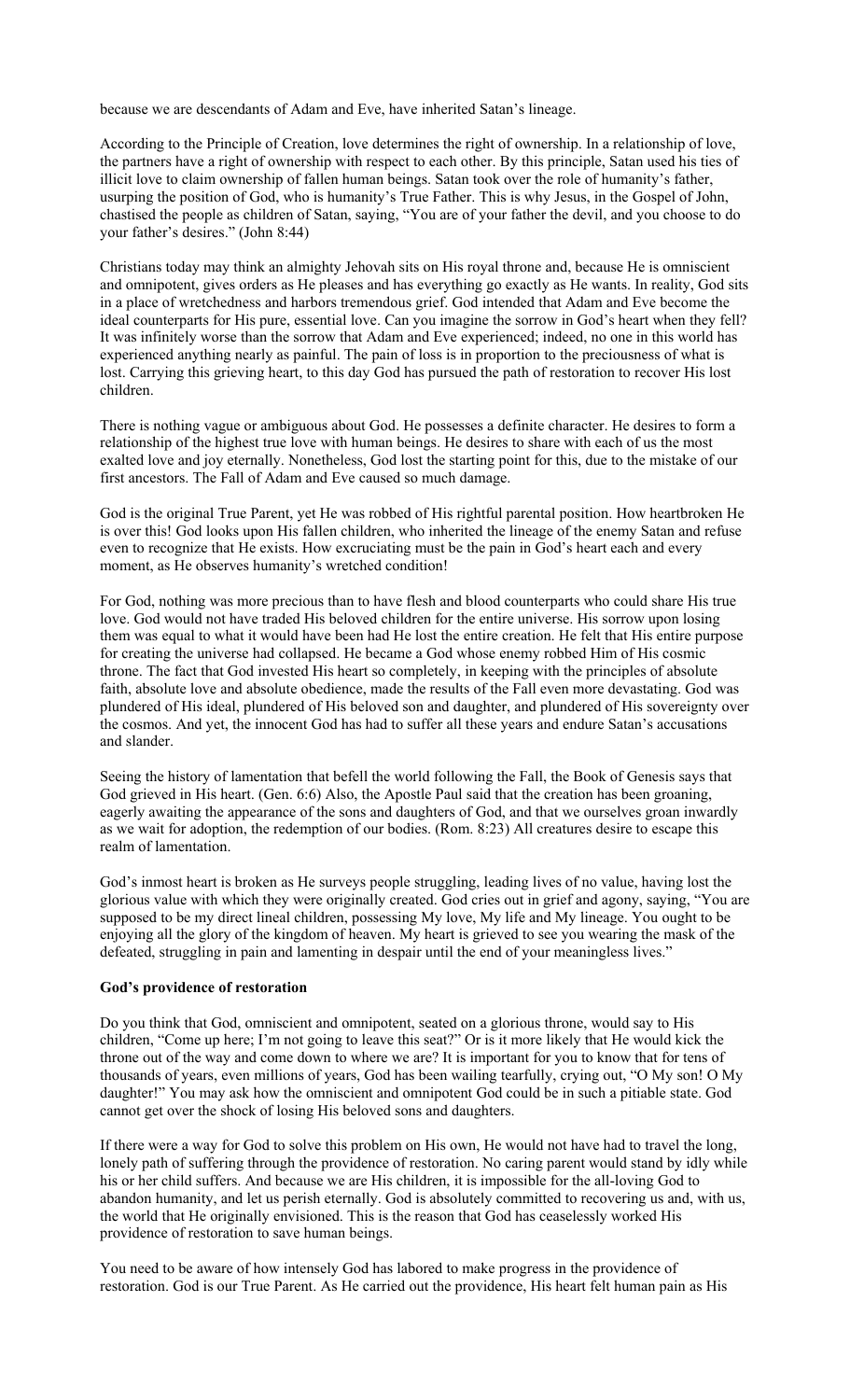own pain. Yet it was excruciatingly difficult for God to carry out the providence of salvation, because our first ancestors, who committed the sin that constitutes the Fall, received Satan's false love and false life. Ever since, Satan has acted as humanity's false parent and false lord.

You may raise the question, "How could God, who is omniscient and omnipotent, stand by, seemingly impotent, while humanity went down the path of destruction?" The reason is that human beings committed sin in a sphere for which they are exclusively responsible. Therefore, they must fulfill the conditions needed to resolve that sin. God cannot liberate us from sin unconditionally. If He could, He would have liberated our first ancestors in the Garden of Eden instead of casting them out. Furthermore, restoration has been even more difficult because Satan uses his lineal relationship to enslave people as their master.

The Fall was something that would never have happened under the original standard of the ideal of creation. Therefore, God was not in a position to intervene, even though He was the Creator. Having been robbed of His position as our original Parent, He could not cover for His children's mistake. On the other hand, neither can the omniscient and omnipotent God solve the problem simply by casting judgment on the fallen human world and on Satan. Since God created people to be His eternal partners in true love, He cannot just annihilate them. Instead, God has labored with true love to carry out the providence of restoration. While continually enduring Satan's contempt and accusations, His response has always been to sacrifice and give endlessly.

Satan has been mocking God, saying, "How can you hold fast to your principles, now that the lineage of true love, which was supposed to be the foundation of the ideal world, has been utterly degraded? Your ideal of creation, the absolute realm of love where true people live together as one, is something You will never see." In this situation, how can God reply? It has been an impossible situation.

Why does God carry on with His work of restoration while enduring such suffering? Is it because He is omniscient and omnipotent? No, that is not the reason. The ideal of true love is the reason that He seeks to recover

His beloved sons and daughters. With true love, God ignores His own circumstances and works to understand our circumstances. If people are sad, God approaches them by comprehending their sadness. If people are angry because they have been treated unjustly, God approaches them by first understanding the reasons for their anger.

# **God's situation and comforting God's heart**

Respected leaders, in your communion with God, have you fathomed His suffering heart? Have you shed tears for God? Have you ever attempted to take on a task that would lighten God's load, even a little? Have you struggled to do it even when it meant that each of your limbs might be torn from your body? You haven't. On the other hand, God ever draws near to comfort us in our difficulties. Through the long ages, with an unchanging parental heart, He has sought out the children who betrayed Him. God, our Parent, will remain in suffering until every last person has been freed from their lamentation. Because He is in this position, we need to comfort God and bring Him liberation.

How are we to liberate God? God lost His beloved children. God is confined in a place where He cannot love humanity with the original love that parents give their children. Therefore, our task is to establish a realm of liberation for God, where He can freely love humankind. God's confinement was brought about when human beings fell, so human beings have to become victorious sons and daughters who transcend the limits of the Fall. This is what will bring God liberation.

We have been ignorant of the tremendous pain in God's heart. When I first understood the pain of God, I wept for weeks. Please know that such profound circumstances He behind the founding of the Unification Church. Longing for those who betrayed Him, those who were enfolded into the bosom of the enemy, God has been calling out, "My son! My daughter!" Yet have you even once cried out, "My Father!" so loudly that it made you hoarse? Have you ever passionately called for your Father until it dried out your tongue and you began to choke? As fallen people, what do we have that would enable us to relate with God? Our emotions and the perceptions of our five senses are entirely profane. Nothing in us is acceptable. Under the laws of justice, there is nothing that will permit us to relate to God. Nevertheless, under the law of love there is a way.

# **God's liberation and complete freedom**

Because human beings fell, God could not be free. Hence, our first ancestors also were imprisoned; they lost their original freedom. Following this, the angelic world, all religious people, and ultimately all humanity came to be imprisoned. God lives in prison. How can we free Him? We must become devoted sons and daughters of God, more so than the first children whom He lost. We need to do even better than the first children were supposed to do, had they been devoted and had they not fallen. I know that even if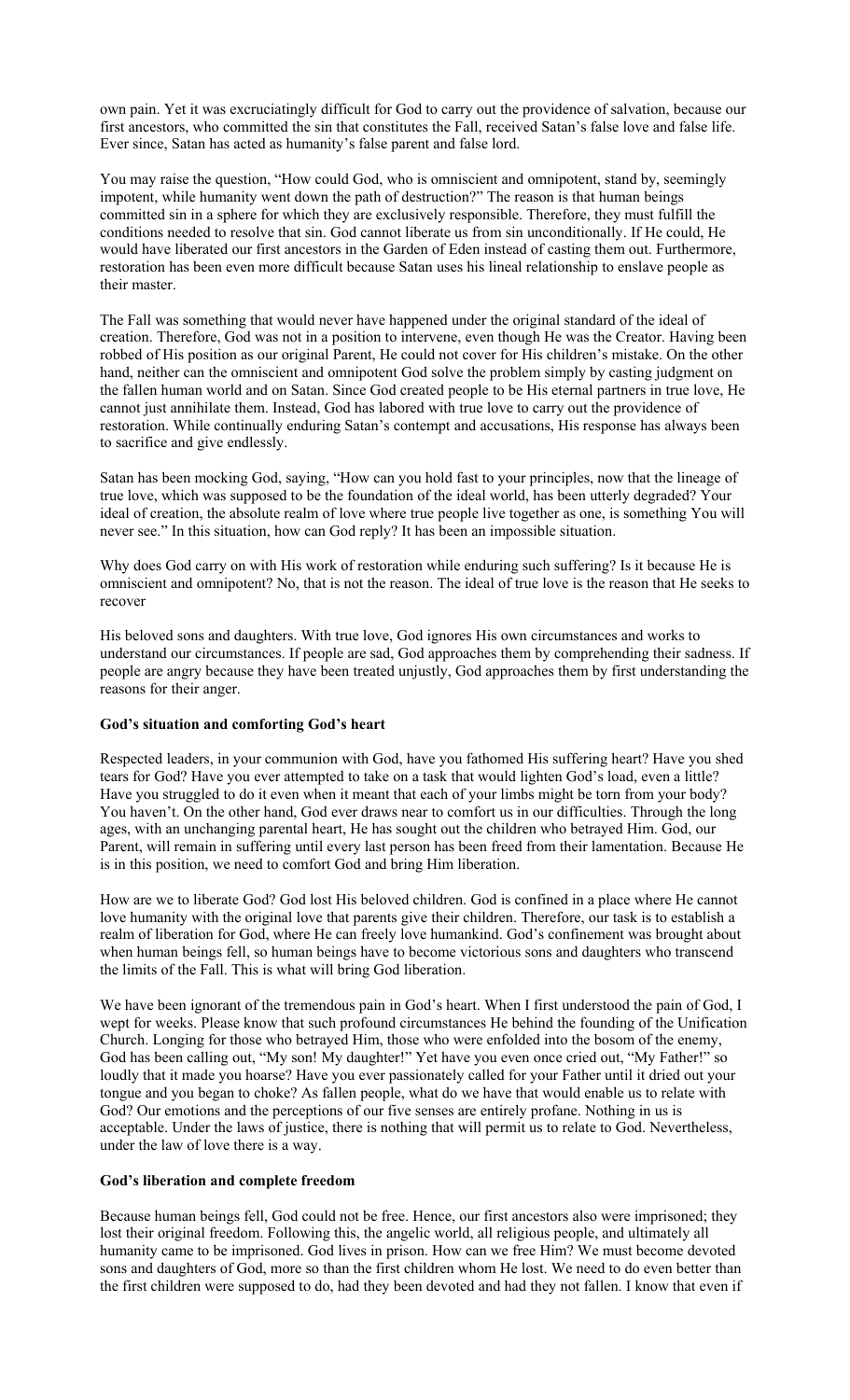we were to accumulate ten times as much merit in every aspect of life and relate to God with great filial piety, it would not be easy to bring God's heart back to its original state and allow Him to dwell in true freedom. Nonetheless, at an early age, I resolved to truly liberate God with my own hands, and I have lived accordingly throughout my life.

What is the real mission of religion? It is to truly liberate God, truly liberate humanity on earth and in the spiritual realm, and truly liberate planet Earth with a heart of love. People have thought that God will liberate us, but now that we recognize that God's heart is imprisoned, we understand that we must liberate God and bring Him into complete freedom.

God has long been searching for people burning with zeal for true love, having the faith that says, "I see now that God is in prison because of me. I see now that Satan is accusing God because of me. I see now that Jesus suffered because of me. O Father, I will carry You to the place of true liberation. I will carry Jesus and the Holy Spirit as well to the place of true liberation."

To this day, there has been no sovereign country on earth where people of true love have established God's dominion. Despite this, people are singing praise to the Almighty. Under such circumstances, how can God's heart be free? From God's perspective, there have been no children of filial piety. There have been no social and political structures founded upon true love that would enable people to fulfill the way of the patriot, the way of the saint, and the way of divine sons and daughters in heaven and on earth. Hence, there has been no way to establish and protect the heavenly kingdom. These circumstances have left God with no place to stand. Consequently, He has remained imprisoned until now, in a state of virtual captivity.

How are we to resolve this grievous situation? The only way is to carry out a movement practicing the love that is God's original essence. The final stage of religion needs to teach people in detail about God's pitiful suffering and injustice, and connect us to the world of His original heart.

Let us join in a true love movement to bring true liberation and complete freedom to God. If we do not set this standard of love, we will not establish the heavenly way properly and bring the ideal world to exist on earth. This is the true love movement, and it is bringing an end to the history of division between Cain and Abel by bringing together the Inter-religious and International Federation for World Peace and the Peace UN in the Abel position, and the Mongolian Peoples Federation for World Peace in the Cain position, to form a single body.

I call on America to take the role of the eldest brother, representing the free world, and lead all nations toward the fulfillment of God's Will. To do this, America needs to put aside selfish and individualistic thinking. When political parties and ethnic groups place priority on their self-interest, they divide and mislead the people. America needs to build a true nation, blossoming with true freedom and peace. Then God will want to reside in your families and in your communities.

For this noble goal, let us all stand hand in hand and establish the kingdom of heaven on earth, the peace kingdom, where God's ideal of creation is fulfilled. There, God will enjoy true liberation and complete freedom.

I pray that God's blessings may be with you forever.

### **9. True Parents Are the Embodiment of God August 1, 2005 Lotte Hotel, Seoul, Korea World Culture and Sports Festival 2005 Congratulatory Banquet**

Distinguished guests from home and abroad, ladies and gentlemen:

Before I begin, I would like to ask you to bear one thing in mind. I do not stand here before you on this momentous day to greet you with a routine, conventional address. I have come to earth in the capacity of the True Parent, to save humanity from sin. Although I will speak only briefly, I would like to take this opportunity to convey to you a message sent to us from God. My speech is entitled, "True Parents Are the Embodiment of God."

Ladies and gentlemen, is there anyone here who has seen God? He exists as a being without form. Even when we pass on to the spirit world, we will not be able to see Him. Therefore, for God to establish a relationship with us human beings, who are composed of flesh and blood and jostling against each other, He needs to manifest as the Father here on earth through a physical body. God created our first ancestors Adam and Eve according to this heavenly law. Through them, He intended to manifest Himself on earth, both in spirit and body. Adam and Eve would have also represented the spirit world and the physical world coming together in harmony, and so would have represented the unity of the cosmos.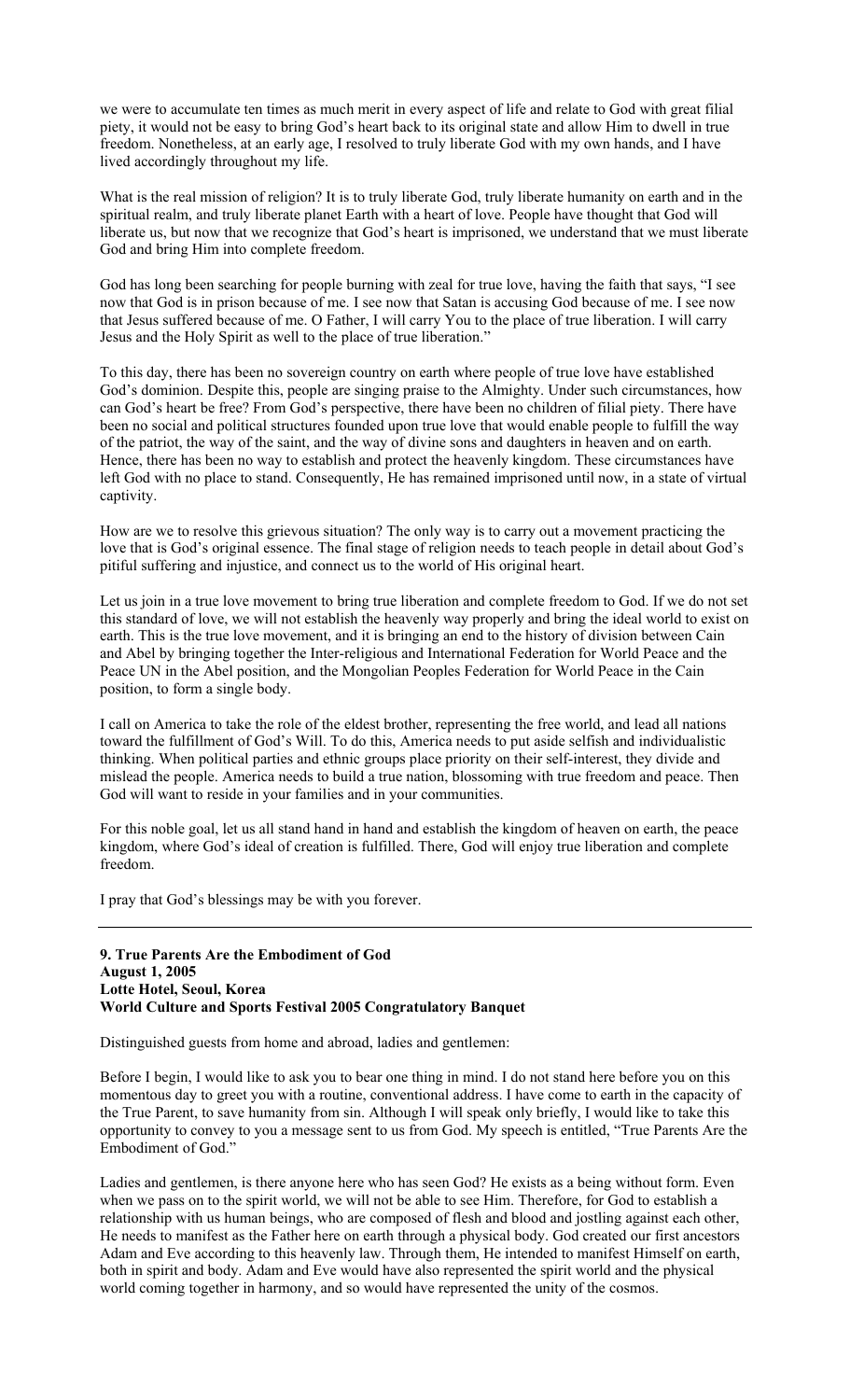Then how can human beings, born with a physical body, be the manifestation of God, who has none? God's nature is absolute, unique, unchanging and eternal, and He created His greatest masterpiece, human beings, to reflect fully all aspects of that nature. The physical body, created based on the principles of the temporal world of substance, cannot exist forever. Once Adam and Eve had reached perfection, however, God planned to dwell within them, to have complete oneness with them. He planned that He would enter a relationship of eternal true love with them, wherein He would be Adam and at the same time God. Likewise, He would be Eve and at the same time God. If Adam and Eve had not fallen, if they had abided by the commandment of God, achieved perfection as individuals, and come together in a holy matrimonial union with the Blessing of God, their children and their descendants would have lived forever as His substantial embodiments, inheriting His nature generation after generation.

We can achieve the realm of true love's absolute value only when we firmly establish the sphere of true love relationships. If Adam and Eve had attained such a standard, human beings automatically would have been elevated to the position of God's absolute object partners, in which position they and their descendants would have enjoyed an eternal life of happiness. As things turned out, however, the human Fall dealt God a devastating blow. From the vertical perspective, God and human beings were to have been in a relationship of True Parent and true children. From a horizontal view, human beings were to have been God Himself as well as His children. Through the Fall, God lost all this.

If Adam and Eve had become the visible form of God, He would have dwelt in their heart and reigned over the corporeal, physical world and the incorporeal, spirit world. In other words, God would have reigned over the world together with Adam and Eve. Together they would have created the kingdom of God on earth, that is, the peace kingdom. Adam would have become the King of the kingdom of heaven on earth and the King of the kingdom of heaven in the spirit world. Having inherited the nature of God in all its glory, Adam would have stood above all creation as an absolute being, a unique being and an eternal being. He would have been the unchanging Parent, Owner, Teacher and King of true love in this world of substance. Moreover, each of the 6.5 billion people living in the world today would also have been the visible form and incarnation of God.

What stood in the way of achieving this? As I have said, the central problem was the Fall. The Fall drove all people into the sphere of ignorance. It turned them into lonely orphans. Though their eyes gazed upon the natural scenery spread out before them, the Fall made them insensible to God, the root of all creation. They became unable to hear, see or feel His presence.

God, however, sank into suffering and grief even greater than that of human beings. Satan arose as God's archenemy, violated His ideal of creation, defiled His beloved son and daughter, and took away planet Earth, God's ideal garden of true love. Earth became Satan's playground. Can you imagine how torn with sorrow and anguish God's heart was? There are no words to describe it. It was simply a horrid, wretched outcome. How many tears have you shed out of sympathy for God and His plight?

God was given no choice but to relinquish His beloved son to His enemy. It was not because He did not have the authority or the power to hold fast to His son. It was because God could not trample upon the heavenly way of love, the rules and principles of Heaven that He had established. Therefore, our Heavenly Parent persevered and waited, shedding tears unceasingly as He proceeded with His providence to restore what had been lost. Suffering the indignity of having to deny Himself as the Creator, God has walked the path for the restoration of His children for six thousand years. All-knowing and all-powerful though He is, to restore the true lineage, God still had to follow a course more torturous than if He had been imprisoned in hell.

The providence of restoration God is carrying out cannot be random. It cannot deviate from the principles and rules of Heaven. To succeed in His endeavors, God has to seek out and anoint the True Parents on earth. They will restore all people, the degraded descendants of the Fall who have inherited the blood lineage of the false parent, Satan. God originally intended that Adam establish the lineage of Heaven after he attained individual perfection and was blessed by God in holy matrimony. God thus has to install here on earth the visible God with the mission to begin that heavenly lineage. In short, the aim of the providence of God is to create, here on this planet Earth, true families, true nations and a true world, unrelated in any way to Satan.

For this purpose, Jesus Christ came as the Second Adam two thousand years ago. The nation of Israel and its leaders, however, did not understand the Will of God, although God had prepared that nation for four thousand years. They were unable to believe in Jesus. Although he was sent to the earth as the Savior and Messiah, the disbelief of those to whom he was sent frustrated the restoration of our lineage centering upon Jesus. Once again, God sank into a valley of sorrow and anguish. Again He had to wait for the day of new beginning. He has been waiting for the day He could completely uproot the false blood lineage of Satan and begin the true lineage of God.

Ladies and gentlemen, the man who stands before you here and now, Rev. Moon, is the person who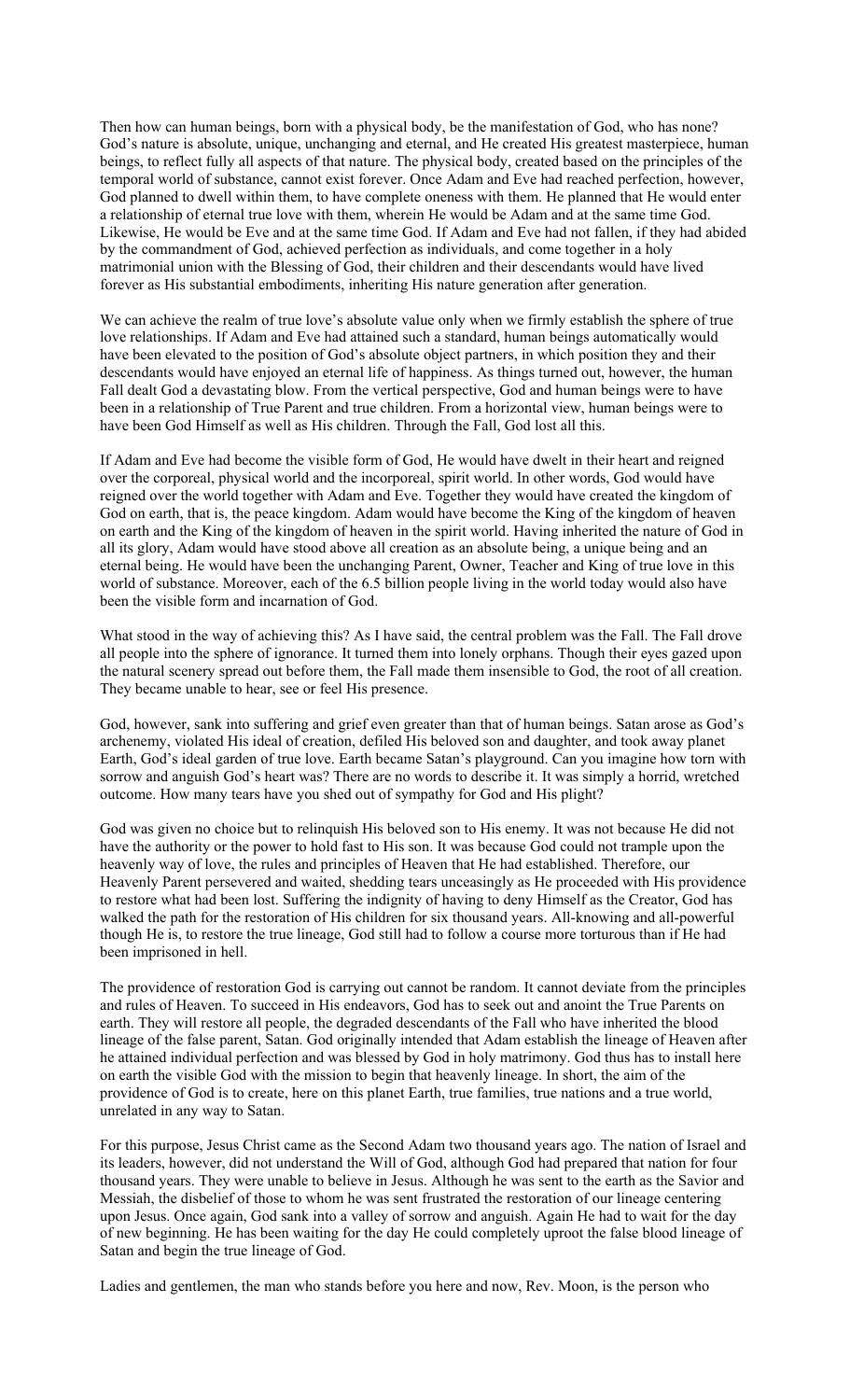appeared in this evil world after receiving the ordination of the cosmos. You surely are not aware of it, but I cannot help seeing my life as one of innumerable hardships and trials. It has been a great, lonely and desperate battle. As a lone fighter, armed with only silent resolve, I had to face Satan's forces, six billion strong. However, I could not lose this battle no matter the cost. It was a struggle through which I had to bring the enemy Satan to voluntary submission and recover what Satan had seized, the royal seal of God.

I searched far and wide in the spirit world, challenging the four great religious founders: Buddha, Confucius, Jesus and Muhammad, and even God Himself. I underwent indescribable ordeals, all to reveal the mysteries of the Creation and to find the answers regarding the salvation of humanity. I learned that, according to heavenly law, the salvation of the spirit world had to precede the salvation of the physical world. Therefore, I completed the salvation of the spirit world first.

On that foundation, I have arrived at this stage of accomplishment in full stride. My path is that of a man of integrity and perfected character, whom God can utilize as His visible form. I have accomplished the path of the True Parent, founding the true tribe that carries the true lineage of God that can never again be defiled. I have walked the path of Savior and Messiah, whose mission it is to restore all humanity. This path transcends the individual, family, tribe, race, nation and world levels to include even the billions of people in the spirit world. The light of truth I sought and finally found is illuminating the path for the 6.5 billion people of the human race, all of whom are blind.

The path humanity needs to follow is now more than clear. There are no further obstacles in your way as you travel at top speed on the superhighway in the Era after the Coming of Heaven. Open up your hearts, receive the Word of God, and take the path to individual perfection. Become representatives of the True Parents. Become horizontal true parents in the Era after the Coming of Heaven, passing on the Blessing of God to others freely and without reserve. Build the peace kingdom here on earth and become the blessed citizens of the kingdom of heaven, serving God forevermore as true parents yourselves.

Even as we speak, we hear cries of pain throughout the world. I ask you to be aware of the importance of your roles as leaders who are concerned about the future of humanity and who are working on the front line for the realization of world peace.

The message I have conveyed to you on this formal occasion is neither my own personal philosophy nor the theory of the Unification Church; it is the law of Heaven. It is the way of Heaven that God has been preparing for six thousand years. God is utilizing my physical body, the body of the True Parent, and is carrying out His works through me as the incarnate True Parent.

Please leave here tonight with the new hope of Heaven in your hearts. I hope and pray that, as the people attending True Parents, you will stand at the forefront in the ranks of those working to establish the peace kingdom.

May the blessings of God forever be with you and your nation.

Thank you.

### **10. Address at the Groundbreaking Ceremony for the Gimpo Aviation Industrial Complex June 10, 2006 Gimpo Aviation Industrial Complex, Gimpo, Korea Groundbreaking Ceremony**

Respected Governor Hak Gyu Sohn, Honorable Minister Byeong Jik Choo of the Ministry of Construction and Transportation, leaders of the Korean helicopter industry, residents of Gimpo, and distinguished guests from abroad, including Sikorsky executives who have come to congratulate us on this joyous day.

We are truly grateful to all of you for coming such a distance, in spite of your busy schedules, to attend the groundbreaking ceremony of the Gimpo Aviation Industrial Complex under Times Aviation of Korea.

We would like to express our gratitude once again to all of you, who have made it possible to hold today's ceremony for the Gimpo Aviation Industrial Complex, situated halfway between Incheon International Airport and Gimpo International Airport, opened more than half a century ago. It is our hope that this complex will develop into a state of the art aviation industrial complex, both in concept and in reality, after receiving approval as an industrial complex and designation as an enterprise approved for foreign investment.

I have dedicated my entire life to teaching the path of living for the sake of others through the practice of true love. This is a basic principle that surely applies to individuals and to all levels of life, from the family to the society and to the nation. Early on I gained the conviction that my homeland of Korea,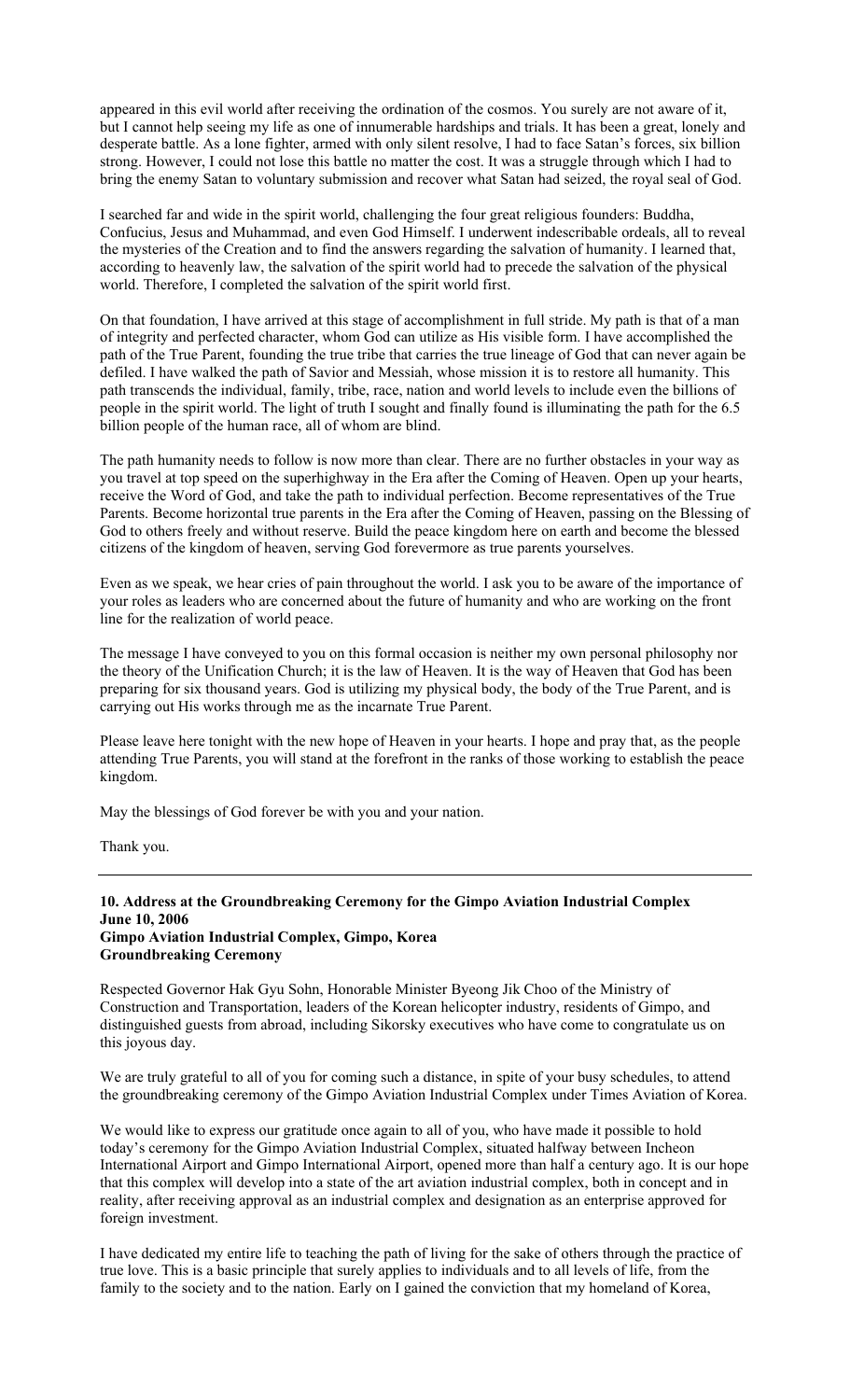which at the time was suffering in poverty, would prosper and share what it had with the rest of the world. To be able to contribute spiritually to the world, Korea needed a strong foundation of technical and engineering skill, and therefore I inspired the founding of Tongil Heavy Industries Company Limited some forty years ago. The company imported the most advanced automobile technology from Germany and thus laid the foundation for the automobile technology of modern-day Korea.

Pursuing world peace through efforts that reach beyond particular religions and nations, I have dared to initiate the large-scale project of connecting the regions of the world through constructing a tunnel and bridge system across the Bering Strait between Russia and the United States. Through such an undertaking I am doing my utmost to inspire all technological experts to contribute to the peace and welfare of humankind.

After concluding thirty-four years of work away from my homeland of Korea, I have returned to my country and decided to lay the foundation for aviation technology, which of all industries requires the most precise technology. In the twenty-first century, Korea can become a leader in the machinery industry and, in particular, contribute to the development of the aviation industry. Therefore, I have established Times Aviation of Korea and pursued technological cooperation with the Sikorsky Company, which prides itself on having the best helicopter technology in the world.

Henceforth, Times Aviation of Korea will focus on developing helicopters for transportation of large groups of people. This will meet public demand and open new horizons for the helicopter industry. We expect it will revolutionize mass transportation in Korea and improve the quality of life throughout this country by more efficient use of its territory. It is my hope that on the foundation of the Tongil Group, Times Aviation of Korea will extend to one hundred eighty nations across the world through the realization of an "even distribution of technology" policy. This initiative will play an important role in establishing Korea as an industrial power, and thereby contribute greatly to the nation's development as well as to the happiness of all people in the world.

Ladies and gentlemen, I am carrying out efforts for the sake of humanity's welfare and peace in various fields. After inaugurating the Universal Peace Federation in New York, on September 12 last year, I traveled to one hundred twenty nations in order to share my inaugural message. I proposed that the Universal Peace Federation, in the position of the Abel UN, be developed as a new international peace organization. The United Nations is in the representative position of a Cain-type institution. It needs to be reformed by creating a peace council, a legislative organization consisting of global religious leaders with the same authority as members of the current UN Security Council. I am referring to the founding of a peace council that will speak not for the interests of a particular nation, as the existing United Nations representatives do. Instead, it will truly work for the welfare and peace of humanity from an interreligious and universal perspective.

I am undertaking this awesome project for the sake of peace and for the welfare of humanity. Therefore, people all around the world call me the Peace King and the True Parent of humanity. Times Aviation of Korea will eventually become a major donor to support the purposes of this universal project.

I extend my gratitude to the governments of Gyeonggi Province and the city of Gimpo. I thank the Ministry of Commerce, Industry and Energy and the Ministry of Finance and Economy, and particularly to the Ministry of Construction and Transportation. I would also like to express my deep appreciation for the support of the residents of Gimpo, and last, but not least, for the Sikorsky Company's firm commitment of technological cooperation.

Thank you.

# **11. Cheon Il Guk Is the Ideal Heavenly Kingdom's Reign of Eternal Peace June 13, 2006 Cheon Jeong Gung, Korea Cheon Jeong Gung Entrance Ceremony and Coronation of the True Parents, the King and Queen of Peace in Heaven and on Earth**

Esteemed leaders of all nations in the world, honored guests of Heaven who have gathered from every corner of the earth to celebrate this treasured historic and providential day, and people of the spirit world and physical world who are being reborn as citizens of Cheon Il Guk.

In the name of all human beings in the spirit world and physical world, numbering more than three hundred billion souls, I offer boundless gratitude and glory to God, the Creator of all things, the eternal True Parent of humankind, and Great King of the Cosmos.

# **The path for the people of Cheon Il Guk**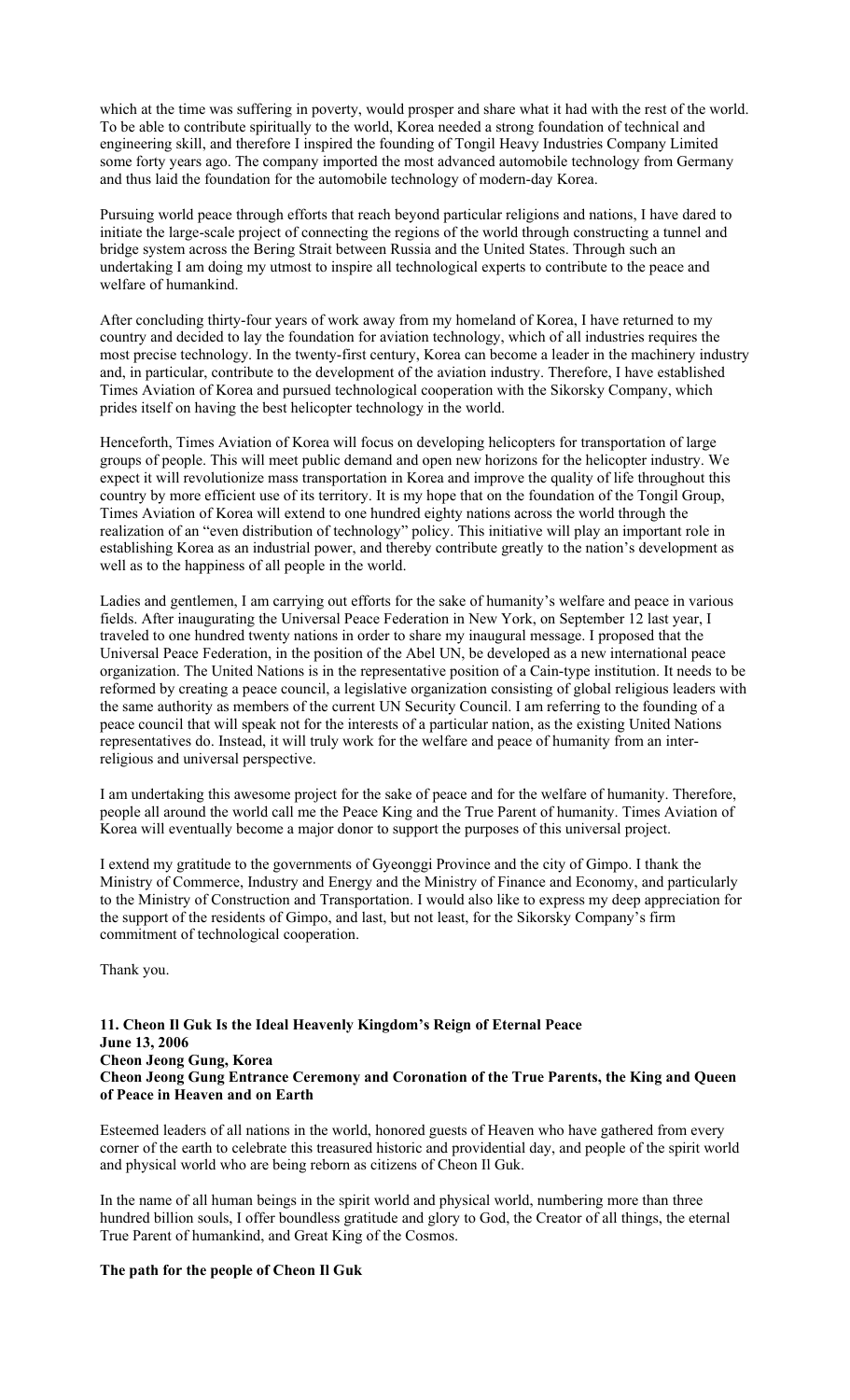I ask you to raise your voices high in praise of the victory of the True Parents of Heaven and Earth, the King and Queen of Peace in Heaven and on Earth. They have personally completed the entire course of restoration through indemnity in order to save all human beings who, as descendants of the Fall, would otherwise be eternally destined to wander in evil and suffering, ever sliding down the path to hell.

You stand today in the venue of a tremendous event in the history of God's providence. This event is unprecedented and will never be repeated. It is the day when the King of Peace finally ascends in glory. Please recognize that, although they may not be visible to you, thousands and tens of thousands of good ancestors of blessed families have come here. They are above your heads now, joining with you in celebration of this awesome moment. All nature is rejoicing, and heaven and earth resound with choruses of "Hallelujah!"

If you truly understood the infinite value of this day, you would not be able to sit still. You would go throughout the world singing hymns of joy and dancing in ecstasy.

Do you know the significance of January 13, 2001? It was the day of the Enthronement Ceremony for the Kingship of God. For countless years, Heaven had been waiting for that event in eager anticipation. It was the greatest and most exalted celebration humanity had ever witnessed. On that day, Rev. Moon, who had been anointed as the True Parent of all humankind and had traveled a path of indescribable suffering and pain until he gained the final victory, offered his entire foundation to Heaven.

For tens of thousands of years, God had endured an existence full of lamentation and grief, even as He conducted His providence with a parental heart. When that enthronement ceremony was offered to Him, it marked the moment of His long-awaited liberation and inner freedom. On that providential day, we declared to all heaven and earth that we would attend God as the vertical True Parent and Great King of Heaven and Earth, that we would unfurl and raise high the banner of Cheon Il Guk, and that the new sovereignty of Heaven had begun.

For the next three years, we, the True Parents, held firmly to the helm while the winds of heavenly fortune surged around us like a typhoon. We dashed forward as though each day were worth a thousand years. Then on the foundation of True Parents' victory, we declared May 5, 2004 to be the Day of the Victory of the Number Ten Combining Two Halves (Ssang Hab Shib Seung Il). On that day, the True Parents brought to a close the era before the coming of Heaven with its long years of grief, and opened the Era after the Coming of Heaven, the new age when we can build a new heaven and a new earth. This marked the beginning of a great and historic revolution to return the earth to God as a substantial reality.

Beloved citizens of Cheon Il Guk, today you are receiving amazing grace. You are participating in the Coronation Ceremony of the Substantial King of Peace in Heaven and on Earth, and you are being registered as citizens of Cheon Il Guk You and your ancestors by the tens of thousands are receiving this grace along with you today, and they will thank you throughout eternity.

The Bible says, "But strive first for the kingdom of God and His righteousness." (Matt. 6:33) Today you are witnessing the miracle of miracles, the establishment of Cheon Il Guk, the substantial sovereignty in the Era after the Coming of Heaven. God truly works in mysterious ways. By the first day of the new millennium, God had already placed Cheon Il Guk on the horizon. Who could have imagined, though, that they would see the day when the King of Peace in Heaven and on Earth would ascend to his throne? You thought it was just a dream, however you are witnessing it in your lifetime.

Citizens of the kingdom of heaven, this is a precious and blessed day of victory and glory. Now, as the King of Peace in Heaven and on Earth, I will declare, on this thirteenth day of June in the sixth year of Cheon Il Guk, the fundamental duties and mission that every citizen of Cheon Il Guk must understand and live by as they walk the way of Heaven.

First, as God is the vertical True Parent and you are true children of God, you will establish the realm of three generations in your family, perfect the four great realms of heart, and attend God on the vertical axis for eternity.

Further, you will inscribe on your heart the need to uphold the King of peace, who is the horizontal True Parent, in heaven and on earth, and to live with absolute obedience on the horizontal axis for eternity as a citizen of Cheon Il Guk. You will make living for the sake of others, which is the practice of true love, the standard for your life. You will establish a true family and raise true children who are sinless and pure, thus protecting God's lineage and bequeathing it intact from generation to generation.

Second, no matter what the situation, you will live with your mind and body united as one. In my case as well, from the day I first determined to follow Heaven's path, I resolved to keep this as my motto: "Before you desire to have dominion over the universe, you must first gain dominion over yourself'

God has given you a conscience as your guide in accomplishing this objective. Your conscience knows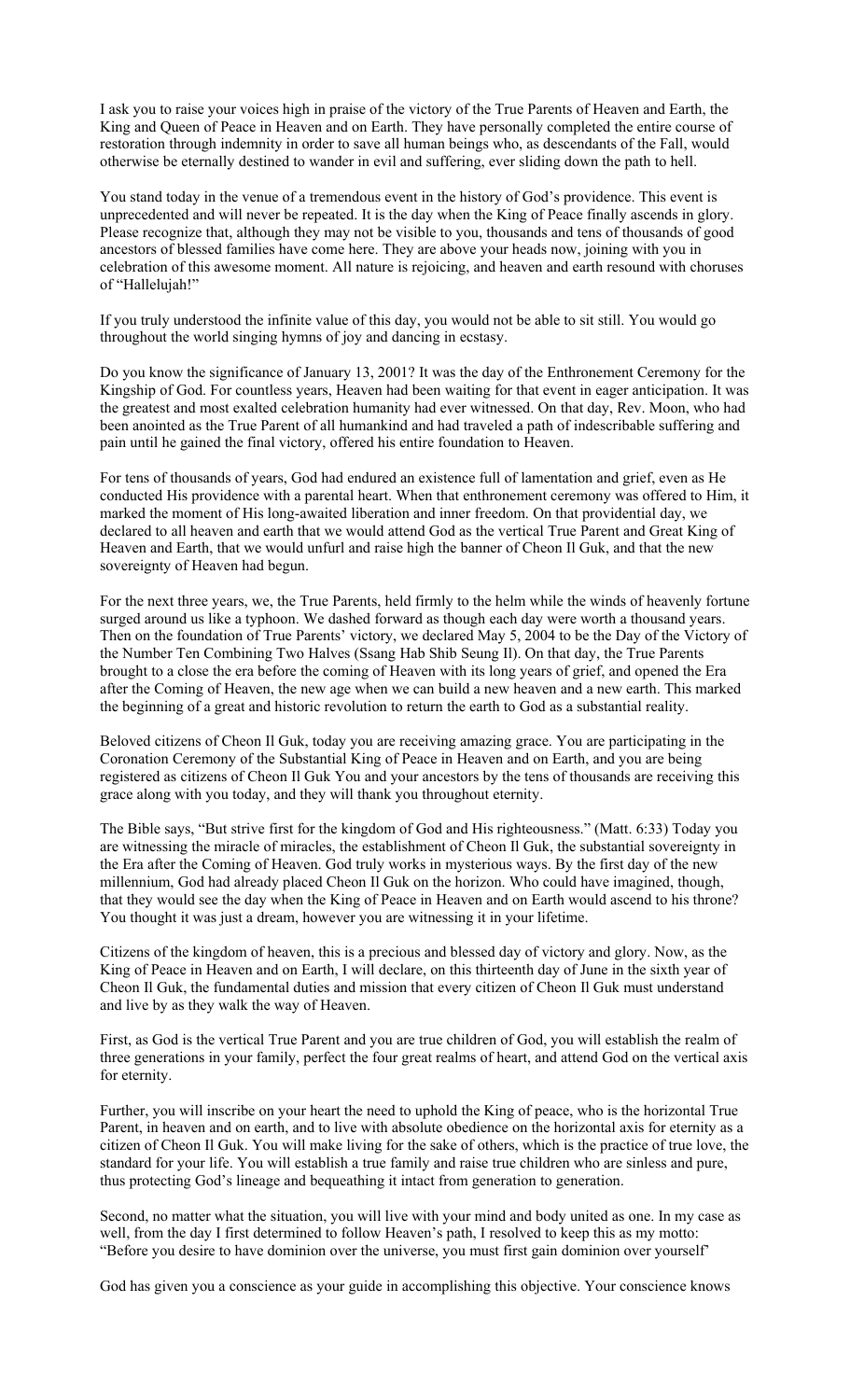everything about you. It has complete knowledge of every action and step you take; it even knows your thoughts. Your conscience knows all these things about you before your teacher or pastor knows. It knows them before your parents know. It knows them even better than God knows. So if you place your conscience in God's position over your life, and go the way of absolute obedience, of "high noon" settlement whereby your life casts no shadows, it is certain that you will establish a realm of resonance between your mind and body and perfect their unity.

# **World peace through cross-cultural marriage**

Third, the unification of the spirit world has been completed. The issue now is the people living on earth, in their physical bodies. They struggle in agony in the midst of sin and suffering, yet they are your brothers and sisters. Your third mission is to educate them and bring them home as people of Cheon Il Guk.

You need to educate everyone to understand that all human beings without exception are descended from the Fall, and that they have to change their blood lineage through receiving the Holy Marriage Blessing from the True Parents. You need to continue the work of engrafting people onto the true olive tree, by having them participate in the grace of intercultural marriage, until the day when all human beings, numbering more than three hundred billion souls, are restored to God's lineage.

Fourth, you are created to spend about ten months in your mother's womb, about one hundred years on earth breathing air, and then all eternity in the spirit world. You need to understand that, just as proper preparation in the womb is required for a healthy life after birth, you need to devote your earthly life to preparing yourself for the next stage of life in the spirit world. Never forget that in every time and place, and no matter what you are doing, your ancestors in the spirit world are with you. Be ever mindful to live in harmony with the spirit world. Communicate in prayer with the heavenly world with sincerity and dedication, so that you may become perfected in your spirit self while you are living on earth.

Fifth, your talents and abilities are required for the management and governance of Cheon Il Guk. Now therefore, cut away and cast off your mask of selfish individualism. It is just a remnant of the Era before the Coming of Heaven. In order to belong to Heaven, you have to change ownership by participating in the Ceremony of Returning Ownership, offering everything you own to God and then receiving it back from God.

In addition, all citizens of Cheon Il Guk will provide funds for the wellbeing and peace of humanity, by taxation and by voluntary contributions. They will demonstrate the model of offering the first three-tenths of their income for public purposes. This cannot be an imposed tax; it has to be a gift that citizens offer willingly to Heaven with joyful hearts.

# **The life of citizens of Cheon Il Guk**

Sixth, beloved citizens of Cheon Il Guk, in the Era after the Coming of Heaven it is possible to recover the ideal world of creation that was lost as a result of the Fall. God created everything in the universe as our natural environment; all things are absolutely needed for human prosperity. Human beings and nature are meant to share a realm of mutual resonance, with men and women as the subject partners of love and nature as the object partner thriving under our management and beautified by our creativity. We can no longer ignore or accept actions that destroy nature and pollute the environment.

As citizens of Cheon Il Guk, please exercise wisdom to protect and love nature. Return to nature and enjoy a life of liberation and complete inner freedom. To love nature is to love God and humanity. When human life resonates with nature, human character can blossom in perfection. The flowers of a true culture of heart, a true artistic world, will bloom. It will be the Garden of Eden, the original ideal world where God, human beings and all creation live in complete harmony and express their original nature.

If you practice such true love in your daily life, how can God do anything but bestow great blessings upon you? You will live for all eternity in blessing and happiness.

Seventh, the Era after the Coming of Heaven that God and True Parents have opened is a time of dramatic change. As registered citizens of Cheon Il Guk, you have the mission to make this era blossom and bear fruit in blessing and glory. Therefore, please become Heaven's emissaries, fulfilling the dual missions of the peace kingdom police force and peace kingdom corps. Serve humanity under the banner of the Universal Peace Federation, which is working to establish the position of the Abel UN. Worthy countrymen and women, if not you, then who will nurture and protect the blessed families and this blessed planet Earth that God has given us?

Please become true princes and princesses who live in attendance to God as your vertical True Parent, for He is the Peace King of the multitudes. Let us build the everlasting peace kingdom by attending the King of Peace in Heaven and on Earth and fulfilling the dutiful family way of filial sons and daughters,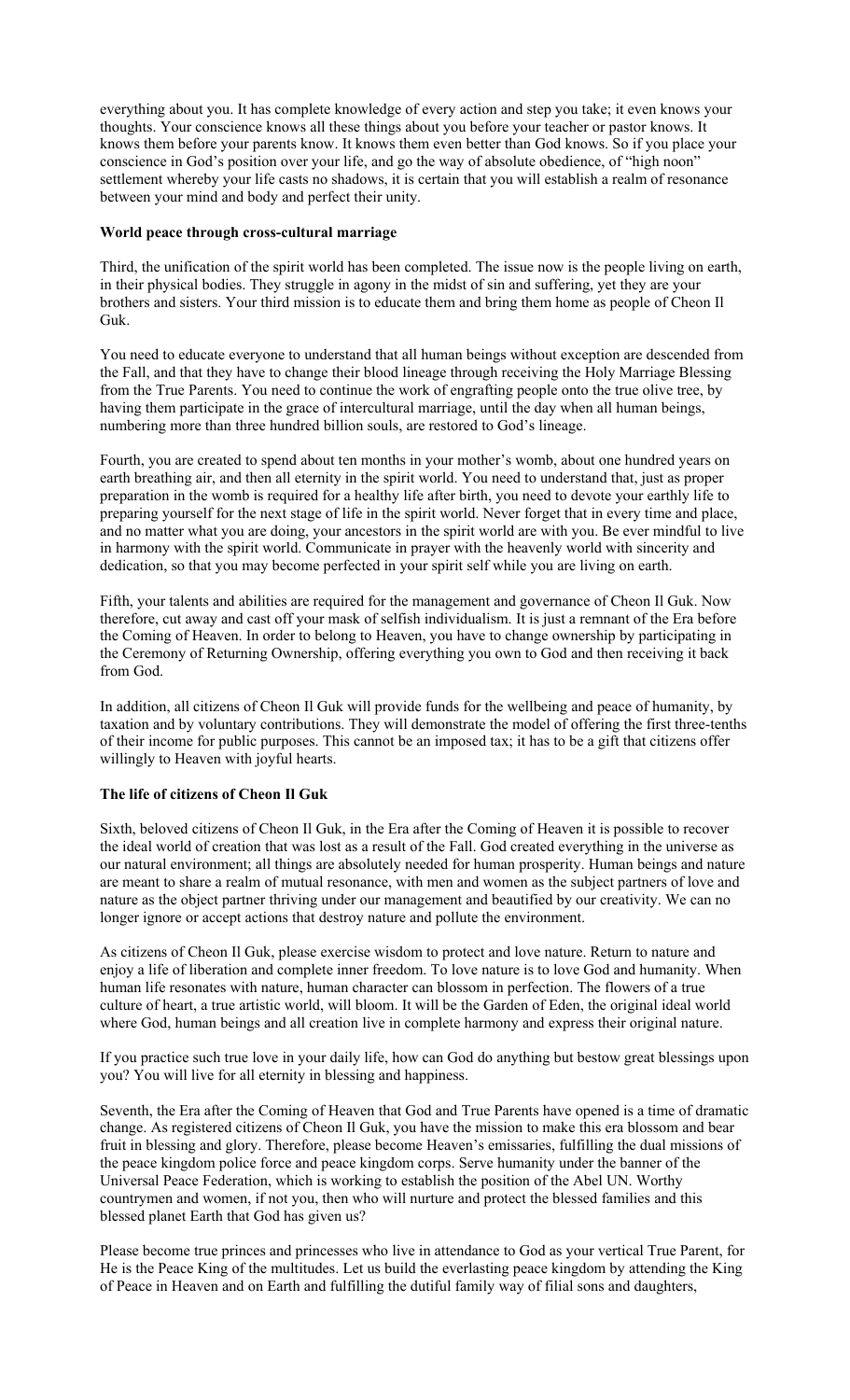patriots, saints, and divine sons and daughters.

Beloved people of Cheon Il Guk, I hope you truly will celebrate and enjoy this precious and holy day. Brush off your cares and worries and celebrate this day in joy while attending your Heavenly Father and True Parents with all your heart. The sincerity and dedication expressed by each of you brings even more glory to this day. The beautiful mountains, streams, trees and flowers here in the vicinity of Chung Pyung Lake are showering their blessings upon you as you prepare to embark on your ambitious journeys. Your descendants, too, will take pride that you participated in this long-awaited day, and they will honor and praise you forever.

I pray that the abundant grace and blessings of God in heaven may be upon you and your families.

Thank you.

# **12. The True Owners in Establishing the Kingdom of Cosmic Peace and Unity in Heaven and on Earth October 14, 2006**

## **Cheon Jeong Gung, Korea Fifth World Assembly of the Mongolian Peoples Federation for World Peace**

Leaders from all around the world who are working hard for the development of the Mongolian Peoples Federation for World Peace, and of the Universal Peace Federation, which was established under Heaven's providential call, and which is now living up to its position as the Abel UN.

As the True Parent of Heaven, Earth and Humankind, and together with all the members of my family, I personally welcome all of you to this meaningful event. Thank you for attending despite your busy schedules.

Ladies and gentlemen, this assembly has great and profound significance within the providence of God. This is the fifth world assembly since the founding of the Mongolian Peoples Federation for World Peace. It is also a world-level event to welcome Dr. Hak Ja Han Moon, who represents the true family in its original form, and who has returned after successfully completing the third of three world peace tours that have taken place since the Universal Peace Federation was founded one year ago.

# **A victory for the three generations of the True Family**

After inaugurating the Universal Peace Federation in New York on September 12,2005, my wife Dr. Hak Ja Han Moon and I went on to complete a global tour of one hundred twenty nations with the purpose of conveying my inaugural message. Carrying the baton on this foundation of True Parents' victory, my wife undertook a second world tour this spring, during which she held rallies to declare a message of peace to one hundred eighty nations. It was a tremendous victory, in which two generations of the True Family, True Parents and True Children, worked together to declare this message of peace.

This victory, in which the children of the Cain-type realm and Abel-type realm were brought together on a universal level and offered to True Parents, enabled the providential realm of ownership to be returned to God.

On the basis of this victory, on June 13 of this year, heaven and earth were united. God and the True Parents of Heaven, Earth and Humankind were firmly established in their rightful positions through the entrance ceremony into the Cheon Jeong Gung Peace Palace and through the coronation of the True Parents of Heaven, Earth and Humankind as the King and Queen of Peace in Heaven and Earth. These events were a tremendous victory unprecedented in history. It was a day on which we could liberate and completely emancipate God, who had walked the providential course for countless years alone, behind the scenes of history, in bitter sorrow and tears, and firmly settle Him into His position as the King and Master of Heaven and Earth.

The victory of God and True Parents, who have entered the Cheon Jeong Gung, is linked to an outpouring of tremendous grace through which the 6.5 billion people of the world could return to dwell within Heaven's household. On August 31, the True Parents, True Children and True Grandchildren assembled for a third world tour to convey the Word and the Blessing, a tour that I personally launched here in Korea. The three generations of the True Family have gone to forty nations to bestow the Blessing. They have returned on this happy day, victorious through their long journey. This recent world tour was all the more special because it involved the active participation of three generations of the family of the True **Parents** 

It was like the advance of the cosmic peace kingdom corps, an army that was restoring a nation each day with the truth and Blessing it was conveying. As the Word and Blessing were proclaimed simultaneously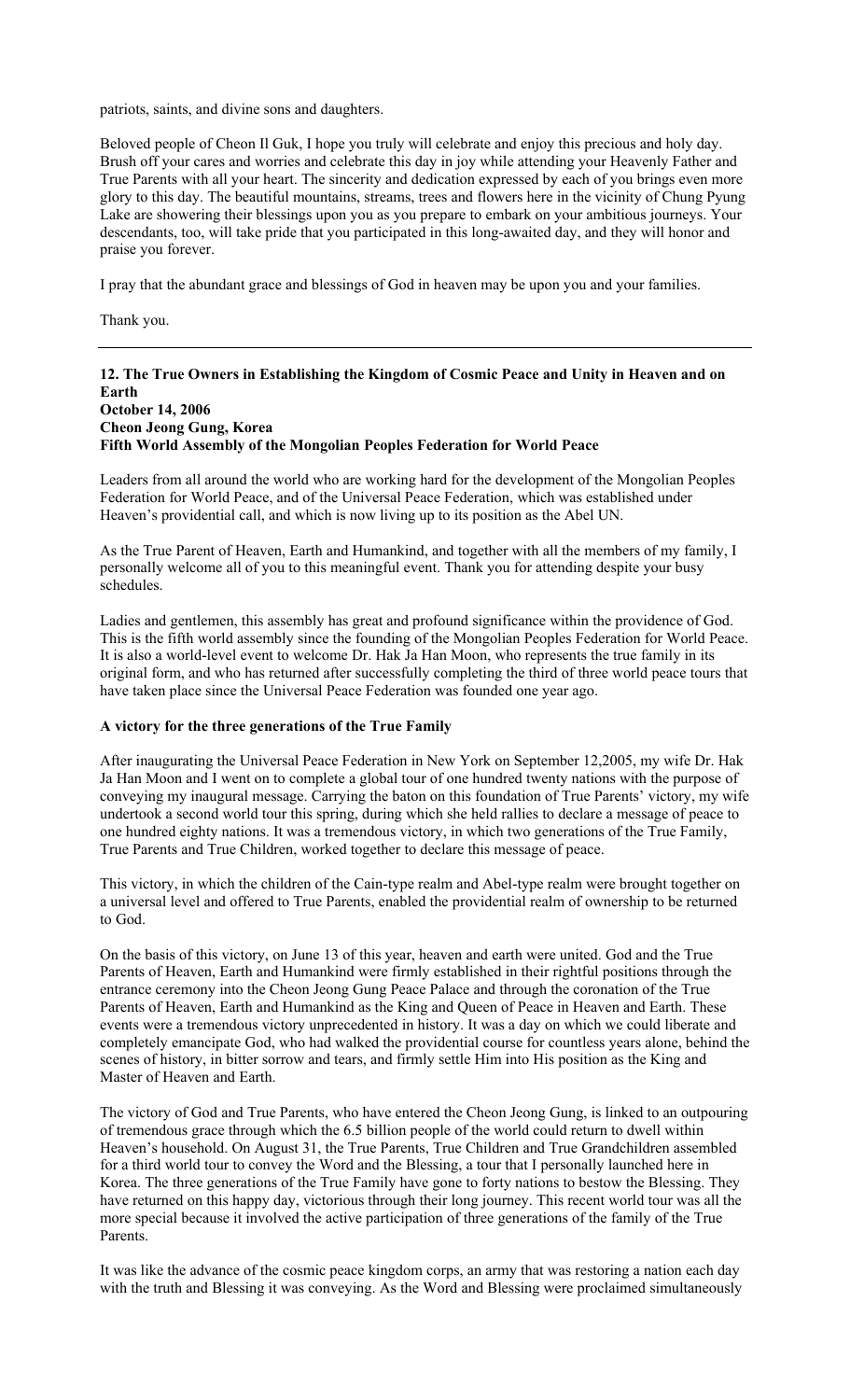each day in twelve major cities of each nation, it brought the greatest joy to all humanity. The mobilization of the three generations of the True Family is an event that will be recorded in history for eternity. It is something that no saint in history could ever have dreamed of, and it is a miracle that will be praised forevermore as a victorious liberation for Heaven.

In addition to this, today represents yet another day of historic victory that I will never forget. It is the anniversary of the day when I was liberated by the United Nations' forces. I became a free man after spending two years and eight months in a North Korean prison. I had been unjustly imprisoned for conveying Heaven's message. I was ministering to the people who were living under the communists, who had taken over North Korea shortly after the independence and liberation of my country. October 14, 1950 was a perilous moment, and Heaven was compelled to perform a miracle. It was on this day that I, the person with the seal of the True Parent of humankind, was to be led off for execution. There was no way that Heaven could ignore such an incident.

I declare that this day, which bears such great providential significance, is an historic day of victory through which I offer glory and respect to Heaven and blessings and love to the earth as the True Parent of humankind under the protection of God.

### **The Universal Peace Federation and the Mongolian Peoples Federation**

Leaders of the world! Please remember our mission to elevate the Universal Peace Federation (UPF), now only one year old, to the position of the Abel-type UN. Heaven is instructing us to develop the UPF as a new international peace organization. At the same time, we are to reform the United Nations, which stands as a Cain-type institution, by establishing in it a peace council free from Satan's influence and of the same rank as the current Security Council. This council would be a legislative body composed of religious leaders from around the globe under the protection of God.

I am saying that we have to establish a peace council that will speak for the interests of all nations, unlike the current United Nations representatives, and which will truly work for the welfare and peace of humanity from an inter-religious and universal perspective.

The concept of the Universal Peace Federation, which was launched according to God's ideal purpose and goal of creation, could not have emerged from the wisdom of one human being. It is the greatest and utmost blessing Heaven has given to humanity and it is ushering in the new millennium. Thus, it is my hope that the Mongolian Peoples Federation will also fulfill its duty as a partner of the Universal Peace Federation in achieving its noble goals bestowed by Heaven.

Toward that end, I would once again like to impart to you today a revelation from God that is absolutely essential to all 6.5 billion people of the world. It is entitled "The True Owners in Establishing the Kingdom of Peace and Unity in Heaven and on Earth." This is the message I gave at the third Assembly of the Mongolian Peoples Federation for World Peace. I hope you will all be wise leaders who open your minds to listen to the voice of Heaven.

Leaders of the world! God, the Creator of all things under the sun, is the True Parent of all humanity. He is not a parent in the parochial sense, existing only for a certain religion or race, or the residents of a certain region. You may call Him by any name, be it Jehovah, Allah, or any other. What is important is that He positively exists, lives as the True Parent of all people, and is carrying on the great work of creation in accordance with the principles and the laws of nature that He set up at the beginning of time. He governs everything in the universe and He has carried out His providence through history.

#### **The existence of the spirit world**

Ladies and gentlemen, each person has a mind and body, and a spirit self that is more elevated than the mind. God resides in the world in which we live with our physical bodies, and also in the spirit world where our spirits are destined to live. Therefore, only when we have become completely one with God in true love are we complete. Such a perfected person, even if physically small, would represent all of history and all potential future relationships, and so could be said to possess infinite value. Once we are aware of this cosmic value, we realize that we must let our minds take the lead in our lives. To aid this, God created your conscience to know and perceive every action you take and every thought you entertain. Your conscience is aware of these things before your teachers, parents and even God are. Hence, if you were to live in absolute obedience to the commands of your conscience, which is your teacher for eternity, you would be absolutely guaranteed to have eternal life. Such is the way of God's creation.

When viewing the structure of a human being from a different angle, we can recognize that God created us as beings with dual characteristics. He created our physical bodies as miniatures of the corporeal, tangible world and our spiritual bodies as representatives of and lords of the incorporeal world. Accordingly, a human being is intended to live for a hundred years or so in the corporeal, physical world and, once the physical body ceases functioning, to pass on naturally and automatically into the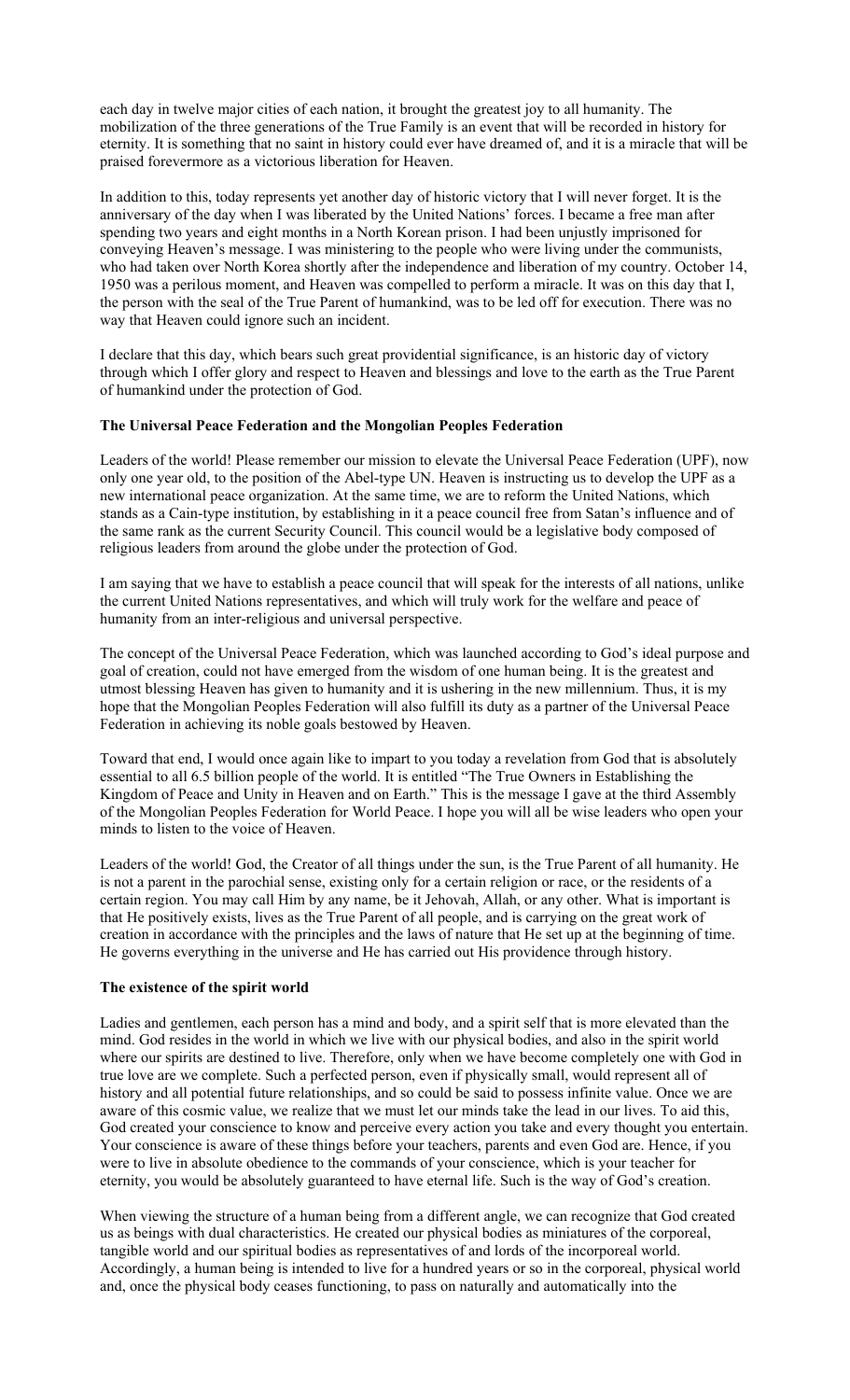incorporeal, spirit world. In this way, though it cannot be perceived physically, the spirit world is the automatic and inevitable extension of our lives on earth, humankind's eternal, original homeland, created by God.

The spirit world actually does exist. It is not a world that someone fantasized or imagined into existence. We do not have the right of choice concerning it. It is not a world we can go to if we please or refuse to go to if we would rather not. Just as God is eternal and unchanging, the spirit world He created is also eternal and unchanging. Just as we live in the physical world in our physical bodies and form all sorts of relationships with the existing world, even in the spirit world we are destined to go on living in our spiritual bodies, forming and maintaining close relationships with all phenomena of the spirit world.

In the relationship between the spirit and the physical body of a human being, the spirit is the more important of the two. The physical body lasts for about a hundred years before it stops functioning. However, the spirit lasts eternally, transcending time and space. Isn't even a person who dresses and fares extremely well in the physical world bound to die? Therefore, before you pass on to the next world, you need to achieve unity between your physical and spiritual bodies by living your earthly life in such a way that you meet the standards of both the physical and spirit worlds.

In other words, you have the responsibility to mature your spirit within your physical body based on the finite life you live in the tangible, physical world. This does not mean, however, that the maturing of a spirit self happens automatically. Your spirit self fully matures only on the basis of complete unity between your mind and body during your earthly life, which you achieve by expressing true love through actions.

Ladies and gentlemen, in order for fruit to ripen and be put into storage in autumn, it needs first to pass through the growing process of spring and summer and be provided with the nutrients supplied by nature and the tender, loving care of its owner. Fruit grown in an orchard by a lazy or ignorant owner will be afflicted with diseases and vulnerable to foul weather. Eventually it will fall from the tree before it is ripe, or be worm-infested. Though it is still fruit, it is different from other fruit since it will never be good enough to sell in the market. Fruit that has fully matured on the tree, however, will naturally go into the owner's storehouse.

Similarly, only when the spirit of a person has reached its full maturation during his or her life in the physical world, which can be likened to the tree, can it automatically enter the kingdom of heaven in the incorporeal spirit world. In other words, a person will enter the kingdom of God in heaven automatically only when he or she has qualified for and enjoyed the kingdom of heaven on earth by reaching the heavenly standard of maturity while living in the physical body.

During your life on earth your every action and movement, without exception, is recorded on your spirit self and measured against the public laws of Heaven. Accordingly, when your spirit self enters the spirit world, which has recorded your life on earth with one hundred percent accuracy, your spirit will show plainly whether you have led a ripe life of goodness, or a wormy, rotten life of sinfulness. What this means is that God will not judge you; you will be your own judge.

If we were all aware of this astonishing rule from Heaven, would any of us spend the days of our lives on earth in selfishness and immorality, succumbing to temptations of Satan and pursuing nothing other than pleasure? No! Rather, we would abstain from injuring and scarring our spirit bodies, even at the risk of our earthly lives. Please bear this truth in mind: You determine whether you are bound for heaven or for hell by your thoughts, speech and behavior in each moment.

This does not imply, though, that the spirit self leads a life of its own, or that it can act by itself to express true love. Your spirit self grows, matures, and is finally perfected only within your physical body, through a life of having actualized true love on earth, which brings your mind and body into a smooth relationship of giving and receiving. And yet, your outer self and inner self are in a constant relationship of conflict and struggle. How much longer will you allow this fighting to continue? Ten years? A hundred years?

In contrast to the human condition, there is undeniably a proper order that all forms of existence in the universe exemplify. God created us to participate in this order, not to live in this state of conflicted disorder. You need to know that it is your duty and responsibility as a human being to dispel all temptations directed at your outer self, your physical body, and to achieve victory in life by following the way of your inner self, your conscience. Heavenly fortune will be with those who live in this way. They will accomplish the perfection of the spirit self.

Ladies and gentlemen, what kind of places are heaven and hell? What people enter heaven? If it really does exist, where would it be? Would it be outside the galaxy, on the other side of the sky? If it does not exist, is it a product of our imagination? These are questions that everyone has pondered at least once.

In brief, heaven is a world overflowing with God's true love and established with true love as its axis. It is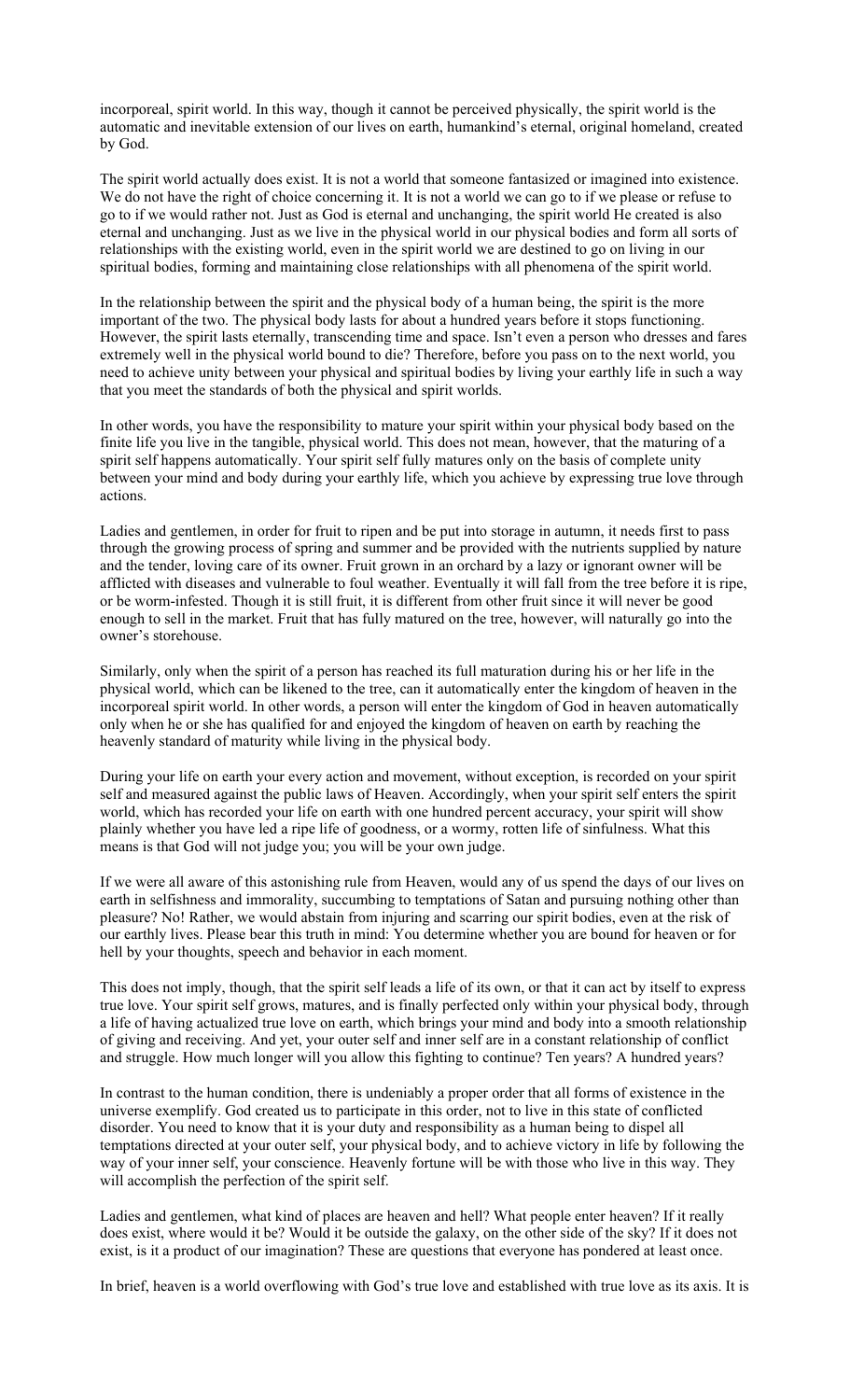a world where true love is the external form as well as the internal content of every environment. It is a world where true love is present at the beginning and end of life. It is a world filled with people who were born through true love, live in the embrace of true love, and follow the path of true love as they pass on into the next world, the spirit world.

Consequently, antagonism and jealousy are not to be found in that world, because it is a world where each person naturally lives for the sake of the other. It is not a world governed by money, glory or power. It is a world wherein the whole succeeds with the success of each person, the whole appreciates what each person appreciates, and the whole feels joyful through the joy of each person.

Heaven is a world filled with the air of true love, where all breathe true love. It is a world where life throbs with love everywhere at every moment. It is a world whose constituent members are all connected to the true God through family ties. It is a place where the whole world and all people are linked together in a network of inseparable relationships, similar to that of the cells in our bodies. It is a world that is governed by true love alone, the love that is God's essence. Accordingly, God also exists for true love.

What love is true love? The essence of true love is not to have others serve you; it is you giving and serving others. True love gives and forgets that it has given and continues to give endlessly. This is a love that feels pleasure in giving. It is the heart of pleasure. It is the love of a mother holding her baby to her bosom and breastfeeding it. It is expressed through sacrifice, as when, with pleasure, a child acts out of filial piety toward his or her parents. It is the love that God expressed when creating human beings, an act of absolute, unique, unchanging and eternal love that gives without any condition or expectation of receiving anything in return.

### **A life of true love**

Ladies and gentlemen, true love brings about the order, peace and happiness that support the common good. True love is love that determines the source, center and owner of the universe. True love is the root and symbol of the will and power of God. Therefore, when bound in true love, it is enough just to be together eternally, for it is a love that attracts the universe, even God. The value of true love lies in its power, which is strong enough to eradicate the national, racial and religious barriers fallen human beings created. That is why a life that has been lived for the sake of others, that is, a life of true love, is the absolute condition necessary to enter the kingdom of heaven.

Yet, look at the world we are currently living in. The people of the world are caught in the trap of extreme selfishness, clamoring for material gain. They have lost all sense of values and have fallen into the depths of self-gratification and degradation. The world is filled with alcoholics and drug addicts. As if free sex were not enough, there are even those who commit incest and still hold their heads up high. This world has become one wherein beasts with human faces roam freely, even after violating women, including grandmothers, mothers, wives and daughters. This world has become polluted by acts such as wife swapping. These represent the lowest ebb, the very worst of fallen acts, and the destruction of morality. This world has become hell on earth, where the perfected world, embodying the ideal God envisioned at the Creation, cannot even be imagined.

We have come to know that all these problems are rooted in the Fall of Adam and Eve, our first ancestors. Adam and Eve, who were at the perfection stage of the growth period, had a sexual relationship before their rightful time, due to the temptation of Satan. An impermissible sexual union of man and woman constituted the human Fall. This is why, for thousands of years, people have continued to perpetrate all manner of sexual aberrations, traitorous acts that drive a sharp spike into the heart of God. Human beings have been unable to escape from the realm of the fallen lineage.

Ladies and gentlemen, a man or woman alone can only be one half of the whole. That is how God created us. For that reason, He has interchanged the owners of the reproductive organs, the love organs. The owner of a wife's reproductive organ is her husband, and the owner of a husband's is his wife. The position of mutual ownership is achieved only when each is rooted in true love for the sake of the other. In other words, regardless of their external status, no one can be complete, rather than half, until they have secured the position of an owner through marriage.

The human reproductive organ is sacred. It is the palace of life where the seed of life is sown, the palace of love where the flower of love is made to bloom, and the palace of lineage where the fruit of lineage is borne. We bring forth absolute lineage, absolute love and absolute life, as well as absolute harmony, absolute unity, absolute liberation and absolute tranquility, through this absolute reproductive organ.

Now we know the reason we need to restore the position of the owner of the reproductive organ. It is because we can possess God's love from that position. He is the subject partner of three great loves. As the Owner of the universe, He is the True Teacher, True Owner and loving True Parent. These form the basis for the original, "three great subjects" system of thought. All these teachings and truths are created through the life of a true, model family. With the expansion of the true family into the society, the nation,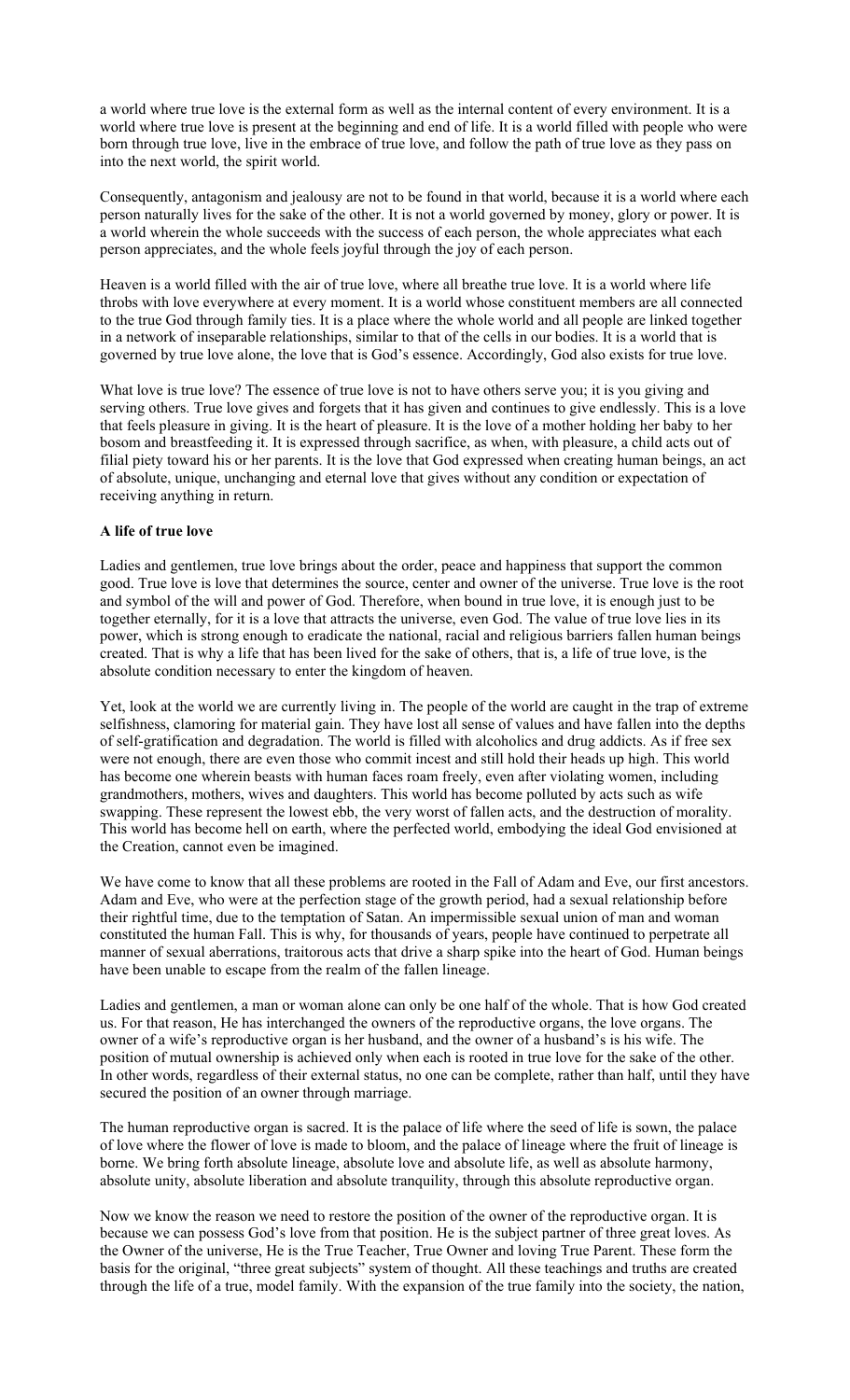the world and even the universe, all of these will be transformed into the peace kingdom founded upon the model, ideal family.

# **True Parents' mission**

However, because of the Fall the first man, Adam, lost the original, true lineage and consequently was unable to form the original couple and the original family. Adam, who was to have become the True Teacher, True Parent and True King, inherited instead the lineage of Satan and degraded himself to the position of a false teacher, false parent and false king.

When we come to think of it, the purpose for which Jesus came to earth did not lie elsewhere. It was to restore the Fall. If Jesus, who came as the second Adam, had not been crucified, he would have restored the original lineage of God, free from the Fall. He would have reversed the mistake of the first Adam, established a true family as the Savior of human beings, and founded on earth the original homeland. This would have been the kingdom that embodied the ideal of peace, the kingdom of heaven on earth. However, the disciples, the religious leaders and the leaders of the nation were not able to recognize the Christ, and their disbelief brought Jesus' life to an end in a wretched and tragic way.

Has anyone really known the grieving heart of Jesus, whose passing from the earth was so untimely, and who left no descendants? Though two thousand years of Christian history have passed, has there been any Christian who truly understood Jesus' sorrowful circumstances? Jesus left suddenly, leaving behind him few traces beyond his promise to return. His physical body was buried and is no longer with us.

Finally the will that God tried to fulfill through him is in the process of completion at this time, at the conclusion of history. This is through the True Parents, who have now appeared on earth and have received the seal of Heaven. However, the life of Rev. Moon, whose task it is to complete the mission of the True Parents, has been one of sorrow, marked by inexpressible suffering and persecution.

The third Adam, the True Parent, must indemnify and completely reverse all the mistakes of the first and second Adams. I have to complete the mission of the Savior, Messiah, and Lord at his second coming, and also the mission of all the major figures on whom religions are based. My life, like the process of God's creation of the universe, constitutes the great work of recreating humanity. Not even the smallest error is permitted. It has been a lonely course that no one can fully comprehend. It has taken me down thorny paths through the wilderness, often utterly alone. Not even God could acknowledge me. Hovering many times between life and death, even vomiting blood, I still had to rise again like a phoenix to remain true to my promise to God.

Though I was innocent, I had to endure unjust imprisonment six times. I was wrongfully imprisoned for working in the underground independence movement as a student in Japan, for propagating the Will of God in Pyongyang that was under communist rule immediately after Korea's independence, and during the Syngman Rhee administration after Korea had been reborn as a free nation. Furthermore, even in the United States, which proudly presents itself to the world as a model of democracy, I was unfairly accused by the government and was unjustly imprisoned.

Who on earth can understand the life of Rev. Moon? It has been a life of misery, which I had to endure by biting my tongue, in order to comfort God, and for the salvation of the fallen people of the world who are suffering in the realm of death. Even now, if one person were to look into my heart and speak a word of sympathy, I would burst into tears and my tears would flow like a waterfall.

Ladies and gentlemen, the sinful era of restoration through indemnity, the Era before the Coming of Heaven, has passed, and the era of the constitutional government, an era ruled by heavenly law, is upon us. This is the Era after the Coming of Heaven. You are now living in an era of grace in which, after receiving the marriage Blessing from True Parents, completing the change of lineage, and leading a life that is vertically aligned with Heaven, such that no shadow is cast, you can automatically enter the kingdom of heaven. That is to say, if you establish a true family on earth and lead a heavenly life, when you die, your life will be connected to the kingdom of God in heaven, and you will enjoy eternal life.

Therefore, in the framework of the family, you have to serve God as the Parent in the highest position. All of you are to become His children, entering into a parent-child relationship with Him and perfecting yourselves through living together, closely linked as if by kinship. In short, you need to unite and live in the realm of a true love relationship with God.

The kingdom of heaven must first be achieved on earth. What this means is that the kingdom of heaven being established in the physical world is the prerequisite for establishing the kingdom of heaven in the spirit world. Therefore, Heaven is not a world found in outer space on the other side of the galaxy, nor is it the by-product of imagination, existing only in the human mind. It refers to the substantial kingdom of heaven on earth, which can only be created when you have led lives expressive of true love. When you leave the physical world on that foundation, you automatically enter the incorporeal kingdom of heaven.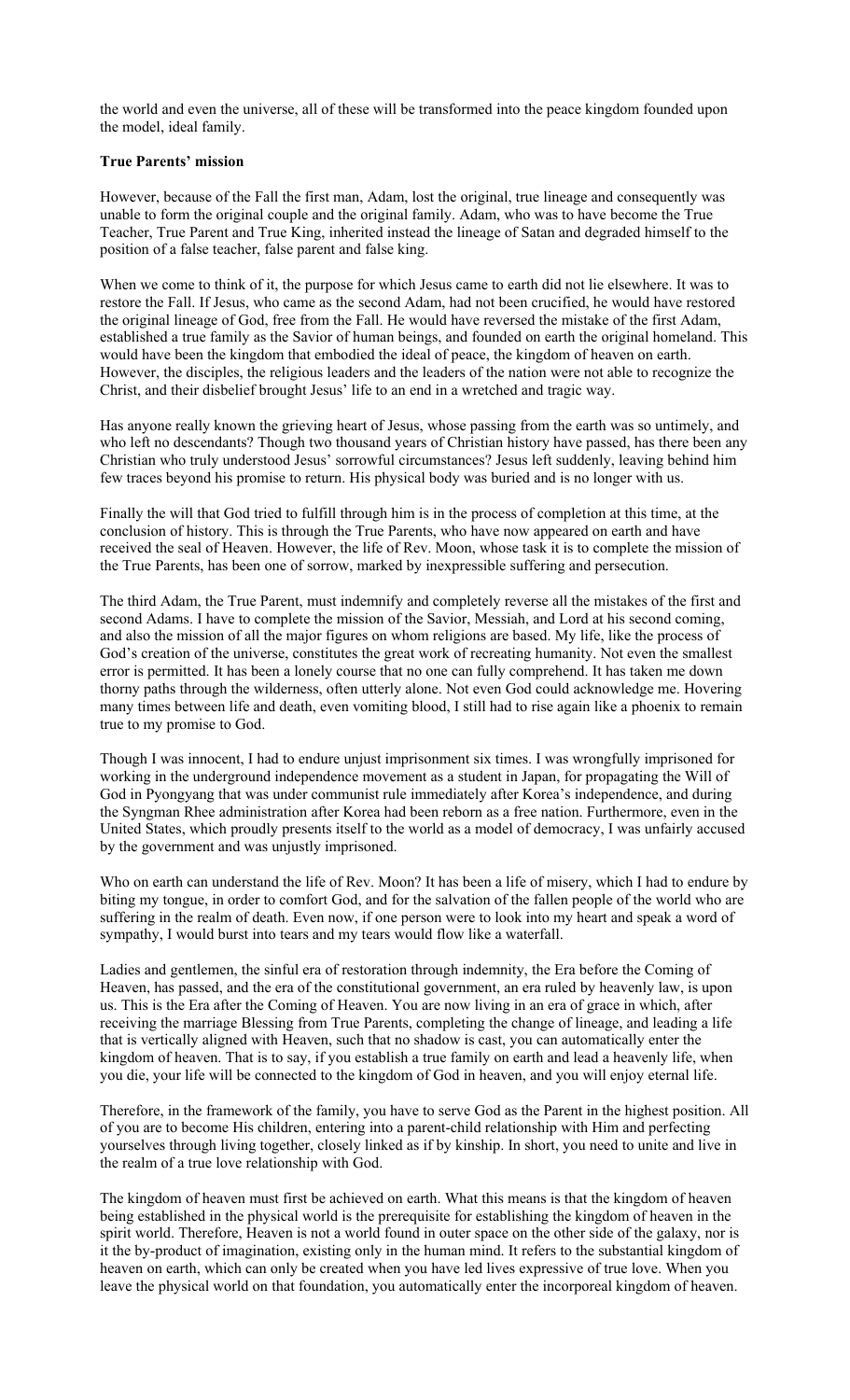This means that only after you have led a heavenly life on earth can you also lead such a life in heaven.

Only the fruit that has fully ripened on the tree can be classified as a product of the best quality. Thus your lives must not be like fruit that is devoured by insects on the tree, bound for hell. You always must remember that you yourselves, through your life on earth, determine whether you go to heaven or to hell.

### **A family of three generations living in harmony**

Ladies and gentlemen, the family sets the pattern for living together in harmony. The home wherein parents and children love and respect each other, husband and wife are grounded in mutual fidelity and love, and brothers and sisters trust and rely on each other, and all live together as one, is the model, ideal family. This means that you need to establish a true family wherein the stem of true love emerges from the root of true love and bears the fruit of true love.

In such a family, the root of history is alive, and the root of the kingdom of heaven extends into it. In other words, the kingdom of heaven on earth takes root in this family rooted in God's love. Such a family is also where the everlasting root of kingship is firmly planted and where the grandparents, parents and grandchildren represent the roots of the past, present and future. The root of the past represents the spirit world, the root of the present is the palace representing the world today, and the root of the future establishes grandsons and granddaughters as princes and princesses. The family thus erects the palace of peace representing the two worlds, the spirit world and the physical world. In such a manner, the three generations of grandparents, parents and grandchildren live together as one family, serving the eternally living God. You need to know that to seek and establish such a family of Cheon Il Guk, God's kingdom, is the responsibility of tribal messiahs, the mission of the ambassadors for peace and the desire of God.

The movement to realize a society of mutual existence, prosperity and benefit, by making humanity into one great family through breaking down the walls in our hearts and eliminating the barriers between nations, begins from each family. Therefore, we must keep in mind that to form and establish true families is our providential calling, the calling to advance the establishment of the cosmic peace kingdom on earth.

You need to form families that God will miss and yearn to return to after He has been away. You have to raise families to which He can come freely as the Parent visiting His children. That is what it means to live in service to God. In such a family, God becomes the subject partner of our conscience, acting vertically. Following that vertical subject partner, your mind stands in the position of the vertical subject partner of your body, and brings your mind and body into unity. This family is where parental love, conjugal love, children's love, and siblings' love are completely realized. In other words, this is where the four realms of love or the four realms of heart are perfected. Only in such a family can the upper and lower, the front and back, and the left and right be connected in one dynamic of spherical motion.

If the world were filled with such true families, that world would be one governed by the heavenly way and heavenly laws, with no need for lawyers, prosecutors or even judges. Ponder this for a moment. Who would be most fully aware of your good and bad deeds? It would be your grandparents, your parents, your spouse and your children.

Is there anything that cannot be resolved within the family? When parents and children, husband and wife, and older siblings and younger siblings live for the sake of one another, how could they do anything unforgivable? How could they ever commit crimes? A world governed by the heavenly way and the heavenly laws is a natural world, an unobstructed world of truth and pure reason. It is a world at the "high noon" of absolute values, devoid of shadows.

Esteemed representatives of the Mongolian Peoples Federation, all of us must return gratitude and glory to God and True Parents for enlightening us about the incredible providential age in which we are living. The mission of the Mongolian Peoples Federation has now become clear. Serving the Universal Peace Federation as its vertical Abel, and the religious realm and national realm of the world as its horizontal Abel, it is in the position of Cain, working as the central figure in establishing the global kingdom of the peace ideal.

You are now advancing into the era of liberation and complete inner freedom, which is the providential era of the realm of the heart of the fourth Adam. In other words, it is the Era after the Coming of Heaven. This is the time when, metaphorically speaking, the sun is directly overhead and no shadow is cast. This signifies that the Era before the Coming of Heaven, including the Old, New and Completed Testament ages, has been surmounted.

These eras have required immeasurable restitution and atonement for the sake of re-creating the ideal. The present time, however, corresponds to the era prior to Adam's Fall, the time of building the original ideal world. It refers to the era of true love that is all encompassing, all-powerful and has overall authority. It is the realm of heart in which the spirit world and the physical world are bound together as a united realm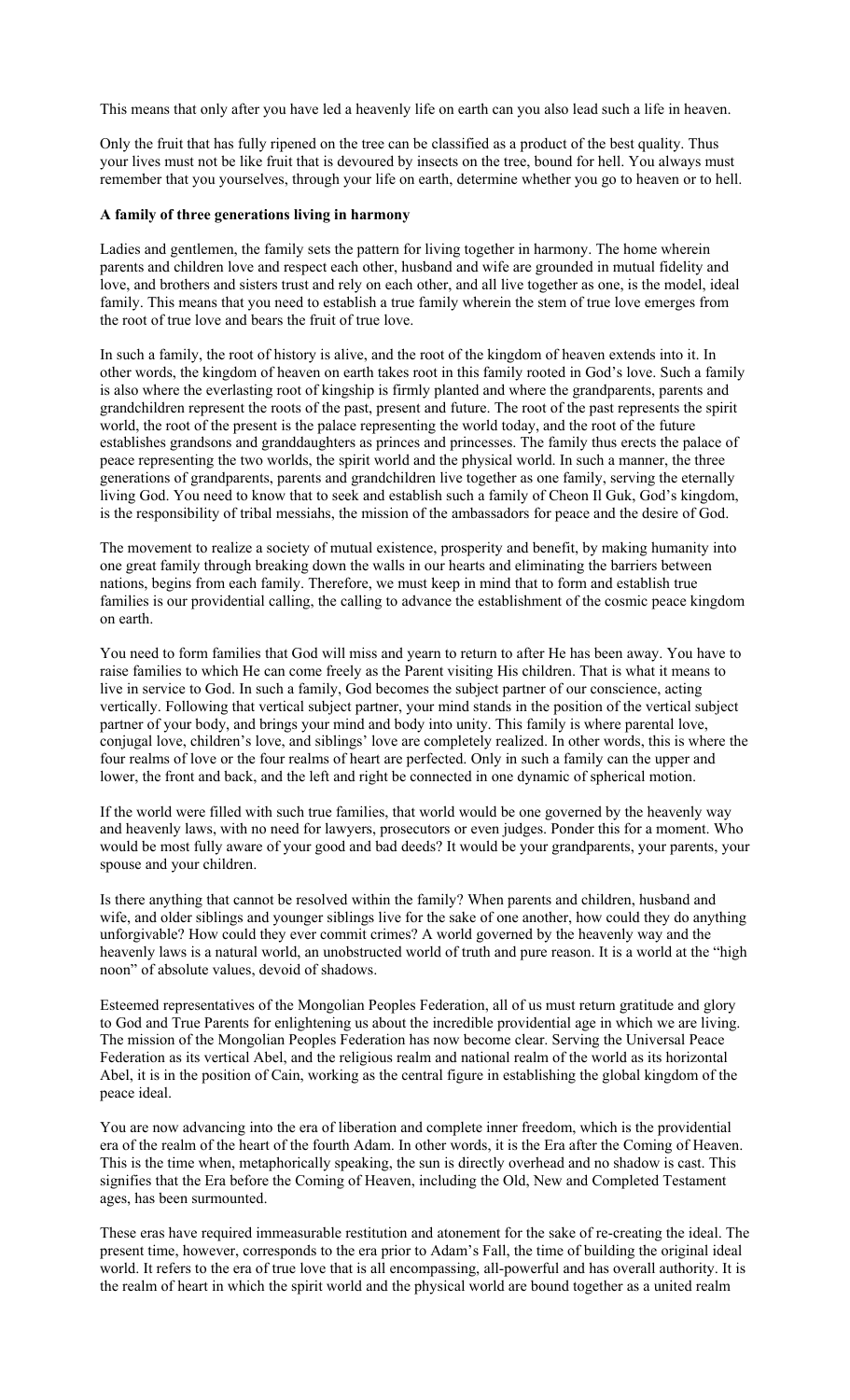centered on the True Parents, the King and Queen of Peace. In other words, it is the era of the kingdom of peace and unity in heaven and on earth.

Please become true princes and princesses who can attend and live together with God, the eternal Peace King and True Parent of humanity. Let us develop the Mongolian Peoples Federation and establish a Mongolian Shared Lineage Federation by receiving the marriage Blessing of the True Parents and completing the change of our lineage. Please take to heart that this is the task God has assigned you, and become true owners in establishing the kingdom of peace and unity in heaven and on earth.

May God's grace be upon you, your family and your nation.

Thank you.

# **13. A Providential View of the Pacific Rim Era in Light of God's Will I August 27, 2008 Cheon Jeong Gung, Korea Proclamation Ceremony of the Day of Complete Rebirth, Complete Resurrection and Complete Eternal Life (Fortieth day after True Parents' helicopter accident)**

Distinguished guests from one hundred and ninety nations, who have come to celebrate this significant and providential day:

I would like to begin by offering my heartfelt gratitude to God, who protected my wife and me and all who were accompanying us. I sincerely thank all those who prayed and offered devotions on our behalf.

Today I feel truly humbled. Through the more than eighty years of my life, I have gone through countless ordeals, incarcerations and innumerable life-or-death situations solely for the purpose of fulfilling God's providence. Although the rest of the world does not know this, my life has been a continuum of intense battles with Satan that I have fought alone.

Ladies and gentlemen, God truly carries out His providence in mysterious ways. At the time of the helicopter accident, which no one could have imagined, Heaven mobilized the spirit world and made sure Satan dare not harm my wife and me, the True Parents. Even in the eyes of ordinary people this incident was extraordinary, a miracle among miracles. It is being recorded as an amazing wonder, incomparable to any other in history.

I have publicly announced that January 13, 2013 is the day when the restoration of the homeland is to be fulfilled, and I am devoting my entire being, day and night, for that purpose. Could Heaven abandon me? As God's representative in the flesh, I have accomplished His Will on earth. So if not with Rev. Moon, with whom will God be able to work in perfecting His providence and returning humanity to God's bosom?

As my wife and I can once again stand here before you today, thanks to God's tremendous grace, our hearts are bursting with emotion. We were called by God and anointed as the True Parents of humanity. Human beings are born into the fallen lineage without true parents. They are orphans who have wandered aimlessly for thousands of years. We have received the great mandate from Heaven to save all people and bring them back to God.

With four years to go, and in the final leg of our drive toward 2013, I proclaimed the combination of two halves (Ssang Hab), the combined jubilee years, which are the seventh and eighth years of God's kingdom of Cheon Il Guk. As I did so, I ordered the spirit world and the physical world to advance in all directions.

It was at that very point in time that I was involved unexpectedly in the helicopter accident. Yet, through this accident, Heaven once again revealed to the ignorant and unenlightened human race that God is very much alive and active. Join me now in carrying out an explosive revolution of true love and true families.

Let us never forget, even for an instant, that we are positioned at a very urgent point in time, when we have to bring every single person in this world to become part of a blessed family.

### **The providential era centered on the anointed representatives**

Ladies and gentlemen, on this momentous day, I would like to convey a message from Heaven to you who have come from around the world. It is a message I delivered at a seminar held in both Texas and Washington, DC, from April 30 to May 2, which brought together leaders of nations from North and South America. Humanity is now entering a new era, the era of heaven that is turning the world upside down. It is a time when God will work through the anointed representatives (boonbongwang) that, in my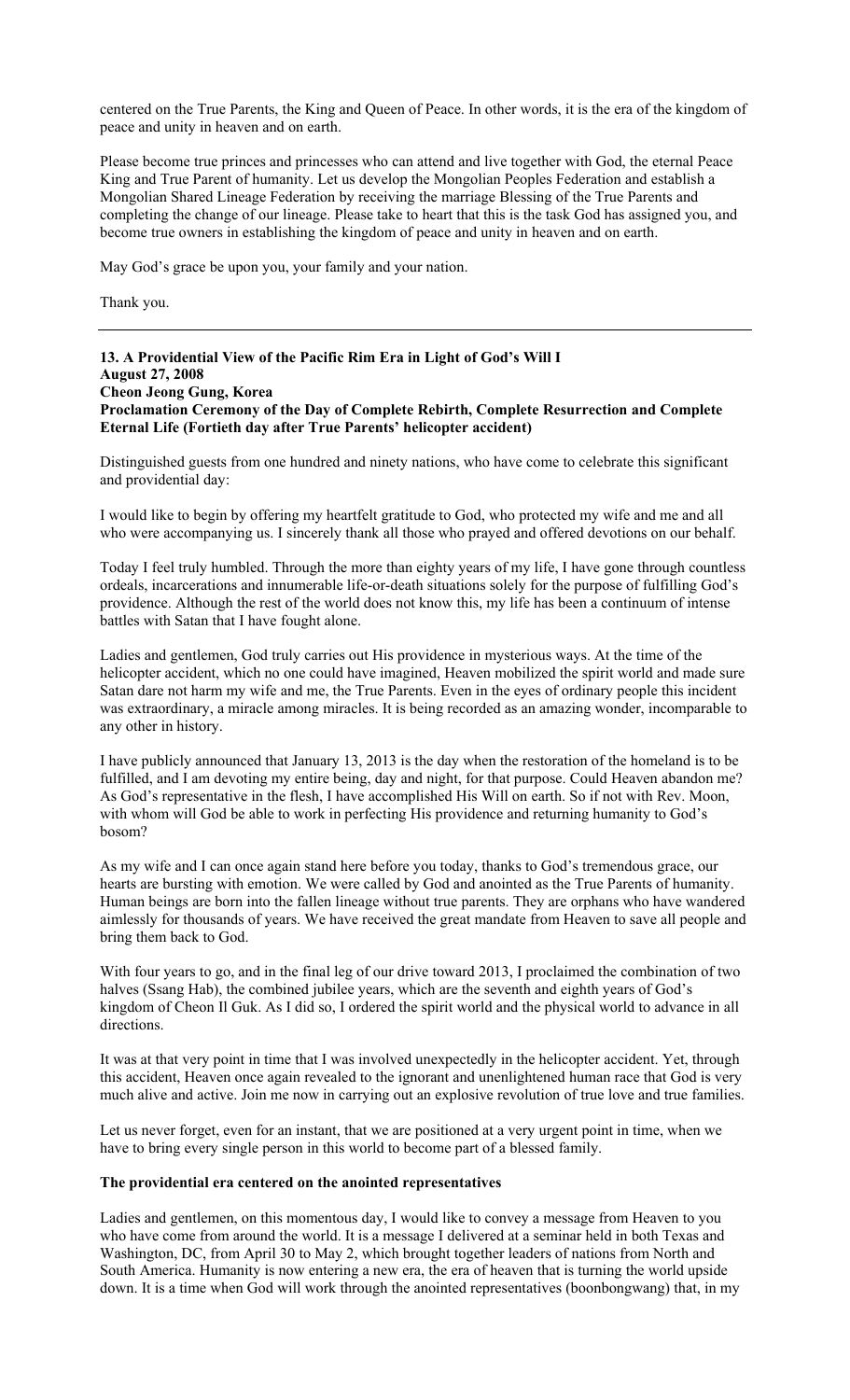capacity as King of Peace, I am sending to every part of the world. In other words, it is the time when we will complete God's kingdom of Cheon Il Guk.

Ladies and gentlemen, if John the Baptist had fulfilled the responsibility he had in relation to Jesus, Jesus would not have been opposed by the leaders of his religion or his nation, and he would not have gone the path of the cross. With John the Baptist at his side, Jesus would have led the people of Israel to win for God all the authority and power of Rome, in accordance with God's preparations over thousands of years. Had such a foundation been secured, Jesus would have sent out his royal representatives, over all the roads leading out of Rome, to all corners of the world. They would have been the representatives and ambassadors of Jesus, the King of Peace, and would have fulfilled their mission of bequeathing to the world the Will of Heaven. They would have thus created Cheon Il Guk, the kingdom of peace, throughout the world, a kingdom without walls or barriers, liberated and completely free from evil.

However, we know quite well that humanity has been unable to free itself from Satan's deception, and instead has walked a path of restoration through indemnity for the past two thousand years. The mistake of one person, John the Baptist, who failed to unite with Jesus and then died a miserable death, led to this disastrous result.

Even so, heavenly law does not allow God's providence to be permanently interrupted or abandoned due to human error. Today, God has chosen this land of Korea to become the homeland in which His providence will come to fruition. This is because it is the homeland of the True Parents, who were infused with the spirit of this land at their birth.

I have already appointed and announced special anointed representatives for the three central nations of this providence. I appointed Dr. Chung Hwan Kwak, chairman of the Universal Peace Federation, to represent Korea, which stands in the position of the father nation in the providence. Rev. Hideo Oyamada, chairman of the Universal Peace Federation of Japan, was appointed to Japan, the mother nation; and Mr. Dong Moon Joo, chairman of The Washington Times, to the United States, which stands as the providential eldest son.

I am initiating a peace movement to unite the Americas. I would recommend someone such as former United States President George H.W. Bush as a special representative of North America, and someone such as former President Julio Maria Sanguinetti of Uruguay as a special representative of South America. As a special representative of the Republic of Korea, the providential homeland, I have selected Dr. Cheol Seung Lee, whom the people of Korea respect as a great elder statesman.

Ladies and gentlemen, I am working hard to send out anointed representatives to all nations of the world. They live in an era in which mistakes such as those committed by John the Baptist will never be repeated. Unlike Jesus, whose time on earth abruptly ended on the cross, I will surely complete the restoration of God's homeland on earth, as I have received Heaven's seal as the King of Peace. With God and the King of Peace as the central axis, I shall lead the anointed representatives sent throughout the world and thus create the original ideal kingdom of everlasting peace.

Please unite your minds and bodies and engrave in your hearts the heavenly message that God is revealing to you. Please remember that this message speaks of the heavenly path that will guide your activities and life from this day on.

#### **The Era after the Coming of Heaven: A Time of the Sovereignty of Goodness**

Respected President George Bush of the United States, President Julio Maria Sanguinetti of Uruguay, former and current heads of state from Central and South America, ladies and gentlemen:

First of all, I would like to extend my appreciation to you, on behalf of my family, for taking part in this International Leadership Conference despite your busy schedules.

I also wish to express my deep appreciation to the United States of America and to all those nations that participated in the Korean War, and especially for the sacrifices your veterans made on behalf of the founding ideals of the United Nations and the noble cause of world peace. Knowing that this was related to God's Will, I express my heartfelt gratitude to you.

Ladies and gentlemen, God's desire is to save humankind from evil and sin, and to actualize the ideal He envisioned for all that He created. From the viewpoint of God's providential plan, the Korean War was not a simple war involving one country. It was a historic, righteous war that played a decisive role in bringing God's providence to fruition. This understanding will become an important principle and tradition for the Abel UN. Due to constraints of time, I cannot explain in detail today the profound providential plan God has had for my life's work and for the Korean Peninsula. I will therefore speak about some aspects of God's providence dealing with the Pacific Rim era that I have recently announced.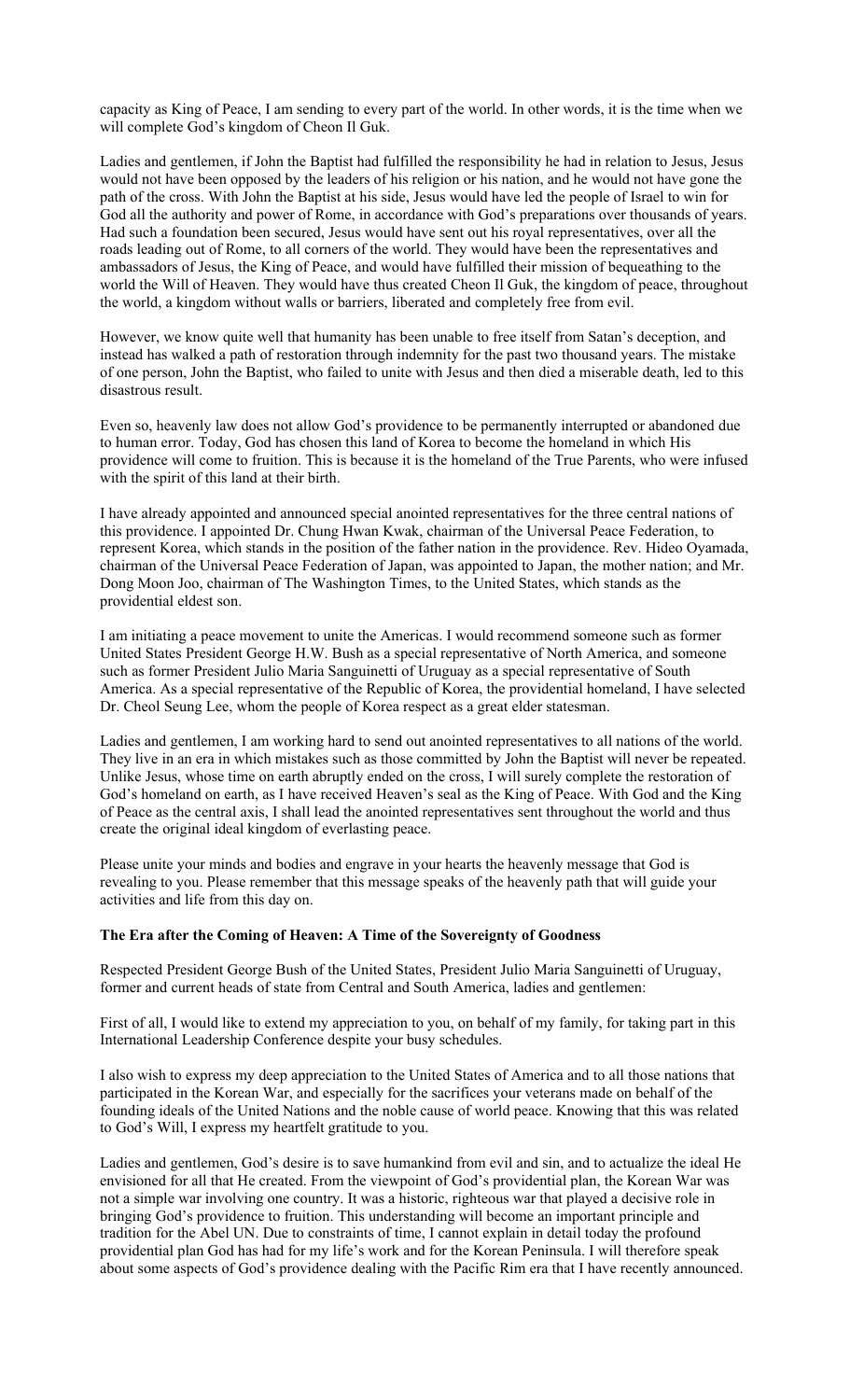Distinguished guests, I have declared 2007 and 2008 as jubilee years in God's providence. God has greatly blessed these holy years. It is a time of jubilee, the likes of which God and humankind have never experienced in thousands of years of history.

God's heart has been in pain throughout history because human beings have been confined under Satan's dominion. Human beings endured oppression under the sovereignty of evil throughout the Era before the Coming of Heaven. That time has finally come to an end. From this year on, the gates have been opened wide to the revolutionary Era after the Coming of Heaven, ushering in the time of a new sovereignty of goodness in which humanity can serve and attend God as the Central Being.

Without your being aware of it, Heaven's providence has been expanding in extraordinary ways. Now ambassadors for peace in one hundred eighty-five nations, numbering in the tens of thousands, have received my teachings and are working day and night in response to a special decree from God. Hence, today I would like to convey to you Heaven's message, which is entitled, "A Providential View of the Pacific Rim Era in Light of God's Will: The United States and the Future Direction of the United Nations and the World." It is a declaration of God's plan for His dispensation and the direction humanity needs to take.

Ladies and gentlemen, if you carefully examine the progress of history, you will undoubtedly discover God's plan and sense His presence as He worked tirelessly behind the scenes. Consider the history of civilization, which began centering on four of the world's great river basins. We are familiar with the Egyptian civilization that flourished along the Nile River, the Mesopotamian civilization between the Tigris and Euphrates Rivers, the Harappan civilization surrounding the Indus River, and the early Chinese civilization around the Yellow River.

Over the passage of time, the center of civilization shifted to the shores of the Mediterranean Sea, where the Mediterranean peninsular civilizations flourished in Greece and Rome. History continued to progress, and the European continental civilization emerged. This continental civilization in turn gave birth to the island civilization of the United Kingdom, which flourished in the Atlantic sphere.

The British Empire, which dominated the seven seas and wielded its might as "the empire on which the sun never sets," passed its splendid culture on to North America. We know these facts from history.

Civilization on the North American continent raised the banner of democracy, which was rooted in Christianity. It bequeathed to the world the principles of freedom of religion and respect for equal human rights as it led the struggle against fascism and communism, which had established atheistic, evil sovereignties. Through victories in the First and Second World Wars and the third international conflict, the Cold War, it won victory over totalitarianism and communism.

However, that victory does not simply mean that America is great or that it was the ultimate development of human civilization. Victory came because God had chosen and raised the United States of America as the Second Israel, in accordance with His providential plan, and had raised and trained the American people through Christianity. God worked through America to bring His providence to its present stage of fruition.

Ladies and gentlemen, the present era marks an important milestone in the development of civilization. Civilization has completed a circuit of the entire globe and has now arrived on the shores of the Pacific Ocean. History's course has come to the point in God's providence where it has to be concluded in the Pacific Rim region.

No force can stop God's providence now. Though there were both victories and defeats during the course of indemnity under the evil sovereignty in the Era before the Coming of Heaven, now nothing can prevent the rise of the Pacific Rim era. Herein lies the special reason that Heaven declared this a jubilee year.

Ladies and gentlemen, the arrival of the Pacific Rim era signifies many things. What do you think the world would have been like if Jesus had fulfilled the complete messianic mission during his life on earth? Jesus came as the savior and Messiah, to save all humankind. He did not come to save just the people of Israel, a small nation located on one end of the Mediterranean Sea. At that time, Rome, based at the center of the Mediterranean, was the center of human civilization. Rome was ready to rule the seas. Heaven earnestly wished for Jesus to teach and transform Rome first and then rule her empire. Heaven was eager to bring salvation to all humanity by working through Rome's strong civilization. Yet Jesus was cruelly put to death on the cross, as we know all too well through the biblical record.

After thousands of years of preparation, God finally had sent Jesus to earth as His only Son. There is no way to fathom God's heart as He anxiously watched Jesus' each and every action. Jesus' death was a tragedy that broke God's heart. It brought Him anguish even more extreme than He had felt at the moment Adam and Eve, whom He had created as the first ancestors of humankind, were lost due to the Fall in the Garden of Eden.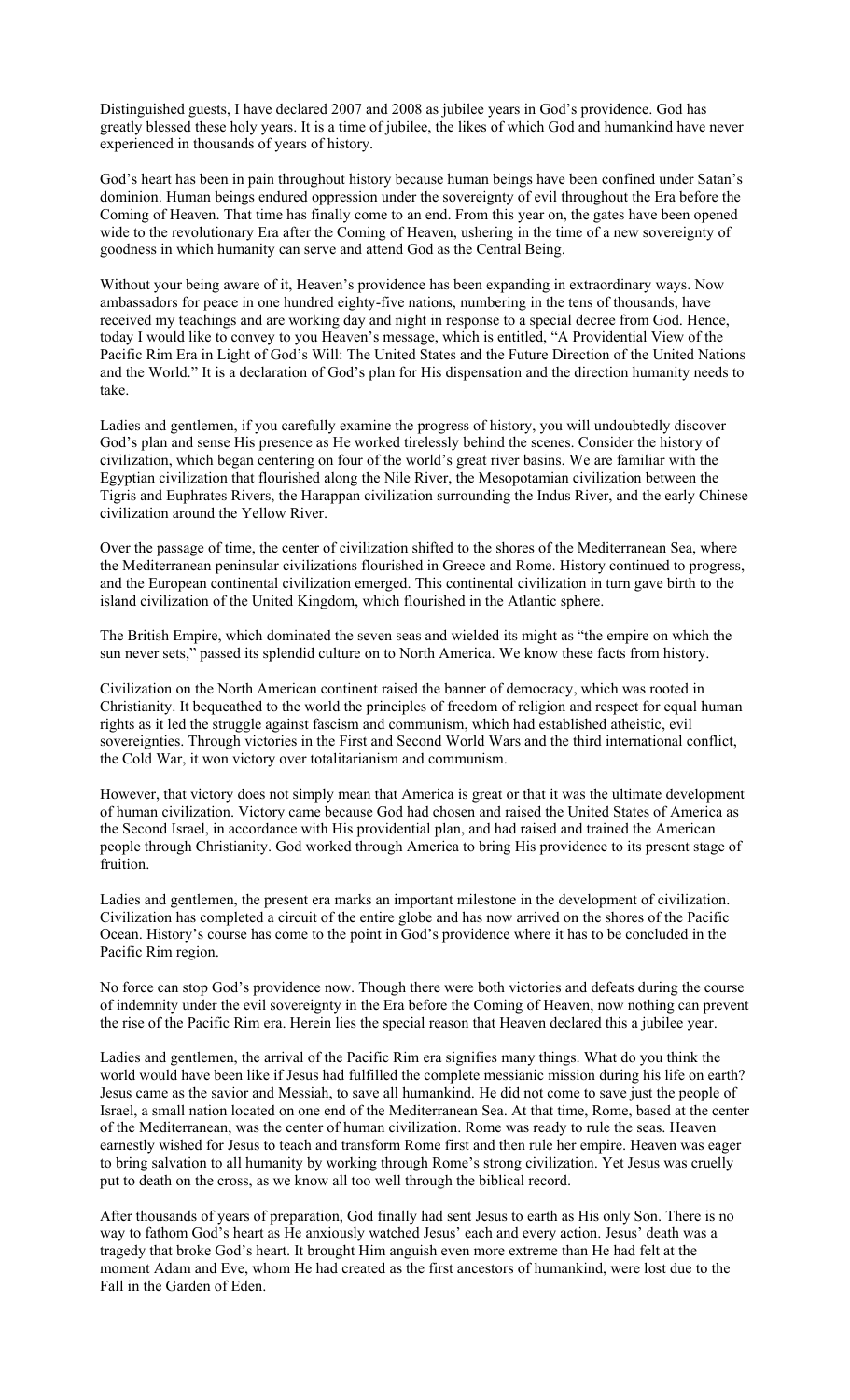During the two thousand years after Jesus died on the cross, God, in the background of history, has walked a path of suffering beyond human imagination. Through this course, He prepared the United States of America to serve as the nation of the Second Israel. As a Christian nation that includes Catholicism and Protestantism as well as the Orthodox world, the United States' mission is to bring harmony and unity to Christianity as soon as possible and, in the twenty-first century, to fulfill the responsibility that had been the Roman Empire's, which was not realized in Jesus' time. On America's shoulders rests the responsibility, within God's providence, to bring harmony and oneness among the world's 6.5 billion people and to expedite the creation of a peaceful, ideal world. These are not simply the words of Rev. Moon. This is Heaven's decree.

Then how can we unite Christianity? God has already revealed the solution through me, Rev. Moon, the True Parent of humankind. God has given me the supreme command to practice a life of true love, to understand completely the reality of the spirit world to which we go after we die, and to establish a model, ideal family, a true family. Then what kind of love is true love? And what kind of family is a true family?

Ladies and gentlemen, God's absolute true love does not instill a desire to have one's partner exist for one's own sake. Rather, true love's essence is giving, living for the sake of others and for the sake of the whole. True love gives, forgets that it has given, and continues to give without ceasing. True love gives joyfully. We find it in the joyful and loving heart of a mother who cradles her baby in her arms and nurses it at her breast. True love is sacrificial love, such as that of a devoted son who finds his greatest satisfaction in dedicating himself to his parents with all his body and mind.

When we are bound together in true love, we can be together forever, continually increasing our joy in each other's company. The attraction of true love brings all things in the universe to our feet; even God will come to dwell with us. Nothing can compare with the value of true love. It has the power to dissolve the barriers fallen people have created between nation, race and religion.

The main attributes of God's true love are that it is absolute, unique, unchanging and eternal. Whoever practices true love will live with God, share His happiness, and enjoy the right to participate as an equal in His work. A life lived for the sake of others, a life of true love, is the absolute precondition for entering the kingdom of heaven. This is the new way of life in a family where the members live together peacefully, centered on God. It is the ideal model of peace for all creation.

The path is now wide open for humanity to establish true families. God's true family establishes the pattern for people to live for the sake of others. The warm environment of oneness based on true love and respect between true parents and true children, mutual fidelity and true love between a true husband and wife, and trust and mutual reliance among siblings, is what is created by the model, true family.

This means that you need to establish a true family wherein the stem of true love emerges from the root of true love and bears the fruit of true love. In this manner, the three generations of true grandparents, true parents, and true children live together as one family and serve the eternal God. God desires to see such families, and it is your responsibility as tribal messiahs, ambassadors for peace, and anointed representatives to seek after and establish families of the kingdom of God.

If only the entire world were filled with such true families! It would be an orderly world where people govern themselves by the heavenly way and heavenly laws, with no need for lawyers, prosecutors or judges.

#### **True Parents' great achievements**

Peace-loving leaders, among the 6.5 billion people on earth today, almost 5 billion of our neighbors, relatives, and brothers and sisters belong to the Pacific Rim region. At the same time, a large segment of our fellow human beings share a common root with the Mongolian peoples. If we receive the marriage Blessing and pull together centering on God's ideal for peace, there is nothing we cannot do. The future of humanity is in our hands.

God's providence has now spread from the North American continent and blossomed in the island civilization of Japan, which is in a position similar to that once held by the United Kingdom on the other side of the world. This providence is now about to fulfill its destiny by reaching fruition on the Korean Peninsula, the homeland of the True Parents, who have emerged on earth in the position of the savior of humanity and returning Messiah. The Korean Peninsula stands in a position similar to that of Rome in Jesus' time.

Religion and politics have the mission of resolving the world's problems, yet the current conflict on the Korean Peninsula transcends religion and politics. From a geopolitical point of view, the Korean Peninsula persists as an arena of most intense confrontation, despite ongoing efforts to secure peace.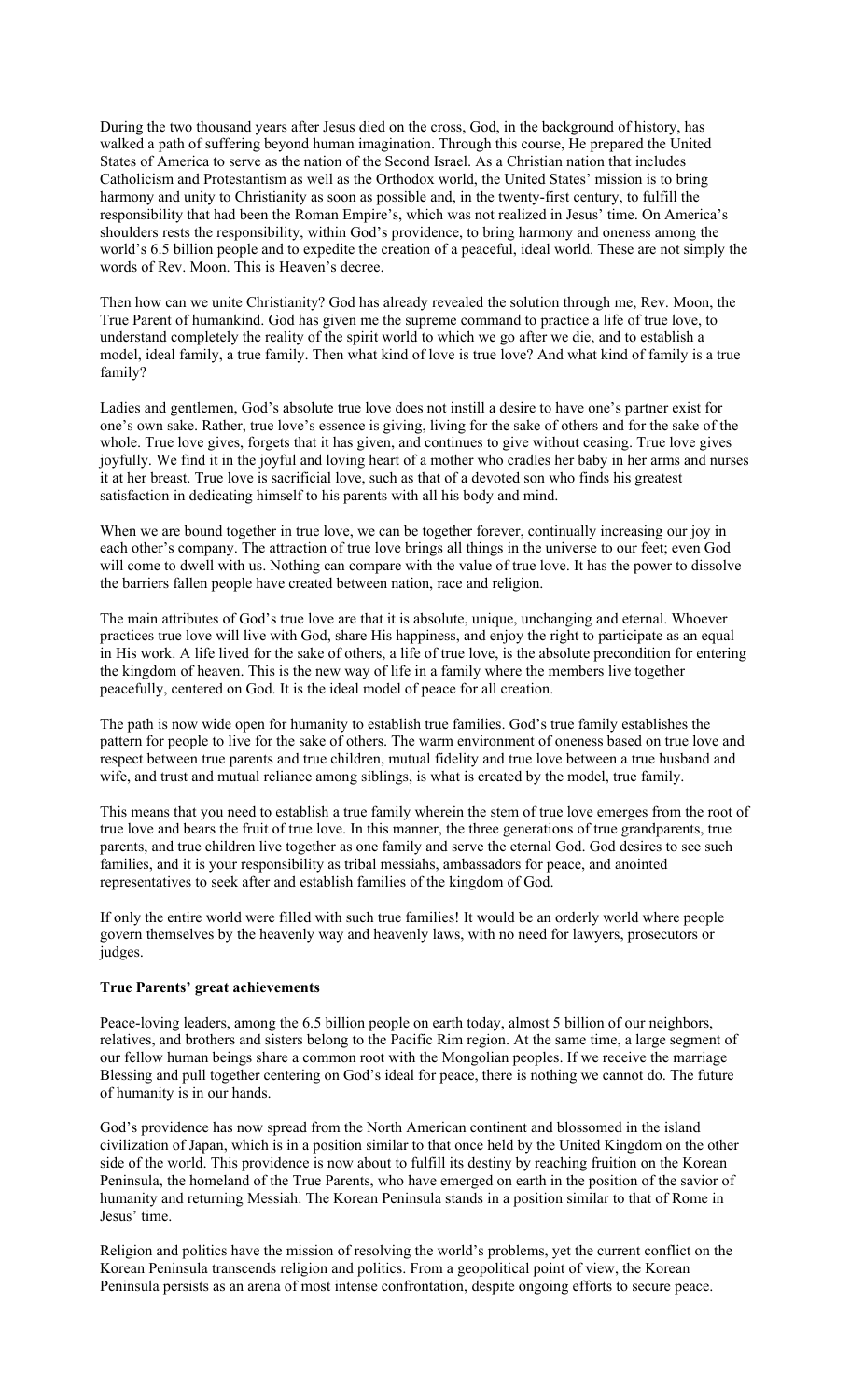The principle of restoration through indemnity indicates that civilization will bear fruit in the Pacific Rim, centered on the Korean Peninsula.

Fortunately, during the Korean War the United Nations mobilized international forces, led by the United States, to defend the peninsula. According to God's Will, however, the UN forces were to recover the homeland and hometown of God's desire. They did not do so, leaving the job half done. As a result, global conflict and strife emerged, which became known as the Cold War. During this period the Korean people were deprived of their possessions and displaced, leading them to search for God.

In order to restore this through indemnity, I established the Universal Peace Federation (UPF). I then organized the peace kingdom corps and peace kingdom police force, consisting of women of Heaven's side who have received the marriage Blessing, who love peace, and who are willing to serve and sacrifice for the work of the Universal Peace Federation. I have taken the lead in educating those involved with these organizations, which stand in the forefront to bring about a world of peace centered on God. They will create the peaceful, ideal world that God desires.

I have been assisting the six-party talks currently being held to resolve the nuclear issue on the Korean Peninsula and to reconcile the democratic and communist nations. I am presenting a solution based on the principles of peace and harmony rooted in the new philosophy, the "Way of the Heavenly Parent."

At this intense time, what exactly is the role of America and the United Nations? Hawaii in the Pacific and Norfolk on the Atlantic bridge East and West, link North and South, and represent the Atlantic and Pacific Oceans and all the great oceans of the world. With the support and protection of the American continent, the Korean Peninsula would become the homeland that protects and defends the Pacific Rim region by bringing together all the island nations of the Pacific. I say this because the future of humankind lies in the preservation of the Pacific Rim region centered on Korea, Japan and the United States.

As I was well aware of Heaven's plans for this region, I invested thirty-three of the prime years of my life in the United States, beginning in the early 1970s, for the sake of world peace. In 1991 when I was on my way to meet Kim Il Sung in North Korea, I visited Hawaii and prayed there, at that critical moment, with the purpose of bringing an end to the Cold War era. On that victorious foundation I returned to South Korea, where I am working to complete the providence of establishing God's homeland and hometown. This year in particular, a jubilee year in the providence, I again prayed in Hawaii on the first stop of a visit to America.

Ladies and gentlemen, I ask that you closely analyze the current state of affairs in the world. Although the days of communism are gone, even now powerful nations such as China and Russia are constantly on the lookout for opportunities to aggressively pursue their own interests at the expense of the powerless and small island nations. No small island nation by itself can deal with those nations and their economic, political or even military ambitions. Those nations are so powerful that, if they wanted to, they could dominate any smaller nation in a single day, without shedding blood.

Only when peace and security are settled in the Pacific Rim can we guarantee peace for all human beings. As I have mentioned, the small island nations by themselves cannot contend with the incredible tsunami of powerful nations moving into the region. The time has come, therefore, for these small island nations in the Pacific Rim to unite and build the homeland of the new civilization. The small island nations dispersed in the northern and southern regions of the Pacific, on either side of the equator, as well as Japan, Taiwan, the Philippines, Indonesia, the Solomon Islands, Australia, New Zealand and other countries, need to become as one nation, forming a union to sustain the peace of the Pacific Rim civilization. This will secure peace and stability for all people.

What I am saying to you is that you have the responsibility to protect and save the oceanic realm, which is a lifeline on which humanity's future depends, from the environmental destruction and conflicts that are worsening by the day, and to shield its natural resources for the sake of peace in the future.

Distinguished guests, I have surmounted and triumphed over a course of inexpressible suffering and tribulation. I have not lived for personal glory or comfort. Even as I walked a thorny path, on the razors edge between life and death, I received Heaven's seal and was made fully aware of the destination of God's Will. Thus, I held dearly to Heaven's command to bring salvation to humanity. Although beaten down many times, I rose up like a phoenix and continued my demanding work.

In America and throughout the world, leaders of religion, academia, politics and other fields have come to recognize me as the champion in eight areas of spiritual knowledge and discipline.

The first has to do with knowledge of God. Until now, people have believed in God only as an allknowing and all-powerful Being. People have been thinking that God is sitting on a throne of honor and glory as the absolute Master, having nothing to do with the created world of all things. There is more to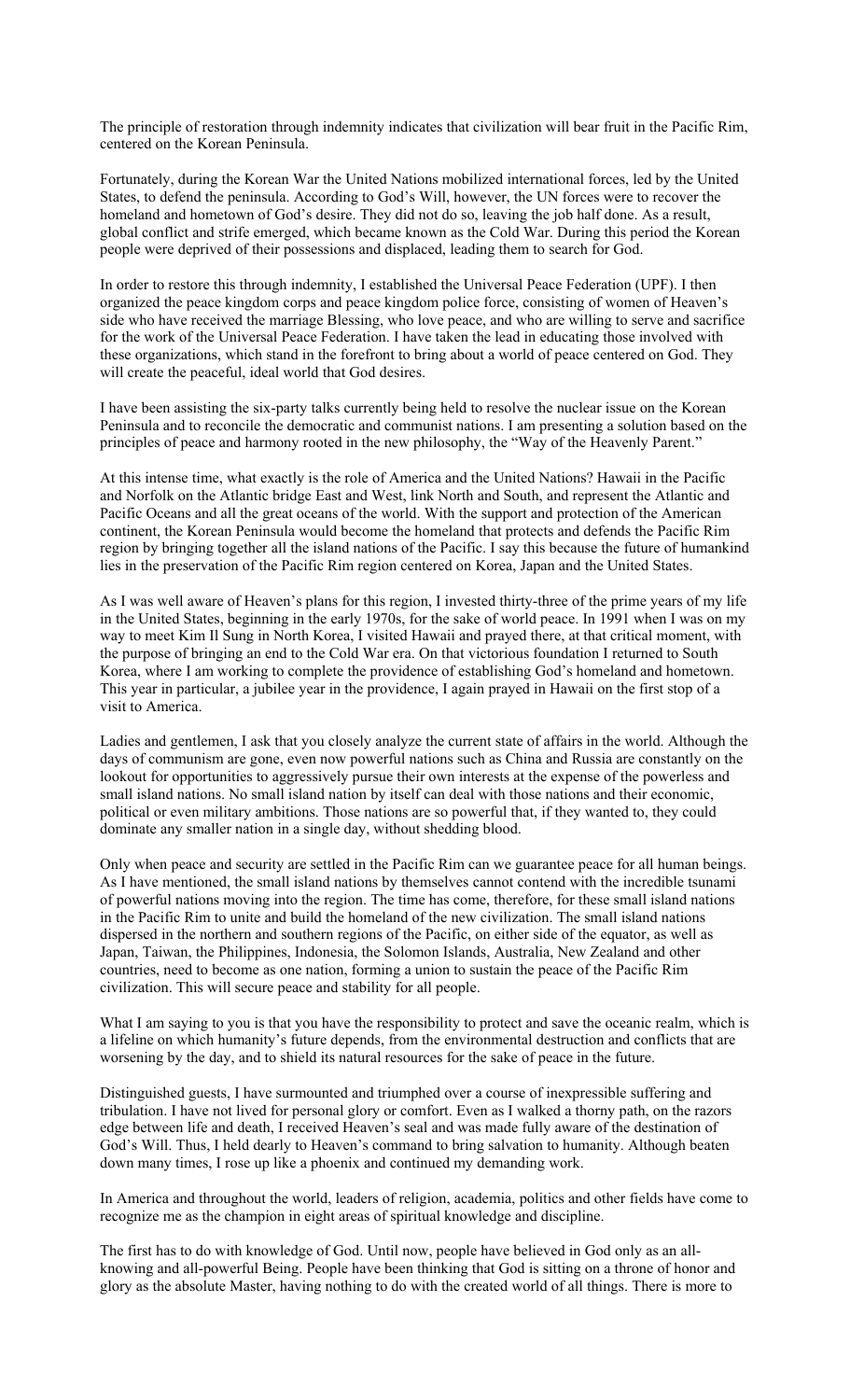God than this image. From the time I first embarked on a journey to fulfill God's providential call, I came to know that the relationship between God and human beings is that of Parent and child. I learned that God has been the Parent of pain, sorrow and lamentation ever since He lost His first children, Adam and Eve. Throughout my life, I have been doing my very best to dissolve God's pain and sorrow and bring liberation and total freedom to His heart. Finally, on January 13, 2001, through the Enthronement Ceremony for the Kingship of God, I was able to restore His throne of glory and power and offer it to Him.

The second area deals with the reality of Satan. Throughout history, people have not known the identity of the devil, Satan, who caused the Fall and spawned all kinds of evil. For fourteen years, I labored desperately through many bruising spiritual battles to discover all the truths of the spirit world. Finally, I discovered the real identity of Satan, the origin of evil. Taking it one step further, I exposed and repudiated Satan's strategy and tactics for multiplying his power.

After I discovered Satan's strategy of defiling the human blood lineage through the Fall, I became totally committed to restoring God's original lineage. The heavenly strategy developed for this purpose, and now widely known throughout the world, is the international and cross-cultural marriage Blessing movement.

I have the intuitive ability to look into the hearts of men and women and predict their destiny. That is why many young people from around the world come to me, hoping to be matched with an ideal spouse.

The third area has to do with understanding the human condition.

Where are we from, how should we live, and where will we go? Why are our minds and bodies fighting, and why do we struggle in conflict? What is the meaning of life and death? Does the world after death truly exist? If so, how are we to live while we are on earth? The answers to these questions and others are expounded in detail in the Divine Principle, which God revealed to me.

The fourth area encompasses knowledge and understanding of the spirit world. The spirit world, the world after physical death, is a world that actually exists, and to which all people are bound to go as an extension of their earthly life. Human life is one continuous stream from conception and life in the womb all the way to an eternal life, after physical death ends our earthly life. When their physical lives have ended, those who have received the marriage Blessing, which eradicates the original sin and opens the way to spiritual perfection, go through the sacred ritual of ascension to the spirit world (Seonghwa). Thereupon they are welcomed and celebrated on their path to the heavenly realms, where they will enjoy eternal life.

We need to understand clearly that the numerous saints and sages who have lived on earth throughout history are living in the spirit world. They are assisting God's providence on earth, having been reborn as absolute good spirits after receiving the marriage Blessing from the True Parents. Each moment in our earthly life is recorded in the spirit world exactly as it takes place. On the day we cross over to the spirit world, our life's record becomes the basis for our judgment. That is why we all need to practice a life of true love, sacrificing ourselves for a greater cause.

The fifth area concerns knowledge of Jesus. I came to understand the terrible tragedy of the crucifixion of Jesus. Jesus came as God's Son, the Savior and Messiah, but he was rejected and opposed, even by the people God had prepared. It was God's Will that Jesus, the second Adam, fulfill the model of a Godcentered ideal family and engraft all human beings onto himself.

Christianity became the foundation of Western civilization through Rome, and then became the center of the Atlantic and the Pacific Ocean civilizations. It has always stood in the position of the bride to receive the Lord at his Second Coming. In particular, Christians need to comprehend the sorrowful heart of Jesus, who was driven to the cross, unable to carry out the primary Will of God. My teachings clearly explain the truth about Jesus' mission, the limit of salvation through the cross, and the reason and purpose for his return.

The sixth area is in the knowledge of the core contents of the Bible and other religious scriptures. These are books of revelation that enable human beings, trapped in ignorance after the Fall of the first ancestors, to return to God. Many of the important issues in scripture are described in metaphors and symbols. Only the Messiah sent by Heaven can clearly reveal the meanings of these metaphors and symbols. Hence, Jesus was able to disclose the core contents and deep meaning of the Hebrew Scriptures. Likewise, my teachings are now revealing God's truth regarding His providence of salvation, contained throughout the Bible. The Bible is a book of revelations that contains the truth of God's ideal for the creation, the Fall, and the path of restoration. The Divine Principle, which God revealed to me, lucidly answers all the questions that have not been clearly explained by the world's scriptures.

The seventh area is in the knowledge and understanding of the goal of human history. History is not merely a sequence of events that occurred by coincidence. It flows in a clear direction and with a clear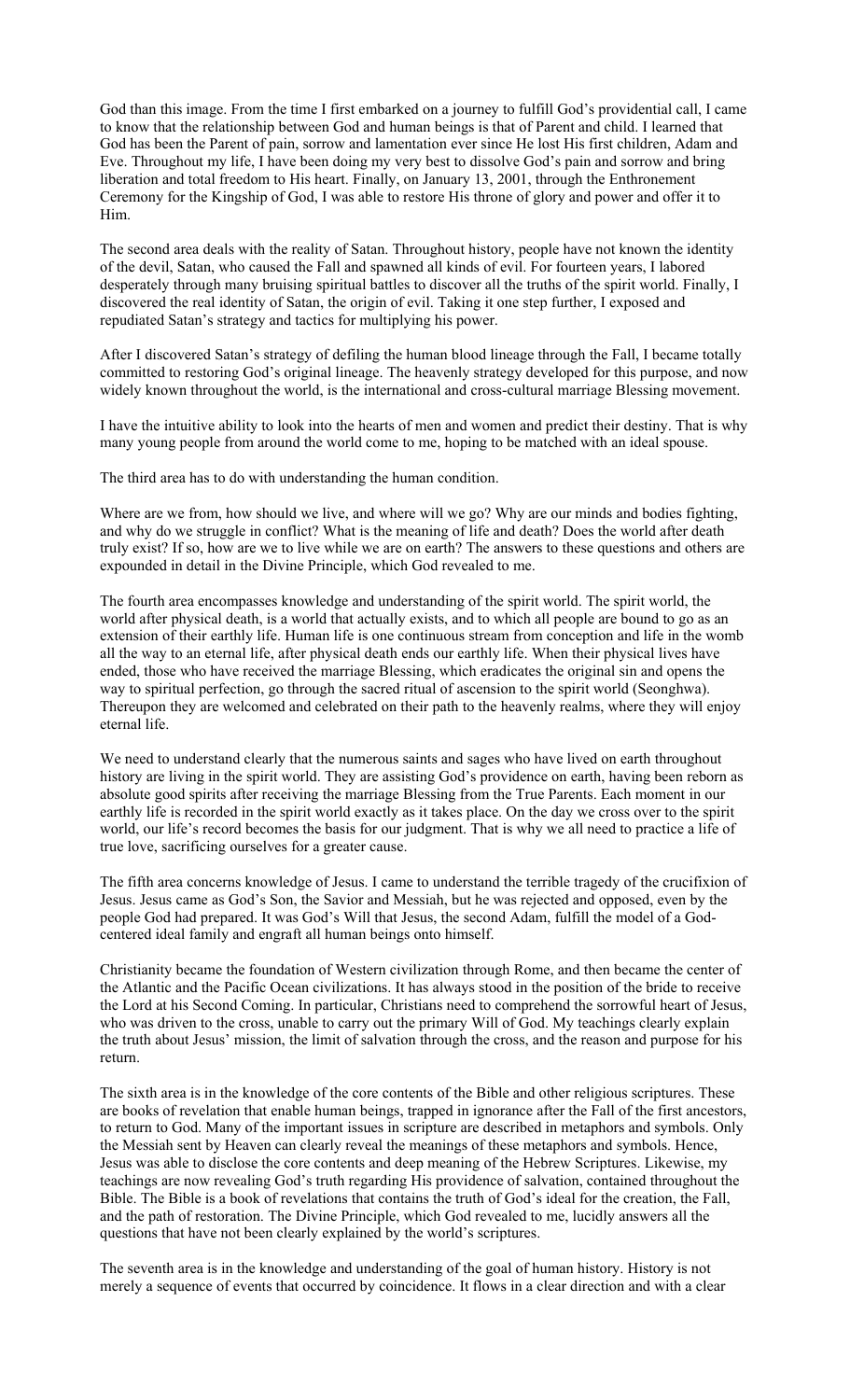purpose. It is a history of the providence for the re-creation of human beings in their original state, a history of restoration through indemnity and of human salvation.

Based on these insights into the origin and direction of history, I was able to predict accurately the sudden end of communism and dialectical materialism, which I proclaimed in a speech at the 1985 Professors World Peace Academy conference in Geneva, Switzerland, a time when the Soviet Union was still at its peak.

Today, I am declaring that it is time for all nations and religions to break down the barriers dividing them. Through this, the era of one family under God will arrive and last forever. God is leading history. With the help of heavenly fortune, under the auspices of the Abel UN, we will now make rapid progress toward a world transcending religions and nations. It will be God's kingdom on earth, which in Korean we call Cheon Il Guk.

The eighth area concerns true family values. God's ideal of creation is to build God-centered true families. It is the goal of His salvation providence to restore the ideal of the true family, the ideal that Adam could not fulfill in his own family and, in this way, to establish the foundation for the kingdom of heaven on earth and in heaven. The marriage Blessing, which is at the core of the movement I have been leading, is not an ordinary wedding ceremony. It is a sacrament through which to eradicate the original sin and engraft people to the true lineage of God. True families are the wellspring and foundation of true love, true life and true lineage. The true nation, true world and true kingdom can be built through true families. Families centered on the True Parents can be the base for the perfected relationships within the four great realms of heart and the three great kingships, and the foundation for the kingdom of heaven.

On September 12, 2005, I founded the Universal Peace Federation. Then, in order to build one family under God through the twin strategies of proclaiming God's Word and conducting the marriage Blessing, I completed three worldwide speaking tours with my wife, Dr. Hak Ja Han Moon, our children and our grandchildren. In this way we were able to substantiate three generations within one family fulfilling the marriage Blessing ideal.

Afterwards, one hundred Christian representatives in America as well as twelve hundred religious leaders and twelve thousand ambassadors for peace from across the world traveled simultaneously throughout one hundred and ninety nations. They represented their own nations as they spread the peace messages of the True Parents and shared the marriage Blessing. These tours helped spread true family values as the universal values that will establish a new, God-centered civilization.

Even though I have become well known as a champion in these eight areas, we who are working for this cause cannot complete this work by ourselves. The support of all humanity is urgently needed for everything to be fulfilled. With God's grace, we will soon win the victory!

#### **Inheriting True Parents' victorious tradition**

These victories that I attained through blood, sweat and tears, and on the basis of the unity of the True Parents and all humankind, laid the foundation for a series of historic proclamations. First, in Jerusalem in 2003, I had Jesus proclaimed as the King of kings before heaven and earth, with the acknowledgement of representatives of Christianity, Judaism and Islam. Following this, in 2004, my wife and I were acknowledged as the King and Queen of Peace in a United States Senate office building and then at the Korean National Assembly. Subsequently, in June 2006, we held the Coronation Ceremony of the True Parents as the King and Queen of Peace in heaven and on earth.

Ladies and gentlemen, as we begin the twenty-first century, we find ourselves at a truly historic turning point. We are at a point of decision. Can everlasting world peace take root, or are we doomed to repeat the twentieth century's dark and oppressive history of war and conflict? The twentieth century was a period of ceaseless conflicts, including the struggles of colonized countries to gain independence, the First and Second World Wars, and the Korean War in which sixteen nations took part under the banner of the United Nations. The UN forces were mobilized to the Korean Peninsula under God's providence, for the sake of regaining God's homeland of peace. Even after that, people had to endure a period of conflict and hostility during the Cold War between nations of the Eastern and Western Blocs.

Living through this era, I dedicated my life entirely to bringing about the kingdom of God, the kingdom of the peaceful, ideal world. I have always prayed sincerely that the United Nations, founded after the Second World War, would be an institution for peace, and that it would uphold God's Will for the realization of eternal world peace. The United Nations has indeed made important contributions to peace. Nevertheless, around its sixtieth anniversary in 2005, there was a broad consensus both inside and outside the organization that the UN had yet to discover the way to fulfill its founding purposes. The number of member states approaches two hundred; however the offices of these states do little more than represent and even insist on their own interests. They seem inherently unable to resolve conflicts and achieve peace.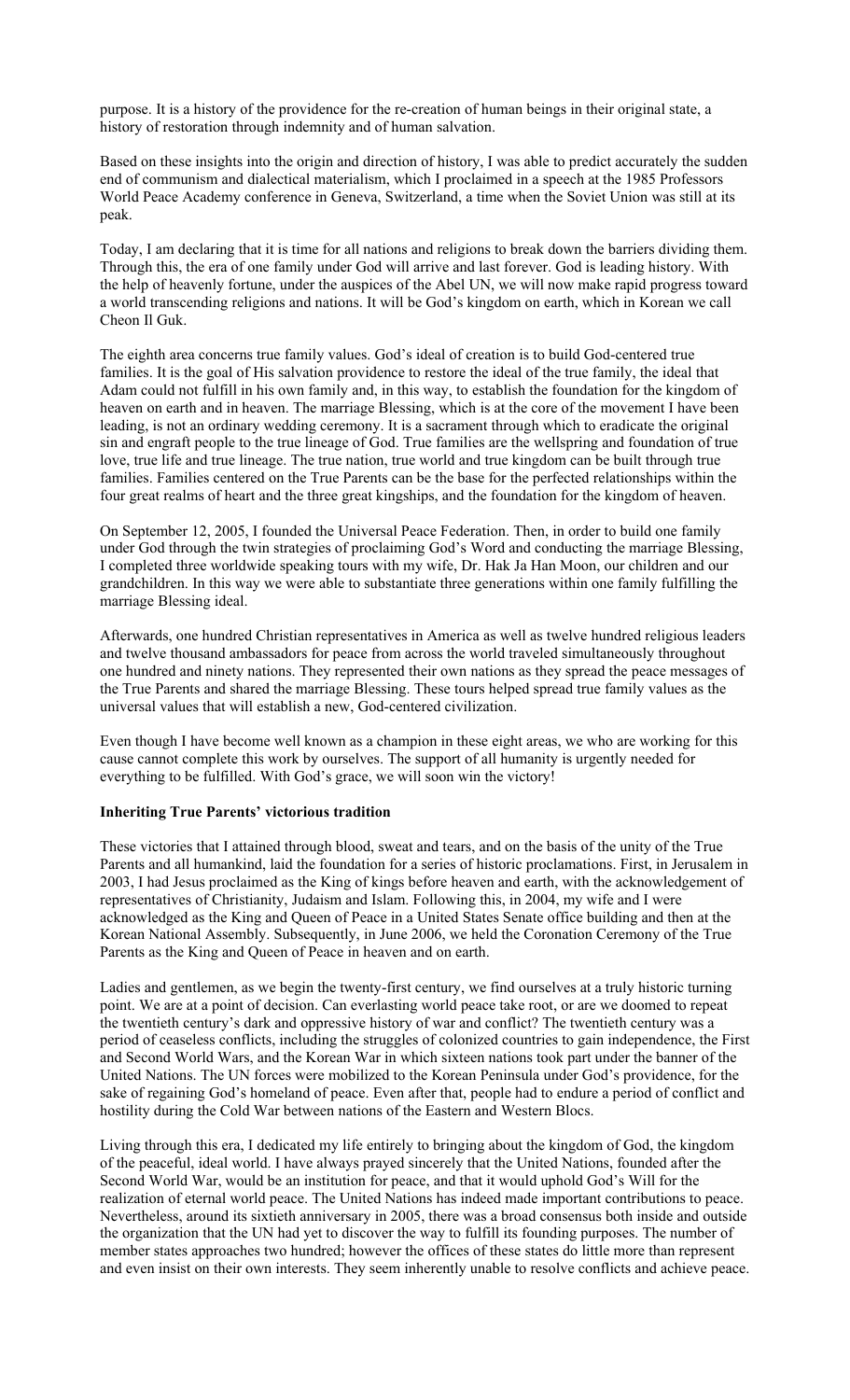Ladies and gentlemen, on September 12, 2005, I proclaimed throughout all of heaven and earth the establishment of the Universal Peace Federation (UPF), which will enable God's providence to flourish. It is now possible for UPF to serve as an Abel-type counterpart to the Cain-type United Nations in the Era after the Coming of Heaven. It will renew the United Nations and lead the way for millions of ambassadors for peace throughout the world who have taken up my teaching, the "Way of the Heavenly Parent," which consists of the principles of true love and the ideal of true family. Absolutely they will fulfill Heaven's will to re-create the world as one family under God.

Ladies and gentlemen, through the international and cross-cultural marriage Blessings that transcend religious denomination and nationality, the UPF will be in the vanguard of the great revolution to restore the original lineage of humanity, hearkening back to Adam before the Fall. Some may scoff and say that this is impossible. Yet where there is a will there is a way, especially if it is God's Will. Please think about this: What do you think will happen if people from the United States and Russia marry across national boundaries through international and cross-cultural marriage Blessings, according to the teachings of Rev. Moon, who does God's work on His behalf? The two nations will belong to one family under God, the eternal, absolute Lord of all creation. How could anyone harbor antagonism toward, much less point weapons at, a nation where millions of their grandchildren make their home?

Distinguished guests, you who have been called by God, the holy task of building the ideal kingdom of heaven, the sacred reign of peace on earth, is being carried out enthusiastically in all corners of the world, through the recovery of our ideal homeland and hometown. This is God's hope for engrafting the 6.5 billion people of the world to the lineage of the true tribe. At this very moment, people are competing to hold the premiere assemblies to hear the teachings of peace and receive the marriage Blessing. In all, we will fulfill this responsibility in twelve thousand locations in one hundred eighty-five nations.

Ladies and gentlemen, you are attending a truly meaningful occasion today. Please do not miss your chance to ride on the surging currents of heavenly fortune during this important and sacred jubilee year. Take the lead in protecting and developing the realm of the oceans, which cover more than seventy percent of Earth's surface. Where else will we access the treasure stores of natural resources by which we can resuscitate the planet Earth, fulfilling our promise to end pollution and resource depletion?

The oceanic era has begun. It represents the universal era of women. The culture of the oceanic sphere constitutes the original women's culture, transcending all nations and crossing all oceans. To create this culture, all women need to unite in heart and take concerted action under the guidance of True Mother. You need to fulfill your mission and take the lead in overcoming every obstacle to give birth to a new civilization that transcends the Pacific Rim civilization. Please take this to heart.

On this meaningful occasion, please engrave this message in your hearts. The families of your good ancestors in heaven are already blessed. Numbering in the billions, they have come to earth today to listen to this message with you. This is because it is only through you, their descendants, that they can perfect themselves and advance to the positions of true parents, true teachers and true lords and owners.

Furthermore, they must become one in heart and body with the True Parent, the King of kings. From the original position before the Fall, they have to uphold the True Parents' standard absolutely, take an active role in carrying out their work, and be mobilized for the creation of the kingdom of heaven on earth and in heaven through a life of service and attendance. Please remember that the spirit world and the physical world are to unite in this way as one living entity, and move and breathe together.

There is one more special request I would like to ask of you today. Please immerse yourselves in the contents of my peace messages, to the point where you know them virtually by heart, and make them the guidelines for your life. These messages of peace are a summary of my teachings, which are contained in the more than one thousand volumes of True Parents' speeches. God will stand at the forefront. The spirit world and the physical world will unite to protect and aid you in creating the peaceful, ideal world of God's desire, in which you can enjoy eternal liberation and complete freedom.

### **Our responsibility in the Era after the Conning of Heaven**

Your families now need to find their place in history by fulfilling their mission as members of the peace kingdom corps and peace kingdom police force of the Abel UN, which is advancing God's providence in the revolutionary Era after the Coming of Heaven. History will forever remember you for leading a noble life of devotion to the wellbeing of humanity and world peace. I am now developing globally the peace kingdom corps and the peace kingdom police force, which I founded. Who else but you and your family can stand at the forefront of these two organizations under the banner of UPF, the Abel UN?

Ladies and gentlemen gathered from different nations, at this critical juncture in human history, what will you do to complete the providence of building God's homeland? It is to be the culmination of history. Will you live foolishly for the rest of your life, based on extreme selfishness and individualism, in vain pursuit of your own comfort and self-interest?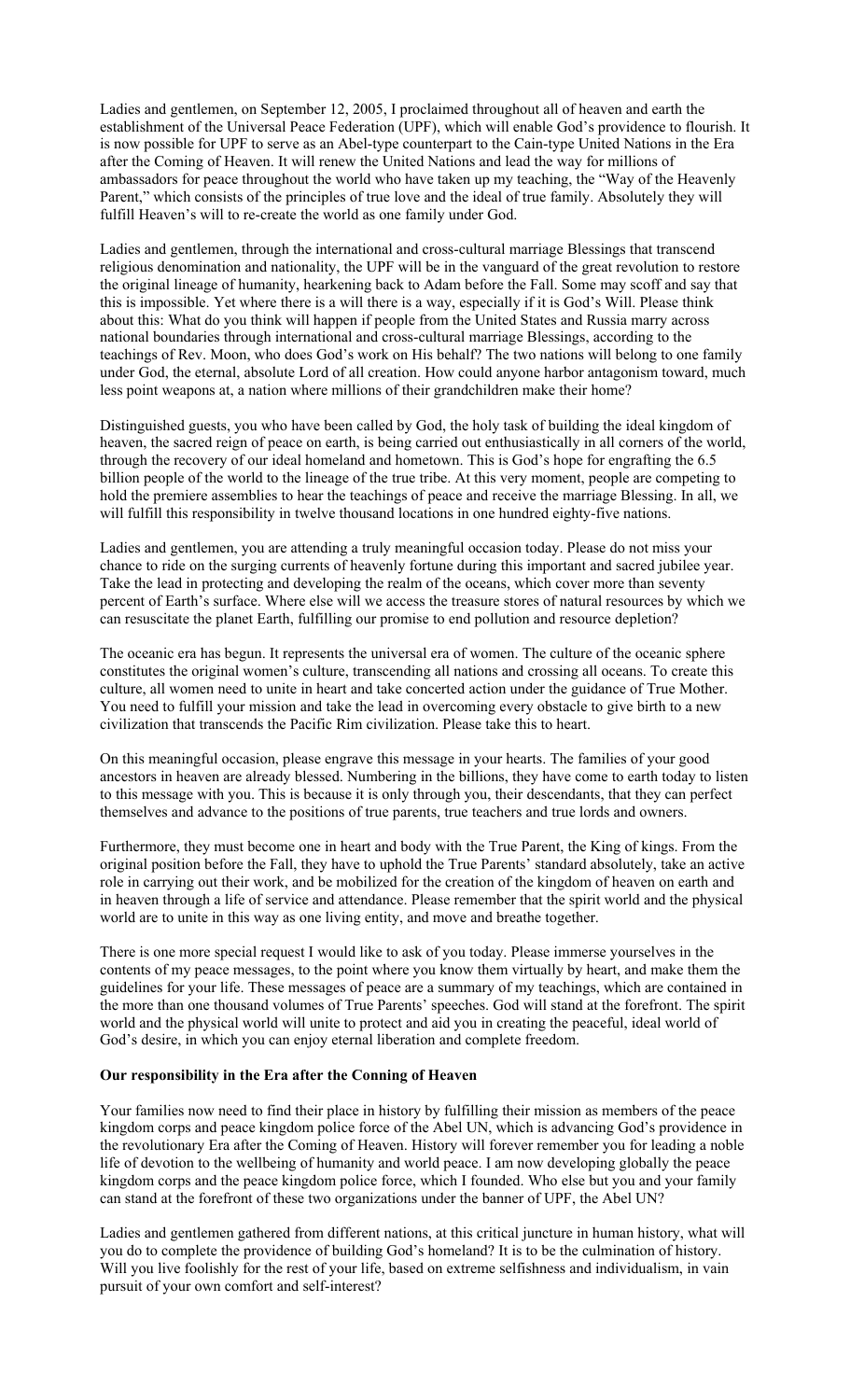Whether you like it or not, you are now called by Heaven. You will be guided under the shining banner of the Abel UN, which was proclaimed before heaven and earth and launched on September 23, 2007. You therefore need to work quickly to complete the reformation of the existing United Nations and also fulfill the mission of the Abel UN. In this way, we will unfold God's ideal of creation in politics, economics, culture and education, with God's realm of heart as the axis.

No nation can be exempt from this. All the blockages and barriers are to break down before the heavenly fortune of the conjoined jubilee years of 2007 and 2008, the seventh and eighth years of Cheon Il Guk. Please become the owners of the era of God's realm of heart, by inheriting the foundation of victory brought by the True Parents of Heaven and Earth. With our own hands, we will surely build God's homeland.

Do not forget that democracy is a philosophy of brotherhood. Democracy serves a transitional role in reaching the age of true parents and true families, the era of the civilization of God's heart. So quickly take a revolutionary leap over the hill of democracy.

Esteemed leaders, there is one more thing you need to know. From a providential viewpoint, the Universal Peace Federation is in the position of Abel, and another new organization, representing the secular world, the Family Party, is in the position of Cain. Those who are running for office in the eighteenth general election campaign in Korea will have to inherit the tradition of the True Parents, who have already obtained a cosmic level victory.

The Abel UN was established with the participation of one hundred ninety-four nations. In order to allow the Republic of Korea to fulfill its role as the homeland on this stage, all of you need to be active in the forthcoming presidential, congressional and local elections. Help decide the county heads, mayors, governors and so forth, and also the appointment of government officials. Please succeed in this. Your task is to bring all political parties in each nation together as one, so that we can regain our homeland on earth through public servants who represent God.

I have proclaimed and launched the Korea-Japan undersea tunnel and Bering Strait bridge-tunnel projects before Heaven. Please succeed in these projects as owners who have accomplished True Parents' will and who support the goal of regaining the homeland.

Cheon Il Guk and the Abel UN stand as Abel. The United States and the existing United Nations stand as Cain. These two sides can create a cosmic equilibrium when they are bound together as one. All of you need to become one in heart and body with God, the great King of kings, who is the axis, with the True Parents, the King and Queen of Peace, and with their special representatives. You have to complete the creation of the original Garden of Eden, which is untainted by the Fall; that is, you have to complete the building of our homeland.

Ladies and gentlemen, each of the entities that exist in this universe, regardless of size, originated from a single source. This is not easily perceived because all relationships were severed and human beings fell into ignorance due to the Fall. However, all things of creation, including the sun, wish to live in the realm of true love, within the realm of the true lineage. This realm is a world in which every entity creates a sphere of resonance, and in which everything lives for the sake of the other according to its own standard and form while attending the True Parents and True Family.

Ladies and gentlemen, through the Fall, Adam and Eve yielded their spiritual and physical bodies to Satan. Jesus lost his physical body through the tribulation of the cross, although he blazed the path for all humankind to save the spiritual body by achieving spiritual resurrection after the victory of the forty-day resurrection period. From this standpoint, this helicopter accident has tremendous providential significance. Amid an all-out attack by Satan, True Parents obtained the complete, substantial victory, both spiritual and physical, and enabled three generations of the True Family, which had been lost in the history of the providence, to be restored and firmly established without shedding a drop of blood.

On that unforgettable day, July 19, the day of the helicopter accident, rebirth was completed. On the twentieth day after the accident, August 7, the anniversary of Chil Pal Jeol, resurrection was completed. Now it is the fortieth day following the accident, and as we conclude this victoriously, I am proclaiming the day of the perfection of eternal life. I proclaim the new day of eternal life, on which we can sing praises of eternal liberation and complete freedom by opening up a new heaven and earth, the final ideal realm of the providence centered on God.

January 13, 2013, which promises a new time and a new nation, is coming. Let us march on toward the day of the nation of Cheon Il Guk, the substantial kingdom of peace in which we may enjoy the eternal jubilee year by preserving God's lineage and complete Blessing and by attending the original God as the Parent of all humankind.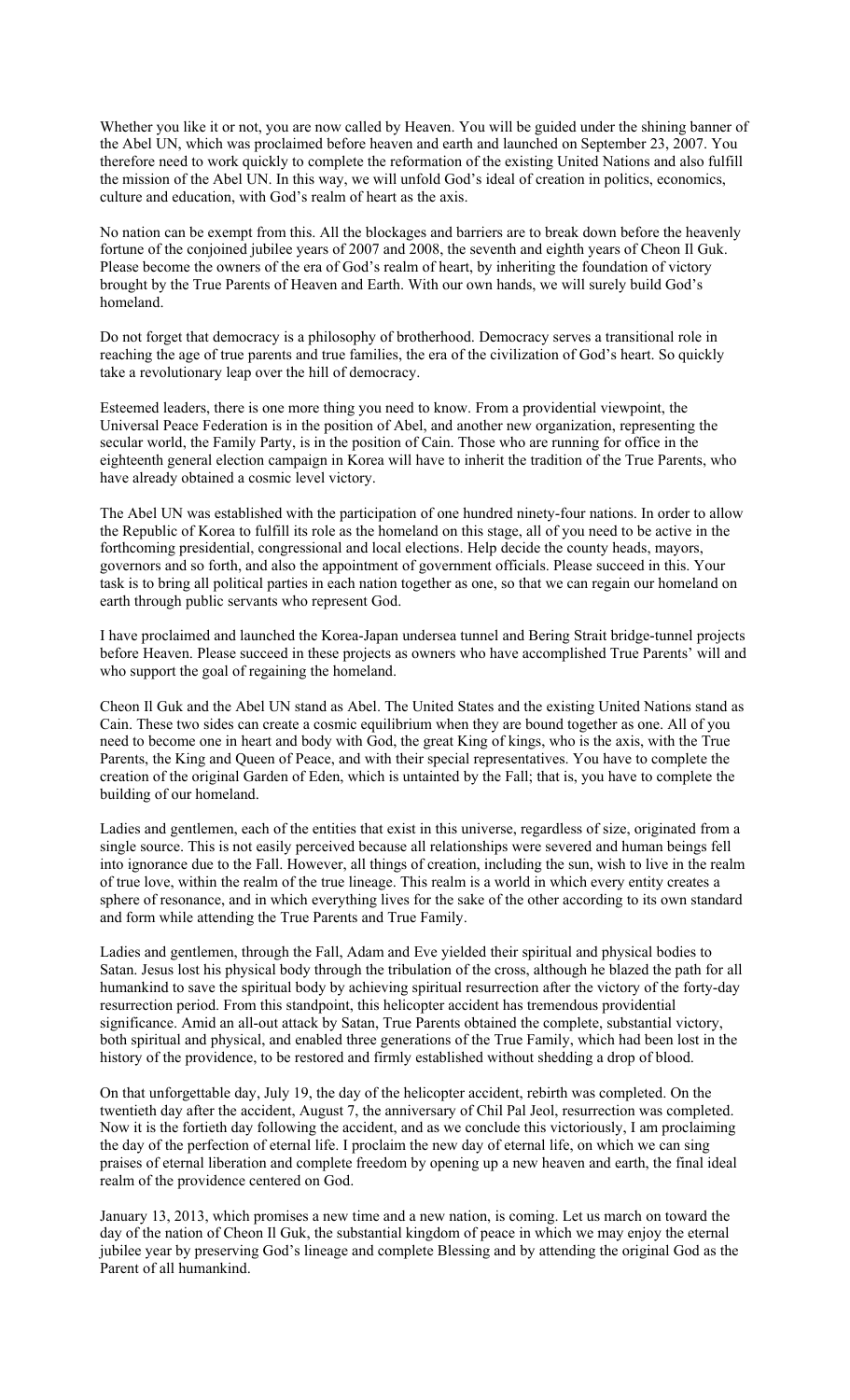May God's blessings and grace be upon you, your families, and the divine task of regaining our homeland! Aju!

Thank you very much!

### **14. Building a Peaceful World Based on the Parent UN January 30, 2010 Chung Pyung Heaven and Earth Training Center, Korea True Father's Ninetieth Birthday Celebration**

Respected heads of state and leaders of the global community:

In greeting a new year of great hope, my wife and I, and our entire family, welcome all of you. We thank you for coming, despite your busy schedules, to brighten this meaningful event today in celebration of my birthday and that of my wife, Dr. Hak Ja Han Moon.

### **A lonely and solitary path of life**

Ladies and gentlemen, Heaven carries out its providence in truly profound ways. I embarked on the way of Heaven after receiving a divine decree at the age of fifteen. It was an event I vividly remember, as if it were yesterday. On Mount Myodu in Jeongju, early on Easter morning in 1935, in the face of a cold and fierce north wind, I held on tightly to God and made the greatest decision of my life.

While in a trancelike state, although I desperately wanted to decline that fearful heavenly decree, I felt God's passionate tears welling up in my heart. From that moment I left behind the carefree years of my adolescence, in the mountains and fields, at home and at school, and entered a bottomless sea of life-ordeath prayers and challenges.

Looking back on my life on my ninetieth birthday, I can only declare that I have followed a lonely and desolate path. Since the day Heaven called me, I have been like a marathon runner racing toward the finish line of the fulfillment of God's Will, communicating solely with God. On this path I could not compromise with anyone. I could not even look around at my surroundings. I could not seek out a teacher; I could not even show filial piety to my parents as I hastened toward my destination. It has been a long journey, fraught with tribulations, soaked in blood, sweat and tears. I had to gasp for breath while embracing the 6.5 billion people of the world in my bosom. This is what Heaven called me to do.

Ladies and gentlemen, the promised year of 2013, a most serious time, is now approaching. Heaven has waited thousands of years for the day, three years from now, when the kingdom of heaven on earth and in heaven, which billions of people have dreamed of, is perfected, standing on the foundation that the True Parents have laid by overcoming countless life-or-death situations. The path of True Parents is a necessary one, which does not allow time for rest. It is not a path that can be abandoned once it is undertaken. It is a path that we are destined to travel together under the guidance of heavenly fortune. It is a course we can complete while living full of hope and joy. On that day of completion you will see four generations, the grandparents, parents, children and grandchildren, holding hands and singing Hallelujah!

#### **The UN has to serve as one family of the world's nations**

Leaders from around the world, we are here to celebrate a truly historic day. History will not forget the magnificent effort and spirit displayed by the United Nations as it exerted itself for the welfare and peace of humanity for the past sixty years while standing on the side of Heaven. However, we are at a point where there is broad consensus that the United Nations is falling behind and the actions it takes to address the problems of the world fall far short as the currents of human affairs move ever more rapidly and unpredictably into the third millennium. The twenty-first century is a time when humanity is desperately in need of a new wineskin to hold the new wine of the revolutionary Era after the Coming of Heaven.

In response to this historic need, Heaven has blessed us with the Parent UN, which is the Peace UN that I am proclaiming today. It is a special gift from Heaven, which I am conveying to humanity in my capacity as the King of Peace and True Parent. What is the Parent UN? The answer is not complicated.

The United Nations, as its name suggests, is a confederation of nations. War-weary countries created it immediately after the Second World War out of an earnest desire to create a peaceful world. With more than one hundred ninety member states, it has the semblance of a world government. It is also like a global corporation with an annual budget in the billions of dollars.

However, let us consider this world body in light of the vision of one family under God, a concept I have taught throughout my life. In the end, the mission of the UN, as one family of nations, is to bring peace to humanity. Human beings cannot escape the reality that we are ultimately one family.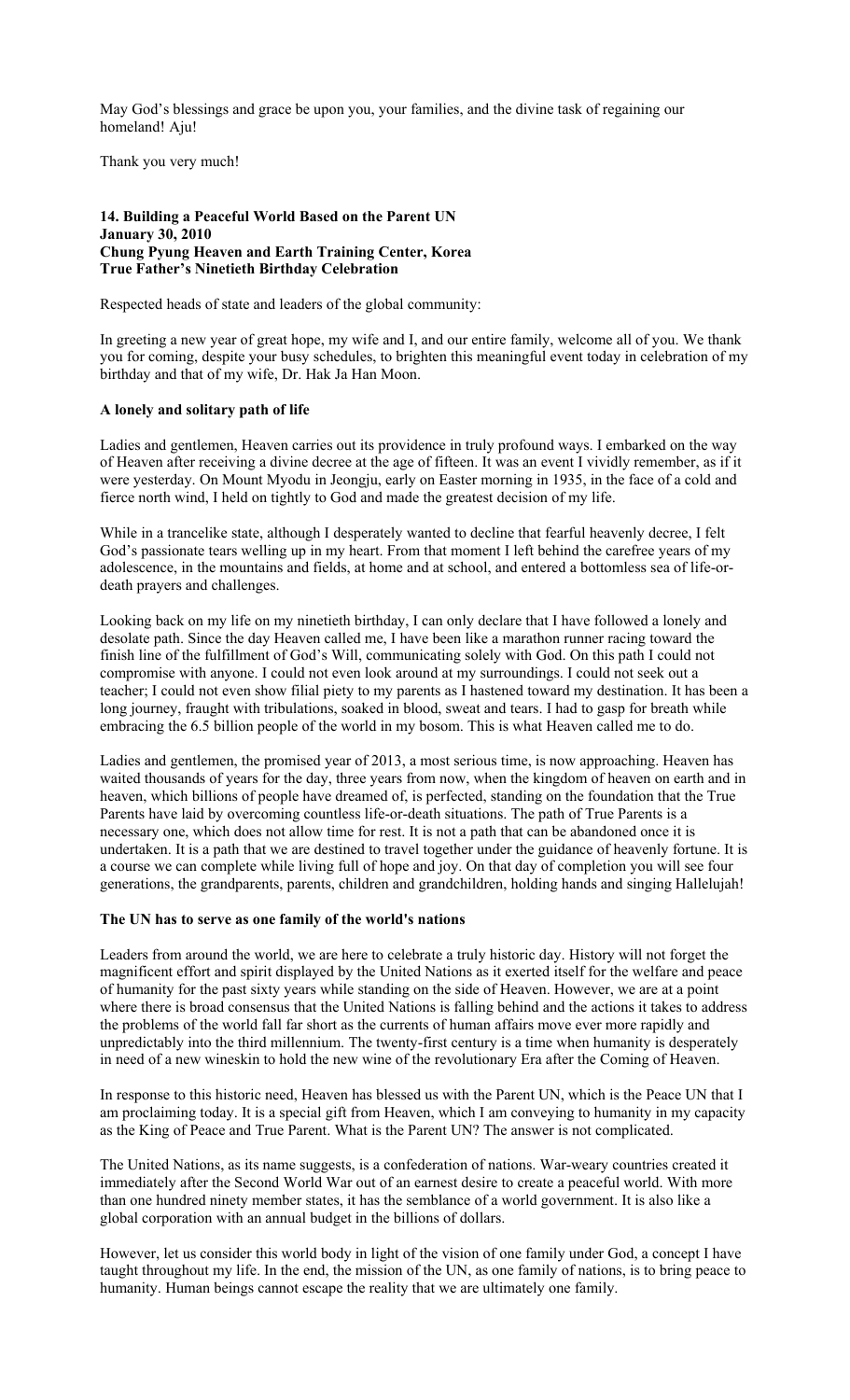# **The Peace UN is in the position of a parent**

The existing United Nations is Cain-type in relation to the Abel UN that Heaven has decreed at the start of the revolutionary Era after the Coming of Heaven. The existing UN has one hundred ninety-three member states. By comparison, within just two years, the Abel UN has already established itself in one hundred ninety-four nations, where it actively carries out work for peace.

Nonetheless, Cain and Abel are brothers in a horizontal relationship, and it is necessary to have parents in a vertical role to establish and maintain guidelines for family order. Cain and Abel need to follow the way and rules of Heaven, which means to be obedient to their parents and united as brothers. On the global level the Cain UN and Abel UN need to become one as the Peace UN and, in the position of the Parent UN, fulfill the mission of building a peaceful world in this transitional time.

The Peace UN will fulfill its mission to advance the day of the completion of the kingdom of heaven on earth and in heaven by centering on True Parents, whom God has enthroned as the Peace King of kings throughout heaven and earth. The anointed representatives (boonbongwang), whom I have dispatched to all nations, will lead the Peace UN.

# **The mission of the representatives and heirs of the True Parents**

What is the significance of these representatives? Think about the time of Jesus. His disciples were to serve him and realize God's dream of uniting all humanity as one family. As the second selves of the accepted Christ, they would have been dispatched to all corners of the globe. They would have followed the roads from Rome to the rest of the world and fulfilled their mission as Jesus' representatives and heirs. In short, it was their mission to serve Jesus and establish the kingdom of peace here on earth. This is the significance of the anointed representatives (boonbongwang).

Similarly, the leaders from around the world to whom the King of Peace, the True Parent of humankind, has given the mission of anointed representatives have the responsibility to be True Parents' representatives and heirs. They have the God-given mission to settle everlasting peace on earth. They need to perform their mission like a furnace of true love, eradicating without a trace the barriers between races, religions, nations and cultures and establishing the kingdom of peace under the banner of one family under God. To carry out this solemn mission, I will fully commit the peace kingdom corps and peace kingdom police force that I have organized worldwide.

Distinguished guests, the fact that you are attending this historic rally means that you have received Heaven's call. Behind each and every one of you are standing thousands of good ancestors. They may not be visible to your eyes if you live based only on your five physical senses. With grateful hearts, they have come running to help and encourage you upon your receiving this summons from Heaven. They are filled with joy and ecstasy and are crying, "Hallelujah!"

So try to develop your five spiritual senses. All the things of creation, which are essential to our lives, are welcoming you with open arms. This present era, which sees us already racing toward the year 3000, is an era of true love, in which we are to live for the sake of others. It is the Era after the Coming of Heaven. In this era, even a wild chrysanthemum blooming alone in an open field is awaiting the true owner with whom it can exchange true love.

In this context, I declared the twenty-first century the era of the Pacific Rim. The sphere of the Pacific Rim is the final destination of human civilization, which has continued to develop and move along a central historical axis. It is our responsibility to safeguard and love the Pacific Rim, which embraces six continents, and to nurture it so that it can in turn protect the lives of all people in the future.

Ladies and gentlemen, our purpose is to serve and attend God as our Parent and to become one family of love. The words from Heaven that I have brought to humanity fill the pages of more than a thousand books. This is truly an astonishing number. It would take a person all their life and possibly more to read them all. They are the treasure store of the heavenly way, which scholars will eagerly research and delve into for years to come.

I hope you will each take home one of the available booklets, in which you will find the basic content of the heavenly way. I hope you will read it carefully with your family and abide by it as your family's rules and tradition from this point on. If your families live according to the teachings of this booklet, God will bless them with an outpouring of heavenly fortune. Yours will become families of saints and sages that history will long remember.

May the great blessing of God, the King of kings, be with your families, your nations and all of heaven and earth.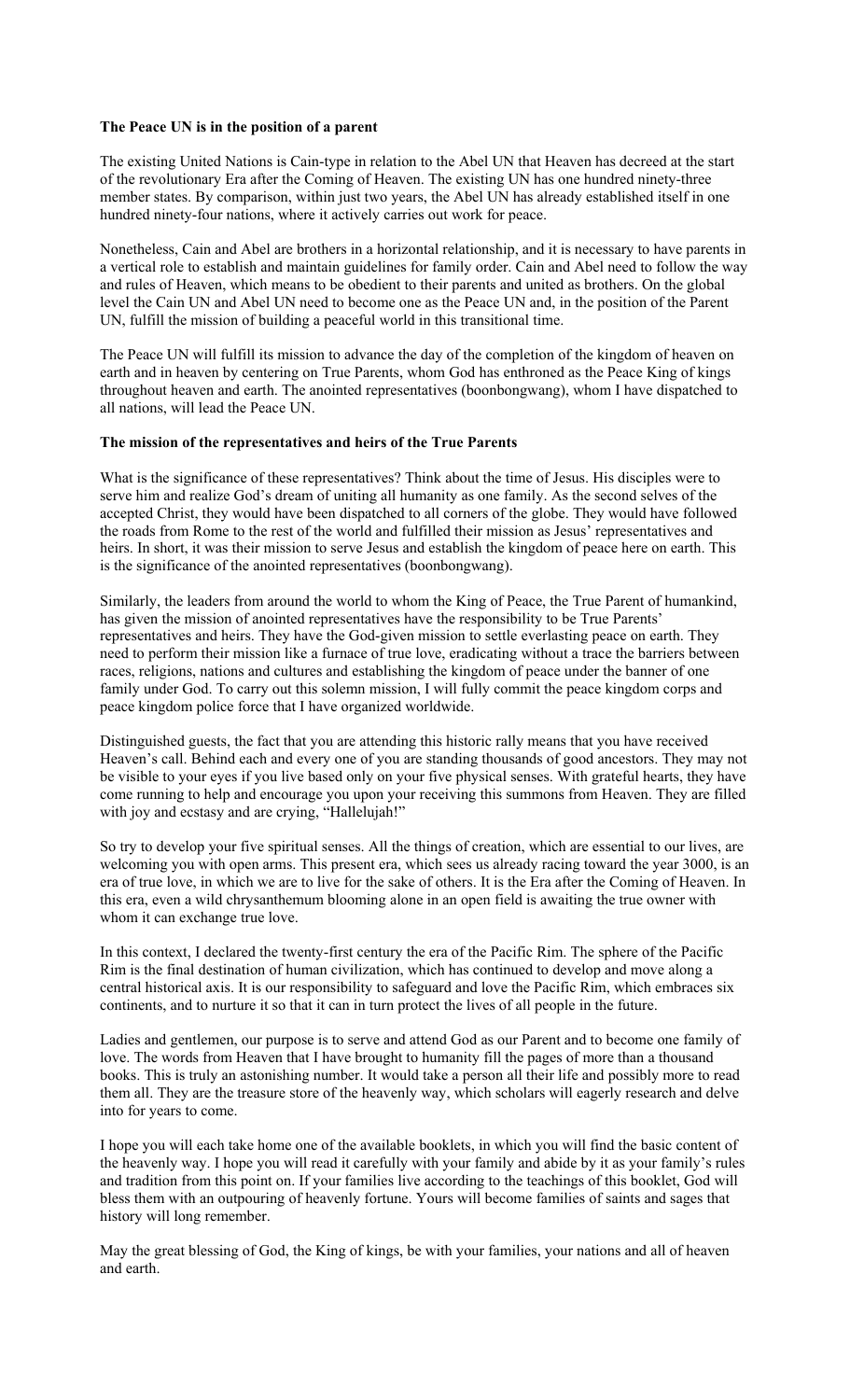### **15. Establishing the Truly Peaceful World of the True Parent UN June 1, 2009 COEX Convention and Exhibition Center, Seoul, Korea Commemoration of the Publication of True Father's Autobiography**

Beloved families that have recently received the new lineage of the absolute, unique, unchanging and eternal God through the Blessing, citizens of God's kingdom, Cheon Il Guk:

We are celebrating a truly special occasion in this absolute providential era. It is deeply meaningful because we are commemorating the coronation and the golden wedding anniversary of the True Parents, the King of kings, the publication of my autobiography, and the fifty-fifth anniversary of the founding of the Holy Spirit Association for the Unification of World Christianity. Today, June 1, is also an historic event in which we are proclaiming before all of heaven and earth the establishment of the new, truly peaceful world of the True Parent UN. For these joyful days, let us offer applause in gratitude to God, our Heavenly Parent, who governs the life, death, fortune and misfortune of all creation. It is because of Him that we have these beautiful and dazzling seasons and days.

During this season, vibrant with life, God is beckoning all of you, as lords of creation, to freely participate, with all created beings, in the creation of new life. He is blessing us to blossom beautifully like flowers and to live lives that are as bright as the sun and as clear as the waters of a stream.

#### **Fruition of the providence in history**

Dear friends who are receiving Heaven's love anew, on three occasions, once on January 15 and twice on January 31, we held the historic "Coronation for the New Authority of the Liberation of God, the King of Kings," and our golden wedding anniversary celebration. January 31 saw this ceremony held in the Cheon Jeong Gung Peace Palace in Korea, representing the East, and again in New York City in the United States, representing the West. In this way, we set a record by offering an unprecedented and unrepeatable providential event to Heaven from opposite sides of Earth on the same day.

In the period since April, my wife and I commemorated the fiftieth observance of our Holy Wedding. In 1960, students on the Korean Peninsula were crying out in resistance to the dictatorship of Korean President Syngman Rhee. On the sixteenth day of the third month of the lunar calendar in that year, my wife and I received Heaven's seal and embarked on the arduous course of the providence of restoration that the True Parents, True Teachers and True King and Queen of humankind have to take.

How can I even begin to explain the path of the providence of restoration through indemnity that my wife and I have had to follow for the past fifty years in order to finally bring complete liberation and freedom to God and to attend Him as the King of kings? Many years from now, historians will verify and record what I cannot explain at this time.

You are probably not aware of this, but there is profound providential significance in True Parents' coronation and golden wedding anniversary. Due to the Fall of our first ancestors, God's true lineage was lost and history came under the dominion of Satan's false bloodline. I am sure you have learned about this reality through studying the Divine Principle.

This corrupted bloodline has been a fact of history. Isn't it because of this that the physical world and even the spirit world have been mired in antagonistic, confrontational, good-versus-evil, Abel-and-Cain relationships? No one has been able to find a resolution to this tragedy, and history's problems have been unresolved to this day.

Times are now changing, however. The doors to the realm of complete unity between Cain and Abel are being opened on the occasions of True Parents' coronation and golden wedding anniversary. We have entered the realm of grace where human beings can be restored to the level of completion and perfection at which they can inherit and share the original nature of God's heart. In other words, we can reach the state God originally intended for us, free from all traces of the Fall.

Using the symbols "O" and "X," we can say we have entered a new era when the good governance of God, who is in the position of an "O," can completely embrace and digest the evil governance of Satan, who is in the position of an "X," leaving no trace of it behind. The new era is beginning in which the kingdom of heaven on earth and in heaven is substantially emerging before our very eyes, and when there is no longer the need to distinguish between the True Parents, who work as the embodiment of God, and the incorporeal God Himself.

For this occasion of special significance, my wife and I celebrated our coronation and golden wedding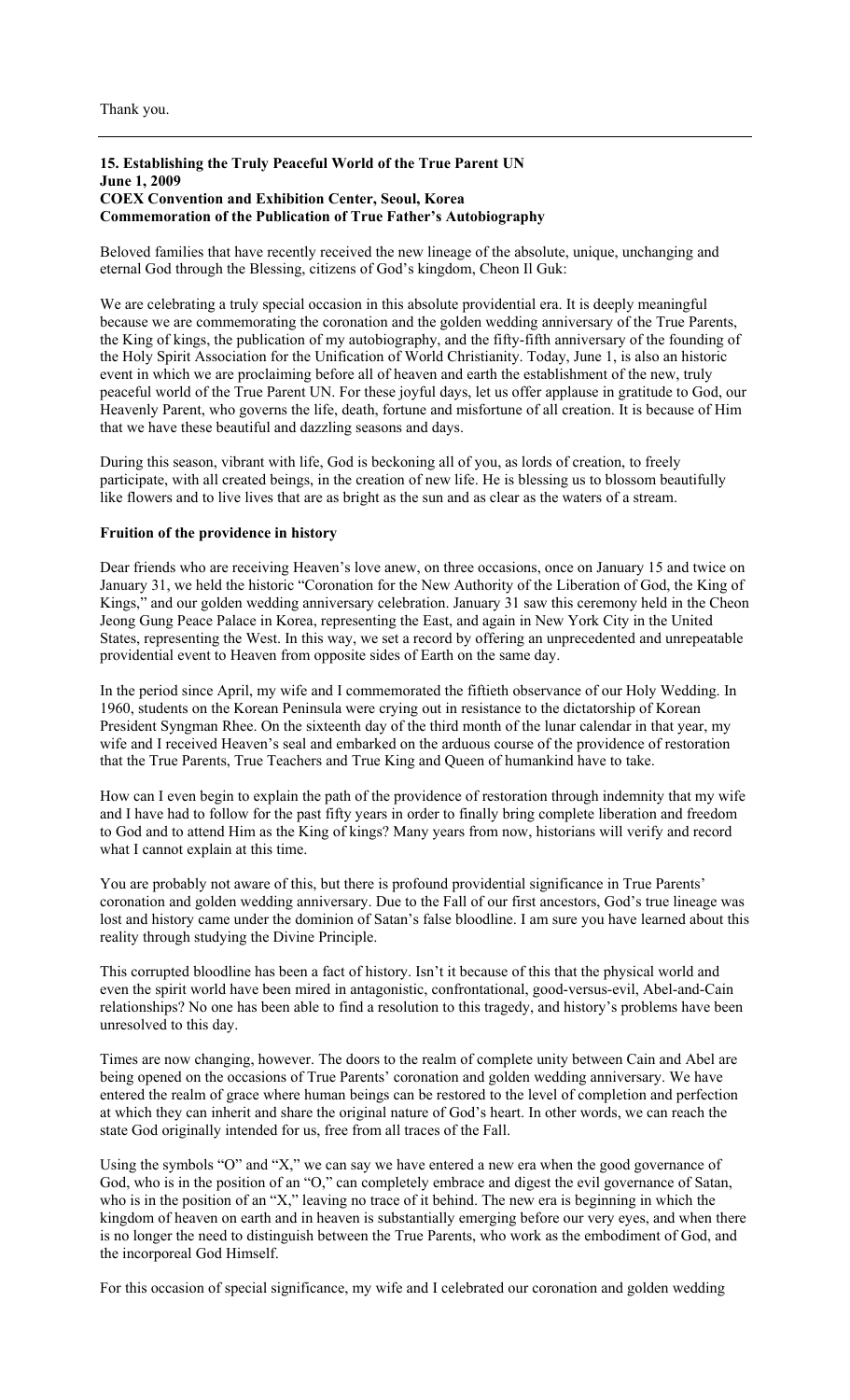anniversary and held the Soccer Peace Cup Cain-Abel Cosmic Harmony Tournament for thirteen days, starting on April 21. This will be a festival of peace for all humanity that someday will surpass even the Olympic Games.

The Atletico Sorocaba football club from Brazil contributed greatly to this first tournament by setting aside everything else to come here at True Parents' invitation. In 2008, Sorocaba won the Football Association Challenge Cup championship in Sao Paulo, Brazil. During their short time in Asia, they played four teams, representing North Korea, South Korea, Japan and China. They displayed an excellent standard of skill and demonstrated the soul of Latin American football. Please give a warm round of applause to encourage the Sorocaba team!

Ladies and gentlemen, I would like to offer to Heaven this precious new ceremony by reading with you now the message from Heaven that I proclaimed this January, at the Coronation of God, the King of kings, and thereafter at our golden anniversary celebration. Please engrave the meaning of today's event in your hearts.

# **God's search for True Parents**

Beloved citizens of God's kingdom of Cheon Il Guk who love peace as True Parents do! Today is a truly meaningful and joyful day. Let us all celebrate without reserve this historic and providential day and sing praises to God, our eternal True Parent, for His glory and nobility! On this solemn occasion, hundreds of billions of people living in the spirit world are here with us to honor and celebrate this blessed day.

Today is the day God has been waiting and yearning for, ever since He created the universe. For tens of thousands of years, since the day that Adam and Eve, whom He created as His children, stained the heavenly lineage and concealed themselves in the dark, God has endured and waited in inexpressible pain and sorrow. God has waited impatiently for the day He could ascend to His throne as the King of kings, embrace His lost children and the creation again, and live in joy in the sacred reign of the peace kingdom for all eternity.

Ladies and gentlemen, God is the King of kings; He was so even before He began the Creation. The heavenly way, however, dictates that after creating all things, God had to manifest substantially as the King of kings who reigns over the world of physical phenomena, the sphere of the object partners of God's love. That is why, with true love, God sought and found the True Parents of this physical world to become His representatives and heirs.

We are overwhelmed by the grace of having received Heaven's seal, and my wife and I are truly joyful to be able to stand here as God's representatives and hold this coronation for the King of kings. At the same time I am deeply sorry before Heaven. I have reached the ninetieth year of my life, yet I have been unable to fully restore the 6.5 billion people of this world to God.

Citizens of Cheon Il Guk who love God! This is an urgent time. Heaven will no longer wait. God is working with His authority as the King of kings through His representatives, the earthly True Parents, to establish heavenly law and restore this world. It is time to accelerate this true love revolution.

Therefore, on this solemn occasion, I will proclaim to all of heaven and earth the outline of the heavenly law by which humankind and all things of creation will regain their rightful positions and be governed.

First, this era, which is advancing toward the third millennium, will be the era of revolutionary change after the coming of Heaven. In this era, we will no longer be entangled by the principles of restoration through indemnity. It will be the time when the King of kings rules the spirit world and physical world with His rightful authority. It will be the era of the providence in which the earth will return to its original state, with the realm of the Pacific Rim serving as a central axis. People will no longer drift beyond the influence of Heaven's ways and the heavenly law. Therefore, you have to lead a transparent life with every action as clear as crystal.

Second, we have to accomplish a revolution in educating all people on the value of absolute sex, with God as their vertical, absolute axis. This is the only way to pass on the lineage of goodness to all human beings. It is the path to achieving God's ideal of true families. From now on, sexual purity, purity of lineage and purity of love will be the educational philosophy of the human race.

Third, the anointed representatives (boonbongwang) and the Parent UN will be placed at the forefront of the efforts to completely eliminate the multiple layers of blockages and barriers that surround this earth, and to reinstate harmony and peace among political parties, religions, races, cultures and nations. The existing United Nations, which is in the position of the Cain-type UN, and the Abel-type UN need to become one and rise to a higher dimension to become the Parent UN, which is the Peace UN. Centering on the Peace UN, we can address and resolve war, disease, hunger and all other problems confronting the world. All people will surely support this because God and True Parents will be with them. They will do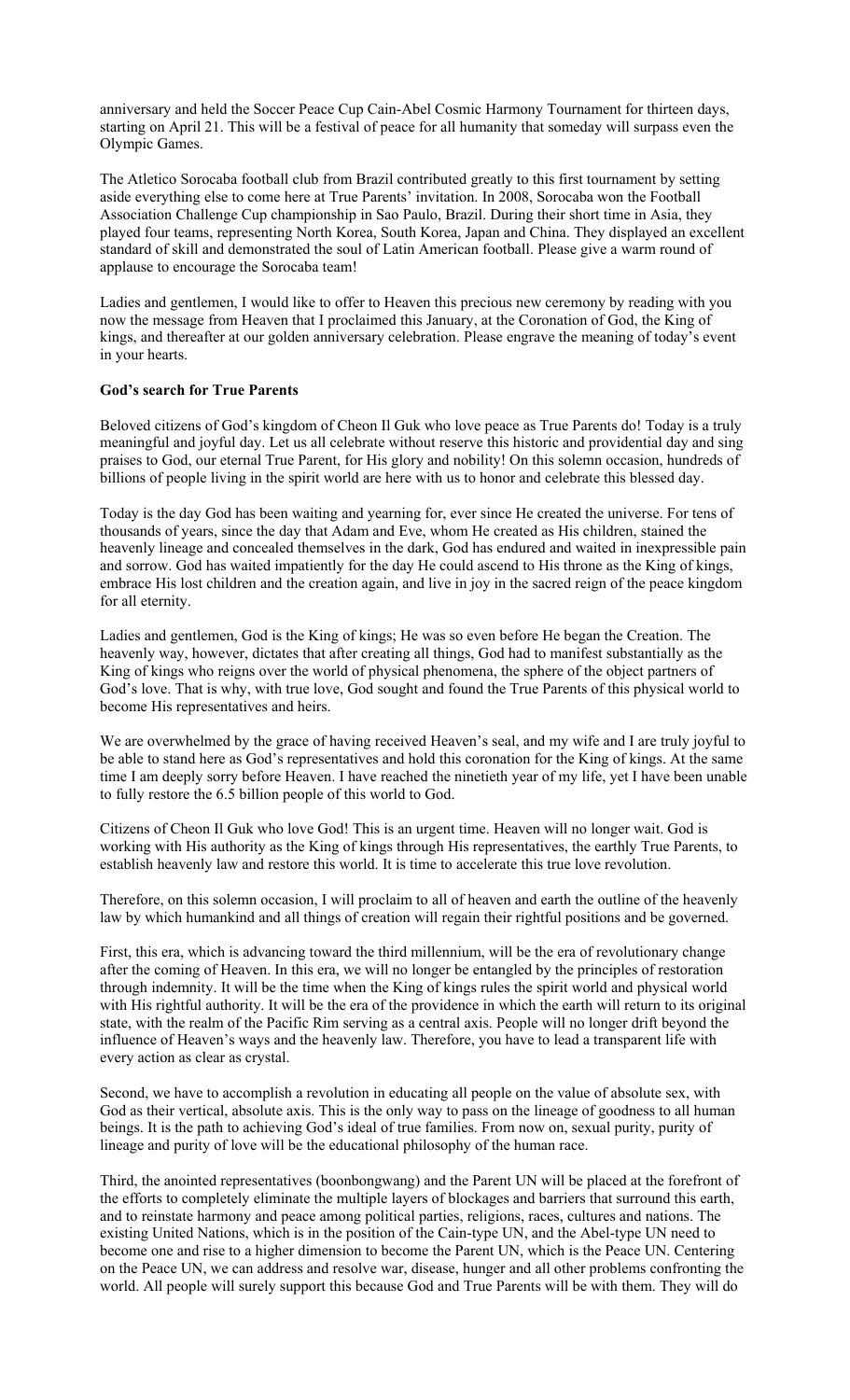away with individualistic self-centeredness as well as collective self-centeredness, and this will lead to the realization of a world governed by conscience and natural reason with no need for elected leaders.

Fourth, the cross-cultural, international Blessing of marriage is the optimal method to establish true families that will change the fallen human lineage and build the Peace Kingdom. In the end, reconciliation and peace will come about through lineage. By blacks and whites, people from the East and West, Buddhists, Christians, Jews and Muslims intermarrying and carrying on the blessed marriage tradition that True Parents have established, this world will naturally become one family. An ideal, heavenly kingdom based on the ideal of one family under God will come about. As we melt our guns and cannons to make plows and pruning hooks, a world of peace will open up before us.

Fifth, God created us as His counterparts in love, and He prepared the natural world as a gift for us, His children. God would not abandon His children to live in a barren desert devoid of beauty and vitality. That is why all people have the duty to preserve and love the natural world. I am saying that you need to develop your human nature as it was originally meant to be, such that you resonate even with a cluster of wild flowers as you share a heartfelt conversation with them.

These points summarize the shortcut to restoring humankind to God.

# **New true families living according to their original nature**

Ladies and gentlemen who have been chosen by Heaven, I am sure you all feel from the message I have just read that human beings are entering a new providential era wherein the earth will follow a new heavenly way and be governed directly by new heavenly law. It is the new providential era of the realm of the fourth Adam, who is the original Adam, in which one can enter the new kingdom of heaven and inherit God's new standard of heart based on His original nature.

Through True Parents' providential coronation, golden wedding anniversary, publication celebration and the commemoration of the fifty-fifth anniversary of the founding of the Holy Spirit Association in this new era, I pray that you may form wise and new families of citizens in God's kingdom, Cheon Il Guk. Families whose members clearly distinguish between Cain and Abel in their practical lives, and who integrate into a new realm of Abel by placing goodness at the center, restore the three eras, the Old, New and Completed Testament Ages, and the three generations of the family.

I ask you to form and live as new true families based on original human nature, through which the new true grandparents, true parents, and true grandchildren can enter the new kingdom of heaven, hand in hand. Please engrave in your hearts the meaning of this gathering to establish the truly peaceful world of the True Parent UN, which we are celebrating today.

I pray and proclaim in the names of the victorious True God and True Parents that the new authority of the great Blessing of the True God, the King of kings of all nations, can flow abundantly into your new families, new nations, and throughout the new cosmos.

May God's blessings fill the entire cosmos.

Thank you very much.

# **16. A Providential View of the Pacific Rim Era in Light of God's Will II March 7, 2012 Hanhwa 63 City, Seoul, Korea Launch of the Strong Korea Citizens' Movement**

Respected guests, ladies and gentlemen:

I am delighted to meet you today. I would like to welcome you, on behalf of my family. The rally today is a ceremony to launch the Strong Korea campaign activities throughout Korea. Therefore, on this occasion I will explain something of the profound providential plan God has had for the Korean Peninsula throughout history, as well as some aspects of God's providence in relation to the Pacific Rim era.

#### **Era after the Coming of Heaven and the Pacific Rim era**

Distinguished guests, at the beginning of the seventh year of Cheon Il Guk, I declared the beginning of a jubilee period in God's providence. God has greatly blessed us since that year. It is a time of jubilee the likes of which God and human beings have never experienced in thousands of years of history.

God's heart has been in pain throughout history because humanity has been confined under Satan's dominion. Humanity endured oppression under the sovereignty of evil throughout the Era before the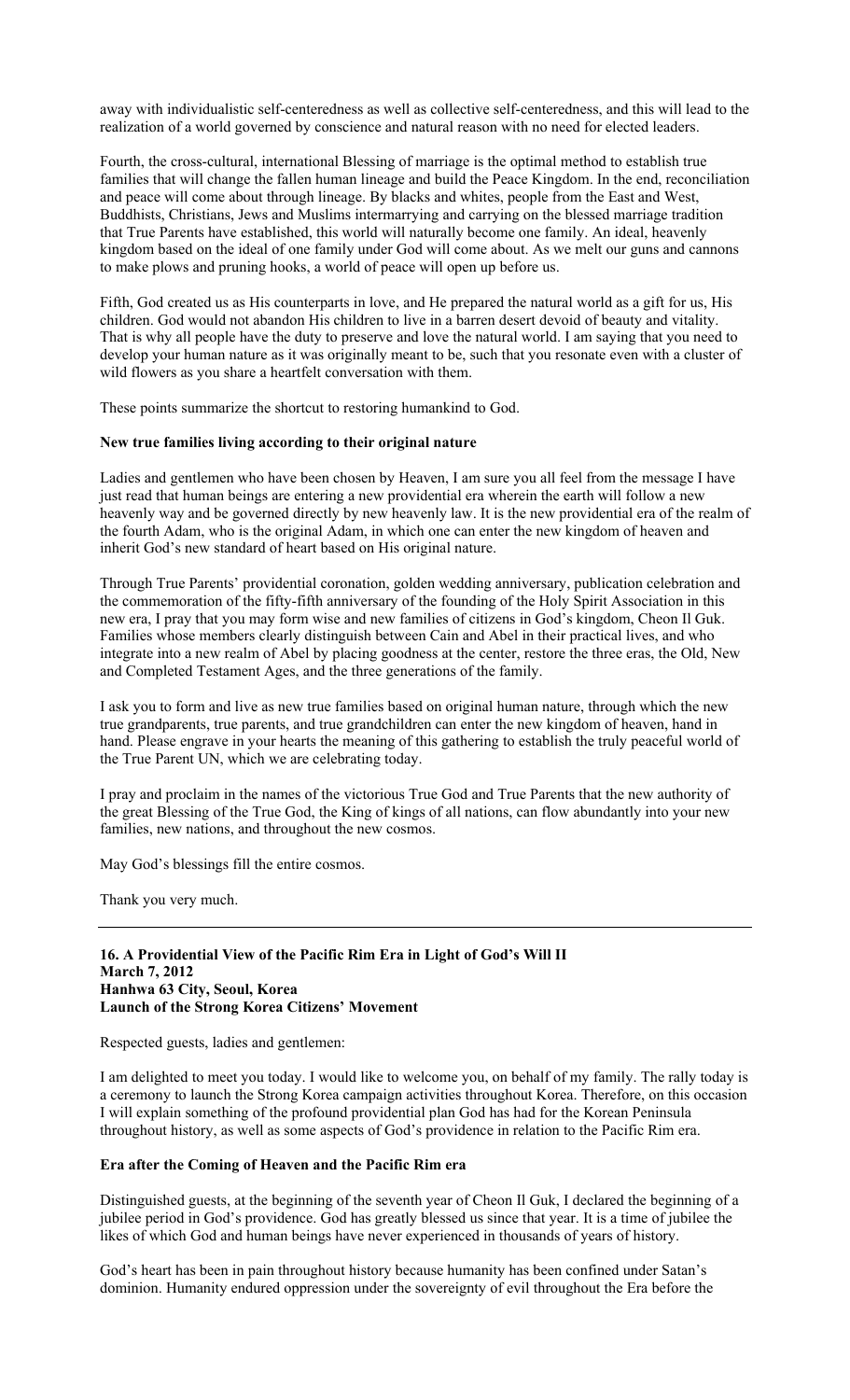Coming of Heaven. That time has finally come to an end! The year 2007 was the zenith, at which time it became possible for the gates to the revolutionary Era after the Coming of Heaven to open wide. This opening will usher in the time of a new sovereignty of goodness, in which humanity can serve and attend God as the central Being.

Without your awareness, Heaven's providence has been expanding in extraordinary ways. Ambassadors for peace in one hundred eighty-five nations, numbering in the tens of thousands, have received my teachings and are working day and night in response to a special decree from God.

Today I would like to convey to you Heaven's message, "A Providential View of the Pacific Rim Era in Light of God's Will: The United States and the Future Direction of the United Nations and the World." It is a declaration of God's dispensation and the direction humankind needs to take.

Ladies and gentlemen, if you carefully examine the progress of history, you will undoubtedly discover ('rod's plan and sense His presence as He worked tirelessly behind the scenes. Consider the history of civilization, which began centered on four of the world's great river basins. We are familiar with the Egyptian civilization that flourished along the Nile River, the Mesopotamian civilization between the Tigris and Euphrates Rivers, the Harappan civilization surrounding the Indus River, and the early Chinese civilization around the Yellow River. Over time, the center of civilization shifted to the shores of the Mediterranean Sea, where the Mediterranean peninsular civilizations flourished in Greece and Rome. History continued to progress, and the European continental civilization emerged. This continental civilization in turn gave birth to the island civilization of the United Kingdom, which flourished in the Atlantic sphere. The British Empire, which dominated the seven seas and wielded its might as "the empire on which the sun never sets," passed its splendid culture on to North America. We know these facts from history.

Civilization on the North American continent raised the banner of democracy, which was rooted in Christianity. This civilization bequeathed to the world the principles of freedom of religion and respect for equal human rights as it led the struggle against fascism and communism, which had established atheistic, evil sovereignties. Through victories in the First and Second World Wars and the third global conflict, the Cold War, it won victory over totalitarianism and communism.

However, that victory does not simply mean that America is great and the development of human civilization stopped there. Victory came because God had chosen and raised the United States of America as the Second Israel, in accordance with His providential plan, and raised and trained the American people through Christianity. God worked through America to bring His providence to its present stage of fruition.

#### **America will be the driving force in creating a peaceful world**

Ladies and gentlemen, the present era marks an important milestone in the development of civilization. Civilization has completed a circuit of the entire globe and has now arrived on the shores of the Pacific Ocean. History's course has come to the point under God's providence where it has to be concluded in the Pacific Rim region. No force can stop God's providence now. Though there were both victories and defeats during the course of indemnity under the evil sovereignty in the Era before the Coming of Heaven, now nothing can prevent the rise of the Pacific Rim era. Herein lies the special reason that Heaven declared 2007 a jubilee year.

The arrival of the Pacific Rim era signifies many things. What do you think the world would have been like if Jesus had fulfilled the complete messianic mission during his life on earth? Jesus came as the savior and Messiah to save all humankind. He did not come to save just the people of Israel, a small nation located on one end of the Mediterranean Sea. At that time, Rome, based at the center of the Mediterranean, was the center of human civilization. Rome was ready to rule the seas. Heaven earnestly wished for Jesus to teach and transform Rome first and then rule her empire. Heaven was eager to bring salvation to all humanity by working through Rome's strong civilization. Yet Jesus was cruelly put to death on the cross, as we know all too well through the biblical record.

After thousands of years of preparation, God finally had sent Jesus to earth as His only Son. There is no way to fathom God's heart as He anxiously watched Jesus' each and every action. Jesus' death was a tragedy that broke God's heart. It brought Him anguish even more extreme than He felt at the moment Adam and Eve, whom He created as the first ancestors of humankind, were exiled from the Garden of Eden due to the Fall.

During the two thousand years after Jesus' death on the cross, God, in the background of history, has walked a path of suffering beyond human imagination. Through this course, He prepared the United States of America to serve as the nation of the Second Israel. As a Christian nation that includes Catholicism and Protestantism as well as the Orthodox communions, the mission of the United States is to bring harmony and unity to Christianity as soon as possible and, in the twenty-first century, to fulfill the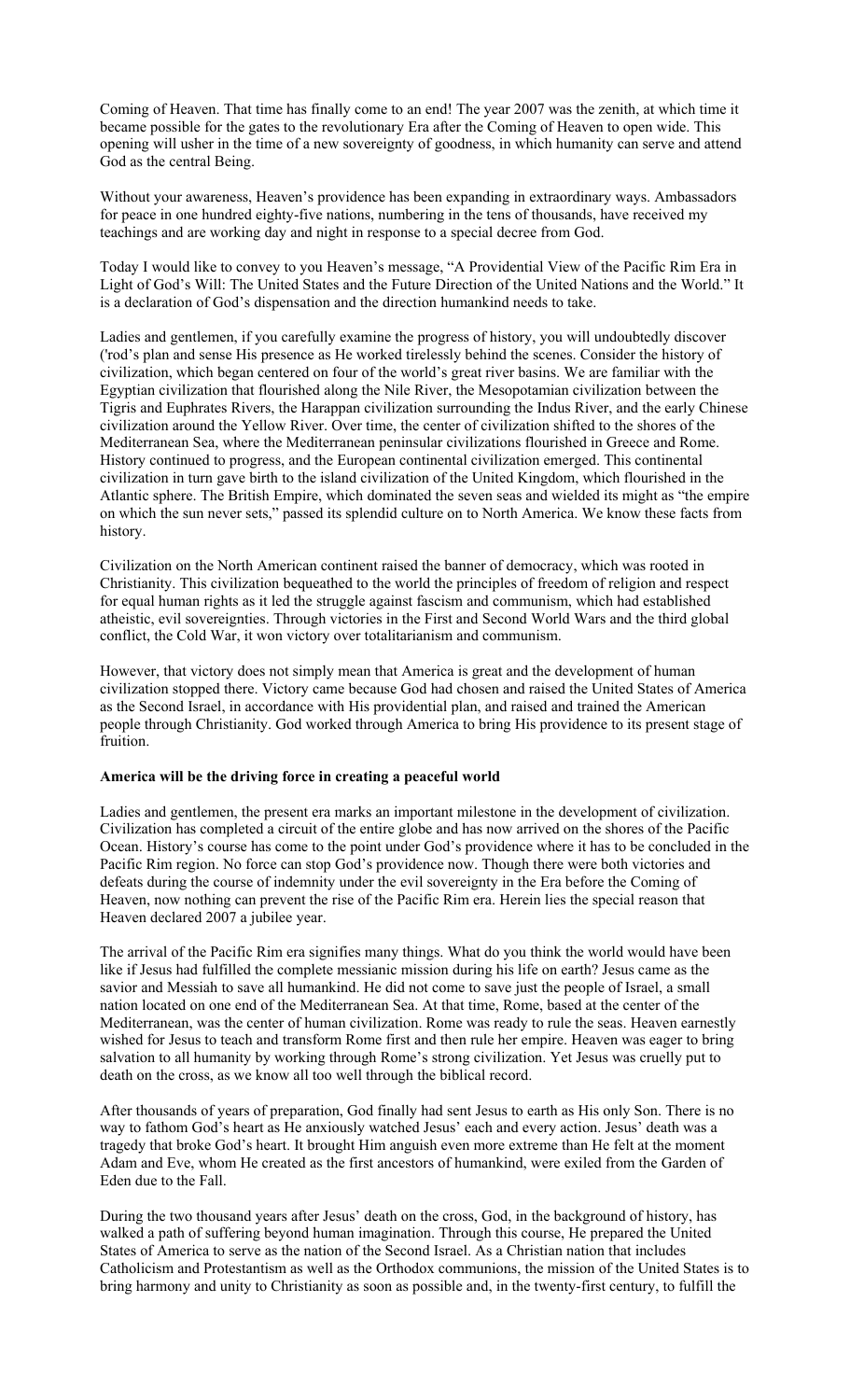responsibility that had been the Roman Empire's, but which was not realized in Jesus' time. On America's shoulders rests the responsibility within God's providence to bring harmony and oneness among the world's seven billion people and to expedite the creation of a peaceful, ideal world. These are not simply the words of Rev. Moon. This is Heaven's decree to America.

Then how can we unite Christianity? God has already revealed the solution through me, Rev. Moon, the True Parent of humankind. God has given me the supreme command to practice a life of true love, to understand completely the reality of the spirit world to which we go after we die, and to establish a model, ideal family, a true family.

### **True families are the foundation of the peaceful ideal kingdom**

Then what kind of love is true love? And what kind of family is a true family? The essence of God's absolute true love is not to have others serve you. Rather, it is to be the first to give, to serve and care for others, and to seek the greater good. True love gives, forgets that it has given, and continues to give without ceasing. True love gives joyfully. We find it in the joyful and loving heart of a mother who cradles her child in her arms and nurses her child at her breast. True love is sacrificial love, such as that of a devoted son who finds his greatest satisfaction through dedicating himself with all of his body and soul to helping his parents.

When we are bound together in true love, we can be together forever, continually increasing in the joy of each other's company. The attraction of true love brings all things in the universe to our feet; even God will come to dwell with us. The value of true love is that it has the power to permanently dissolve the barriers that fallen people have created, including national, racial and even religious barriers.

The main attributes of God's true love are that it is absolute, unique, unchanging and eternal. Therefore, those who practice true love will share God's pleasures and pains, enjoy the right to participate as an equal in God's work, and enjoy equal rights of inheritance. A life of service, which is a life of true love, is the absolute path to enter the kingdom of heaven. A life of true love is the way to create all things; it is the way of life for new families that live centered on God and form the ideal model of peace.

The path is now wide open for everyone to establish a true family. The family is the model by which people are to live in service to one another. The warm environment of oneness based on love and respect between parents and children, mutual fidelity and love between husband and wife, and trust and mutual reliance among siblings is the manifestation of the model, ideal family.

This means that you need to establish a true family wherein the stem of true love emerges from the root of true love and bears the fruit of true love. The responsibility of tribal messiahs, the mission of ambassadors for peace, and God's desire is to seek and set up such families of Cheon Il Guk, comprised of three generations: grandparents, parents and children, a united family that together serves the ever-present God. You have to form families that God will miss and yearn to return to after He has been away. You are to raise families to which God can come freely as a Parent visiting his or her children. This is what it means to live in service to God. In such a family, God is the vertical subject partner of each person's conscience. Following God as its vertical subject partner, the mind of each family member stands in the position of that person's own vertical subject partner. Each person needs to bring his or her mind and body into unity by following the mind.

It is in such a family that the four major types of love -- parental love, conjugal love, children's love and siblings' love -- are perfected. Those four types of love form the four great realms of heart. It is only in such a family that the relationships based on upper and lower, right and left, and front and back can link together and the resultant spherical motions continue. This is how God's everlasting model, ideal families, ideal nations and peaceful ideal kingdom can be formed. If the entire world were filled with such families of true character, it would be a world of natural order in which the heavenly way and heavenly law would reign supreme. There would be no need for lawyers, prosecutors or judges.

### **The future of humanity depends on the Pacific Rim nations**

Dear peace-loving leaders! Among the seven billion people on earth today, almost five billion are our neighbors, relatives, and brothers and sisters belonging to the Pacific Rim region. At the same time, a large segment of our fellow human beings share the root of the sphere of the Mongolian peoples. If we receive the marriage Blessing and pull together centering on God's ideal for peace, there is nothing we cannot do. The future of humanity is now in the hands of the nations of the Pacific Rim.

Ladies and gentlemen, God's providence has now spread from the North American continent and blossomed in the island civilization of Japan, which is in a position similar to that once held by the United Kingdom on the other side of the world. The providence is now about to fulfill its destiny by reaching fruition on the Korean Peninsula, the homeland of the True Parents, who have emerged on earth as the savior of humanity and returning Messiah.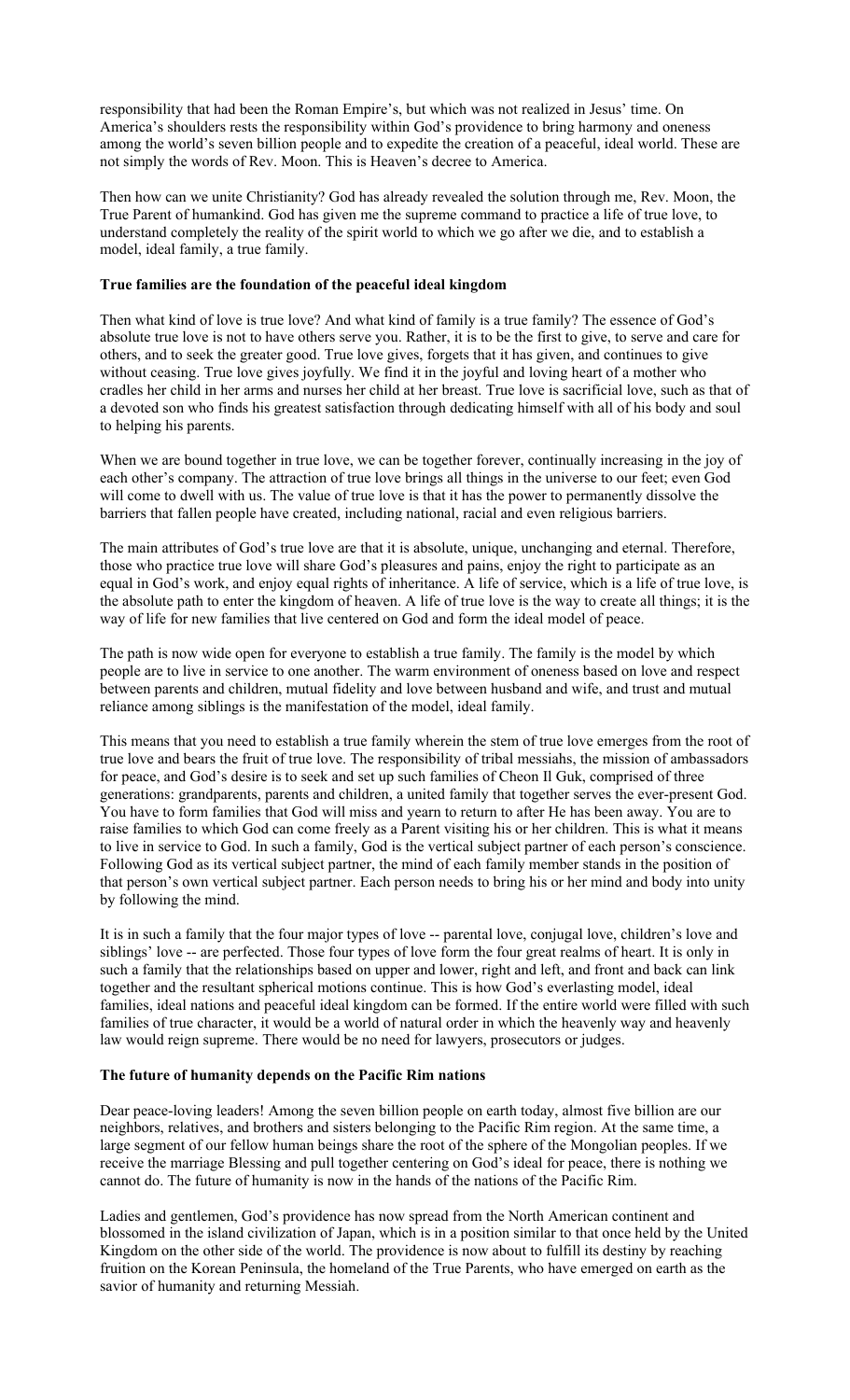The Korean Peninsula stands in a position similar to that of Rome in Jesus' time. Religion and politics have the mission of resolving the world's problems; however, the current conflict on the Korean Peninsula transcends religion and politics. From a geopolitical point of view, the Korean Peninsula persists as an arena of the most intense confrontation, despite ongoing efforts to secure peace.

The principle of restoration through indemnity makes it inevitable that civilization will bear fruit in the Pacific Rim region, centered on the Korean Peninsula. Fortunately, during the Korean War the United Nations mobilized international forces, led by the United States, to the peninsula. According to God's Will, however, the UN forces were to have recovered the homeland and hometown of God's desire. They did not do so, leaving the job half done. As a result, global conflict and strife emerged, which became known as the Cold War. During this period, the Korean people were deprived of their possessions and displaced, leading them to search for God.

In order to indemnify this, I established the Universal Peace Federation (UPF). I then organized the peace kingdom corps and peace kingdom police force, consisting of women on Heaven's side who have received the marriage Blessing, who love peace, and who are willing to serve and sacrifice for the work of UPF. I have taken the lead in educating those involved with these organizations. These peace organizations stand in the forefront to bring about a world of peace, with God at the center. They will create the peaceful, ideal world that God desires. I have been assisting the six-party talks currently being held to resolve the nuclear issue on the Korean Peninsula and to reconcile the democratic and communist nations. I am presenting a solution based on the principles of peace and harmony rooted in the teaching of the Heavenly Parent.

At this intense time, what exactly is the role of America and the United Nations? Hawaii, located at the center of the Pacific Rim, bridges East and West, and links North and South. With the support and protection of the American continent, the Korean Peninsula would become the homeland that protects and defends the Pacific Rim region by bringing together all the island nations of the Pacific. I say this because the future of humankind lies in the preservation of the Pacific Rim region centered on Korea, Japan and the United States.

As I was well aware of Heaven's plans for this region, I invested thirty-three of the prime years of my life in the United States, beginning in the early 1970s, for the sake of world peace. On that victorious foundation I returned to Korea, where I am working to complete the providence of establishing God's homeland and hometown.

# **The responsibility of the Universal Peace Federation and the Abel UN**

Ladies and gentlemen, I ask that you closely analyze the current state of affairs in the world. Although the days of communism are gone, even now, powerful nations are constantly on the lookout for opportunities to pursue their own interests aggressively at the expense of the powerless and small island nations. No small island nation by itself can deal with these nations and their economic, political or even military ambitions. They are so powerful that if they wanted to, they could dominate any smaller nation in a single day, without shedding blood.

Only when peace and security are settled in the Pacific Rim can peace for all humankind be guaranteed. As I have mentioned, the small island nations by themselves cannot contend with the great tsunami of powerful nations moving into the region. The time has come, therefore, for the small island nations in the Pacific Rim sphere to unite and build the homeland of the new godly civilization.

The small island nations dispersed in the northern and southern regions of the Pacific, on either side of the equator, as well as Japan, Taiwan, the Philippines, Indonesia, the Solomon Islands, Australia, New Zealand and other countries, need to work as one country, forming a union to sustain peace in the Pacific Rim civilization. This will secure peace and stability for all people. You have the responsibility to protect and save the oceanic realm, which is a lifeline upon which humanity's future depends, from the environmental destruction and conflicts that are worsening by the day, and to shield its natural resources for the sake of peace in the future.

Ladies and gentlemen, for the purpose of resolving these problems that afflict humankind, on September 12, 2005, I proclaimed throughout all of heaven and earth the establishment of the Universal Peace Federation, which will enable God's providence to flourish. Now it is possible for UPF to serve as an Abel-type counterpart to the United Nations in the Era after the Coming of Heaven. It will renew the Cain-type United Nations and lead the way for millions of ambassadors for peace throughout the world who have taken up the teaching of the Heavenly Parent. That is to say, my teachings on the principles of true love and the ideal of a true family absolutely will fulfill the heavenly will of creating one family under God.

#### **The change of lineage through the cross-cultural marriage**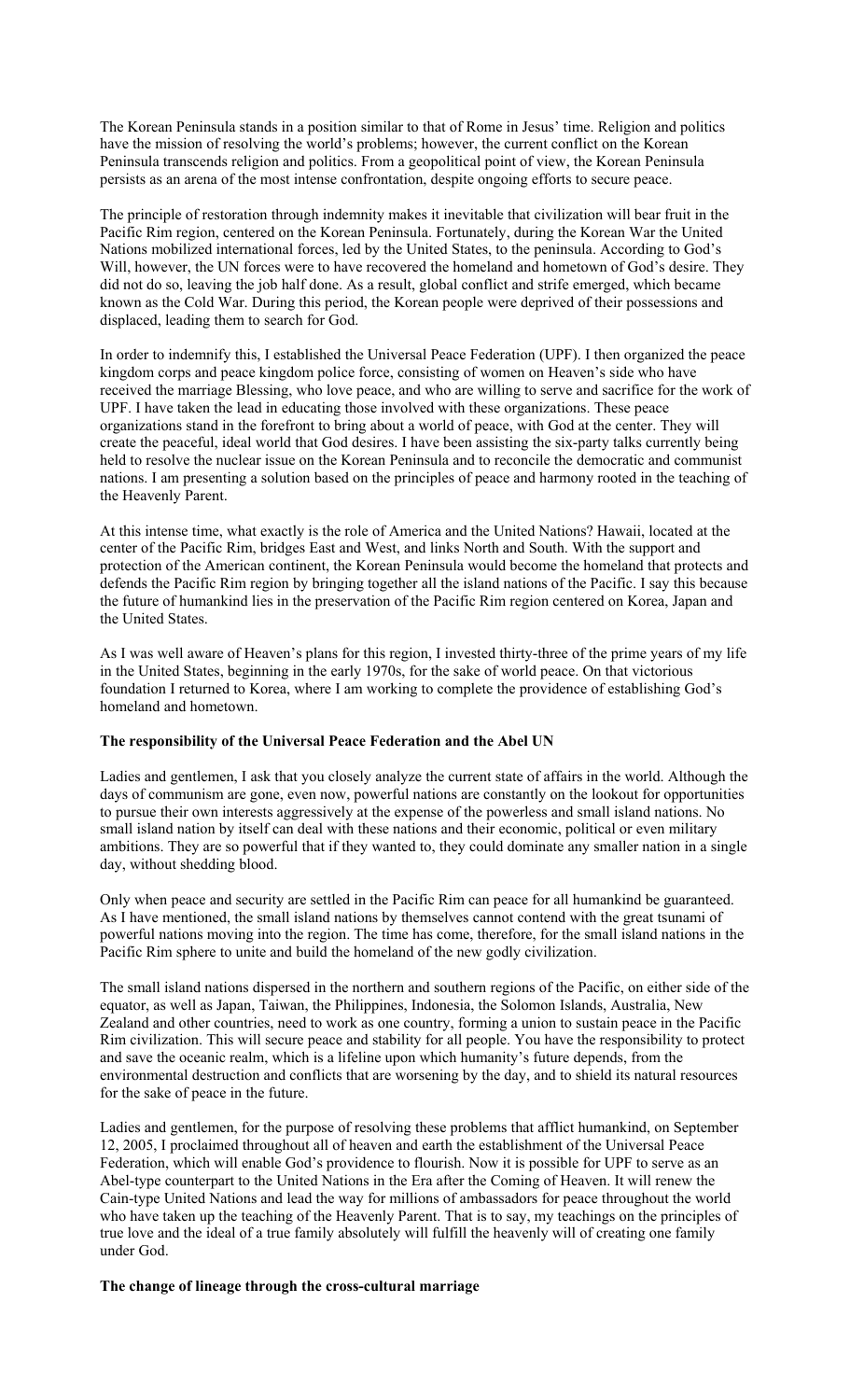Blessing Ladies and gentlemen, through the cross-cultural marriage Blessings that transcend religious denomination and nationality, the Universal Peace Federation will be the vanguard that carries out the great revolution of restoring the original lineage of humanity, hearkening back to Adam before the Fall. Some may laugh and say that this is impossible. Yet, where there is a will there is a way, especially if it is God's Will. The international and cross-cultural marriage Blessings, conducted according to my teachings, are God's work done on God's behalf. Please think about this: What do you think will happen if people from countries such as the United States and Russia marry across the boundaries of their nations through these marriage Blessing ceremonies? The two nations will belong to one family under God, who is the eternal, absolute Lord of Creation. How could anyone aim any weapons, much less nuclear weapons, at a nation that millions of their grandchildren, descendants of their own lineage, call their home? The holy task of building the ideal kingdom of heaven, the sacred reign of peace on earth, by recovering our ideal homeland and hometown, is being carried out enthusiastically in all corners of the world. This is God's hope for engrafting the seven billion people of the world into one lineage as a Godcentered tribe.

Beloved leaders, ladies and gentlemen, please do not miss your chance to ride on the surging currents of heavenly fortune during this important and sacred jubilee. Take the lead in protecting and developing the realm of the oceans, which cover more than seventy percent of Earth's surface. Where else will we access the treasure stores of natural resources by which we can resuscitate the earth, fulfilling our promise to end pollution and resource depletion?

You have come to a truly significant event today. You need to join together under the Strong Korea banner. The scope of this campaign shall soon go beyond the Republic of Korea to the rest of Asia, and become a beacon that shines beyond Asia to the world. The Universal Peace Federation's thought will engender a strong Korea because, at the root of Strong Korea, we find God's philosophy of peace based on true love. Is there an ideology or philosophy that can surpass this philosophy of peace and the ideal of God's true love? Heaven shall surely be triumphant!

On this meaningful occasion, please engrave this message in your hearts. The families of your good ancestors in heaven are already blessed. Numbering in the billions, they have come to earth today to listen to this message with you. This is because it is only through you, their descendants, that they can perfect themselves and advance to the positions of true parents, true teachers and true lords and owners. You must not forget the fact that the spiritual and physical worlds live and breathe together in this way and walk hand-in-hand.

## **Let us stand as the vanguard and pillar of the Abel UN**

Your families now need to find their place in history by fulfilling their mission as members of the peace kingdom corps and the peace kingdom police force of the Abel UN, which is advancing God's providence in the revolutionary Era after the Coming of Heaven. History will forever remember you for leading a noble life of devotion for the wellbeing of humanity and world peace, as we globally develop the peace kingdom corps and the peace kingdom police force.

I pray that you will engrave today's message in your hearts and share it as material for educating your children, your young people, and your entire nation. May God's blessings and grace be upon you, your families, the Pacific Rim and the Peace UN, and upon the launch of a Strong Korea.

Thank you.

# **17. Owner of Peace, Owner of Lineage July 7, 2009 East Garden, Irvington, New York, USA Commemoration of the 233rd Anniversary of the Independence of the United States of America**

You must know that we have left the Era before the Coming of Heaven and have entered the Era after the Coming of Heaven. Now we are approaching the era of Cain and Abel. Just as we cannot discern the precise moment when day becomes night, and we cannot discern the precise moment when the seasons change from spring to summer, so it is at the change of an era. The environment in which you live does not perceptibly change. Without the aid of a clock, it is very difficult to tell when one has arrived at midnight and the start of a new day. Yesterday and today continue as though they were the same day, yet at midnight a new day begins. It happens in a single second. In the same way, a new age and a new world have begun, even though we cannot point to the precise moment when the Era before the Coming of Heaven ended and the Era after the Coming of Heaven began.

People tend to believe out of habit that each day is merely a continuation of the previous day. However, look at history: when a new age arrives, what happens to the old values that people may have held for tens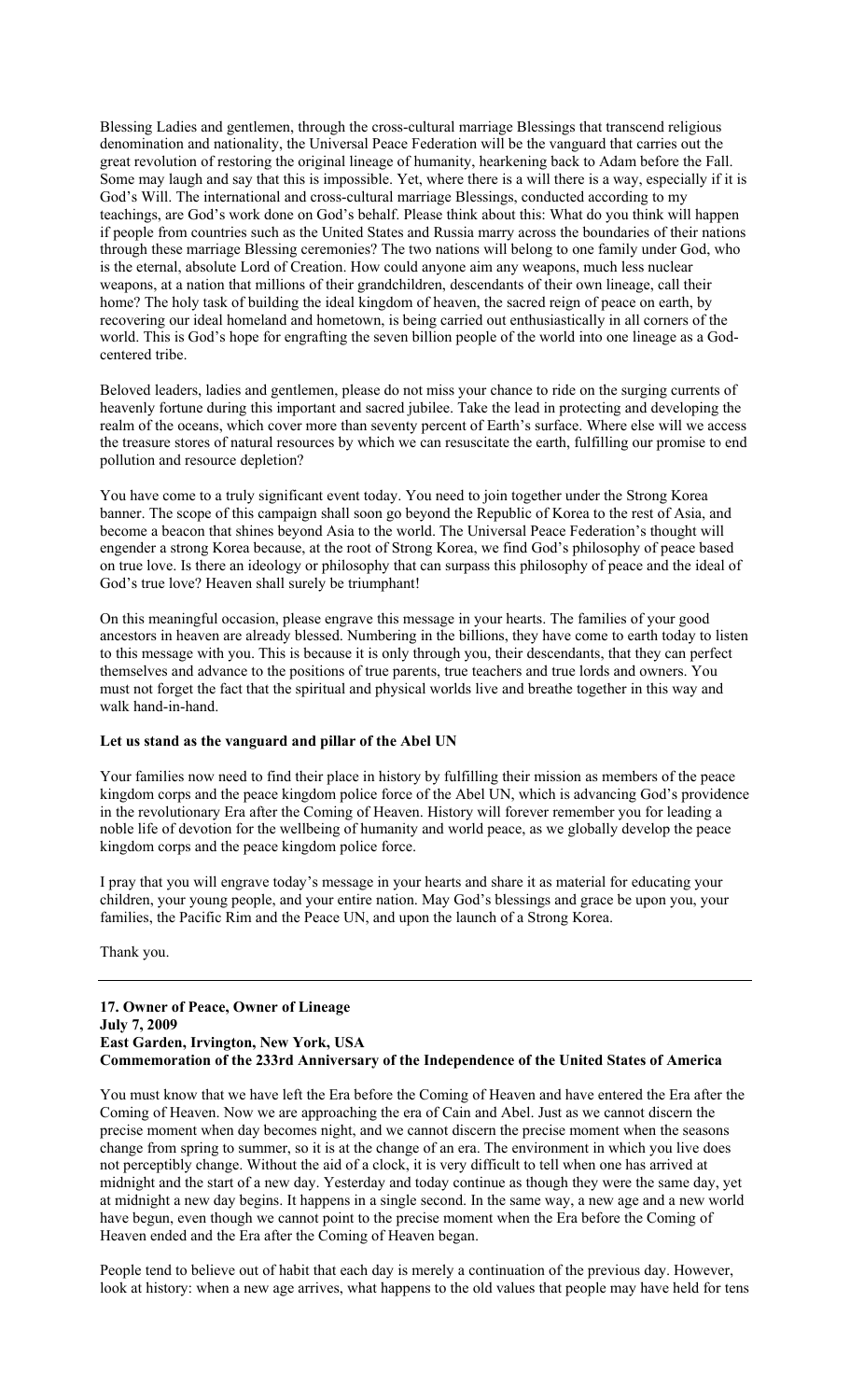of thousands of years? No one realizes it at the time, yet in that single second a way of life that had persisted for tens of thousands of years is destined to disappear.

People do not recognize when there is a transition from one age to another. It is the same for transitions in the life of an individual and for transitions in the family. For example, there is a time for parents to be focused on raising sons and daughters, and a time for them to be focused on serving their ancestors. There is a time when the grandfather has the role of a parent, and a time when he stands as a king. There is a time when parents are working things out in their relationship as husband and wife, and a time when sons and daughters are going through the transition to become husbands and wives themselves.

The Era before the Coming of Heaven can be compared to a person exhaling, while the Era after the Coming of Heaven is like a person inhaling. The Era before the Coming of heaven and the Era after the Coming of Heaven intersect in the blink of an eye. Still, people continue to live without realizing that anything has happened. Do you notice when your eyes are blinking? Do you think about the fact that you are inhaling and exhaling?

The world's peoples are divided between East and West. Also, just as the geographical North and South are divided at the Tropic of Cancer and the Tropic of Capricorn, the world's peoples are divided between North and South. However, because the hemispheres are on opposite sides of the world, most people do not recognize how deep the North-South and East-West divisions are. You must understand this reality. Within one second, the cosmos could change from the Era before the Coming of Heaven to the Era after the Coming of Heaven. It could likewise change from the era above Heaven to the era below Heaven, or from the era in front of Heaven to the era behind Heaven.

The motion of a round ball can represent these changes. In Korean I coined the word won-gu, meaning "round ball," for the title of the Won-gu Peace Cup. Although you may not realize it, the cosmos changed as a result of the Won-gu Peace Cup Cain-Abel Cosmic Tournament. You did not know that heaven and earth have been divided as a result of the Fall. We live our lives without realizing that the world can change in a single second. We did not know that an individual of absolute faith, an individual of absolute love, and an individual of absolute obedience could all be divided in one second.

Today the world is divided between those who use the lunar calendar and those who use the solar calendar. It is one way that the East and the West are divided. How did the first ancestors of humanity come to have descendants who were divided between East and West? How did all the separate countries come about? How did siblings come to be divided against each other? These questions need to be answered.

#### **The owner of peace**

It is said that God is the Alpha and the Omega, the cause and the result. However, the center of that Alpha and Omega is true love. The fundamental motive of creation is that two become one. God was acting from the core of that motive when He created human beings as partners with whom He could become one. But what happened? The Fall occurred. Humanity was to attain one lineage with God as the foundation for establishing His family ideal. This was not realized. Instead, humanity lost its connection to God. Are American families God's families? Life originates from a father and mother, each a distinct substantiation of God's dual characteristics. By what means do they then become one? It is love. People are born from love; their beginning is love. Hence, their purpose must also be for the sake of love. By himself a man cannot give or receive love. That is why he needs a woman. By the same token, a woman needs a man. I am promoting a philosophy of peace that teaches us to be an owner of lineage before trying to be an owner of peace.

What are the love of the Alpha and the love of the Omega? What is the love needed as we proceed from the Alpha to the Omega? Love is supposed to grow, except it cannot grow properly unless God's love is present. Two people may love each other, yet if they lose God's love between them, then in the end they will have nothing to sustain their relationship. It takes only a crack for air to enter that empty space. It takes only a crack for water to get in. It takes only a crack for sunlight to get in. You need an opening. Otherwise, if you were to stay in an airtight room for an extended period of time, you wouldn't be able to breathe. Air, water and sunlight are the basic elements of life. If even one of them is missing -- if water is missing, for example -- life ceases to exist. If air or sunlight is missing, life ceases to exist. Do you think you could live without air, water or light from the sun?

How amazing are the words "one family under God"! In these words we find God's lifeline, God's breath, God's rays of sunlight. The roots of spiritual life, the Alpha and Omega, are deeply embedded there. Only when we see it in this way can we say, "Wow!" We then will come alive to find our ideal partner of love.

There cannot be a united world unless we each find an ideal partner for whom we would not mind to sacrifice everything. There are West Point cadets here, who I believe have been taught to be ready to die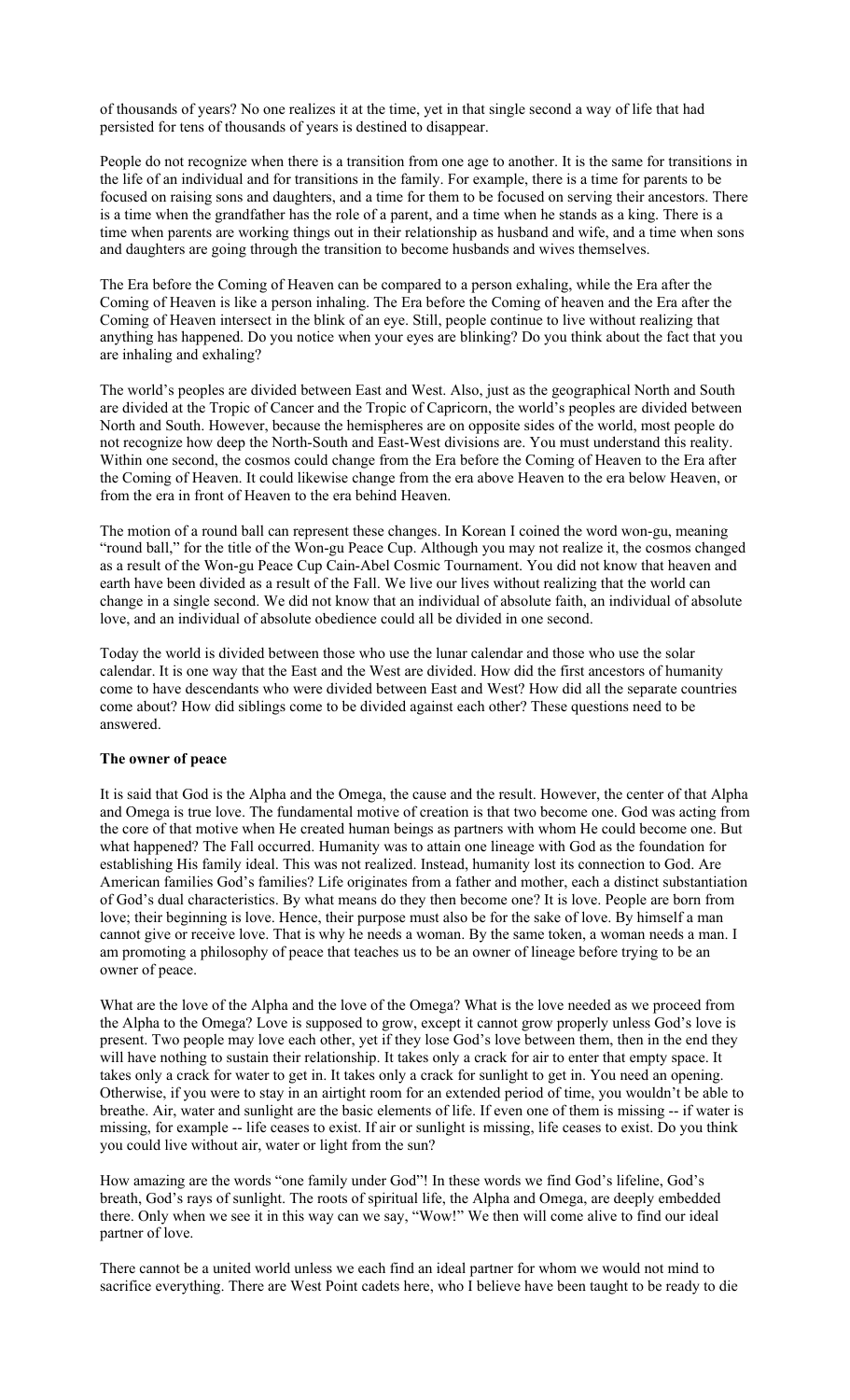for their country. The traditional philosophy of West Point is that a person must be ready to serve his country even at the sacrifice of his love, his family and his clan.

Where is that West Point spirit in America today? Are you ready to offer your lives like those West Point cadets? Where can we find such traditional American thought? All we can find is individualism.

The world of individualism will not survive. Individualism is doomed, as are family-ism, nationalism, state-ism, and even world-ism. Even a philosophy that encompasses the world will fall short. The only sure way of survival is the way that transcends the world, which can be termed "cosmos-ism." The cosmos encompasses all the nations of the world and also the spirit world. In contrast to individualism, the "ism" of the cosmos is seen in the teamwork and passionate play of the Peace Cup tournament. When individual elements cooperate for a greater purpose, they can encompass the entire cosmos.

# **The textbook that can teach everything**

When it was time for the people of Israel to return to the land of Canaan, God ordered Moses, "Go back to the land of your ancestors! Go back to your hometown, to Jerusalem!" Had Moses been able to enter Canaan, he was supposed to have gathered the thirty-one kings of that area and instructed them to follow the Ten Commandments and revere the Ark of the Covenant. Each of the kings was to understand clearly that if he did not honor the Ark of the Covenant -- if he disobeyed the Ten Commandments -- then his nation could no longer stand. Moses was to bring the kings, each representing a nation, to unite with him. A mistake on the part of the king of a nation would represent a mistake of that entire nation.

God gave Moses a family-level standard: the deeds of the king and queen, who stood as the father and mother of a nation, would determine the rise or fall of the entire nation. All thirty-one kings of the land were supposed to recognize their responsibility as national leaders and bow down tens of thousands of times in front of the Ark of the Covenant as it passed by, in order to repent for the sins of their nations with respect to the standard of the Ten Commandments. Without proper repentance on the part of the kings representing their nations, their nations could not be allowed to remain. Any group of people that, due to pride and ambition, did not submit to the Ark of the Covenant would cease to exist. Therefore, those nations led by kings who did not submit to the Ark would be scattered.

This shows what was to have happened after the Second World War. It was a confrontation between Great Britain, United States and France on one side, and Japan, Germany and Italy on the other. Great Britain represented a mother-type nation in relationship to America. What did France represent? France used to be pronounced bullanseo in Korean, a word which sounds like the word for "furnace." At the time of the Second World War, France was like a furnace full, of embers ready to burst into flame at any moment. Japan tried to conquer Asia while opposing the three nations of Great Britain, the United States and France.

The First World War, the Second World War and the Cold War represent the three stages of formation, growth and completion. The three time periods in which they were fought represent the Old Testament Age, the New Testament Age and the Completed Testament Age. The purpose of the three world wars was to prepare for the settlement of the era of the fourth Adam. Did you know that was their purpose?

I recently published a textbook that explains the most important things you must know to guide you along life's course. It is called True Families: Gateway to Heaven. Those of you who are parents need to buy copies of this small book for each of your children. If you have twelve children, you need to buy twelve copies, one for each child, making a total of thirteen when you include your own book. Then you need to educate your children so that all twelve books can be united centering on the parents' book. Teach them absolute faith, absolute love and absolute obedience. By using this textbook to teach your children, you will raise them to be totally one with God and inseparable from Him.

#### **The faithlessness of Jesus' disciples**

Suppose you have twelve children. They would each represent one of the twelve tribes of Israel. Also, together they would represent the twelve disciples of Jesus. Standing before his twelve disciples, Jesus represented the number thirteen. However, in Jesus' day the number thirteen could not be secured. In the end the twelve disciples, who could have been as loyal to Jesus as sons, instead betrayed him. They denied him. They did not protect him from death.

Human beings are not aware of their sinful lineage, and this caused them to make a mess of heaven and earth. One example can be seen in the history of the Vikings. They began as hunters, yet when they were short of food they became Cain-like and went south to conquer the plains and river valleys. They could have become a people of Heaven, yet they could not accept their miserable situation, so they fashioned weapons with which to conquer the land.

#### **Vikings and other hunters**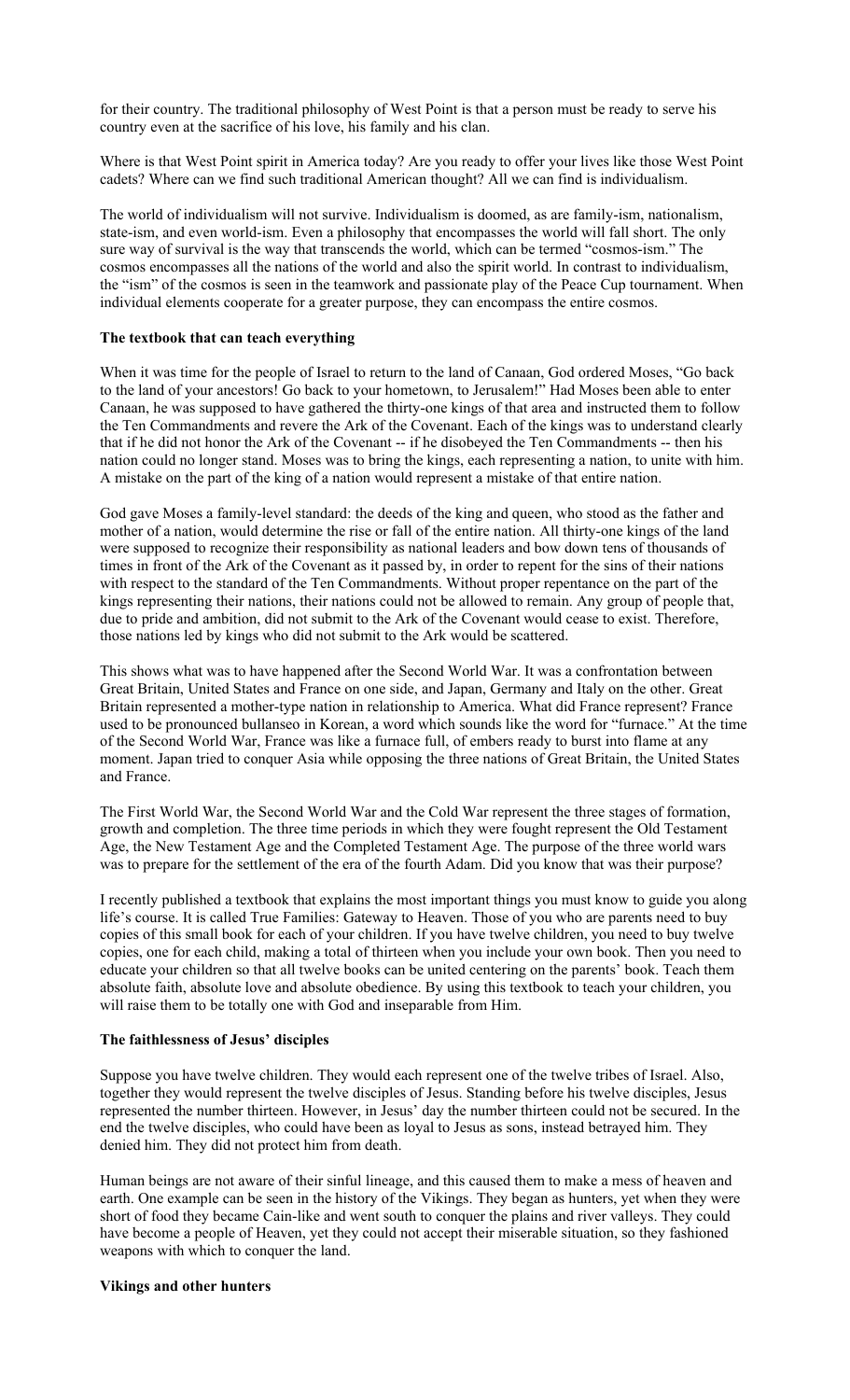Those Viking hunters were like thieves. They liked spilling blood. If four people started out on a hunting expedition in spring, sometimes only one would return in autumn. Do you want to know why? Each man knew some good spots to catch animals, so together they would traverse peaks and valleys in the mountain forests to make their kill. Although they may have been four people when they started out on the expedition, perhaps at some point three of them grew suspicious of the fourth and said, "This fellow is going to steal our skins and run off with them. We had better kill him before he has his chance." In this way, one person might be killed in spring, another in summer, and a third in autumn. The last person remaining would then take everything for himself. He would take the meat and keep it to survive the winter. Once that hunter returned after a long expedition, he no longer cared about sharing his spoils with his relatives, his friends or even his children.

If a hunting party caught something as large as a moose or a bear, they had to return early. If they returned from their expedition when it was still spring, they would need to plow the land and plant crops to have enough food for winter, but many hunters did not know how to farm. So instead they would set off again to seek higher mountains, higher domains and deeper fishing grounds.

Fishing grounds have no owner. During the flood judgment at the time of Noah, although all the land animals suffered, fish were not affected. So what happened when those Vikings went out fishing? They became pirates. Did you know that Sweden and Norway were once pirate bases?

Hunters and pirates are always looking for better weapons to give them greater advantage in hunting and in warfare. That is why Europeans kept developing ever-deadlier firearms. Did you know that a type of machine gun was invented in Czechoslovakia? When Czechs took their guns out on hunting expeditions, they used them to protect and sometimes to kill their Czech brothers, for instance when two hunters dueled over who made a kill. What used to be Czechoslovakia is now split into two states: the Czech Republic and Slovakia, in a relationship of Cain and Abel.

### **The huntsmen and America**

Who does the actual hunting? Often, hunters get dogs to do it for them. With their keen sense of smell, Hogs can tell when there are wolves, bears or elk nearby. On the plains, hunters can use trained hounds to track animals by scent. In the Arctic, however, hunters track their prey by following tracks in the snow. Animal tracks are very important for hunters. In warmer climates, when tracks are less visible, hounds can recognize animals by scent and track them.

Some animals that live in water are also hunters, among them alligators and anacondas. The anaconda is so powerful that it can devour large animals such as deer, boar and even jaguars. The snake's head stays immobile while it wraps its body around its prey and strangles it. An anaconda emerging from the water to devour a large land animal is a reminder of the flood judgment in Noah's time, when the sea devoured everything on land. This is not a meaningless discourse. You must heed God's warnings. The most blessed area in New York is the area surrounding East Garden. There are many notable properties in the area, including the birthplaces of famous poets and authors. It has abundant wildlife and there are many lakes and places to fish. It abounds with natural springs. Bear Mountain and the Catskills are nearby.

Why did I make a headquarters for fishing in New York? In New York you can catch striped bass even in winter. In New York you can catch fish during all four seasons, and the fish are plentiful. New York could potentially serve as a place of refuge. One sign of this is that in New York there are oak trees, which live long lives. Of all trees, the oak tree produces the greatest number of seeds.

Democracy is being destroyed by the current trends in America. Everyone is becoming self-centered and individualistic. We must return to God-centered idealism. Although God may be a demanding King, His goal is to benefit the world. Satan is the evil king, who uses his control over human affairs to destroy the world. Therefore, the King of Heaven has sought to lift up and protect a family on earth that would show the standard of leadership over three generations.

#### **God's homeland**

The Israelites were unable to protect Jesus, the Savior, from death. Also in the United States, which in a religious sense represents the Second Israel, there were people who tried to eliminate me. Under the banner of the Abel UN, we can and will establish the one true and ideal family, a family that everyone in the world can become part of. There are more than six thousand languages in the world, while in a family only one language is needed.

I believe that the best language with which to integrate the world's languages is the Korean language. By using the consonants in the Korean alphabet: "ga, na, da, ra, ma, ba, sa, ah, ja, cha, ka, ta, pa, ha" you can print words used by any language in the world, forwards or backwards. Each letter in the Korean alphabet is an illustration of the shape the vocal organs must assume in order to pronounce the sound represented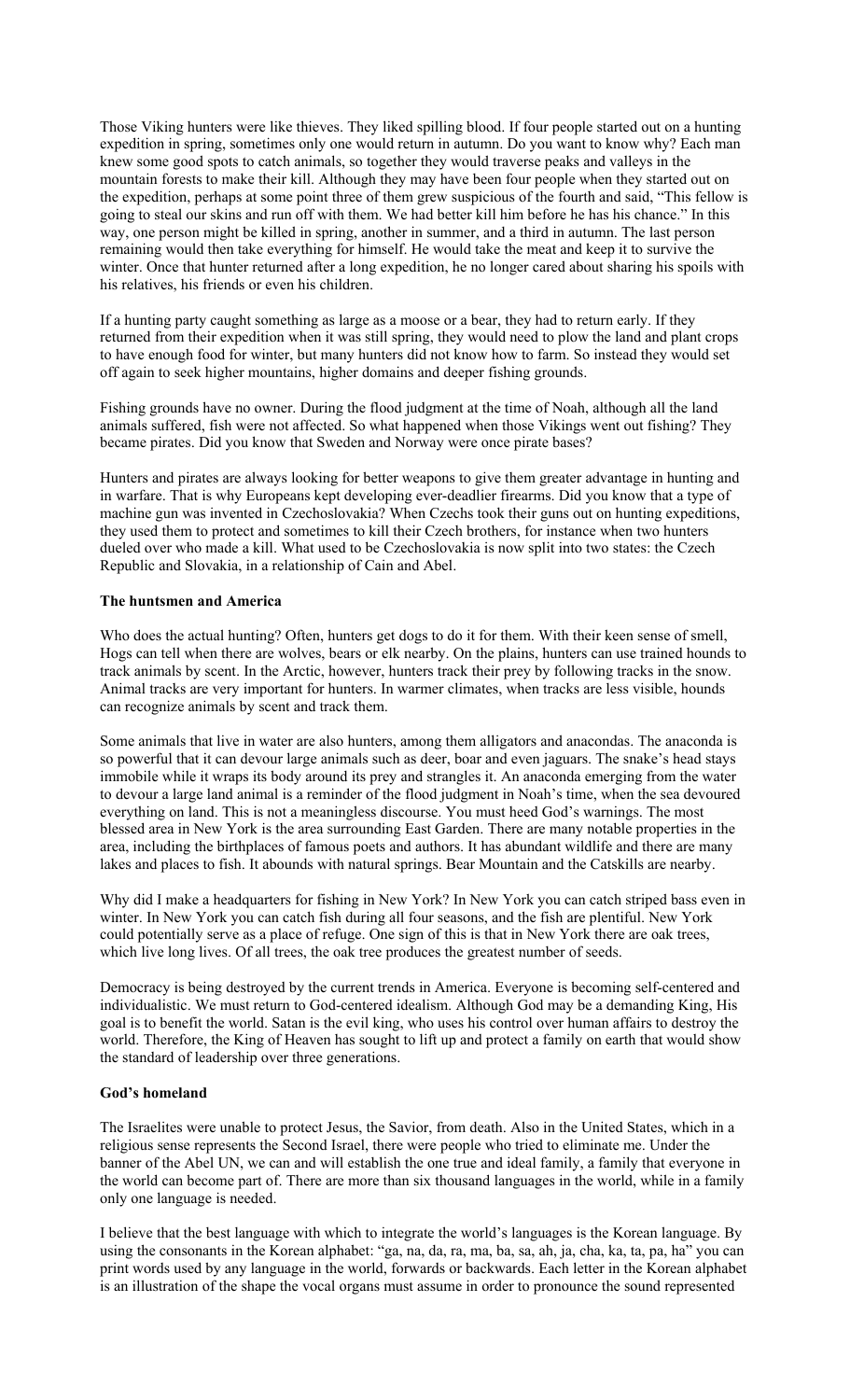by that particular letter.

Who were the people of Dong Yi, the ancestors of Korea? They were warriors and skillful archers of the eastern country who won wars using superior military tactics. With thousands of strategies at their disposal, they won every battle. They established the kingdom of Goguryeo, which endured for approximately one thousand years. The spirit of Goguryeo has never died. It is now returning to life in Korea, although China does not want to see Goguryeo reestablished.

Some people used to claim that the world could only be united through the efforts of China and the Soviet Union. However, even if those two nations had worked together, they could not have united the religious realm. The way for China and the Soviet Union to succeed was to become one and act in partnership to serve the religious realm. That is why when I met Mikhail Gorbachev, I urged him, "If you serve God and the religious realm, Moscow will become the center of the kingdom of the united world."

However, the kingdom was not established in Moscow or in Beijing. Nor was it established in New York or in Washington, DC. Where can it be established now? My conclusion is that the only place that remains for the establishment of the kingship centered on God, the homeland and hometown of God, is none other than my hometown, Jeongju, in the North Pyeong-an Province of North Korea. It is True Parents' homeland. Only through the True Parents can the True God appear. From True Parents there can appear true ancestors, one true people, one true nation and one true world.

Bringing about one united world through engrafting all of humanity onto the true lineage must happen naturally, not by force. Once people know the full value of the Blessing, they will not want to miss out on it. When electing a leader, they would want to vote for a candidate who has been blessed. People whose lives embody the Divine Principle will win the election every time.

The time will come when people will eagerly listen to what I say and follow my teachings. I will stand at the forefront and proclaim what the nations of the world need to do. If the United Nations does not listen to me, I will say, "See what happens if you ignore me and keep fighting among yourselves." The United Nations is currently at the lowest state of equilibrium, completely ineffective. The Pacific Ocean represents what a healthy state of equilibrium would look like, a state that is full of life.

What if, due to global warming, the Pacific Ocean were to rise to its highest possible level? The last island to remain above water would be the island of Hawaii. Do you know the name of the tallest mountain on that island? It is called Mauna Kea. The highest astronomical observatory on the planet can be found on its summit. It is the world's tallest mountain if you measure its height from the bottom of the ocean. Its peak is about forty-three hundred meters above mean sea level, and more than ten thousand meters above its base on the floor of the Pacific Ocean. Mt. Everest in the Himalayas is only eight thousand eight hundred fifty meters above sea level, right? The island Hawaii is like a shoot sprouting from the bottom of the Earth, and its peak is Mauna Kea.

Nearby is Kona, which sounds like "corner." To me, Hawaii represents the furthest corner of the world. It was in Kona that I established the Hawaii King Garden and Hawaii Queen Garden. Kona produces superior coffee. Do you like coffee? The best product of Kona is its coffee.

It has already been more than forty years since I first went to Hawaii. It was in Hawaii that I offered prayers prior to my trip to North Korea, where I would meet Kim Il Sung. While in Hawaii I planned out what I would say to Kim Il Sung.

The name Gorbachev, the leader of the former Soviet Union, sounds like the Korean for "to narrow evenly among all." So I told him that I am the only one who can actually narrow or widen the world, and urged him to listen to me. Because he did listen to me and allowed religion into the Soviet Union, his nation could be liberated from communism.

Underlying the Third World War was a conflict between the cultural sphere of Eastern Christianity, centered on Soviet Russia, and the cultural sphere of Western Christianity. It was a fight between two brothers. The Soviet Union stood in the position of the first son, and Europe, rooted historically in Italy, stood in the position of the second son. The cultural realm of the united world will stand in the position of the third son. The overall progression of history and all historical events occur in accordance with God's providence, internally and externally.

### **The great encyclopedia and textbook**

I am a living encyclopedia. I put forth ideas that cannot be found in any other encyclopedia. Many of the terms and concepts I have introduced are not in any existing encyclopedia. That is why I prepared the New World Encyclopedia. We have audiotapes of my words that will need to be incorporated into the encyclopedia in the future.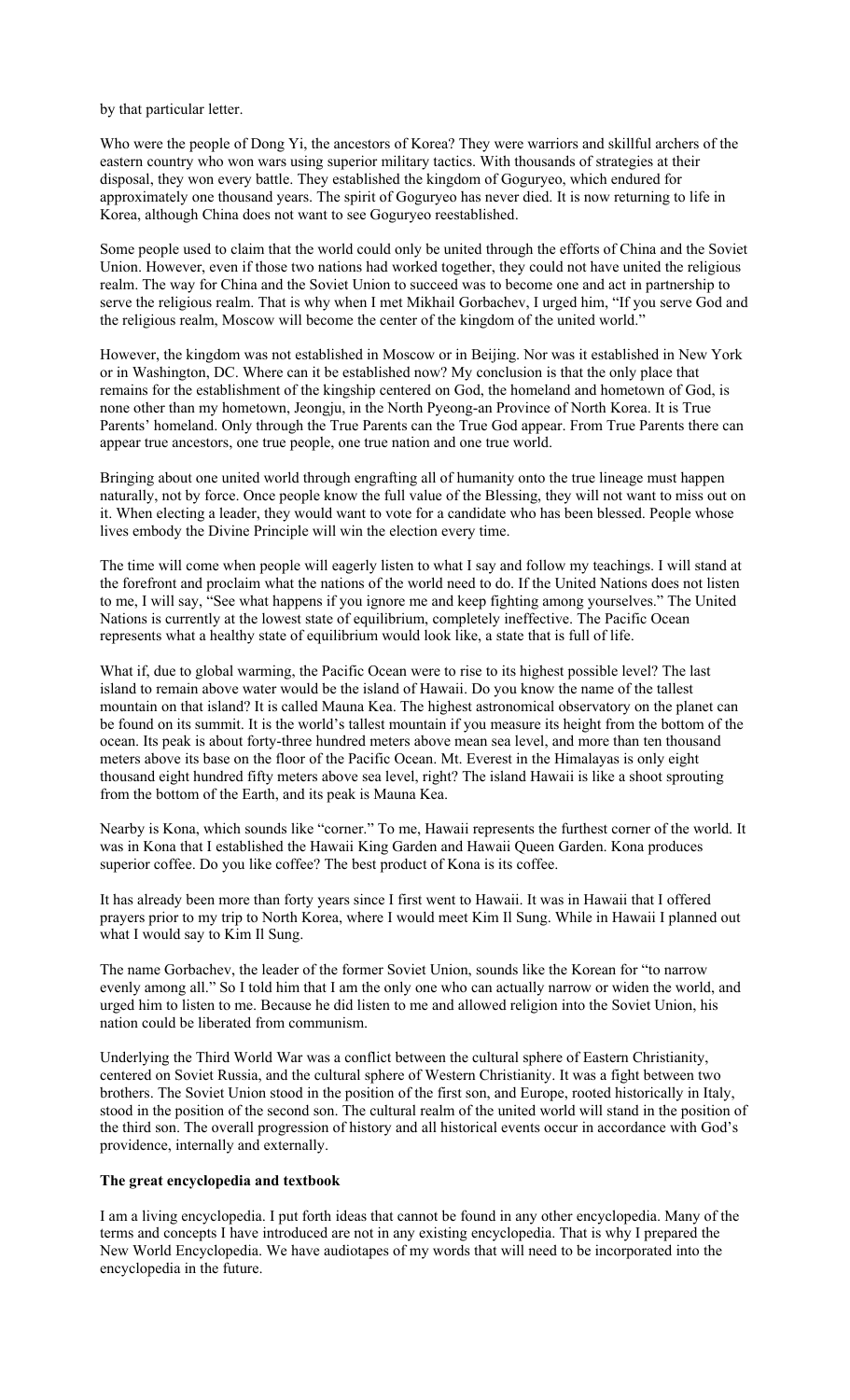The New World Encyclopedia is needed to create the world of one united culture. If there were two cultural spheres, there would have to be two encyclopedias. If there were three cultural spheres, there would have to be three. If there were four cultural spheres, there would have to be four, each representing a distinct cultural sphere, such as the Soviet cultural sphere, the American cultural sphere, the Islamic cultural sphere and the American Indian cultural sphere.

I am resolving everything and the communist realm can barely even open its mouth. They would have to admit, "We lost. We lost against the teachings of the Old Testament Age, which represents the formation stage. We also lost against the teachings of religions that represent the growth stage." Although communists have traditionally denied the existence of the spirit world, now communist ancestors in the spirit world are testifying that they are united around me as the Second Coming of Christ. How then could the communists on earth ever think that they could rule the democratic world, which is based on Christianity?

Raise your hand if you are a second-generation blessed child. You took part in the Blessing through your father and mother. You represent the flesh and blood of your parents coming together in one concave cauldron of love. Neither your mother nor your father is in such a position. You are part of the tradition that has inherited God's lineage. You need to understand this.

I have created the textbook, True Families: Gateway to Heaven, to tear down all false leaders and ideologies. Second generation blessed children: you need to teach your friends and acquaintances about the contents of True Families: Gateway to Heaven by holding Hoon Dok Hae sessions with them, together with your parents and grandparents and in the presence of our King, the Almighty God.

When everyone in the world inherits the standard of being a Hoon Dok family as part of their tradition, the entire world will immediately come within the realm of the royal family of the heavenly kingdom. That is the power of True Families: Gateway to Heaven. Who will become the owner of this textbook? Some of your mothers and fathers drink, smoke, have affairs and do all kinds of things, right? Even some of your fellow blessed children live promiscuously. How will you save such people?

You must first come to clearly understand the contents of True Families: Gateway to Heaven and become one with True Father and True Mother. Because you received God's lineage at the same time as your parents, and your life began on the same level as your parents, it is possible for you to rise up and take the parental role in your family. Up until now you have been in the servant's position. With this book you can reach the owner's position. You must be willing to take responsibility to embrace and educate the families of this world, even if your mothers and fathers are unable to. As owners of the True Families: Gateway to Heaven, you will be able to do so.

Children who are educated with these teachings will unite all things that have been separated by mothers and fathers, and by the democratic world and the communist world. The second-generation realm of liberation is arriving. Because this teaching liberates all people, carrying this book when you go out to educate people will surely create people of the kingdom of heaven. This will make these teachings into the teachings of the heavenly kingdom.

# **Second-generation members lead family Hoon Dok Hae**

The fastest way to learn Korean is to quit your school here in America and attend kindergarten, elementary school, middle school and high school in Korea. A year in a Korean kindergarten, six years in elementary school, and six years in middle and high school add up to thirteen years. If you graduate from high school in Korea with a full understanding of these textbooks, then you will be able to understand pretty much everything there is to know about the world. Thirteen years ought to be enough time. Then you could go to university and to graduate school. There are Cain-type and Abel-type universities you could attend.

Children can understand most of what their parents are saying to them at eight months to one year of age, right? Even for those who learn late, it doesn't take them more than three years. Within two-and-a-half to three years, most children can communicate in their native tongue. From when they are in kindergarten, children in America need to learn the language of the one nation, the one language. People who cannot speak that language, the mother tongue of God's homeland, will be unable to enter the heavenly kingdom.

You must publish these precious books in the original language that True Parents use. The version in the original language is what will last for thousands and even tens of thousands of years. In the future, these books will be printed on paper made with diamonds, gold and platinum. These books set the standard, as does the standard meter that is housed in the Louvre.

The Louvre is a museum in France that contains the standards of all units of measurement. When I saw them, I asked myself: "Why are they here in the Louvre, and not in Britain or the United States?" When you say "Louvre" in Korean, it sounds like the word ends with the syllable bool, which means, "to display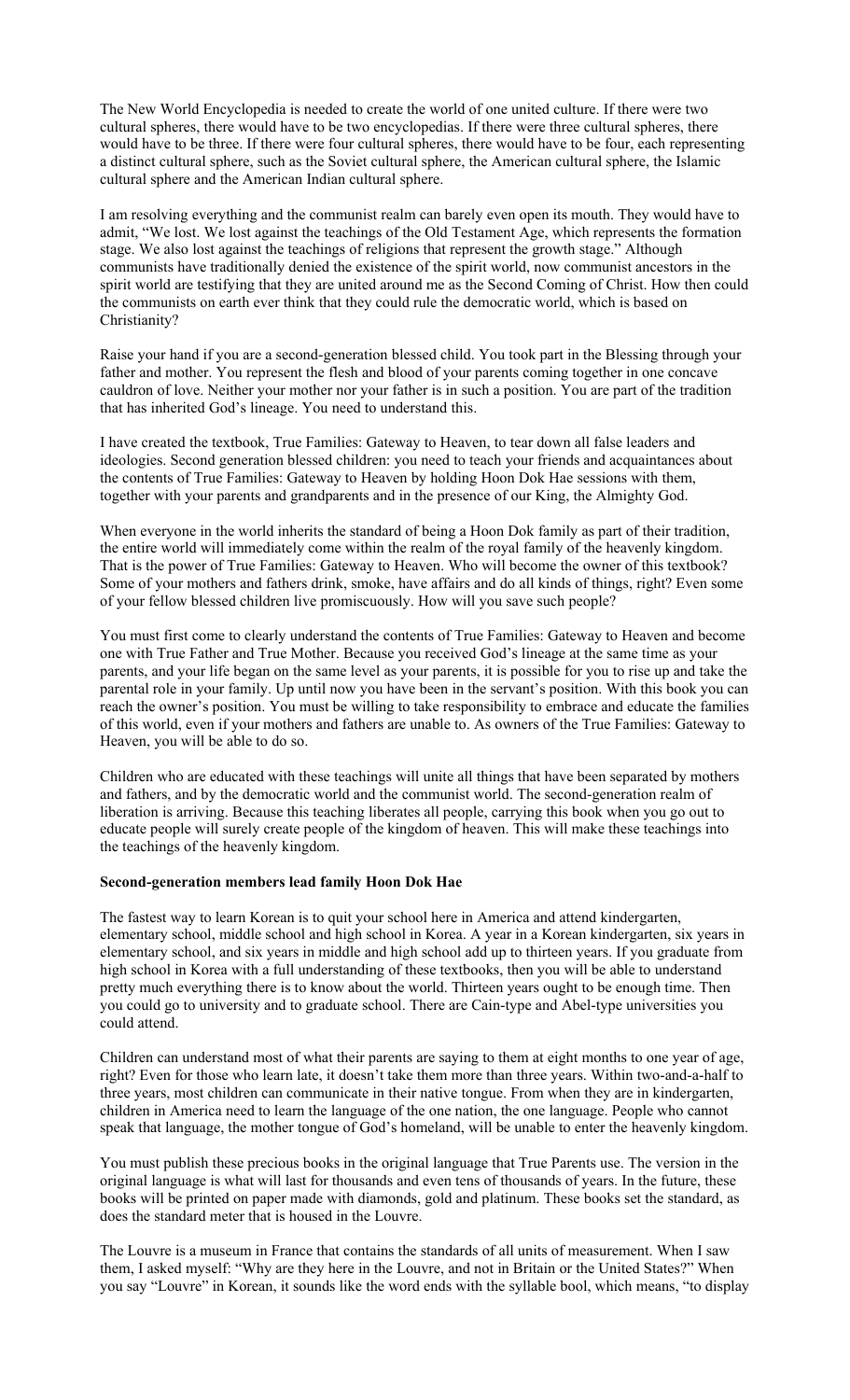something." France displays many things. It collects all kind of things from different cultures and civilizations of the world, and then generates profit by displaying them in fancy museums.

America is now going to ruin because it did not attend Christ at his Second Coming, although it had the opportunity for the past thirty-four years. I even went as far as to arrange it so that the Third Israel could inherit from the nation of Israel, and then I brought all three nations of Israel into the era of the realm of the fourth Adam. Are you going to boycott that and live according to your own thinking? Many secondgeneration youth have come today. How were all these second-generation born? They are fruits of the Unification movement, which is unique in the history of religion. And the entire Unification movement started from the efforts of one person struggling to fulfill the Will of God.

When I look at these second-generation youth, my worries go away. Although I am leaving America now, these textbooks remain behind. They are textbooks for your mothers and fathers, and they are textbooks for you. If your mother doesn't follow their teachings, if she goes against them, then you must have the guts to say, "Mother, you need to repent. There is no way for you to live unless you receive the Blessing again, through me." With these textbooks, you will be able to re-bless your parents if they have lost their Blessing. Therefore, you must become Hoon Dok Hae ancestors. The second-generation must become family Hoon Dok Hae leaders. If they do not, then no one will.

## **The Korea-Japan Tunnel and the Bering Strait Bridge-Tunnel**

For some time now, communists in the former Soviet Union and China have been uprooted. They have been drifting, and now they are trying to return to power. If that happens, the Bering Strait will be taken. I initiated the Bering Strait Project ten years ago, although it has yet to be completed. Japan was against the building of the Korea-Japan Tunnel, so the religious sphere and The Washington Times had to take responsibility and publicly announce the Korea-Japan and Bering Strait Tunnel projects.

We will make all the necessary preparations and then dig the Korea-Japan Tunnel. What will we do if Japan does not help? Why don't we dig a tunnel to Tsushima Island instead? A tunnel can be built to Tsushima anytime. Tsushima is a part of Japan's Nagasaki prefecture. If a tunnel to Tsushima has been built, Japan will open its doors. The doors to Hiroshima, Osaka, Nagoya and Kyoto will open. Once the door to Kyoto opens, the door to Tokyo will open next, and finally the door to the Japanese government will open.

Building the Korea-Japan Tunnel is so important that the people of Japan need to be willing to sell their property so that it can be built. Once it has been built, it will connect Japan to the Asian continent, and it also will connect Korea to the Pacific Ocean. My leadership encompasses the entire Pacific region. Once the tunnel is built, it will also be easier to travel between mainland China and Hawaii.

Hawaii is just south of the Tropic of Cancer and forms something of a border in the oceanic realm. If I could connect the North and the South to Hawaii, then Hawaii could become a gateway. People could travel anywhere in the world, using Hawaii and the Bering Strait as gateways. Our golf course in Hawaii would then become the favorite of North and South Koreans, and also of Russians!

If the Korean people only realized that I am working to liberate their homeland, they would not oppose me. Whenever people come to understand my teaching, they realize that it is the truth. When people come to know for a fact that what I am teaching is true, they will have no reason to oppose my teachings.

## **Korea is God's homeland**

Korea is the absolute homeland and hometown. The Korean word for God is Hananim, which means, "the Unique Being." The etymology of this word signifies that Koreans as a people have traditionally believed in one God. This belief will allow the Korean people to endure.

I have founded a kingdom on God's behalf and put it in order before coming here. The nation I founded is the nation that God desires. Bringing all into a God-centered lineage, it is the liberated heavenly kingdom on earth and in heaven, where God can do whatever He wants freely and without any barriers. As citizens of that nation, you too can work as God's representatives.

Who is in the Cain position? The democratic world, which was the first to research and build a foundation, is now in the Cain or older brother's position. Suppose Cain trades places with Abel, lifting up the younger Abel as his elder? Then grandfathers will become like grandsons, fathers will become like sons, and elder brothers will become like younger brothers, practicing absolute faith, absolute love and absolute obedience. What will happen to the Cain-type realm that fulfills such a role? Those who exalt Abel higher than their tribe, honoring Abel as if he were God and True Parents, belong to the heavenly kingdom. When they donate their national funds and taxes to the heavenly kingdom, then they can receive passports. That must happen before God's homeland and hometown will appear.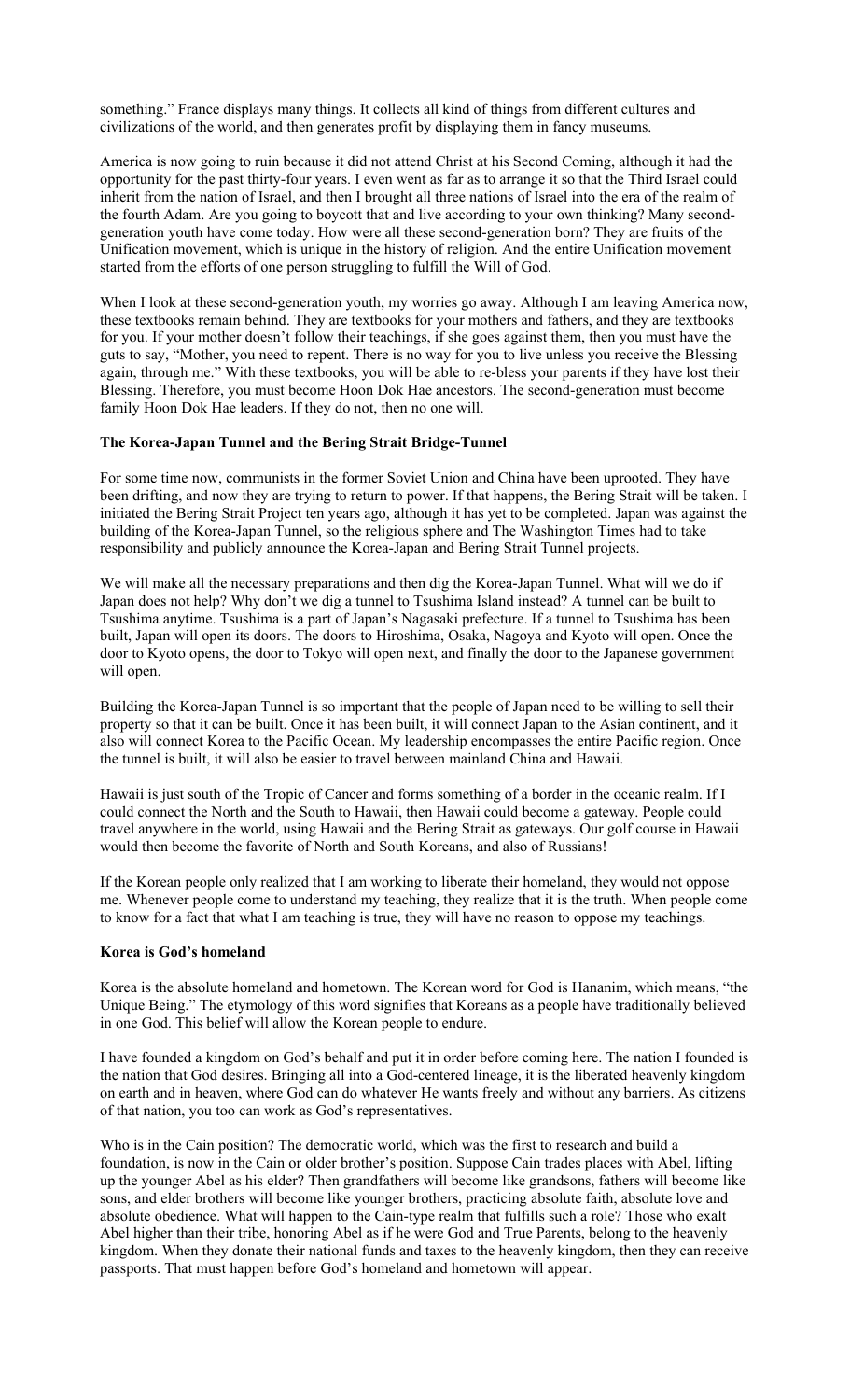Do you think we need to seek God's homeland and hometown, or not? I'm telling you these things. If you don't want to take part, you can leave and say, "From this day forth, I don't need True Parents." However, the only center that will remain is True Parents, the King of kings. God, the One Being, is now able to take His proper position for the first time. Is there any room for complaint? You need to attend True Parents as if True Parents were God. We can now take down all the banners of religions and nations.

The textbooks providing passage into the kingdom of heaven Beyond True Families: Gateway to Heaven, I have given you middle school textbooks, high school textbooks, university textbooks, graduate school textbooks, and textbooks to guide you in fulfilling your responsibilities for the nation.

We live in the midst of a world that is quite different from the kingdom of heaven. How will we establish the sovereignty of God and True Parents so that this world will become the original Garden of Eden as it was meant to be before the Fall, the kingdom of heaven on earth? How will we make this world so it is no longer Satan's palace? When the lineages of the older and younger siblings are in conflict, the father and mother must work together to bring harmony between them. If the parents cannot do it, then neither can God.

Satan became the bones, the essence of a person, instead of God. Now, however, True Parents have become one with God, and God has become the flesh and bones of True Parents' bodies. In this manner, God has taken the position He was supposed to have had in the Garden of Eden.

God's seed never died. It survived, buried in the bones of God's chest. It is being planted again on the earth through your sons and daughters who, after they reach seventeen years of age, are coming together in true marriages. Once the heat of their passion rises to forty, forty-three, even fifty-three degrees Celsius, no viruses or bacteria can survive to infect their offspring.

Parents need to do everything possible to prepare their children for that day. They need to sell even their property and land, if necessary, in order to provide them with these spiritual textbooks. It may take ten or twenty years for their children to master the textbooks at each stage and go through all the stages, from the kindergarten level to the doctoral level. Up until their children have completed their education, the parents need to continue to provide them with the textbooks. When they are well versed in my teachings and have attained sufficient secular education; whether in kindergarten, elementary school, middle school, high school, university or even at the graduate level, at whatever level they operate, they can teach my words as representatives of the True Parent, the True Teacher and the True Leader.

The 6.5 billion people on earth who are educated using these textbooks will not need any textbooks in the spirit world. They will be well enough equipped to live as citizens of the heavenly kingdom. Anyone who still needs to learn from a textbook can't enter the heavenly kingdom. To raise people who have graduated from needing textbooks, parents and elders have to provide these textbooks for their children to study on earth, from kindergarten-level textbooks on up to high school-level, university-level and graduate-level textbooks. So spend your money to buy these textbooks for your children. Have your children read them while they are eating and while they are working.

Ultimately, when the heavenly kingdom becomes a living reality, then these textbooks will no longer be needed on the earth. Families that have digested their content will educate all their relatives, so that their entire clan and seven generations of ancestors will all come to embody their teachings. There will be whole nations of such clans, composed of families in whom God delights. This will be the heavenly kingdom, where peace will reign for tens of thousands of years, where God and all creation will be liberated, and where everyone will shout, Eok mansei!

It will be God's homeland and hometown, and it will be our homeland and hometown, where everyone is manifestly bound together in one blood, one lineage. No one can deny the importance of lineage. That is why everybody must receive the Blessing. From now on, you must understand how valuable the Blessing is.

These textbooks represent your parents. They represent the Unification Church. If you master these textbooks, one day there will be no need for the Unification Church. If in your family three generations - representing God, your ancestors and your descendants -- possess these textbooks, the realm of the heavenly kingdom can expand from your family to a nation, world and universe under God's sovereignty. Is that not so? Let lawyers, prosecutors and judges of Satan's world come and try to dispute with me about it, if they dare! In an hour, I can make them all look like foolish people and kick them out!

Everything that I have described will come to pass. Therefore, we are left with one conclusion. If you welcome it, raise both hands in mansei twelve times. You need to become free and liberated people who will give up your life if God asks it of you, who will live in His service and go wherever God asks you to go. You need to be ready to sell everything and relocate anywhere. Are you members of God's family, God's princes and princesses? Have you inherited God's liberation? Are you going with Him to the heavenly kingdom, to God's original homeland? Then you must follow this law. The heavenly kingdom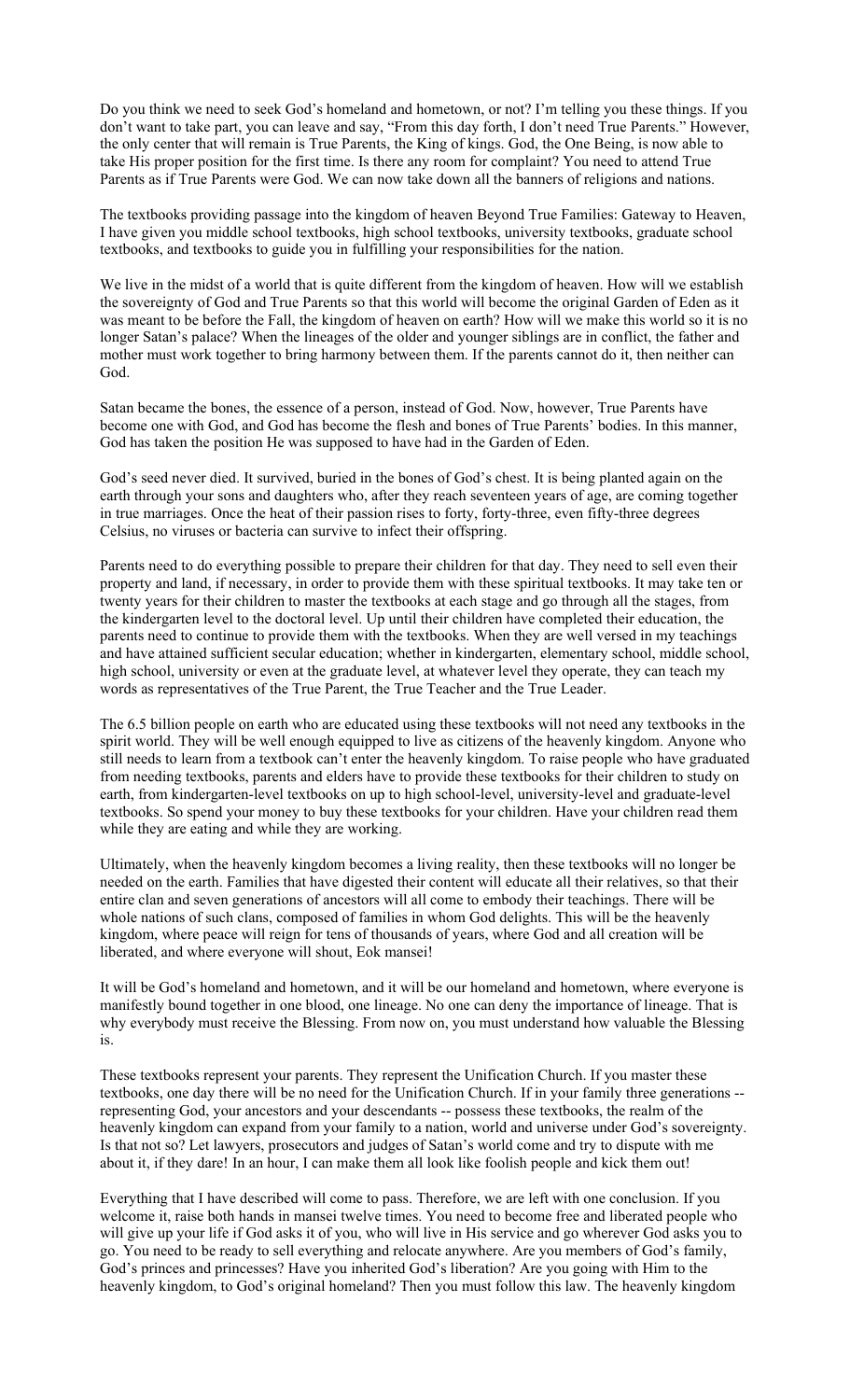can begin for the first time only when people start upholding this law, for it is the eternal constitution of the heavenly kingdom.

Buy a copy of this book, True Families: Gateway to Heaven, today, and keep it in your coat pocket. It is like a mirror; when you read it, you ought to find that you are already living in accordance with all the teachings within its pages. There can be nothing about you that differs from those teachings. Once you have determined to live that way, you must not change your mind or change your colors. Parents need to raise their children using this textbook so their children will grow up to attend God as His sons and daughters.

## **The life True Parents can guarantee**

How could anyone who knows how to distinguish the directions of north, south, east and west, and who can guide themselves by the Big Dipper and the Southern Cross, get into the mess of divorce? Marriage must only happen once. This is a revolutionary teaching. America especially needs this kind of revolution. There must be a revolution of true love families. People need to read this book and live according to what it says. If they do, they will certainly go to the heavenly kingdom.

This is the standard, testified to and guaranteed by the True Parent, True Teacher and True Leader, by the man who liberated God. It is the absolute constitution among all constitutions. The lawyers of heaven, the prosecutors of heaven and the judges of heaven recognize its law. So please understand that there can be no excuse for living contrary to this teaching. You must live your lives in total agreement with it.

I am grateful that you say you will live this way. Now I will return to Korea. Two or three years from now, I will be able to do anything I want in Korea. If the Korea-Japan Tunnel is not built, then Korea will build the Bering Strait Tunnel. I can easily do this alone. If I take charge, it will easily be done. Perhaps you don't believe that I am able to gather the CEOs of Korea's biggest corporations on short notice? Just wait and see.

When you live in absolute faith, absolute love and absolute obedience, there is no room for personal glory or personal excuses. You did not stem from your own seed or grow in your own soil, so how can you claim anything? There is no way for God to remake you from scratch, is there? So when your parents provide you with collections of my sermons, World Scripture and the New World Encyclopedia, you blessed children have to study them.

All the material that can stop the fighting between the communist world and democratic world has been put into these textbooks. They provide us with a foundation to live forever. Just as God does not die but lives forever, so we, the descendants of God, will never die. We will live forever, together with our ancestors in the eternal heavenly kingdom. It has always been God's purpose and desire that everyone without exception will one day dwell in the eternal world of the heavenly kingdom. It is a basic rule that we all will become citizens of the heavenly kingdom.

## **The age of connecting heaven and earth centering on God**

All right! You have been given authority as heirs to the heavenly kingdom. You have the right of ownership in the place of your mothers and fathers. God, your Parent, has given you the right of inheritance. When you claim this right, are there not things that you can do in the new heaven and new earth without asking your ancestors for permission? In this time, when property has no power and politics has no power, I am telling you to stand in the place of your parents in practicing Hoon Dok Hae. Once you stand in the position representing the parent, the position representing the teacher and the position representing the king, everything will become possible.

I have been kicked out of countries, yet every time I was kicked out I went to a larger place and considered that I was God's representative and heir to that place. I can go before the president of any country, even the president of the United States, and say, "I am God's heir who can act in your place. Have you become the representative and heir of God, the True Parent of humankind? Then you sell everything you can, based on your authority, and offer it to God through me!" The laws of Heaven guarantee that I can make this incredible statement. Having said this, I would like to make a final request. It is something you must remember and put into practice.

We are living in an age when we cannot look at things with humanistic eyes. If we look with the eyes of God's providence, we see that we are living in the most important and serious time in all of human history. It is the greatest transition point humankind has ever faced, a watershed moment. To meet this age, I will introduce several associations. The first will be an association linking the earthly world and the spirit world centered on God. The second will be an association to link God and human beings in love. The third will be the Association of the Parents of Heaven and Earth, or the Association of Cheon Il Guk.

Humankind will seek out and establish God's original homeland and hometown, and bring about the